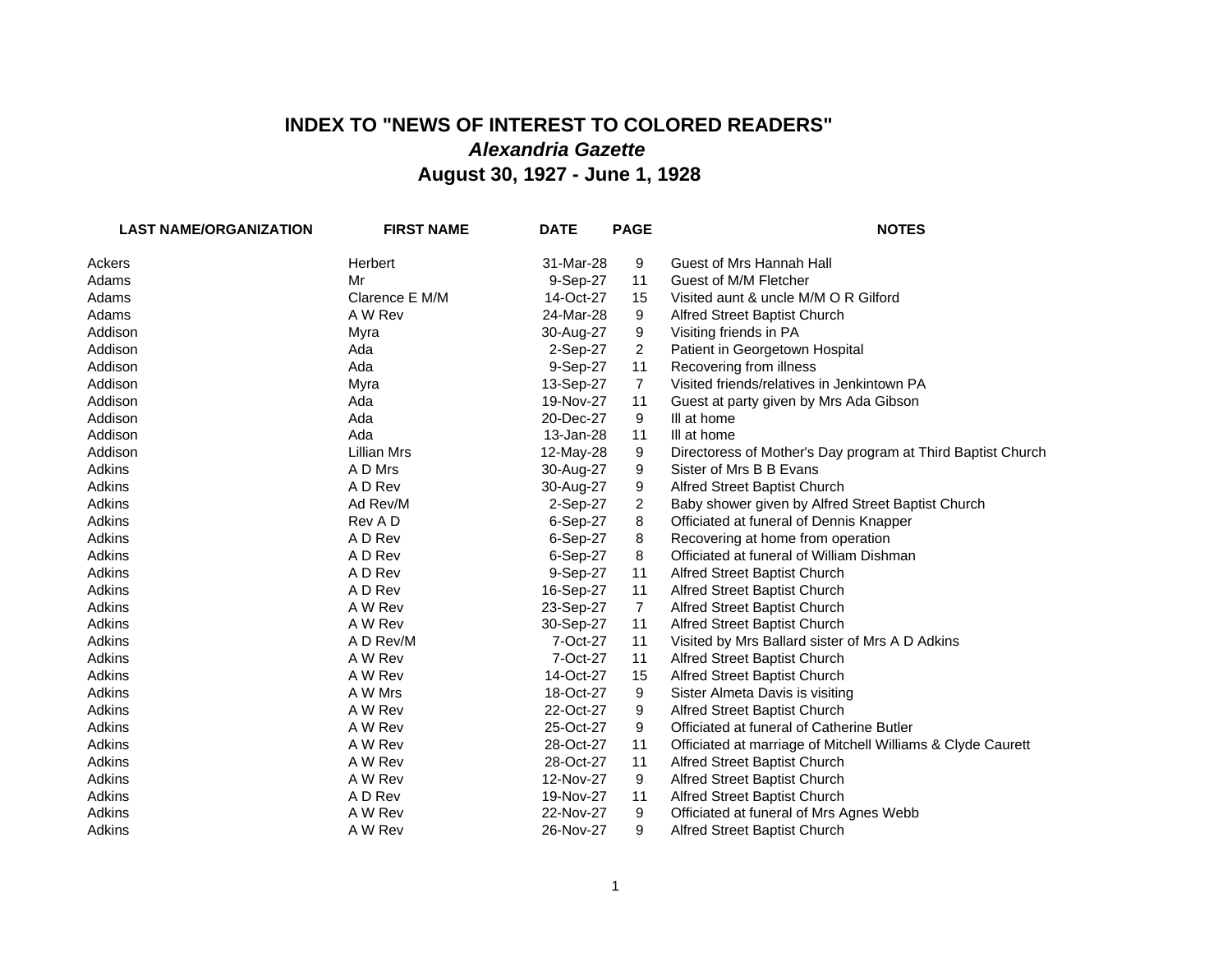| Adkins<br>A W Rev & family<br>30-Nov-27<br>Visited relatives in Petersburg<br>9                           |  |
|-----------------------------------------------------------------------------------------------------------|--|
| Adkins<br>A W Rev<br>3-Dec-27<br>Alfred Street Baptist Church<br>11                                       |  |
| A W Rev<br>Adkins<br>10-Dec-27<br>9<br>Alfred Street Baptist Church                                       |  |
| 9<br>Adkins<br>Rober L<br>13-Dec-27<br>Died                                                               |  |
| Adkins<br>A W Rev<br>9<br>Addressed Elks' memorial service<br>13-Dec-27                                   |  |
| Adkins<br>A W Rev<br>16-Dec-27<br>15<br>Alfred Street Baptist Church                                      |  |
| Adkins<br>A W Rev<br>$\overline{7}$<br>Alfred Street Baptist Church<br>31-Dec-27                          |  |
| 9<br>Alfred Street Baptist Church<br>Adkins<br>A W Rev<br>7-Jan-28                                        |  |
| Adkins<br>A W Rev<br>11<br>Officiated at funeral for Emma R Hill<br>13-Jan-28                             |  |
| 11<br>Adkins<br>A W Rev<br>13-Jan-28<br>Alfred Street Baptist Church                                      |  |
| Adkins<br>18-Jan-28<br>9<br>Visiting relatives in Greensboro NC<br>Mary Mrs                               |  |
| Adkins<br>Alfred Street Baptist Church<br>A W Rev<br>21-Jan-28<br>9                                       |  |
| 11<br>Alfred Street Baptist Church<br>Adkins<br>A W Rev<br>27-Jan-28                                      |  |
| Adkins<br>A W Rev<br>4-Feb-28<br>9<br>Alfred Street Baptist Church                                        |  |
| Adkins<br>A W Rev<br>10-Feb-28<br>11<br>Alfred Street Baptist Church                                      |  |
| Adkins<br>A W Rev<br>17-Feb-28<br>9<br>Alfred Street Baptist Church                                       |  |
| Adkins<br>A W Rev<br>3-Mar-28<br>9<br>Alfred Street Baptist Church                                        |  |
| Adkins<br>A W Rev<br>9-Mar-28<br>11<br>Alfred Street Baptist Church                                       |  |
| A W Rev<br>9<br>Alfred Street Baptist Church<br>Adkins<br>17-Mar-28                                       |  |
| 9<br>Adkins<br>A W Rev<br>31-Mar-28<br>Alfred Street Baptist Church                                       |  |
| Alfred Street Baptist Church<br>Adkins<br>A W Rev<br>6-Apr-28<br>15                                       |  |
| Adkins<br>A W Rev<br>9<br>Alfred Street Baptist Church<br>14-Apr-28                                       |  |
| A W Rev<br>9<br>Alfred Street Baptist Church<br>Adkins<br>21-Apr-28                                       |  |
| A W Rev<br>11<br>Adkins<br>27-Apr-28<br>Alfred Street Baptist Church                                      |  |
| $\overline{7}$<br>Adkins<br>Teresa<br>2-May-28<br>III at home                                             |  |
| A W Rev<br>9<br>Participated in Health Day<br>Adkins<br>5-May-28                                          |  |
| Adkins<br>A W Rev<br>9<br>Alfred Street Baptist Church<br>5-May-28                                        |  |
| 9<br>Adkins<br>A W Rev<br>12-May-28<br>Alfred Street Baptist Church                                       |  |
| Adkins<br>A W Rev<br>9<br>Alfred Street Baptist Church<br>19-May-28                                       |  |
| Adkins<br>A W Rev<br>9<br>Officiated at funeral for Mrs Sarah Butler<br>22-May-28                         |  |
| Adkins<br>A W Rev<br>11<br>Delivered baccalaureate address at Fredericksburg Normal Institute<br>1-Jun-28 |  |
| Alexandria Citizen's Association<br>17-Mar-28<br>9<br>Meeting to be held at Parker-Gray School            |  |
| 9<br>Alexandria Citizen's Association<br>21-Apr-28<br>Meeting announced                                   |  |
| Alexandria Citizen's Association<br>27-Apr-28<br>11<br>Article about association                          |  |
| 7<br>23-Feb-28<br>Alexandria Humming Bird Quartet<br>To present program at Lyric Hall                     |  |
| 9<br>Alexandria Lodge<br>4-Apr-28<br>To observe Educational Week                                          |  |
| 9<br>To hold whist party<br>Alexandria Lodge 48 IBPOEW<br>12-May-28                                       |  |
| To hold joint service with Israel Temple No 138<br>Alexandria Lodge No 48 IBPOEW<br>3-Dec-27<br>11        |  |
| To hold joint service with Israel Temple No 138<br>Alexandria Lodge No 48 IBPOEW<br>10-Dec-27<br>9        |  |
| Alexandria Patriarchie<br>9<br>Held Thanksgiving program with Shiloh Baptist Church<br>15-May-28          |  |
| 24-Dec-27<br>9<br>Alfred Steet Baptist Ch Sunday School<br>To present cantata                             |  |
| $\overline{7}$<br>Alfred Street Baptist Church<br>13-Sep-27<br>Program given by class No 5                |  |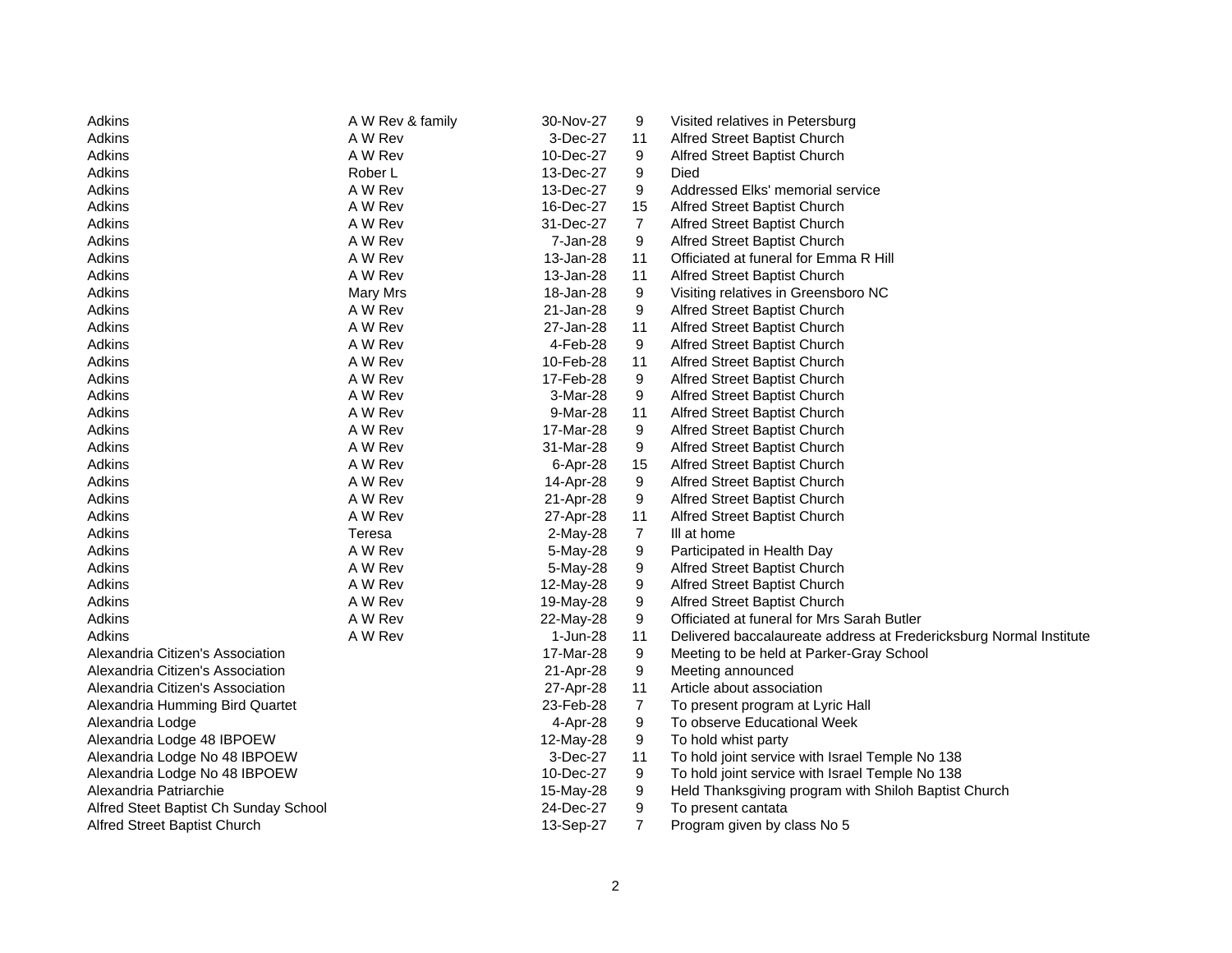AllenAllstonAllstonAllstonAmesAnderson

Alfred Street Baptist Church 23-Sep-27 7 Home-coming celebration Alfred Street Baptist Church 23-Sep-27 7 Sale of children's clothes Alfred Street Baptist Church 7-Oct-27 11 Rummage sale to be held Alfred Street Baptist Church 7-Oct-27 11 Parsonage Club to give rexall supper Alfred Street Baptist Church 11-Oct-27 9 Parsonage Club to host supper Alfred Street Baptist Church 18-Oct-27 9 Parsonage Club meeting Alfred Street Baptist Church 25-Oct-27 9 Held funeral for Mrs Catherine Butler Alfred Street Baptist Church 28-Oct-27 11 Rev Geo W Powell of Falls Church to deliver sermon Alfred Street Baptist Church 22-Nov-27 9 Held funeral service for Mrs Agnes Webb Alfred Street Baptist Church 22-Nov-27 9 Invitation to services Alfred Street Baptist Church 22-Nov-27 9 Red Cross fund raiser Alfred Street Baptist Church 30-Nov-27 9 Infant Class luncheon announcement Alfred Street Baptist Church 6-Sep-27 8 Held funeral service for William Dishman Alfred Street Baptist Church 24-Dec-27 9 To celebrate 65th Emancipation Day Alfred Street Baptist Church 27-Dec-27 11 To present pageant Alfred Street Baptist Church 31-Dec-27 7 To host 65th Emancipation Day celebration Alfred Street Baptist Church 1-Feb-28 7 To host oyster supper Alfred Street Baptist Church 1-Feb-28 7 To present pageant Alfred Street Baptist Church **8-Feb-28 7 BYPU program given** 8-Feb-28 7 BYPU program given Alfred Street Baptist Church 28-Feb-28 9 To observe Men's and Women's Day at church Alfred Street Baptist Church<br>Alfred Street Baptist Church 28-Feb-28 9 To bost Leap Year program Alfred Street Baptist Church 28-Feb-28 9 To host Leap Year program Alfred Street Baptist Church 6-Mar-28 9 To hold funeral service for Rev George C Dixon Alfred Street Baptist Church 9-Mar-28 11 Held funeral service for Rev George Dixon Alfred Street Baptist Church **14-Mar-28** 9 Baptism to be held<br>Alfred Street Baptist Church 14-Mar-28 9 Held Men's and Wo Alfred Street Baptist Church 14-Mar-28 9 Held Men's and Women's Day rally Alfred Street Baptist Church 27-Mar-28 9 Baptism to be held Alfred Street Baptist Church 4-Apr-28 9 Choir to present cantata Alfred Street Baptist Church 21-Apr-28 9 Rally and literary program to be presented Alfred Street Baptist Church 2-May-28 7 Presented cantata Alfred Street Baptist Church 8-May-28 9 To host stereopticon lecture on Africa Alfred Street Baptist Church **8-May-28 9** To celebrate 87th anniversary Alfred Street Baptist Church 12-May-28 9 To present Mother's Day program Alfred Street Baptist Church 22-May-28 9 Held funeral service for Mrs Sarah Butler Alfred Street Baptist Church 22-May-28 9 Celebrated 87th anniversary Alfred Street Baptist Church 29-May-28 7 To present cantata Alfred Street Baptist Church 1-Jun-28 11 To present program given by junior members Howard 30-Sep-27 11 Dinner guest of Mrs M E Evans Helen 4-Nov-27 15 Recovered from illness Bertha 15-Feb-28 7 Recovering from illness<br>Bertha 15 6-Apr-28 15 Visiting Philadelphia ind 6-Apr-28 15 Visiting Philadelphia indefinitely Mrs 8-Feb-28 7 Returned from visiting in city and New York Marguerite 6-Sep-27 8 Visiting Ella Dixon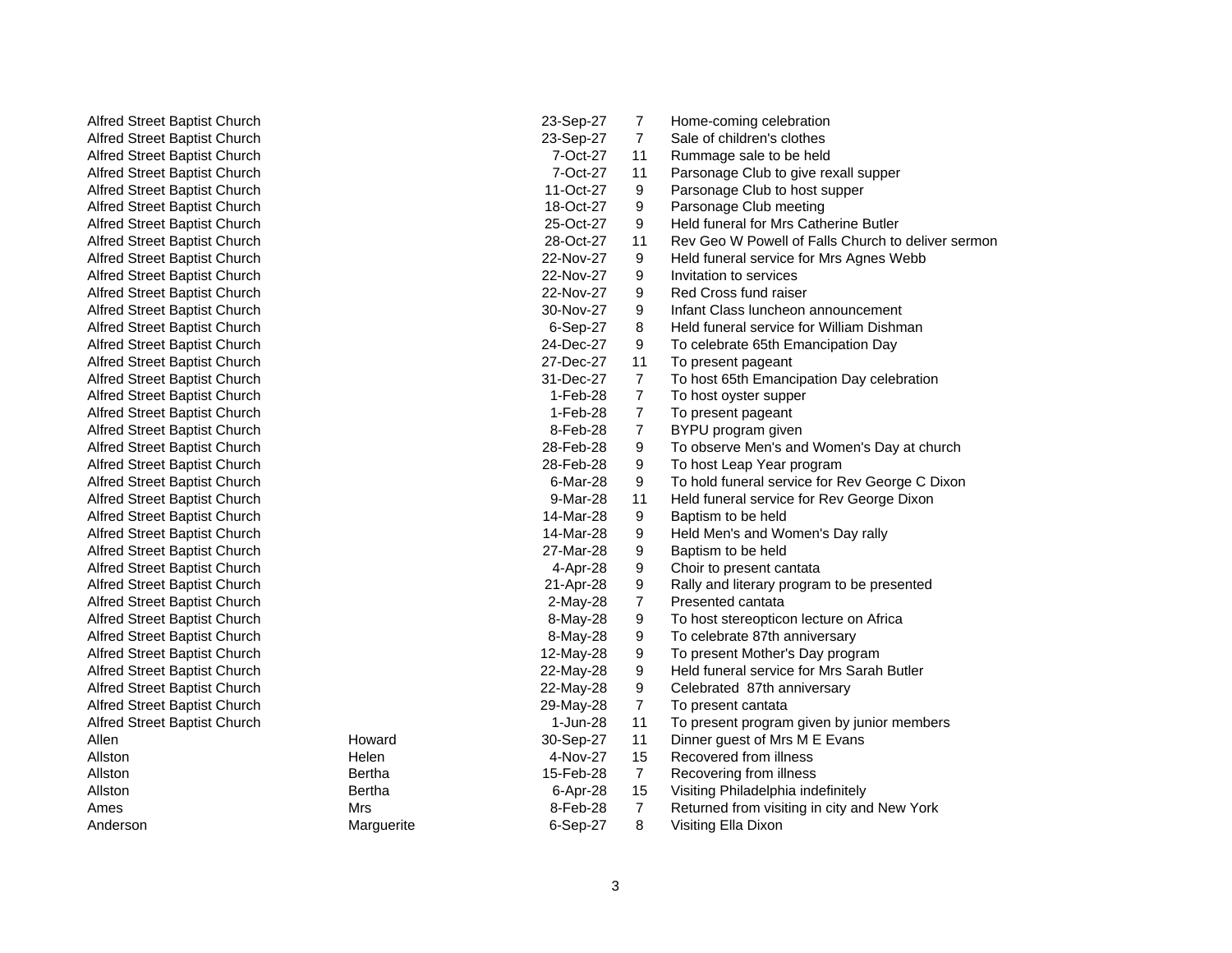| Anderson                          | J H Major/M       | 7-Dec-27   | 7                | Attended dinner held for Mrs James Walker                      |
|-----------------------------------|-------------------|------------|------------------|----------------------------------------------------------------|
| Anderson                          | Lucretia V Mrs    | 16-Dec-27  | 15               | III at home                                                    |
| Anderson                          | Elizabeth         | 10-Jan-28  | 9                | Visited relatives in Richmond                                  |
| Anderson                          | Harvey            | 1-Feb-28   | $\overline{7}$   | III at home                                                    |
| Anderson                          | Rosie C Mrs       | 4-Feb-28   | 9                | Died                                                           |
| Anderson                          | Anna Mrs          | 24-Mar-28  | 9                | To participate in program presented by Club No 1 Bethel Church |
| Anderson                          | Pope              | 22-May-28  | 9                | Leader of the muscial group Red Devils                         |
| Anderson                          | <b>Hattie Mrs</b> | 26-May-28  | 9                | Visited by Mrs Cunningham of Philadelphia                      |
| Anderson                          | Rev               | 29-May-28  | $\overline{7}$   | To preach at Shiloh Baptist Church                             |
| Anniges                           | Mrs               | 13-Jan-28  | 11               | Funeral for Emma R Hill held at home of Mrs Anniges            |
| Armstrong                         | Katherine         | 19-May-28  | 9                | City Physical Education supervisor at Field Day                |
| Arnold                            | W C (Undertaker)  | 30-Aug-27  | 9                | Officiated at Addie Washington funeral                         |
| Arnold                            | W <sub>C</sub>    | 6-Sep-27   | 8                | Officiated at funeral of Mrs Joseph Wallace                    |
| Arnold                            | W C (Undertaker)  | 13-Dec-27  | 9                | Services for John McGwin held at chapel                        |
| Arnold                            | W C (Undertaker)  | 27-Dec-27  | 11               | Funeral service for Vincent Randall held in chapel             |
| Arnold                            | W <sub>C</sub>    | 17-Feb-28  | 9                | Hosted meeting of Executive Committee of Parker-Gray School    |
| Arnold                            | W C Mrs           | 17-Feb-28  | 9                | Recovering from illness                                        |
| Arnold's Funeral Parlor           |                   | 31-Mar-28  | 9                | Held funeral service for Mrs Georgianna Littlejohn             |
| Askew                             | EL.               | 15-Nov-27  | 9                | Visited Mary V Ware                                            |
| Athenian Dramatic and Saving Club |                   | 17-Feb-28  | 9                | Presented program at Ebenezer Baptist Church                   |
| Atkins                            | George Mrs        | 13-Sep-27  | $\overline{7}$   | Visited by Claude Evans                                        |
| Augustus                          | Ida Mrs           | 27-Mar-28  | 9                | III at home                                                    |
| Augustus                          | Ida Mrs           | 12-May-28  | 9                | Recovering from illness                                        |
| Auxiliary No 9 IBPOEW             |                   | 24-Apr-28  | $\overline{7}$   | Sponsoring reunion excursion                                   |
| <b>BES Club</b>                   |                   | $2-May-28$ | $\overline{7}$   | Meeting announcement for Butter & Egg Social Club              |
| BYPU                              |                   | 13-Jan-28  | 11               | Mrs Mary W Ware president                                      |
| BYPU                              |                   | 29-May-28  | $\overline{7}$   | Invitation for others to join                                  |
| <b>Bailey</b>                     | Mr & Mrs          | 2-Sep-27   | $\overline{2}$   | Visited Mrs E Williams                                         |
| Baker                             | <b>LE</b>         | 9-Sep-27   | 11               | Grandson of Mrs L E Washington                                 |
| <b>Baker</b>                      | Charles M/M       | 13-Sep-27  | $\overline{7}$   | Visited relatives/friends in Tunstall & Richmond VA            |
| Baker                             | James             | 1-Nov-27   | 9                | Patient in hospital                                            |
| Baker                             | J                 | 15-Nov-27  | 9                | Recovering from illness                                        |
| Baker                             | B                 | 6-Mar-28   | 9                | III at home                                                    |
| Baker                             | Lawrence E        | 24-Apr-28  | $\boldsymbol{7}$ | Recovering from illness                                        |
| Baker                             | L E               | 24-Apr-28  | $\overline{7}$   | Visited by aunt Mrs Maude A Edwards                            |
| Baker                             | Kate Mrs          | 22-May-28  | 9                | Died at home - bur Alexandria VA                               |
| <b>Balkans</b>                    | Mrs               | 19-Nov-27  | 11               | Guest at party given by Mrs Ada Gibson                         |
| Ball                              | Grace Mrs         | 27-Mar-28  | 9                | Died at Freedman's Hospital                                    |
| Ball                              | Thomas            | 27-Mar-28  | 9                | Attended party given for Dr I M Barbour                        |
| Ball                              | Thomas M/M        | 14-Apr-28  | 9                | Attended party given by Bessie Dove                            |
| Ball                              | <b>Mary Mrs</b>   | 22-May-28  | 9                | Died in Baltimore - bur Alexandria VA                          |
| <b>Ballard</b>                    | Mrs               | 7-Oct-27   | 11               | Visiting her sister Mrs A D Adkins                             |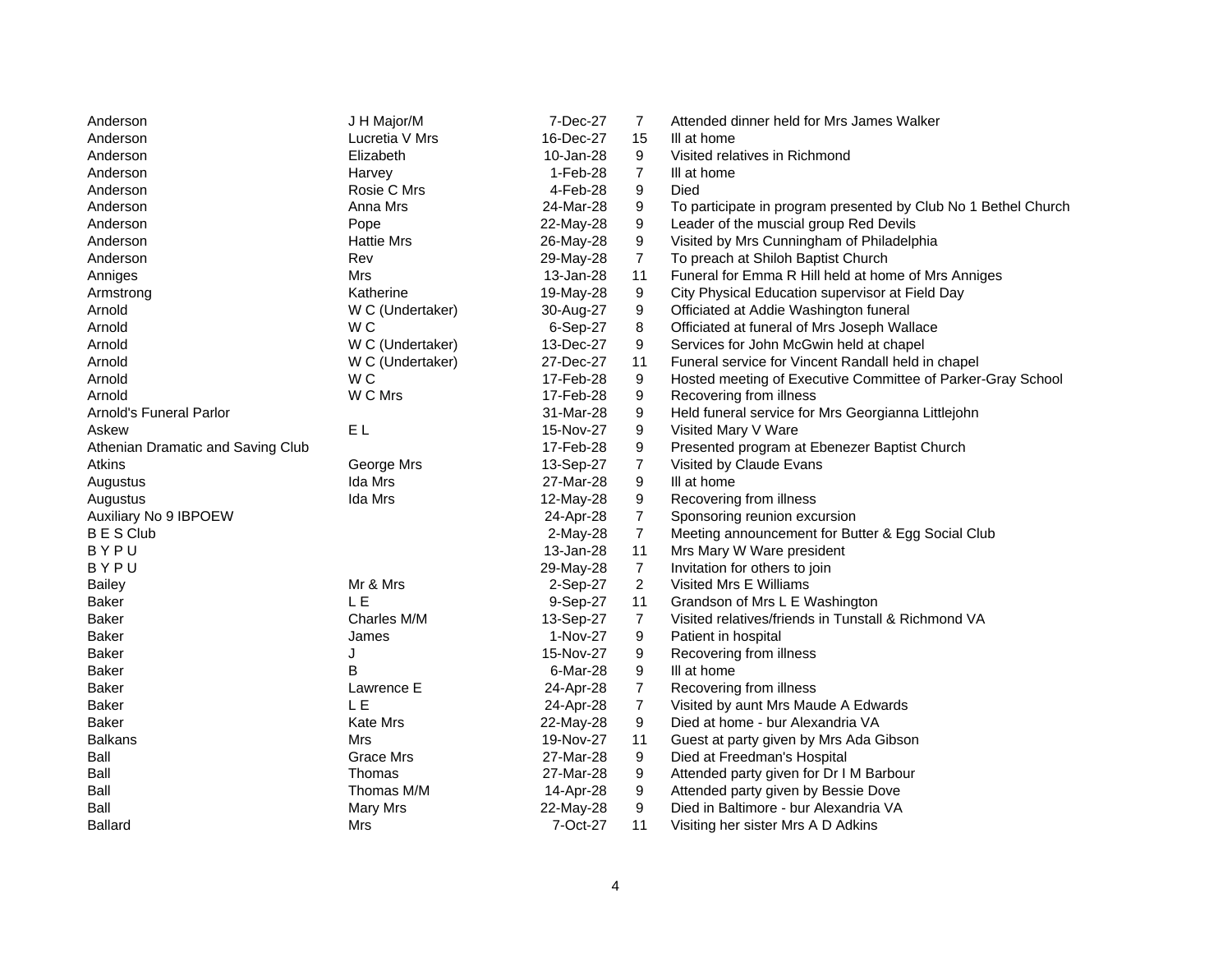| <b>Ballard</b>                      | Mary E Mrs        | 29-May-28 | 7              | Died suddenly at Odd Fellows Hall                              |
|-------------------------------------|-------------------|-----------|----------------|----------------------------------------------------------------|
| <b>Ballton</b>                      | Bertha L Mrs      | 3-Mar-28  | 9              | Visiting mother Mrs Rosetta L Frazier                          |
| Baltimore                           | Leon              | 7-Jan-28  | 9              | Attended party given by Edythe Littlejohn                      |
| <b>Baltimore</b>                    | Leon Jr           | 27-Jan-28 | 11             | To participate in music program presented by Whatsoever Circle |
| <b>Baltimore</b>                    | L C Sr            | 1-Feb-28  | $\overline{7}$ | Treasurer of Civic Association                                 |
| Baltimore                           | Leon              | 10-Apr-28 | $\overline{7}$ | Entertained at Elks Club Education Week celebration            |
| <b>Banaker Social Athletic Club</b> |                   | 6-Mar-28  | 9              | To host program at Odd Fellows Hall                            |
| Banks                               | <b>Fannie Mrs</b> | 7-Dec-27  | $\overline{7}$ | III at home                                                    |
| <b>Banks</b>                        | M/M               | 15-Feb-28 | $\overline{7}$ | Birth of baby boy                                              |
| <b>Baptist Ministers Alliance</b>   |                   | 16-Dec-27 | 15             | To attend Third Baptist Church service                         |
| Baptist Young People's Union        |                   | 7-Dec-27  | $\overline{7}$ | Organized at Alfred Street Baptist Church                      |
| Baptist Young People's Union        |                   | 13-Dec-27 | 9              | Announcing pageant to be held at Alfred St Baptist Church      |
| <b>Baptist Young People's Union</b> |                   | 20-Dec-27 | 9              | To present pageant at Alfred St Baptist Church                 |
| <b>Barbee</b>                       | Eluja Mrs         | 27-Jan-28 | 11             | III at home                                                    |
| Barbour                             | <b>Bessie</b>     | 6-Sep-27  | 8              | Spent month in Woodbury Forest                                 |
| Barbour                             | S J Elder         | 9-Sep-27  | 11             | SD Seventh Day Adventist                                       |
| Barbour                             | S J Elder         | 16-Sep-27 | 11             | SD Seventh Day Adventist                                       |
| Barbour                             | S J Elder         | 30-Sep-27 | 11             | Second Seventh Day Adventist Church                            |
| Barbour                             | S J (Evangelist)  | 15-Nov-27 | 9              | Preaching at the Seventh Day Adventist Church                  |
| Barbour                             | Julia Mrs         | 19-Nov-27 | 11             | Guest at party given by Mrs Ada Gibson                         |
| <b>Barbour</b>                      | <b>Bessie</b>     | 19-Nov-27 | 11             | Guest at party given by Mrs Ada Gibson                         |
| Barbour                             | S J Elder         | 19-Nov-27 | 11             | Seventh Day Adventist Church                                   |
| <b>Barbour</b>                      | S J Elder         | 26-Nov-27 | 9              | Seventh Day Adventist Church                                   |
| <b>Barbour</b>                      | S J Elder         | 3-Dec-27  | 11             | Seventh Day Adventist Church                                   |
| <b>Barbour</b>                      | S J Elder         | 10-Dec-27 | 9              | Seventh Day Adventist Church                                   |
| Barbour                             | S J Elder         | 16-Dec-27 | 15             | Seventh Day Adventist Church                                   |
| Barbour                             | S J Elder         | 24-Dec-27 | 9              | Seventh Day Adventist Church                                   |
| Barbour                             | S J Elder         | 31-Dec-27 | $\overline{7}$ | Seventh Day Adventist Church                                   |
| Barbour                             | S J Elder         | 7-Jan-28  | 9              | Seventh Day Adventist Church                                   |
| Barbour                             | S J Elder         | 13-Jan-28 | 11             | Seventh Day Adventist Church                                   |
| Barbour                             | S J Elder         | 27-Jan-28 | 11             | Seventh Day Adventist Church                                   |
| Barbour                             | S J Elder         | 4-Feb-28  | 9              | Seventh Day Adventist Church                                   |
| Barbour                             | S J Elder         | 10-Feb-28 | 11             | Seventh Day Adventist Church                                   |
| Barbour                             | S J Elder         | 3-Mar-28  | 9              | Seventh Day Adventist Church                                   |
| <b>Barbour</b>                      | S J Elder         | 9-Mar-28  | 11             | Seventh Day Adventist Church                                   |
| <b>Barbour</b>                      | S J Elder         | 17-Mar-28 | 9              | Seventh Day Adventist Church                                   |
| Barbour                             | S J Elder         | 24-Mar-28 | 9              | Seventh Day Adventist Church                                   |
| Barbour                             | <b>Bessie</b>     | 27-Mar-28 | 9              | Hosted party for brother Dr A F Barbour                        |
| <b>Barbour</b>                      | A F Dr            | 27-Mar-28 | 9              | Sister Bessie Barbour hosted party for                         |
| <b>Barbour</b>                      | S J Elder         | 31-Mar-28 | 9              | Seventh Day Adventist Church                                   |
| Barbour                             | S J Elder         | 6-Apr-28  | 15             | Seventh Day Adventist Church                                   |
| Barbour                             | S J Elder         | 14-Apr-28 | 9              | Seventh Day Adventist Church                                   |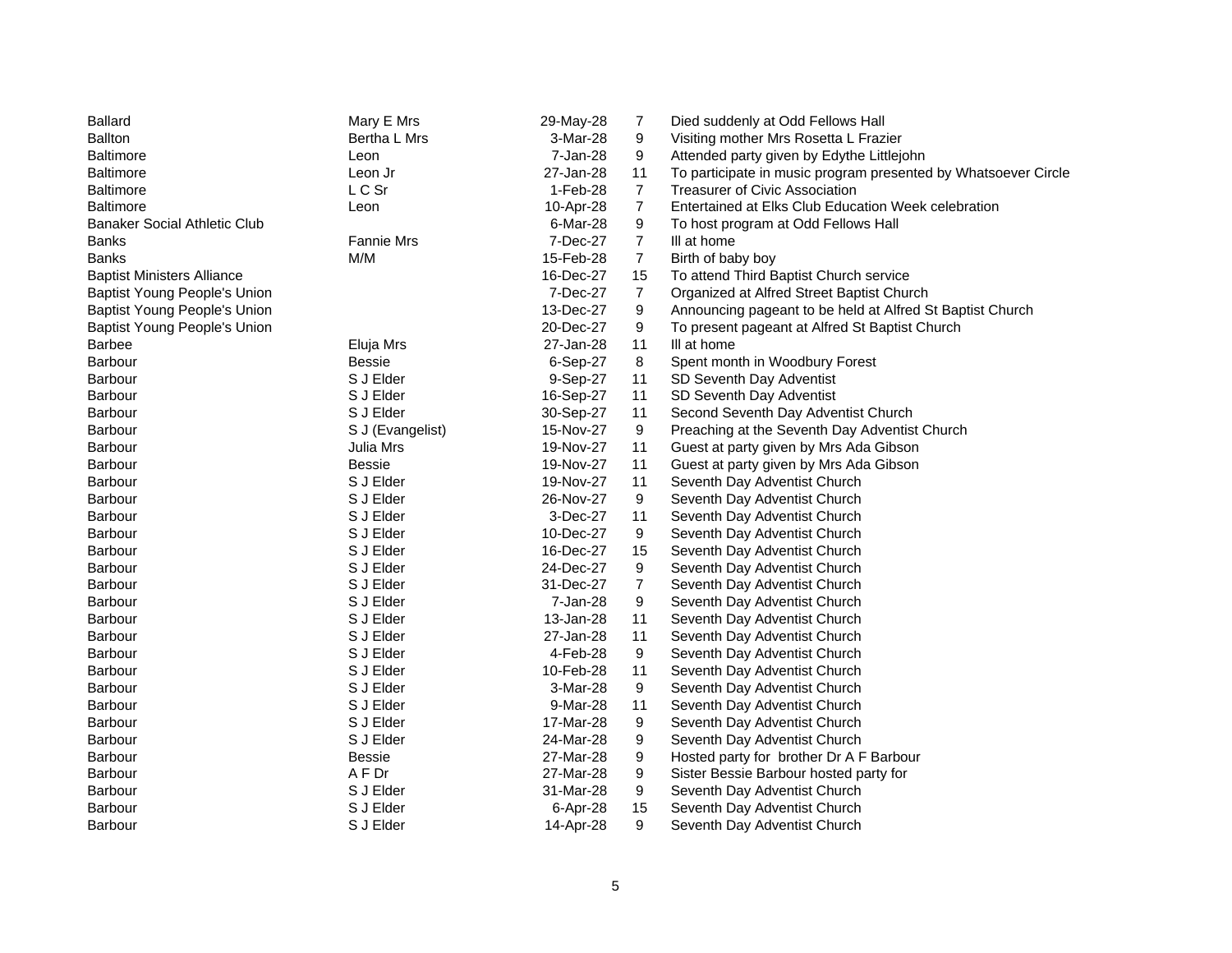| <b>Barbour</b>   | S J Elder          | 21-Apr-28 | 9              | Seventh Day Adventist Church                                    |
|------------------|--------------------|-----------|----------------|-----------------------------------------------------------------|
| <b>Barbour</b>   | S J Elder          | 27-Apr-28 | 11             | Seventh Day Adventist Church                                    |
| <b>Barbour</b>   | S J Elder          | 5-May-28  | 9              | Seventh Day Adventist Church                                    |
| <b>Barbour</b>   | S J Elder          | 12-May-28 | 9              | Seventh Day Adventist Church                                    |
| Barbour          | S J Elder          | 19-May-28 | 9              | Seventh Day Adventist Church                                    |
| <b>Barett</b>    | R A Dr & family    | 6-Sep-27  | 8              | Spent summer in Colton MD                                       |
| <b>Barlow</b>    | S J Elder          | 17-Feb-28 | 9              | Seventh Day Adventist Church                                    |
| <b>Barnes</b>    | Hannah Mrs         | 15-Feb-28 | $\overline{7}$ | Recovering from illness                                         |
| <b>Barnett</b>   | Thomas             | 27-Dec-27 | 11             | III at home                                                     |
| <b>Barrett</b>   | Jerry M/M          | 30-Sep-27 | 11             | Went to Atlantic City with grandson                             |
| <b>Barrett</b>   | Howard M/M         | 30-Sep-27 | 11             | Went to Atlantic City with M/M Jerry Barrett                    |
| <b>Barrett</b>   | Thomas             | 11-Oct-27 | 9              | III at home                                                     |
| <b>Barrett</b>   | Dr/M               | 8-Nov-27  | 9              | Guests of Mrs Deliah Murry                                      |
| Barton           | <b>Pauline Mrs</b> | 4-Feb-28  | 9              | Recovering from illness                                         |
| <b>Bates</b>     | <b>Mittie Mrs</b>  | 8-Nov-27  | 9              | III at home                                                     |
| <b>Bates</b>     | <b>Mittie Mrs</b>  | 26-Nov-27 | 9              | Recovered from illness                                          |
| <b>Baxter</b>    | JHL                | 20-Mar-28 | 9              | Appointed supertintendent of Southern Aid Society of Virginia   |
| Be Yourself Club |                    | 26-May-28 | 9              | Organized by Benjamin Brooks                                    |
| Be Yourself Club |                    | 1-Jun-28  | 11             | Update on activities                                            |
| <b>Beale</b>     | Moses              | 21-Apr-28 | 9              | Attended party for R Richardson Townes                          |
| <b>Beander</b>   | Wm Jr              | 20-Dec-27 | 9              | Visited aunt Mrs Julia Campbell                                 |
| Beason           | H H Mrs            | 27-Sep-27 | 9              | Visiting Ruth L Gilliam                                         |
| <b>Beason</b>    | H H Mrs            | 7-Dec-27  | $\overline{7}$ | Gave surprise party for Ruth Gilliam                            |
| Beason           | H H Miss           | 7-Jan-28  | 9              | Visited M/M Charles Gray                                        |
| <b>Beathea</b>   | James Mrs          | 10-Feb-28 | 11             | Visited brother in Richmond with Beatrice Bethea & Mary Stanley |
| Bell             | Lucretia Mrs       | 30-Aug-27 | 9              | Visiting friends in New York City                               |
| Bell             | Etta               | 30-Aug-27 | 9              | Visited friends in New York City                                |
| Bell             | Ada Mrs            | 9-Sep-27  | 11             | Visited Mrs M Bell                                              |
| Bell             | M Mrs              | 9-Sep-27  | 11             | Visited by Mrs Ada Bell of New York City                        |
| Bell             | <b>Ulysses</b>     | 7-Jan-28  | 9              | Attended party given by Edythe Littlejohn                       |
| Bell             | U G                | 10-Jan-28 | 9              | Guest of Mrs J D Jenkins                                        |
| Bell             | Louise Mrs         | 18-Jan-28 | 9              | Recovering from illness                                         |
| <b>Bell</b>      | Victoria Mrs       | 15-Feb-28 | 7              | Visited the Misses Dorsey                                       |
| Bell             | <b>Ulysses</b>     | 27-Mar-28 | 9              | Attended party given for Dr I M Barbour                         |
| <b>Belle</b>     | Robert M/M         | 25-Oct-27 | 9              | Guests were Mrs Mamie Fountaine & Mrs Ella Yancy                |
| <b>Bennett</b>   | John               | 6-Apr-28  | 15             | Attended party given for Mrs Viola Crummer                      |
| Benson           | James Mrs          | 2-Sep-27  | $\overline{2}$ | Visiting sister Mrs James Smith                                 |
| Benson           | James              | 27-Mar-28 | 9              | Guest of M/M James Smith                                        |
| Benson           | James M/M          | 14-Apr-28 | 9              | Visited M/M James B Smith                                       |
| Benson           | Laura Mrs          | 14-Apr-28 | 9              | Visited M/M James B Smith                                       |
| <b>Benson</b>    | Annie Mrs          | 14-Apr-28 | 9              | Visited relatives and friends in Philadelphia                   |
| Benson           | James              | 24-Apr-28 | $\overline{7}$ | Guest of M/M James B Smith                                      |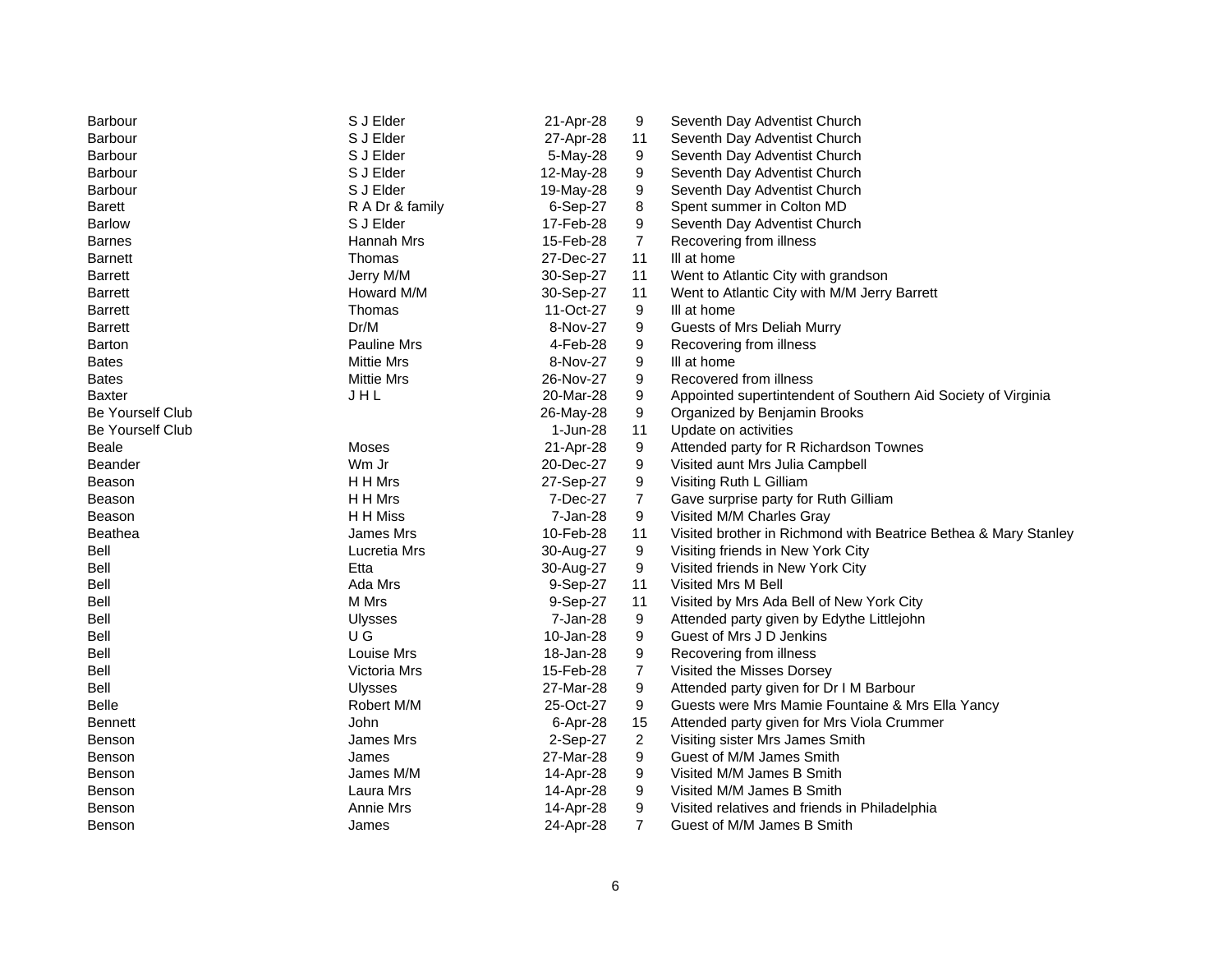| 10-Jan-28<br><b>Bentley</b><br>Catherine<br>9<br>Attended party hosted by Henrietta McCollough                       |  |
|----------------------------------------------------------------------------------------------------------------------|--|
| 29-May-28<br>7<br><b>Berry</b><br>James<br>Died at residence of Mrs Malissa Cross                                    |  |
| Bethea<br>James Mrs.<br>15-Nov-27<br>9<br>Recovering from illness                                                    |  |
| 11<br>Visted uncle in Richmond with Mrs James Bethea & Mary Stanley<br><b>Bethea</b><br><b>Beatrice</b><br>10-Feb-28 |  |
| 16-Dec-27<br>15<br>To present musical and literary program<br>Bethel Presbyterian Baptist Church                     |  |
| Bethel Presbyterian Church<br>30-Sep-27<br>11<br>To hold funeral service for Mrs Susie S Johnson                     |  |
| 9<br>Bethel Presbyterian Church<br>24-Dec-27<br>Presented musical and literary program                               |  |
| 9<br>Bethel Presbyterian Church<br>18-Jan-28<br>Literary program held                                                |  |
| Bethel Presbyterian Church<br>9<br>To present Mother's Day program<br>12-May-28                                      |  |
| Bethlehem Baptist Church<br>14-Oct-27<br>15<br>Woman's Day and Mother's Bench rally                                  |  |
| 18-Oct-27<br>9<br>Beulah Baptist Church<br>Announcing spiritual & financial drive                                    |  |
| <b>Beulah Baptist Church</b><br>9<br>To present literary program<br>19-May-28                                        |  |
| Ruth<br>9<br><b>Billiam</b><br>7-Jan-28<br>Attended party hosted by Mrs Helen L Robinson                             |  |
| <b>B</b> Mrs<br>18-Oct-27<br>9<br><b>Birchett</b><br>Living in NYC indefinitely                                      |  |
| 9<br>Blondheim<br>William<br>30-Aug-27<br>III at home                                                                |  |
| William<br>III at home<br>Blondheim<br>9-Sep-27<br>11                                                                |  |
| 11-Oct-27<br>9<br>Blondheim<br>William<br>III at home                                                                |  |
| Blondheim<br>Wm<br>13-Dec-27<br>9<br>Died at home                                                                    |  |
| <b>Blondheim</b><br>Wm<br>16-Dec-27<br>15<br>Funeral services held at Roberts Chapel M E Church                      |  |
| M R Mrs<br><b>Blondheim</b><br>21-Jan-28<br>9<br>Visited daughter Mrs Samuel H Webb in Washington                    |  |
| Blondheim<br>Matilda Mrs<br>9<br>Attended party for R Richardson Townes<br>21-Apr-28                                 |  |
| F B Dr<br>9<br>Blue<br>8-Nov-27<br>Guest of Mrs Deliah Murry                                                         |  |
| 9<br><b>Blue</b><br>Julia<br>20-Mar-28<br>Vice-president of Marching Club of Israel Temple No 138                    |  |
| F B Dr<br>$\overline{7}$<br>Blue<br>17-Apr-28<br>Recovering from operation                                           |  |
| T B Dr<br>Blue<br>9<br>Recovered from illness<br>5-May-28                                                            |  |
| R M/M<br>11<br>19-Nov-27<br>Guests at party given by Mrs Ada Gibson<br><b>Bogans</b>                                 |  |
| 9<br><b>Bolding</b><br>Lawrence Mrs<br>25-Oct-27<br>Visiting sisters Elizabeth Turner & Charlotte Turner             |  |
| J M M/M<br>9<br><b>Bolding</b><br>25-Oct-27<br>Visiting sisters Elizabeth Turner & Charlotte Turner                  |  |
| Ellen Mrs<br>4-Nov-27<br>15<br>Died at Freedman's Hospital - bur Norfolk VA<br>Bonner                                |  |
| 17-Feb-28<br>9<br><b>Booker</b><br>Mrs<br>Visited father Royer Lyes                                                  |  |
| R D Rev<br>9-Sep-27<br>11<br>Zion Baptist church<br>Botts                                                            |  |
| <b>Botts</b><br>R D Rev<br>16-Sep-27<br>11<br>Zion Baptist Church                                                    |  |
| R D Rev<br>30-Sep-27<br>11<br>Zion Baptist Church<br>Botts                                                           |  |
| 11<br>R D Rev<br>7-Oct-27<br>Zion Baptist Church<br><b>Botts</b>                                                     |  |
| R D Rev<br>14-Oct-27<br>15<br>Zion Baptist Church<br><b>Botts</b>                                                    |  |
| R D Rev<br>28-Oct-27<br>11<br>Botts<br>Zion Baptist Church                                                           |  |
| R D Rev<br>4-Nov-27<br>15<br>Zion Baptist Church<br>Botts                                                            |  |
| R D Rev<br>9<br>Zion Baptist Church<br><b>Botts</b><br>12-Nov-27                                                     |  |
| R D Rev<br>11<br>Zion Baptist Church<br><b>Botts</b><br>19-Nov-27                                                    |  |
| 9<br>R D Rev<br>26-Nov-27<br>Zion Baptist Church<br><b>Botts</b>                                                     |  |
| R D Rev<br>3-Dec-27<br>11<br><b>Botts</b><br>Zion Baptist Church                                                     |  |
| R D Rev<br>9<br><b>Botts</b><br>10-Dec-27<br>Zion Baptist Church                                                     |  |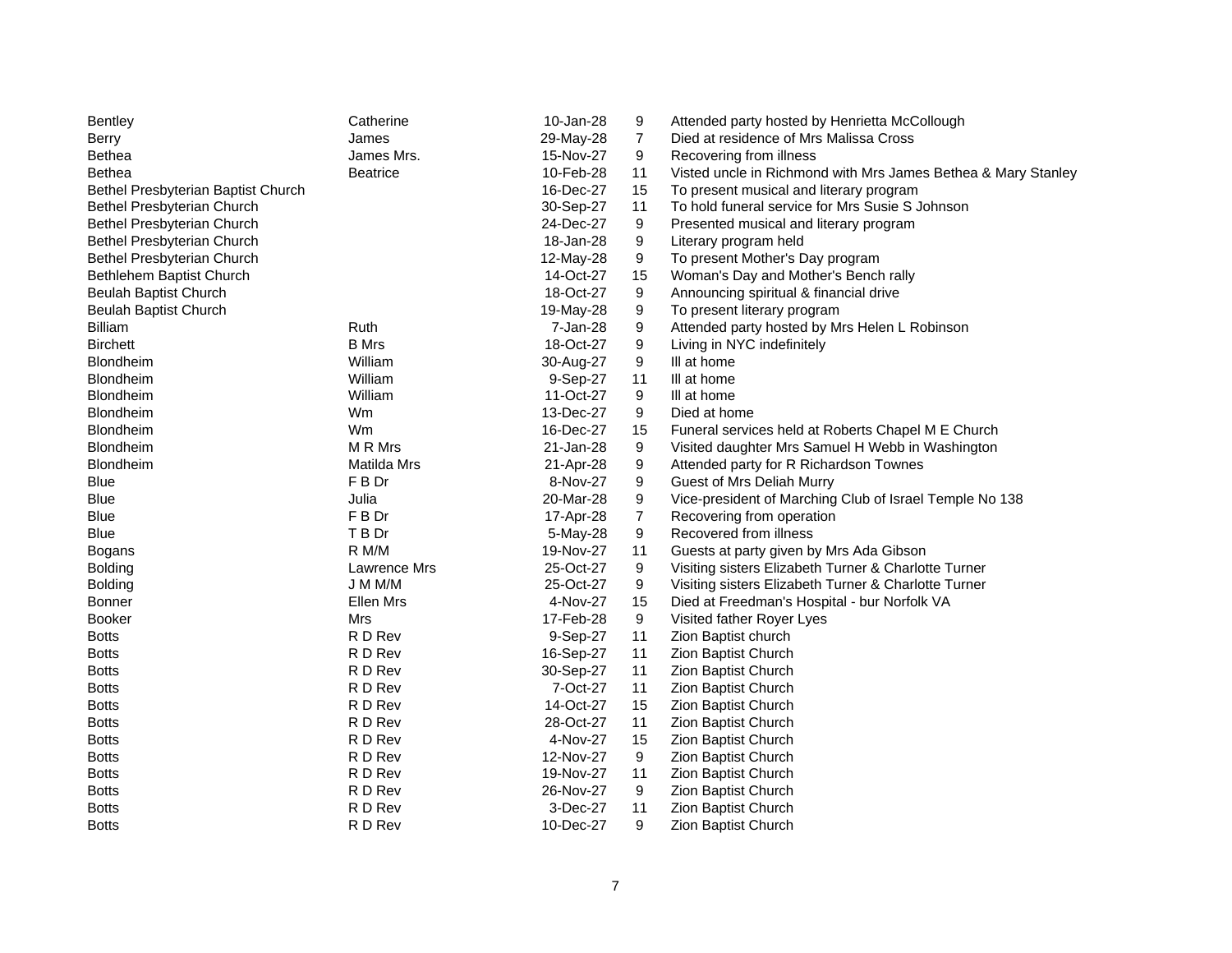| R D Rev<br>24-Dec-27<br><b>Botts</b><br>9<br>Zion Baptist Church<br>R D Rev<br>31-Dec-27<br>$\overline{7}$<br>Zion Baptist Church<br><b>Botts</b><br>R D Rev<br>7-Jan-28<br>9<br>Zion Baptist Church<br><b>Botts</b> |  |
|----------------------------------------------------------------------------------------------------------------------------------------------------------------------------------------------------------------------|--|
|                                                                                                                                                                                                                      |  |
|                                                                                                                                                                                                                      |  |
|                                                                                                                                                                                                                      |  |
| R D Rev<br>13-Jan-28<br>11<br>Zion Baptist Church<br><b>Botts</b>                                                                                                                                                    |  |
| R D Rev<br>9<br><b>Botts</b><br>21-Jan-28<br>Zion Baptist Church                                                                                                                                                     |  |
| R D Rev<br>27-Jan-28<br>Zion Baptist Church<br><b>Botts</b><br>11                                                                                                                                                    |  |
| R D Rev<br>4-Feb-28<br>Zion Baptist Church<br><b>Botts</b><br>8                                                                                                                                                      |  |
| R D Rev<br>10-Feb-28<br>11<br>Zion Baptist Church<br><b>Botts</b>                                                                                                                                                    |  |
| R D Rev<br>9<br>17-Feb-28<br>Zion Baptist Church<br><b>Botts</b>                                                                                                                                                     |  |
| R D Rev<br>9<br>3-Mar-28<br>Zion Baptist Church<br><b>Botts</b>                                                                                                                                                      |  |
| R D Rev<br>Zion Baptist Church<br>9-Mar-28<br>11<br><b>Botts</b>                                                                                                                                                     |  |
| R D Rev<br>Zion Baptist Church<br><b>Botts</b><br>17-Mar-28<br>9                                                                                                                                                     |  |
| R D Rev<br>24-Mar-28<br>9<br>Zion Baptist Church<br><b>Botts</b>                                                                                                                                                     |  |
| R D Rev<br>9<br>31-Mar-28<br>Zion Baptist Church<br><b>Botts</b>                                                                                                                                                     |  |
| R D Rev<br>Zion Baptist Church<br>6-Apr-28<br>15<br><b>Botts</b>                                                                                                                                                     |  |
| R D Rev<br><b>Botts</b><br>14-Apr-28<br>9<br>Zion Baptist Church                                                                                                                                                     |  |
| R D Rev<br>9<br><b>Botts</b><br>21-Apr-28<br>To preach at special services at Zion Baptist Church                                                                                                                    |  |
| R D Rev<br>21-Apr-28<br>9<br>Zion Baptist Church<br><b>Botts</b>                                                                                                                                                     |  |
| R D Rev<br>27-Apr-28<br>11<br>Zion Baptist Church<br><b>Botts</b>                                                                                                                                                    |  |
| R D Rev<br><b>Botts</b><br>12-May-28<br>9<br>To preach at Zion Baptist Church's Mother's Day program                                                                                                                 |  |
| R D Rev<br>9<br><b>Botts</b><br>Zion Baptist Church<br>12-May-28                                                                                                                                                     |  |
| R D Rev<br>9<br>Zion Baptist Church<br><b>Botts</b><br>19-May-28                                                                                                                                                     |  |
| 9<br>R D Rev<br>To speak at Eastern Star services<br><b>Botts</b><br>22-May-28                                                                                                                                       |  |
| <b>Bouden</b><br>Aurelia<br>20-Mar-28<br>9<br>Attended Junior Art Club meeting                                                                                                                                       |  |
| 9<br><b>Bowden</b><br>L Mrs<br>18-Oct-27<br>Guest of Mrs Carrie Evans                                                                                                                                                |  |
| 9<br><b>Bowden</b><br>Wesley M/M<br>18-Oct-27<br>Guests of Mrs Phillips Evans                                                                                                                                        |  |
| Visited Richmond<br>James M/M<br>25-Oct-27<br>9<br><b>Bowden</b>                                                                                                                                                     |  |
| Hazel<br>Bowman<br>9-Sep-27<br>11<br>Died at Alexandria Hospital                                                                                                                                                     |  |
| $\overline{7}$<br>Rosa Mrs<br>15-Feb-28<br>III at home<br>Bowman                                                                                                                                                     |  |
| RD<br>11<br>Spoke at American Education Week Parker-Gray School<br>19-Nov-27<br><b>Bowton</b>                                                                                                                        |  |
| R <sub>C</sub><br>Superintendant of schools participated in Health Day<br><b>Bowton</b><br>5-May-28<br>9                                                                                                             |  |
| R <sub>C</sub><br>9<br>Superindentant of schools at Parker-Gray School program<br><b>Bowton</b><br>8-May-28                                                                                                          |  |
| R <sub>C</sub><br>1-Jun-28<br>11<br>To present certificates to graduates of seventh grade<br><b>Bowton</b>                                                                                                           |  |
| A<br>26-Nov-27<br>9<br>Attended party for Charles Roberts<br>Boyd                                                                                                                                                    |  |
| Addie<br>8<br>6-Sep-27<br>Visited by Margaret Chisley<br><b>Bradley</b>                                                                                                                                              |  |
| M/M<br><b>Brady</b><br>6-Apr-28<br>15<br>Attended party given for Mrs Ada Gibson                                                                                                                                     |  |
| 7-Jan-28<br>9<br>Visited relatives in Baltimore<br><b>Bramson</b><br>James                                                                                                                                           |  |
| 9<br><b>Branch</b><br>Eva Wiley Mrs<br>30-Aug-27<br>Visiting mother Mrs T Williams                                                                                                                                   |  |
| <b>Brandon</b><br>David M/M<br>8-Nov-27<br>9<br>Guests of Mrs Deliah Murry                                                                                                                                           |  |
| 9<br><b>Visited Mrs Carrie Stevens</b><br><b>Kate Mrs</b><br>12-May-28<br><b>Bransome</b>                                                                                                                            |  |
| $\overline{7}$<br>Visited relatives in Baltimore<br><b>Branson</b><br>James<br>2-May-28                                                                                                                              |  |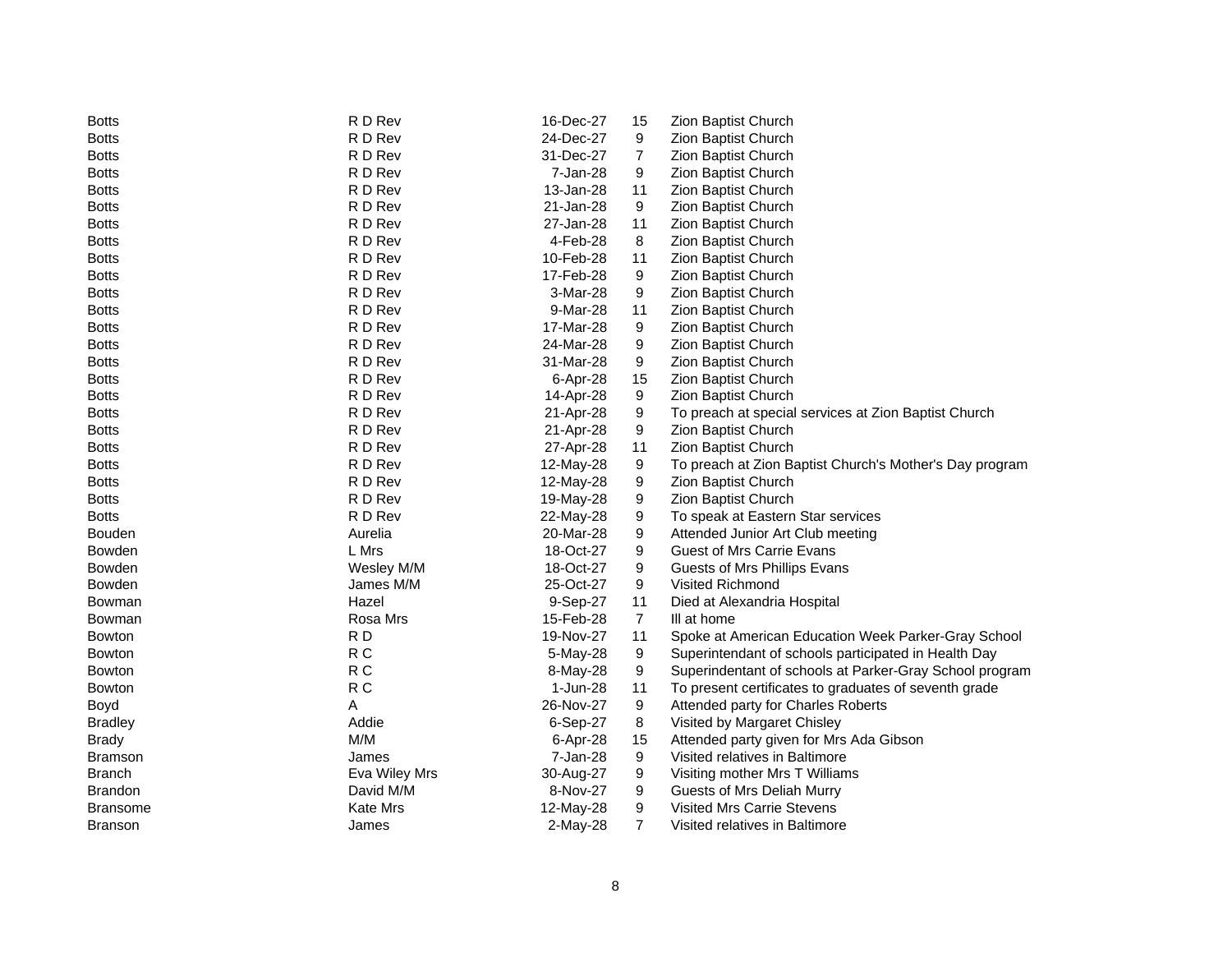| <b>Branson</b><br><b>Burnette</b>   | 1-Jun-28<br>11                           | Guest of Annie B Jones                                            |
|-------------------------------------|------------------------------------------|-------------------------------------------------------------------|
| Louisa Mrs<br><b>Brent</b>          | 16-Sep-27<br>11                          | Visited by Mrs Mable Johnson and son Justin                       |
| David<br><b>Brent</b>               | 23-Sep-27<br>$\overline{7}$              | Attended party given by Ida Pinkard                               |
| P M/M<br><b>Brent</b>               | 4-Oct-27<br>9                            | Guest at party given by Corrine Turner                            |
| Kathleen<br><b>Brent</b>            | 17-Mar-28<br>9                           | Hosted Whatsoever Circle meeting                                  |
| G<br><b>Brice</b>                   | 9<br>20-Mar-28                           | Visited Alexandria                                                |
| <b>Britt</b><br><b>Fred Mrs</b>     | 8-Nov-27<br>9                            | Visiting relatives in town                                        |
| Irene E Mrs<br><b>Broadnich</b>     | 12-May-28<br>9                           | Directoress of Biblical presentation at Roberts Chapel M E Church |
| <b>Broadnich</b><br>Irene E Mrs     | 9<br>26-May-28                           | Directoress of Biblical drama at Roberts Chapel M E Church        |
| <b>Brooks</b><br>Griffin M/M        | 9<br>30-Aug-27                           | Spent time in Lexington                                           |
| <b>Brooks</b><br>Benjamin           | 27-Sep-27<br>9                           | III at home                                                       |
| Millie<br><b>Brooks</b>             | 11-Oct-27<br>9                           | Granted scholarship to Howard University                          |
| <b>Brooks</b><br><b>Elbert Mrs</b>  | 14-Oct-27<br>15                          | <b>Guest of Mrs Pearl Willis</b>                                  |
| <b>Brooks</b><br>Rosa Mrs           | 12-Nov-27<br>9                           | Visited Culpeper & Warrenton with sister Janie Williams           |
| Griffin M/M<br><b>Brooks</b>        | 10-Jan-28<br>9                           | Visited Balston with M/M Robert Luckett                           |
| Rosa Mrs<br><b>Brooks</b>           | 9<br>10-Jan-28                           | Hosted card party                                                 |
| M/M<br><b>Brooks</b>                | 9<br>10-Jan-28                           | Attended party hosted by Mrs Rosa Brooks                          |
| <b>Brooks</b><br>Richard            | 11<br>10-Feb-28                          | Attended surprise party for Wm I Culmer                           |
| <b>Brooks</b><br>Evelyn Mrs         | 17-Mar-28<br>9                           | Visited Alexandria                                                |
| Hilda<br><b>Brooks</b>              | 14-Apr-28<br>9                           | Visited by Ruth Haskins                                           |
| Hilda<br><b>Brooks</b>              | 9<br>14-Apr-28                           | Visited by Clarence Shorts                                        |
| <b>Brooks</b><br>Benjamin           | 9<br>26-May-28                           | Organized Be Yourself Club                                        |
| <b>Brooks</b><br>Benjamin           | $\overline{7}$<br>29-May-28              | Founder of BYPU Club                                              |
| Wilbert P M/M & son<br><b>Brown</b> | 9-Sep-27<br>11                           | Returned from motor trip through Philadelphia                     |
| <b>Brown</b><br>Helen               | 23-Sep-27<br>$\overline{7}$              | Attended party given by Ida Pinkard                               |
| M<br><b>Brown</b>                   | 4-Oct-27<br>9                            | Guest at party given by Corrine Turner                            |
| Helen<br><b>Brown</b>               | 7-Oct-27<br>11                           | III at home                                                       |
| <b>Martha Mrs</b><br><b>Brown</b>   | 15-Nov-27<br>9                           | Announces engagement of daughter Martha R Brown                   |
| Martha R<br><b>Brown</b>            | 9<br>15-Nov-27                           | Engagement announced to John E Raspberry                          |
| Charles<br><b>Brown</b>             | 9<br>30-Nov-27                           | Recovering from illness                                           |
| Elmora Mrs<br><b>Brown</b>          | 4-Feb-28<br>9                            | Visited sister Mrs Hannah Thomas                                  |
| Elizabeth Mrs<br><b>Brown</b>       | 10-Feb-28<br>11                          | Attended surprise party for Wm I Culmer                           |
| <b>Dorthieres</b><br><b>Brown</b>   | 11<br>10-Feb-28                          | Attended surprise party for Wm I Culmer                           |
| Helen<br><b>Brown</b>               | $\overline{7}$<br>23-Feb-28              | Attended party for Thelma Coles                                   |
| Mildred<br><b>Brown</b>             | $\overline{7}$<br>23-Feb-28              | Attended party for Thelma Coles                                   |
| Mattie<br><b>Brown</b>              | 20-Mar-28<br>9                           | Secretary of Marching Club of Israel Temple No 138                |
| Marion<br><b>Brown</b>              | 6-Apr-28<br>15                           | Attended party given for Mrs. Viola Crummer                       |
| Rev/M<br><b>Brown</b>               | $\overline{7}$<br>17-Apr-28              | Visited by daughter Mrs S Nichols                                 |
| James<br><b>Brown</b>               | 9<br>21-Apr-28                           | Attended party for R Richardson Townes                            |
| <b>Brown</b><br>Henry (Undertaker)  |                                          |                                                                   |
|                                     | 22-May-28<br>9                           | Visited Alexandria                                                |
| Helen<br><b>Brown</b>               | $\overline{7}$<br>29-May-28<br>26-Nov-27 | Participated in program given by Chrysanthemum Social Club        |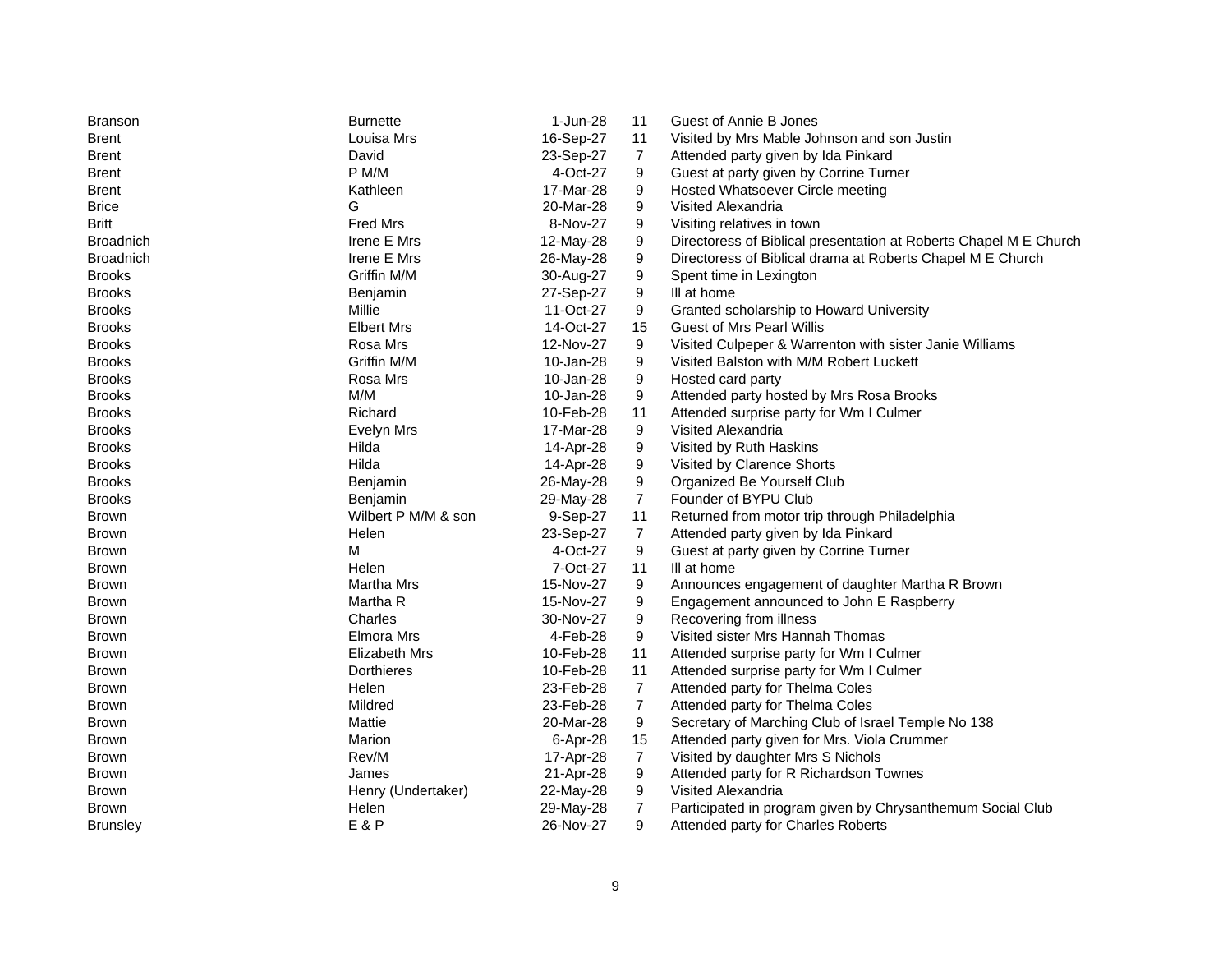| <b>Bryant</b>           | <b>Roy Mrs</b>       | 21-Jan-28 | 9              | Guest of Mrs Alphonso Brooks                                       |
|-------------------------|----------------------|-----------|----------------|--------------------------------------------------------------------|
| <b>Bryant</b>           | Emma Mrs             | 27-Mar-28 | 9              | Mistress of ceremonies at Third Baptist Church anniversary service |
| <b>Bucille Art Club</b> |                      | 4-Apr-28  | 9              | Organized by Mrs Clara Saunders                                    |
| <b>Buckner</b>          | I Mrs                | 30-Sep-27 | 11             | Giving novelty supper for Bethel Presbyterian Church               |
| <b>Buckner</b>          | Mary Mrs             | 6-Mar-28  | 9              | III at home                                                        |
| <b>Buckner</b>          | Henry M/M            | 14-Mar-28 | 9              | Attended funeral of Rev George Dixon                               |
| <b>Bunche</b>           | Sallye Mrs           | 22-Oct-27 | 9              | III at home                                                        |
| <b>Bundy</b>            | <b>Rev Mrs</b>       | 30-Aug-27 | 9              | From Woodland                                                      |
| <b>Burgess</b>          | Amanda Mrs           | 10-Apr-28 | 7              | III at home                                                        |
| <b>Burgess</b>          | Ananda Mrs           | 24-Apr-28 | $\overline{7}$ | Recovering from illness                                            |
| <b>Burgess</b>          | Amanda Mrs           | 15-May-28 | 9              | Recovered from illness                                             |
| <b>Burke</b>            | <b>Edith Mrs</b>     | 30-Aug-27 | 9              | Visited parents M/M Wm Russell                                     |
| <b>Burke</b>            | Lillian              | 2-Sep-27  | $\overline{2}$ | Visited grandparents M/M Wm Russell                                |
| <b>Burke</b>            | Robert               | 22-Nov-27 | 9              | Attended funeral of Agnes Webb                                     |
| <b>Burke</b>            | Cecelia Mrs          | 3-Dec-27  | 11             | Visited by son Boyd Burke                                          |
| <b>Burke</b>            | Boyd                 | 3-Dec-27  | 11             | Visited mother Cecelia Burke                                       |
| <b>Burke</b>            | Cecelia Mrs          | 14-Mar-28 | 9              | Visiting ill daughter in Hampton VA                                |
| <b>Burke</b>            | Cecelia Mrs          | 17-Apr-28 | $\overline{7}$ | Visited daughter and son in Petersburg                             |
| <b>Burleigh</b>         | Professor            | 17-Apr-28 | $\overline{7}$ | Attended party given by Mrs Eleanor T Shamwell                     |
| <b>Burns</b>            | Dorothy              | 10-Jan-28 | 9              | Attended party hosted by Henrietta McCollough                      |
| <b>Bushrod</b>          | Annie Mrs            | 10-Jan-28 | 9              | Recovering from illness                                            |
| <b>Bushrod</b>          | <b>Nellie</b>        | 29-May-28 | $\overline{7}$ | Died at Alexandria Hospital                                        |
| <b>Butler</b>           | Ellen Mrs            | 30-Aug-27 | 9              | Sister of Annie Jones                                              |
| <b>Butler</b>           | Anna Mrs             | 30-Aug-27 | 9              | Visited by Mrs Martha Miller                                       |
| <b>Butler</b>           | Catherine            | 30-Aug-27 | 9              | III at home                                                        |
| <b>Butler</b>           | Ellen Mrs            | 2-Sep-27  | 2              | Visiting mother Carrie Stevens                                     |
| <b>Butler</b>           | Etta Mrs             | 9-Sep-27  | 11             | Visited Mrs L E Washington                                         |
| <b>Butler</b>           | Agnes Mrs            | 9-Sep-27  | 11             | Sister of Martha Gorbin & Emma Lovingood                           |
| <b>Butler</b>           | <b>Catherine Mrs</b> | 13-Sep-27 | $\overline{7}$ | Health improving                                                   |
| <b>Butler</b>           | Ellen J Mrs          | 13-Sep-27 | $\overline{7}$ | Visited mother Mrs Carrie Stevens in Alexandria                    |
| <b>Butler</b>           | M Mrs                | 27-Sep-27 | 9              | Visiting M/M D Westley Gains                                       |
| <b>Butler</b>           | Agnes                | 30-Sep-27 | 11             | Visited by sister Martha Corbin of York PA                         |
| <b>Butler</b>           | <b>Catherine Mrs</b> | 4-Oct-27  | 9              | Ill at home                                                        |
| <b>Butler</b>           | <b>Catherine Mrs</b> | 25-Oct-27 | 9              | Died at home                                                       |
| Butler                  | <b>Bessie Mrs</b>    | 30-Nov-27 | 9              | Recovering at home                                                 |
| <b>Butler</b>           | Agnes Mrs            | 10-Jan-28 | 9              | Visited by sister Martha Corbin                                    |
| <b>Butler</b>           | E F Mrs              | 27-Jan-28 | 11             | Lectured at Alfred Street Baptist Church                           |
| <b>Butler</b>           | <b>Bessie Mrs</b>    | 15-Feb-28 | $\overline{7}$ | Visited by relatives Mrs Bertha Hodges & James Hodges              |
| <b>Butler</b>           | Sarah Mrs            | 28-Feb-28 | 9              | Recovering from illness                                            |
| <b>Butler</b>           | <b>Etta Mrs</b>      | 14-Mar-28 | 9              | Visiting Brooklyn, NY                                              |
| <b>Butler</b>           | Robert               | 27-Mar-28 | 9              | Attended party given for Dr I M Barbour                            |
| <b>Butler</b>           | Sarah Mrs            | 31-Mar-28 | 9              | III at home                                                        |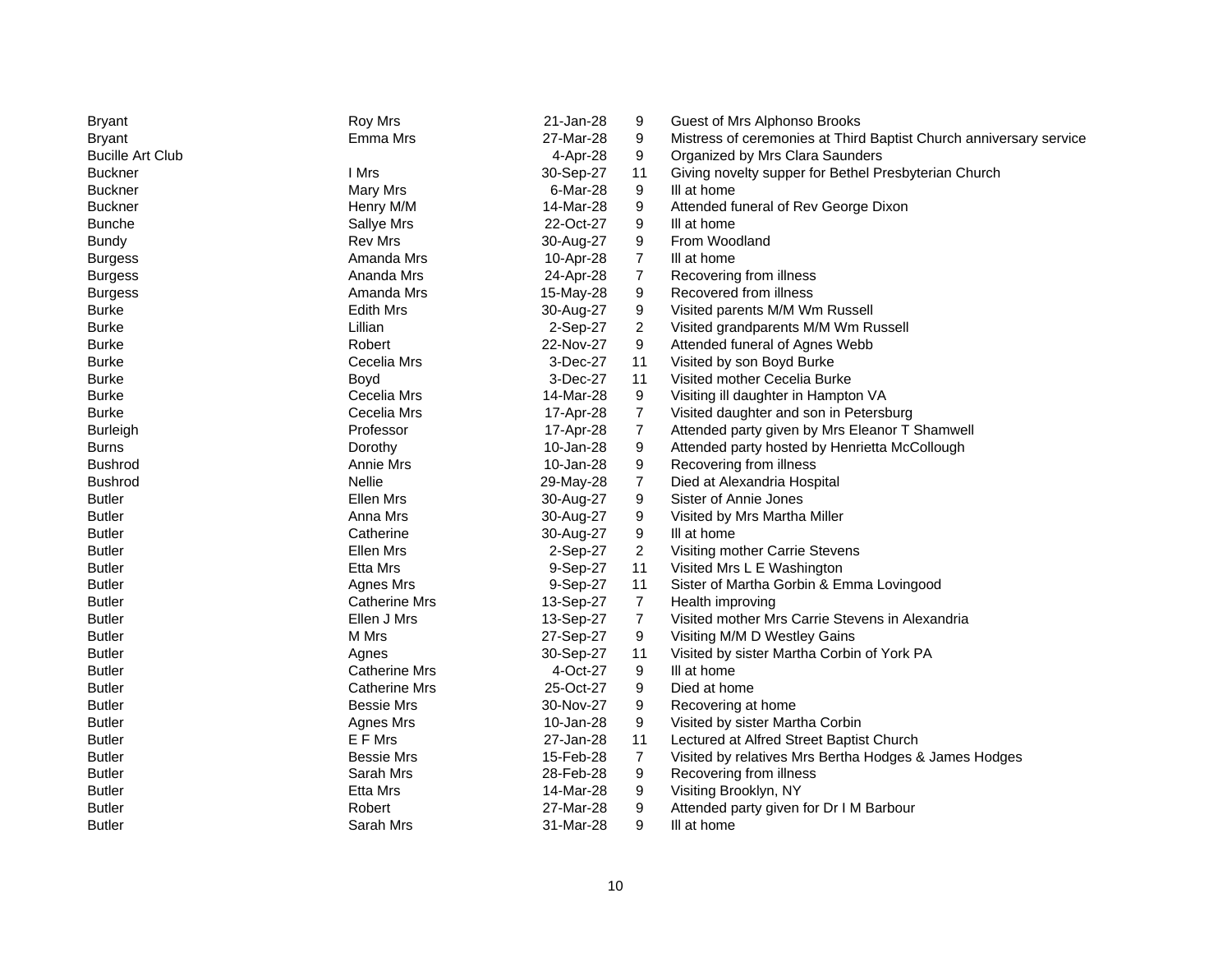| <b>Butler</b>              | Sarah Mrs       | 6-Apr-28   | 15             | III at home                                              |
|----------------------------|-----------------|------------|----------------|----------------------------------------------------------|
| <b>Butler</b>              |                 | 6-Apr-28   | 15             | Attended party given for Mrs Viola Crummer               |
| <b>Butler</b>              | Sarah Mrs       | 19-May-28  | 9              | III at home                                              |
| <b>Butler</b>              | Sarah Mrs       | 22-May-28  | 9              | Died at home                                             |
| <b>Butler</b>              | Joseph H        | 22-May-28  | 9              | Son of Mrs Sarah Butler, deceased                        |
| Butter and Egg Social Club |                 | 26-Nov-27  | 9              | To host oyster supper                                    |
| <b>Bynum</b>               | Grace Mrs       | 23-Sep-27  | $\overline{7}$ | Returned from trip                                       |
| <b>Byrd</b>                | Corrine         | 30-Nov-27  | 9              | Visiting New York City                                   |
| Cabiness                   | L C Mrs         | 4-Oct-27   | 9              | Visited Alexandria                                       |
| Camel                      | James Jr        | 11-Oct-27  | 9              | Died at home                                             |
| Camel                      | James M/M       | 11-Oct-27  | 9              | Son James Jr died                                        |
| Campbell                   | Julia Mrs       | 30-Aug-27  | 9              | Aunt of Helen Lewis                                      |
| Campbell                   | David M/M       | 9-Sep-27   | 11             | Visited her mother Julia Lewis                           |
| Campbell                   | Julia Mrs       | 9-Sep-27   | 11             | Aunt of Julia M & Mattie A Lewis                         |
| Campbell                   | David M/M       | 27-Sep-27  | 9              | Visted by Helen Campbell                                 |
| Campbell                   | James Mrs.      | 1-Nov-27   | 9              | III at home                                              |
| Campbell                   | <b>Ruby Mrs</b> | 1-Nov-27   | 9              | Visited Philadelphia                                     |
| Campbell                   | David M/M       | 15-Nov-27  | 9              | Helen Lewis visitied                                     |
| Campbell                   | Julia Mrs       | 20-Dec-27  | 9              | Visited by Helen Lewis & Wm Beander                      |
| Campbell                   | David M/M       | $1-Feb-28$ | $\overline{7}$ | Visited by Earleen Luckett                               |
| Campbell                   | David M/M       | 1-Feb-28   | $\overline{7}$ | Visited by Florence Luckett                              |
| Campbell                   | David M/M       | 1-Feb-28   | 7              | Visited by Helen Lewis                                   |
| Campbell                   | David M/M       | 17-Mar-28  | 9              | Visited by Helen Lewis                                   |
| Canady                     | <b>Bruce Dr</b> | 20-Mar-28  | 9              | Returned home to Norfolk                                 |
| Canady                     | <b>Bruce Dr</b> | 24-Apr-28  | $\overline{7}$ | Visited Alexandria                                       |
| Canady                     | <b>Bruce Dr</b> | 19-May-28  | 9              | Visited friends in Norfolk                               |
| Canady                     | <b>Miss</b>     | 19-May-28  | 9              | Visited friends in Norfolk with brother Dr Bruce Canady  |
| Candad                     | <b>Bruce Dr</b> | 14-Mar-27  | 9              | Visited Alexandria                                       |
| Carrington                 | Maria Mrs       | 27-Mar-28  | 9              | III at home                                              |
| Carroll                    | Mary Mrs        | 15-May-28  | 9              | Mistress of ceremonies for Second Baptist Church program |
| Carson                     | Dr              | 17-Apr-28  | $\overline{7}$ | Dr F B Blue operated on at his hosptal                   |
| Carter                     | Joseph W        | 9-Sep-27   | 11             | Planning trip to Atlantic City                           |
| Carter                     | Mrs             | 9-Sep-27   | 11             | Proprietor of "Shady Rest" in Maryland                   |
| Carter                     | Joseph          | 11-Oct-27  | 9              | Motor trip to Richmond                                   |
| Carter                     | N Mrs           | 11-Oct-27  | 9              | Son & dau-in-law M/M Leonard Carter are guests           |
| Carter                     | Leonard M/M     | 11-Oct-27  | 9              | Guests of his mother Mrs N Carter                        |
| Carter                     | Minnie          | 14-Oct-27  | 15             | Visited aunt & uncle M/M O R Gilford                     |
| Carter                     | Mary Mrs        | 7-Dec-27   | $\overline{7}$ | Recovering from illness                                  |
| Carter                     | William         | 7-Dec-27   | $\overline{7}$ | Patient at Alexandria Hospital                           |
| Carter                     | Rev             | 4-Feb-28   | 9              | To preach at Roberts Chapel M E Church                   |
| Carter                     | J               | 23-Feb-28  | $\overline{7}$ | Attended party for Thelma Coles                          |
| Carter                     | Rev             | 3-Mar-28   | 9              | To preach at Roberts Chapel M E Church                   |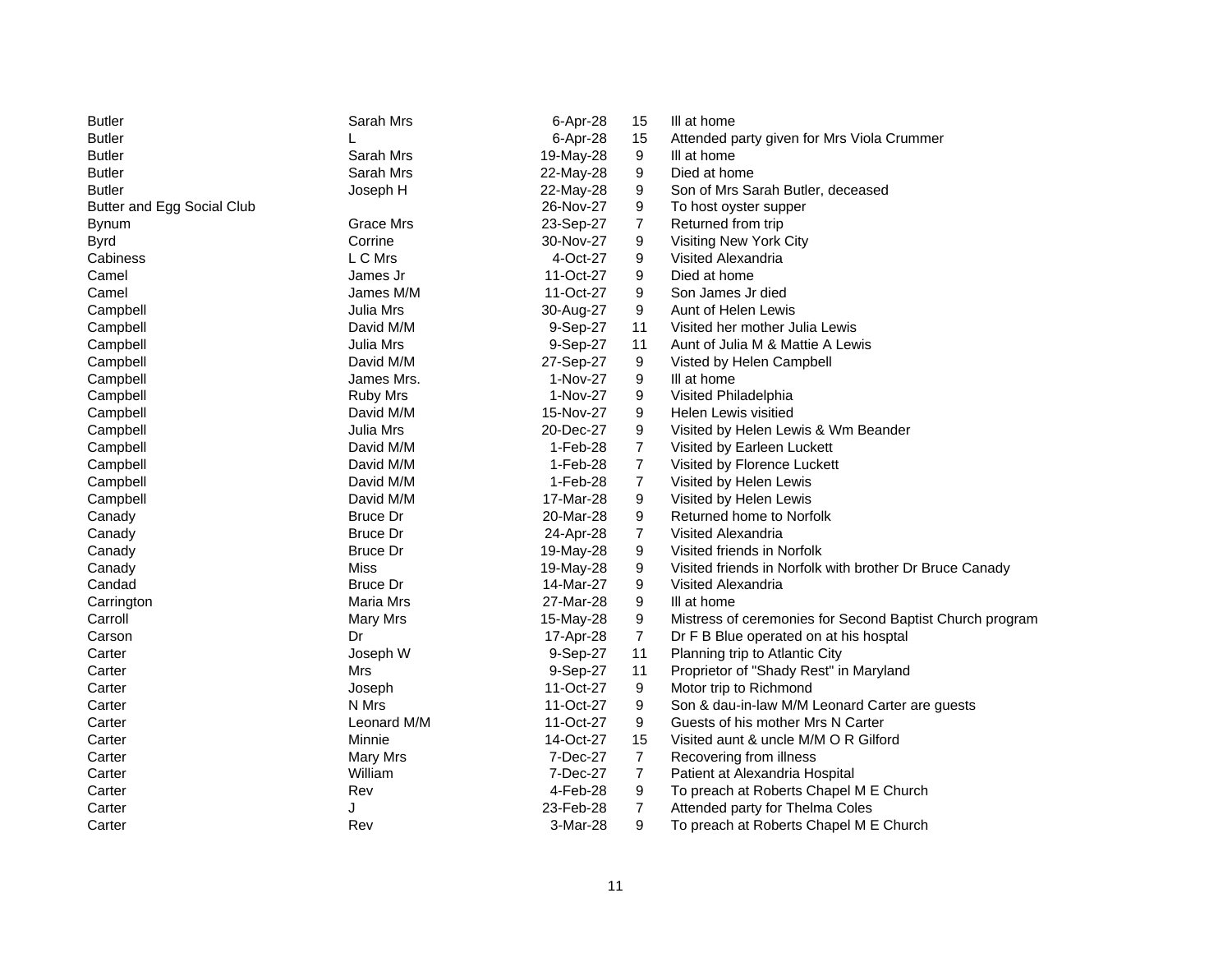| Carter                      | Rev                 | 9-Mar-28  | 11             | To preach at Robert's Chapel M E Church                        |
|-----------------------------|---------------------|-----------|----------------|----------------------------------------------------------------|
| Carter                      | Jesse               | 31-Mar-28 | 9              | Attended party for Mary Pinckard                               |
| Carter                      | Earl                | 21-Apr-28 | 9              | Attended party for R Richardson Townes                         |
| Carter                      | Susan Mrs           | 19-May-28 | 9              | III at home                                                    |
| Cartier                     | Mary Mrs            | 22-Oct-27 | 9              | Visiting Washington                                            |
| Casey                       | John Jr             | 21-Apr-28 | 9              | Attended party for R Richardson Townes                         |
| Caurett                     | Clyde               | 28-Oct-27 | 11             | Married to Mitchell Williams                                   |
| Cephase                     | Wiliam              | 22-Nov-27 | 9              | III at home                                                    |
| Cephus                      | Samuel Rev          | 8-May-28  | 9              | Came from Baltimore to attend Lewis Williams' funeral          |
| Chandlers                   | <b>Frances Mrs</b>  | 9-Mar-28  | 11             | Attended party hosted by Misses Lightfoot                      |
| Chapman                     | W                   | 30-Sep-27 | 11             | Visiting Geo S Darnell                                         |
| Chase                       | Mrs                 | 10-Jan-28 | 9              | III at home                                                    |
| Chase                       | Louise              | 18-Jan-28 | 9              | Recovering from illness                                        |
| Chatman                     | <b>Carrie Mrs</b>   | 30-Aug-27 | 9              | III at home                                                    |
| Chatman                     | Carrie Mrs          | 8-Feb-28  | $\overline{7}$ | III at home                                                    |
| Chatman                     | William             | 6-Apr-28  | 15             | Visited Alexandria                                             |
| Cheatham                    | Garnett             | 25-Oct-27 | 9              | Visited friends in Boston                                      |
| Chisley                     | Margaret            | 6-Sep-27  | 8              | <b>Guest of Addie Bradley</b>                                  |
| Chisley                     | Sarah               | 7-Oct-27  | 11             | Guest of Mrs Mary Harper, Pittsburgh                           |
| Chisley                     | Margaret            | 8-Nov-27  | 9              | <b>Guest was Marion Sparrow</b>                                |
| Chisley                     | <b>Charles Mrs</b>  | 19-Nov-27 | 11             | Guest at party given by Mrs Ada Gibson                         |
| Chisley                     | Margaret            | 1-Feb-28  | $\overline{7}$ | Visited by Marion Sparrow                                      |
| Chisley                     | Margaret            | 24-Mar-28 | 9              | To participate in program presented by Club No 1 Bethel Church |
| Chrysanthemum Social Club   |                     | 29-May-28 | $\overline{7}$ | Held musical tea                                               |
| <b>Citizens Association</b> |                     | 22-May-28 | 9              | To hold meeting at Parker-Gray School                          |
| Civic Association           |                     | 1-Feb-28  | $\overline{7}$ | Organized at Parker-Gray School                                |
| Civic Association           |                     | 14-Mar-28 | 9              | To hold meeting at Parker-Gray School                          |
| Clark                       | Mary                | 7-Oct-27  | 11             | Guest of Mrs Mary Harper, Pittsburgh                           |
| Clark                       | Mary                | 20-Mar-28 | 9              | Treasurer of Marching Club of Israel Temple No 138             |
| Clark                       | Amanda Mrs          | 15-May-28 | 9              | Visited Alexandria                                             |
| Cleveland                   | William             | 19-Nov-27 | 11             | Died at home - bur Greenwood NC                                |
| Clifton                     | Emily D Mrs         | 1-Feb-28  | $\overline{7}$ | Visited friends in Alexandria                                  |
| Clifton                     | Effie               | 22-May-28 | 9              | Visited relatives in Alexandria                                |
| Club No 1                   |                     | 24-Mar-28 | 9              | To host program at Bethel Presbyterian Church                  |
| Clyborn                     | Ella Mrs            | 8-Feb-28  | $\overline{7}$ | Died                                                           |
| Coates                      | H Rev               | 28-Oct-27 | 11             | Pastor of Mt Zion Baptist Church in Orange Co                  |
| Coates                      | <b>Robert F Rev</b> | 3-Mar-28  | 9              | To preach at Roberts Chapel M E Church                         |
| Colbert                     | James               | 27-Jan-28 | 11             | <b>Married Mrs Mamie Fitch</b>                                 |
| Colbert                     | Mayme Mrs           | 4-Apr-28  | 9              | To host Mother's Club meeting                                  |
| Colbert                     | J E                 | 1-Jun-28  | 11             | Member of Be Yourself Club                                     |
| Cole                        | Mrs                 | 25-Oct-27 | 9              | <b>Guest of Misses Dorsey</b>                                  |
| Coleman                     | <b>Mary Mrs</b>     | 2-Sep-27  | 2              | <b>District Grand Lodge Delegate</b>                           |
|                             |                     |           |                |                                                                |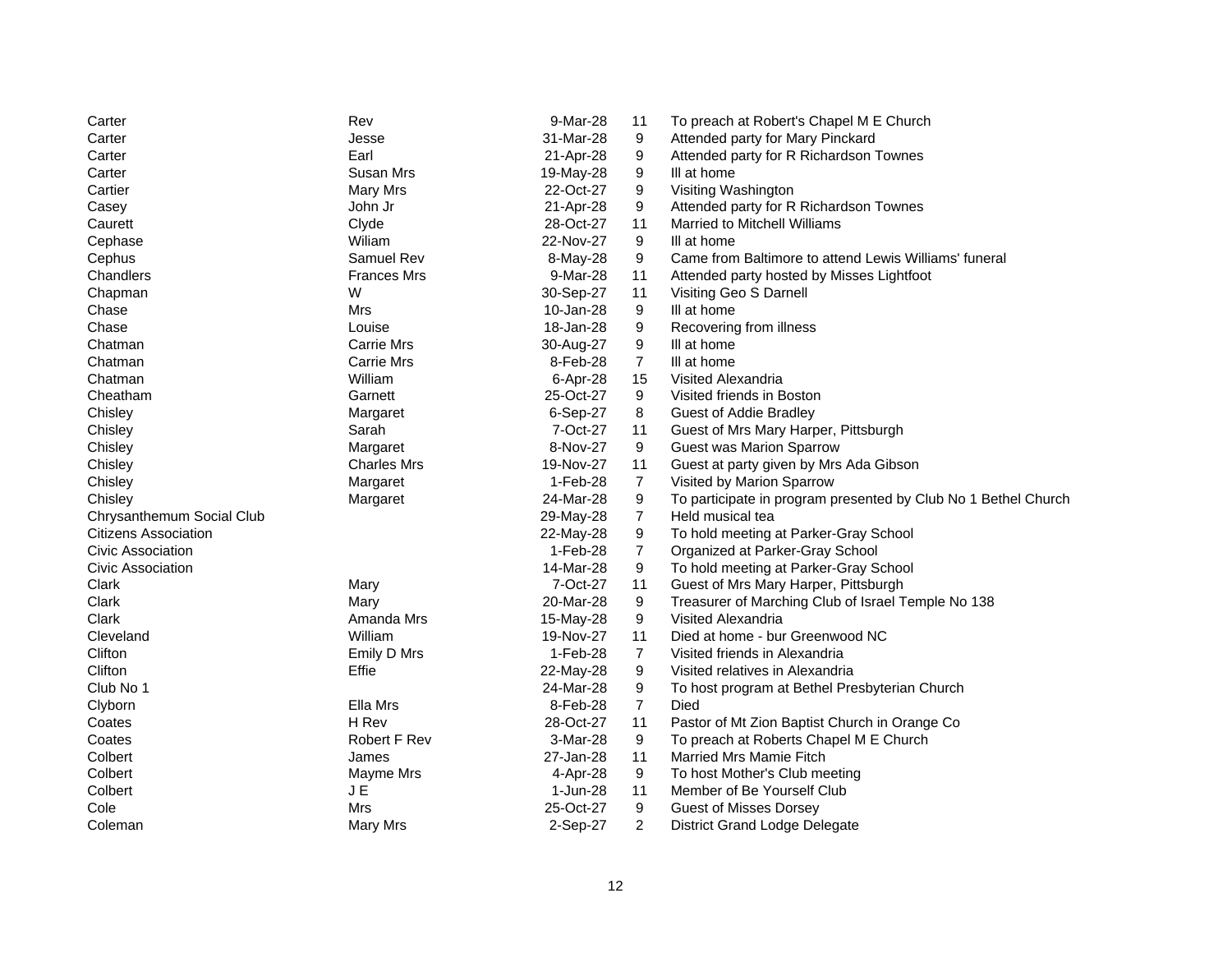| Coleman | <b>Mattie Mrs</b>  | 25-Oct-27 | 9              | Visited Mrs Mary Jennings                                  |
|---------|--------------------|-----------|----------------|------------------------------------------------------------|
| Coleman | Hannah Mrs         | 12-Nov-27 | 9              | III at home                                                |
| Coleman | Anna Mrs           | 30-Nov-27 | 9              | III at home                                                |
| Coleman | Anna Mrs           | 4-Feb-28  | 9              | Died at home                                               |
| Coleman | Grace Mrs          | 28-Feb-28 | 9              | III at home                                                |
| Coleman | John               | 6-Mar-28  | 9              | III at home                                                |
| Coleman | Malinda Murray Mrs | 17-Mar-28 | 9              | III at home                                                |
| Coleman | Malinda Mrs        | 31-Mar-28 | 9              | III at home                                                |
| Coleman | Professor          | 10-Apr-28 | $\overline{7}$ | Judge in Elks Club essay contest                           |
| Coleman | Mrs                | 10-Apr-28 | $\overline{7}$ | Judge in Elks Club essay contest                           |
| Coleman | Helen              | 14-Apr-28 | 9              | Visiting grandmother Mrs Lucille Thomas                    |
| Coleman | James              | 21-Apr-28 | 9              | Attended party for R Richardson Townes                     |
| Coleman | Malinda Mrs        | 8-May-28  | 9              | III at home                                                |
| Coles   | Thelma             | 23-Feb-28 | $\overline{7}$ | Honored at birthday party                                  |
| Coles   | Anna Mrs           | 8-May-28  | 9              | Participated in Israel Temple's musical tea program        |
| Coles   | John               | 8-May-28  | 9              | III at home                                                |
| Coles   | John               | 15-May-28 | 9              | III at home                                                |
| Coles   | John               | 29-May-28 | $\overline{7}$ | Recovering from illness                                    |
| Collins | A H                | 30-Sep-27 | 11             | Presented William McKinley Murray to court                 |
| Collins | A H M/M (Lawyer)   | 3-Dec-27  | 11             | Visited by Mrs H Diggs                                     |
| Collins | A H(Lawyer)        | 1-Feb-28  | $\overline{7}$ | <b>President of Civic Association</b>                      |
| Collins | Ada                | 28-Feb-28 | 9              | Visited brother A H Collins                                |
| Collins | A H                | 28-Feb-28 | 9              | Visited by sister Ada Collins                              |
| Collins | Ophelia            | 3-Mar-28  | 9              | Visited Alexandria                                         |
| Collins | A H (Attorney)     | 6-Mar-28  | 9              | Spoke at program held at Bethel Presbyterian Church        |
| Collins | Mrs                | 21-Apr-28 | 9              | Attended party for R Richardson Townes                     |
| Collins | Edgar              | 21-Apr-28 | 9              | Attended party for R Richardson Townes                     |
| Conner  | Marjorie Mrs       | 1-Nov-27  | 9              | Moved to Halls Hill VA                                     |
| Conner  | <b>Bessie Mrs</b>  | 10-Jan-28 | 9              | III at home                                                |
| Conner  | <b>B</b> Mrs       | 18-Jan-28 | 9              | III at home                                                |
| Conner  | Mamie Mrs          | 23-Feb-28 | $\overline{7}$ | Visited Alexandria                                         |
| Connitt | Michael Mrs        | 29-May-28 | $\overline{7}$ | Participated in program given by Chrysanthemum Social Club |
| Connor  | Mamie Mrs          | 21-Jan-28 | 9              | Visiting friends in Alexandria                             |
| Contee  | Earl Mrs           | 6-Sep-27  | 8              | Sister of William Thomas                                   |
| Contee  | Samuel             | 22-Nov-27 | 9              | III at home                                                |
| Contee  | Louise Mrs         | 7-Jan-28  | 9              | Attended party hosted by Mrs Helen L Robinson              |
| Contee  | Earl M/M           | 10-Jan-28 | 9              | Attended party hosted by Mrs Rosa Brooks                   |
| Contee  | Mrs                | 20-Mar-28 | 9              | III at home                                                |
| Contee  | Louise Mrs         | 27-Mar-28 | 9              | Patient in Freedman's Hospital                             |
| Contee  | Ella Louise Mrs    | 4-Apr-28  | 9              | Died at Freedman's Hospital                                |
| Contee  | Earl               | 29-May-28 | $\overline{7}$ | III at home                                                |
| Cooper  | Annie Mrs          | 25-Oct-27 | 9              | III at home                                                |
|         |                    |           |                |                                                            |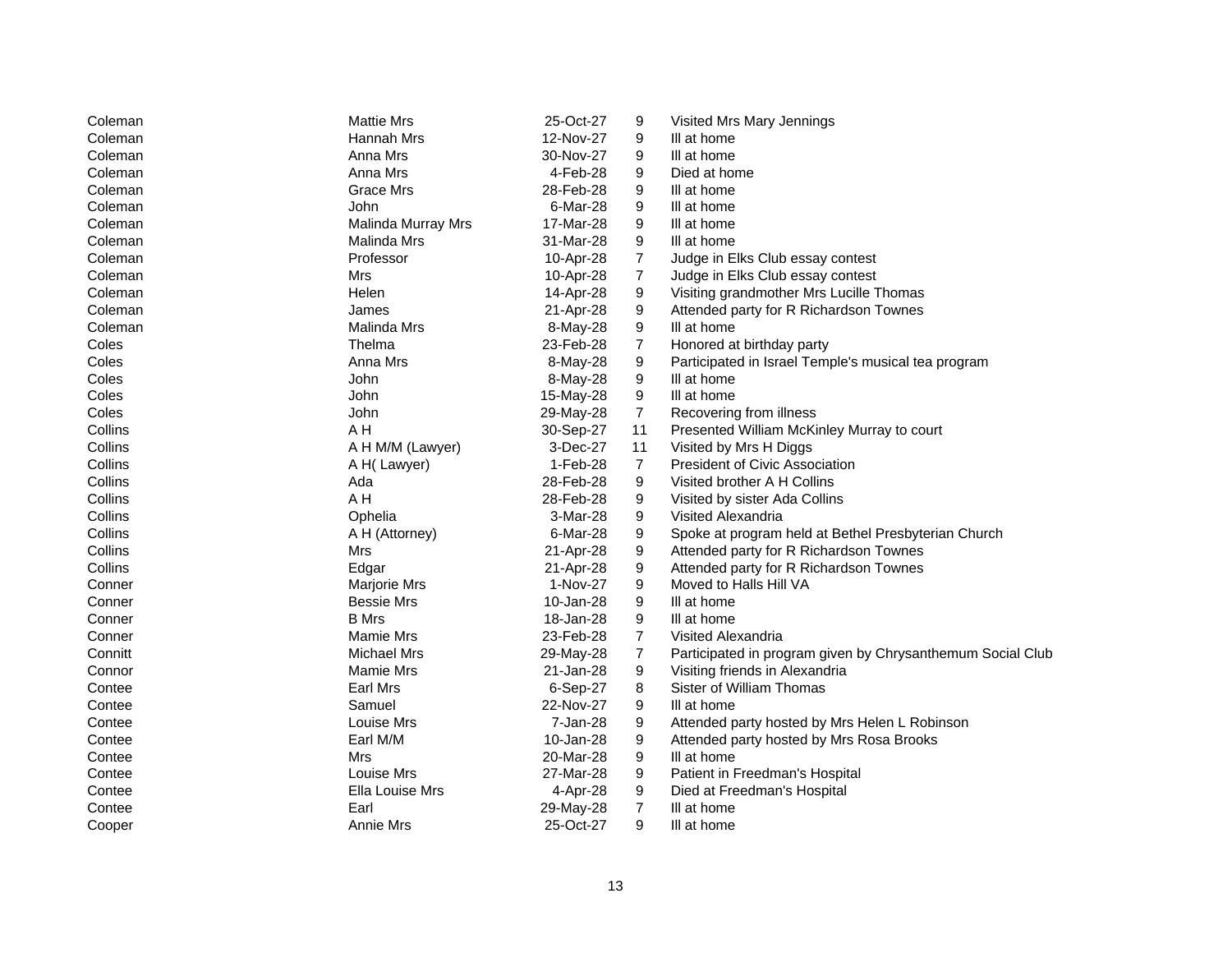| Cooper               | M Mrs              | 9-Mar-28  | 11             | Ill at home                                          |
|----------------------|--------------------|-----------|----------------|------------------------------------------------------|
| Corbin               | E Mrs              | 2-Sep-27  | $\overline{2}$ | Ill at home                                          |
| Corbin               | Martha             | 30-Sep-27 | 11             | Visited sisters Emma Lovingood & Agnes Butler        |
| Corbin               | W Mrs              | 1-Nov-27  | 9              | III at home                                          |
| Corbin               | Martha Mrs         | 15-Nov-27 | 9              | III at home                                          |
| Corbin               | Emma               | 26-Nov-27 | 9              | III at home                                          |
| Corbin               | Martha Mrs         | 26-Nov-27 | 9              | III at home                                          |
| Corbin               | Martha Mrs         | 13-Dec-27 | 9              | III at home                                          |
| Corbin               | Martha             | 10-Jan-28 | 9              | Visiting sisters Agnes Butler & Emma Lovingood       |
| Corbin               | M Mrs              | 21-Jan-28 | 9              | III at home                                          |
| Corbin               | Martha Mrs         | 15-Feb-28 | $\overline{7}$ | Recovering from illness                              |
| Corbin               | <b>Martha Mrs</b>  | 17-Apr-28 | $\overline{7}$ | III at home                                          |
| Corkin               | E Mrs              | 16-Sep-27 | 11             | III at home                                          |
| Cornell              | Ruth               | 4-Nov-27  | 15             | <b>Guest of Elsie Harris</b>                         |
| Craven               | Grace              | 13-Sep-27 | $\overline{7}$ | III at home                                          |
| Crider               | Clara Mrs          | 25-Oct-27 | 9              | III at home                                          |
| Crummer              | Viola Mrs          | 6-Apr-28  | 15             | Honored at party given by M/M Thomas L Henry         |
| Culmer               | Daisy Lewis Mrs    | 10-Feb-28 | 11             | Hosted surprise party for husband Wm I Culmer        |
| Culmer               | Wm I               | 10-Feb-28 | 11             | Surprise party given by wife Daisy Lewis Culmer      |
| Cunningham           | Mrs                | 26-May-28 | 9              | Visited Mrs Hattie Anderson                          |
| Curry                | Lottie Naomi       | 17-Apr-28 | $\overline{7}$ | Died at home in Philadelphia                         |
| Dade                 | Rosa Mrs           | 28-Oct-27 | 11             | Visiting cousins M/M William Russell                 |
| Dade                 | Ella Mrs           | 28-Feb-28 | 9              | III at home                                          |
| Darnell              | Maggie Mrs         | 2-Sep-27  | $\overline{2}$ | <b>District Grand Lodge Delegate</b>                 |
| Darnell              | Geo S              | 30-Sep-27 | 11             | Returned home                                        |
| Darnell              | George             | 22-Oct-27 | 9              | Visiting Pittsburgh, PA                              |
| Darnell              | John               | 6-Apr-28  | 15             | Visited Alexandria                                   |
| Darnell              | John               | 5-May-28  | 9              | Visiting sister Mrs Maggie Evans                     |
| Darnell              | John               | 5-May-28  | 9              | Visiting sister Hattie Darnell                       |
| Darnell              | Hattie             | 5-May-28  | 9              | Visited by brother John Darnell                      |
| Darnells             | <b>Hattie Mrs</b>  | 13-Jan-28 | 11             | Attended Whatsoever Circle party                     |
| Daughters of Brigade |                    | 14-Oct-27 | 15             | Attended Edith Taylor's funeral                      |
| Daughters of Brigade |                    | 15-May-28 | 9              | Held Thanksgiving program with Shiloh Baptist Church |
| Davis                | Mattie             | 9-Sep-27  | 11             | <b>Guest of Margaret Chisley</b>                     |
| Davis                | <b>Mitchel Mrs</b> | 23-Sep-27 | $\overline{7}$ | At wedding of Mattie Hackley & Jesse Speakes         |
| Davis                | Almeta Mrs         | 18-Oct-27 | 9              | Visiting sister Mrs A W Adkins                       |
| Davis                | G L Mrs            | 19-Nov-27 | 11             | Guest at party given by Mrs Ada Gibson               |
| Davis                | <b>William Mrs</b> | 7-Dec-27  | $\overline{7}$ | Attended dinner held for Mrs James Walker            |
| Davis                | Mary Mrs           | 13-Dec-27 | 9              | Recovering from illness                              |
| Davis                | Annie              | 17-Feb-28 | 9              | Attended Whatsoever Circle party                     |
| Davis                | Annie              | 28-Feb-28 | 9              | Attended Whatsoever Circle meeting                   |
| Davis                | Harold             | 14-Apr-28 | 9              | Visited M/M James B Smith                            |
|                      |                    |           |                |                                                      |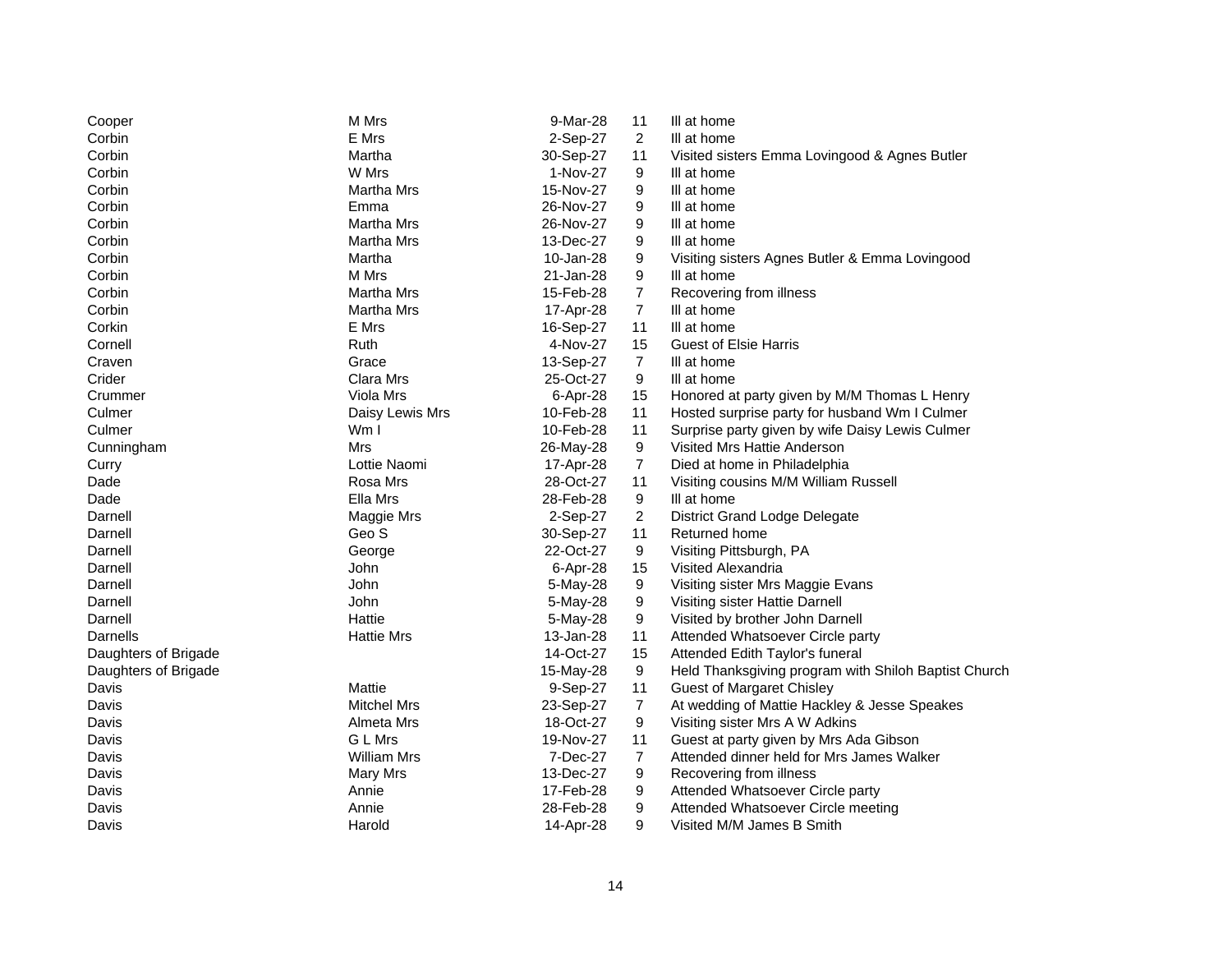| Dawkins<br>11-Oct-27<br>Visiting M/M C Williams<br>9                                  |                                                                |
|---------------------------------------------------------------------------------------|----------------------------------------------------------------|
| <b>Esther Mrs</b><br>9<br>Dawson<br>8-Nov-27                                          | Visited relatives in Philadelphia                              |
| Wm Mrs<br>11-Oct-27<br>9<br>III at home<br>Day                                        |                                                                |
| S Mrs<br>1-Nov-27<br>9<br>III at home<br>Day                                          |                                                                |
| Ida Mrs<br>9<br>4-Apr-28<br>Dean                                                      | Business manager of Bucille Art Club                           |
| $\overline{7}$<br>Mrs<br>23-Sep-27<br>Debaso                                          | Visited Mrs L E Washington                                     |
| Derrick<br>6-Sep-27<br>8<br>Nancy Mrs<br>III at home                                  |                                                                |
| Derrick<br>Rachel<br>12-Nov-27<br>9<br>III at home                                    |                                                                |
| Derrick<br>Nancye Mrs<br>20-Dec-27<br>9                                               | Visiting Washington for extended time                          |
| $\overline{7}$<br>Derrick<br><b>Rachel Mrs</b><br>10-Apr-28<br>Recovered from illness |                                                                |
| William<br>30-Nov-27<br>9<br>III at home<br>Diggs                                     |                                                                |
| H Mrs<br>3-Dec-27<br>Diggs<br>11                                                      | Visited Laywer/M A H Collins                                   |
| 7-Jan-28<br>9<br>Diggs<br>Eunice                                                      | Attended party hosted by Mrs Helen L Robinson                  |
| 9<br><b>Blanche</b><br>7-Jan-28<br>Diggs                                              | Attended party given by Edythe Littlejohn                      |
| 9<br>Eunice<br>10-Jan-28<br>Diggs                                                     | Attended party hosted by Henrietta McCollough                  |
| Eunice<br>13-Jan-28<br>Diggs<br>11                                                    | To host Whatsoever Circle meeting                              |
| 11<br>Diggs<br><b>Blanche</b><br>27-Jan-28                                            | To participate in music program presented by Whatsoever Circle |
| 11<br>Eunice<br>10-Feb-28<br>Diggs                                                    | Prize winner at Whatsoever Circle meeting                      |
| 9<br><b>Blance</b><br>20-Mar-28<br>Visiting Fredericksburg<br>Diggs                   |                                                                |
| Eunice<br>9<br>Diggs<br>4-Apr-28                                                      | Attended organizational meeting of Bucille Art Club            |
| Jennie Mrs<br>9<br>To host musical tea<br>26-May-28<br>Diggs                          |                                                                |
| $\overline{7}$<br>Jennie Mrs<br>To host muscial tea<br>29-May-28<br>Diggs             |                                                                |
| $\overline{a}$<br>Dishman<br>William<br>2-Sep-27<br>III at home                       |                                                                |
| William<br>8<br>Dishman<br>6-Sep-27<br>Died at home                                   |                                                                |
| 4-Oct-27<br>Dishman<br>Nanie Mrs<br>9                                                 | Guests Mrs Amanda Rich & daughter Alma                         |
| 15-Feb-28<br>$\overline{7}$<br>Dishman<br>Mrs<br>Visited Alexandria                   |                                                                |
| 9<br>20-Mar-28<br>III at home<br>Dishman<br>Nanye Mrs                                 |                                                                |
| $\overline{7}$<br>Dishman<br>Nanie Mrs<br>17-Apr-28<br>III at home                    |                                                                |
| $\overline{7}$<br>Dishman<br>Nanie Mrs<br>$2-May-28$<br>Recovered from illness        |                                                                |
| G O Mrs<br>30-Aug-27<br>9<br>Dixon                                                    | Visited by Rev/M C C Harvey & Mrs Mary E Thomas                |
| Ella Mrs<br>Dixon<br>6-Sep-27<br>8                                                    | Visited by Marguerite Anderson                                 |
| Scott<br>9-Sep-27<br>11<br>Dixon                                                      | Visited friends in Alexandria                                  |
| Dixon<br>Joseph<br>9-Sep-27<br>11                                                     | Visited friends in Alexandria - grandson of Scott Dixon        |
| Dixon<br>George O Mrs<br>27-Sep-27<br>9                                               | Elected president of Parker-Gray Parent's Association          |
| Geo O Rev/M<br>Dixon<br>7-Oct-27<br>11<br>Out of town guests                          |                                                                |
| Stewart<br>7-Oct-27<br>11<br>Dixon<br>Recovering from accident                        |                                                                |
| 9<br>Ella Mrs<br>Dixon<br>1-Nov-27                                                    | Guest is her cousin J E Holmes                                 |
| G O Mrs<br>9<br>Dixon<br>22-Nov-27<br>Announcement of thanks                          |                                                                |
| George<br>24-Dec-27<br>9<br>Dixon                                                     | To assist in Emancipation Day celebration                      |
| George O Mrs<br>27-Dec-27<br>11<br>Dixon                                              | Leader of Alfred Street Baptist Church Sunday School           |
| Annie Mrs<br>27-Jan-28<br>11<br>Dixon                                                 | Visiting ill mother in Danville VA                             |
| $\overline{7}$<br>G Rev<br>1-Feb-28<br>Dixon                                          | Chaplain of Civic Association                                  |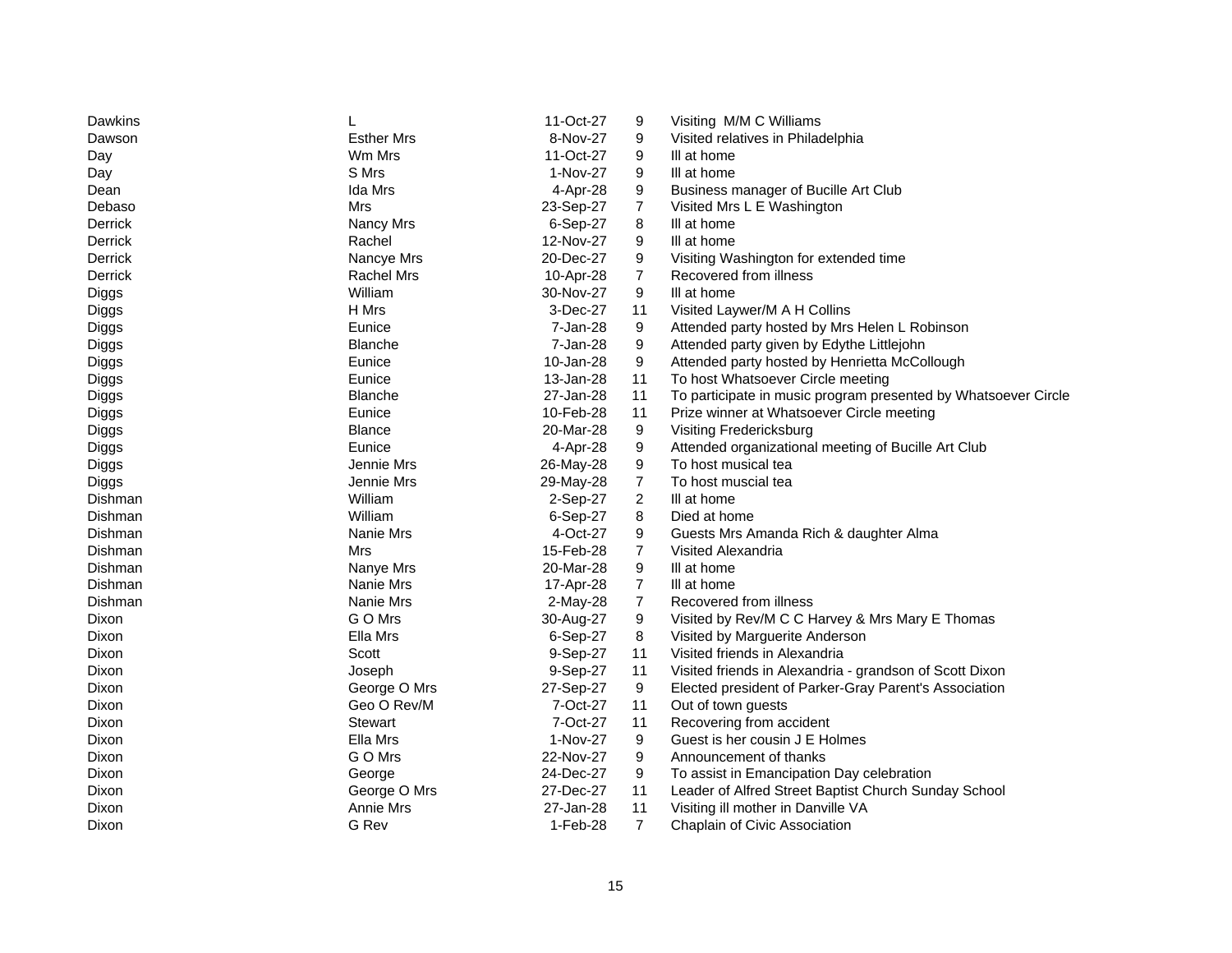| Dixon        | George Rev         | 3-Mar-28  | 9              | III at home                                                    |
|--------------|--------------------|-----------|----------------|----------------------------------------------------------------|
| Dixon        | Annie Mrs          | 3-Mar-28  | 9              | <b>Returned from Danville</b>                                  |
| Dixon        | George C Rev       | 6-Mar-28  | 9              | Died at home                                                   |
| Dixon        | George Rev         | 9-Mar-28  | 11             | Died                                                           |
| Dixon        | Ellen              | 24-Mar-28 | 9              | To participate in program presented by Club No 1 Bethel Church |
| Dixon        | John               | 21-Apr-28 | 9              | Guest of M/M Herbert Dixon                                     |
| Dixon        | Herbert M/M        | 21-Apr-28 | 9              | Visited by John Dixon                                          |
| Dixon        | Annie Mrs          | 27-Apr-28 | 11             | Volunteering time for truancy                                  |
| Dixon        | Anna Mrs           | 5-May-28  | 9              | Participated in Health Day                                     |
| Dogans       | Tessie T Mrs       | 15-Nov-27 | 9              | III at home                                                    |
| Dogans       | William            | 22-Nov-27 | 9              | Funeral services held                                          |
| Dogans       | <b>Tessie Mrs</b>  | 10-Jan-28 | 9              | III at home                                                    |
| Dogans       | <b>Tessie Mrs</b>  | 27-Jan-28 | 11             | Died at home - bur Roxboro NC                                  |
| Dorcum       | James S            | 13-Jan-28 | 11             | Annie Hollinger visiting due to illness                        |
| Dorsey       | Mary               | 6-Sep-27  | 8              | Had guests visiting                                            |
| Dorsey       | Laura              | 6-Sep-27  | 8              | Had guests visiting                                            |
| Dorsey       | Carey              | 6-Sep-27  | 8              | Visiting friends in Philadelphia                               |
| Dorsey       | Mary E             | 16-Sep-27 | 11             | Attended Foreign Mission Convention in Baltimore               |
| Dorsey       | Laura              | 16-Sep-27 | 11             | Attended Foreign Mission Convention in Baltimore               |
| Dorsey       | Misses             | 25-Oct-27 | 9              | Guests were M/M Joseph Eggleston                               |
| Dorsey       | Misses             | 25-Oct-27 | 9              | Guest was Mrs Maggie Turner                                    |
| Dorsey       | Misses             | 25-Oct-27 | 9              | Guest was Mrs Cole                                             |
| Dorsey       | Misses             | 25-Oct-27 | 9              | <b>Guest was Robert Turner</b>                                 |
| Dorsey       | Misses             | 15-Feb-28 | $\overline{7}$ | Visited by S Shela                                             |
| Dorsey       | <b>Misses</b>      | 15-Feb-28 | $\overline{7}$ | Visited by Mrs Victoria Bell                                   |
| Dorsey       | Misses             | 15-Feb-28 | $\overline{7}$ | Visited by Harrie Jones                                        |
| Dorsey       | Laura              | 5-May-28  | 9              | First grade teacher - participated in Health Day               |
| Dorson       | Carey              | 16-Sep-27 | 11             | Visiting in PA                                                 |
| Dorson       | Carey              | 10-Jan-28 | 9              | Visiting Philadelphia indefinitely                             |
| Douglas      | John L             | 27-Sep-27 | 9              | Died in Philadelphia - bur Alexandria VA                       |
| Dove         | <b>Bessie Mrs</b>  | 2-Sep-27  | $\overline{2}$ | III at home                                                    |
| Dove         | <b>B</b> V Mrs     | 10-Jan-28 | 9              | Guest of Mrs J D Jenkins                                       |
| Dove         | Bessie             | 14-Apr-28 | 9              | Hosted afternoon party                                         |
| Dove         | <b>Bessie Mrs</b>  | 21-Apr-28 | 9              | Attended party for R Richardson Townes                         |
| <b>Drake</b> | <b>Gabriel Mrs</b> | 10-Apr-28 | $\overline{7}$ | To present recital at Alfred Street Baptist Church             |
| Drake        | <b>Gabriel Mrs</b> | 17-Apr-28 | $\overline{7}$ | To present program at Alfred Street Baptist Church             |
| Dudley       | <b>Nellie Mrs</b>  | 12-Nov-27 | 9              | III at home                                                    |
| Dulaney      | Massey Mrs         | 22-May-28 | 9              | Visited relatives in Alexandria                                |
| Dulany       | Mr                 | 21-Apr-28 | 9              | Attended party for R Richardson Townes                         |
| Dulany       | Leonard            | 21-Apr-28 | 9              | Attended party for R Richardson Townes                         |
| Durant       | O D Dr             | 13-Sep-27 | $\overline{7}$ | Purchased home on Pendleton St                                 |
| Durant       | O D Dr/M           | 4-Oct-27  | 9              | Niece Vivian Shannon visiting                                  |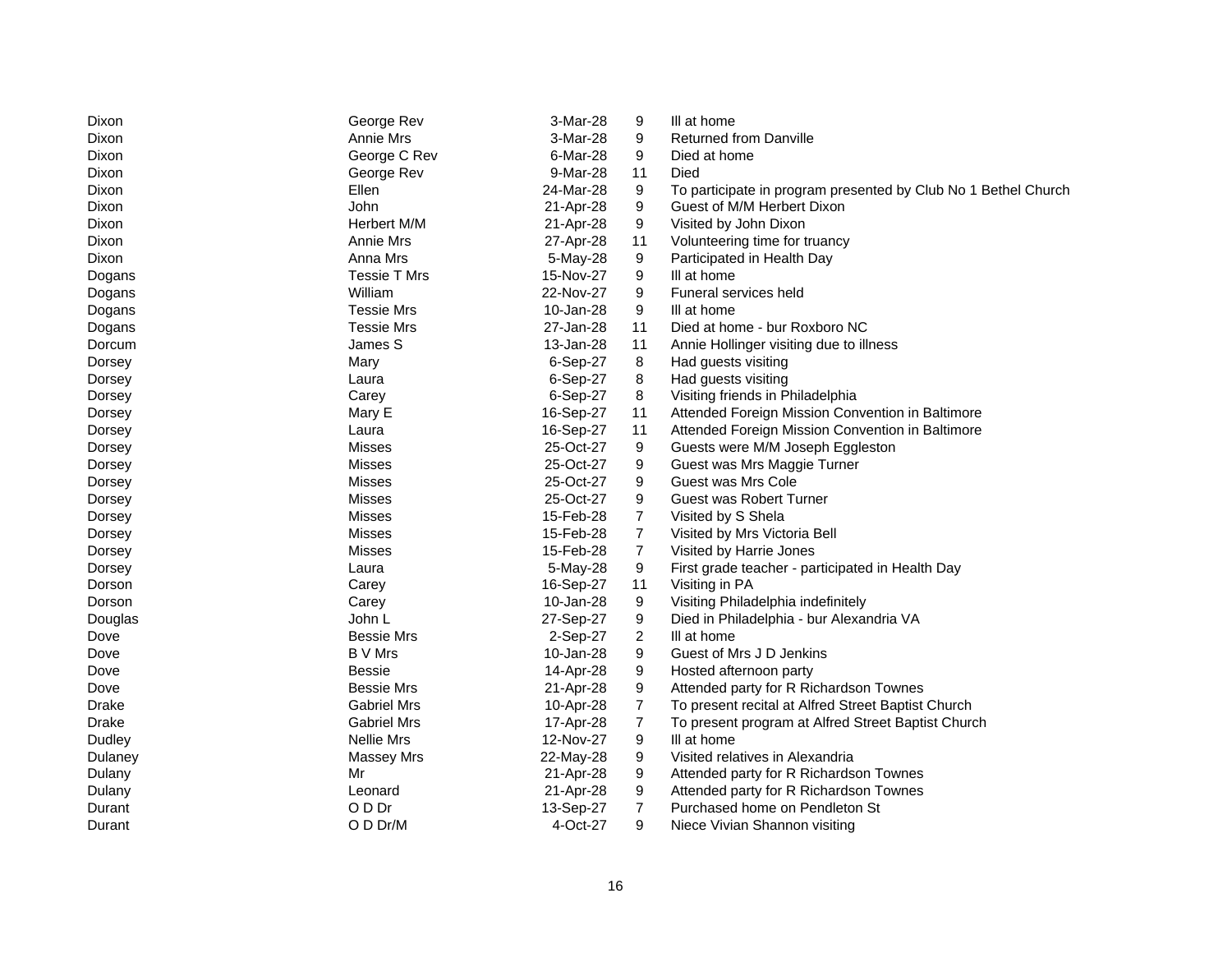| Durant                  | O D Dr/M         | 25-Oct-27 | 9              | Guest was Harold Lyes                                     |
|-------------------------|------------------|-----------|----------------|-----------------------------------------------------------|
| Durant                  | O D Dr/M         | 8-Nov-27  | 9              | Guest was H Lyes                                          |
| Durant                  | O D Dr/M         | 8-Nov-27  | 9              | Guests of Mrs Deliah Murry                                |
| Durant                  | O D Dr           | 19-Nov-27 | 11             | Spoke at American Education Week Parker-Gray School       |
| Durant                  | O D Dr/M         | 7-Dec-27  | 7              | Visited by B F Skinner                                    |
| Durant                  | O D Dr           | 7-Dec-27  | 7              | Attended supper hosted by J B Smith                       |
| Durant                  | Roy              | 10-Dec-27 | 9              | Visited Dr/M O D Durant                                   |
| Durant                  | O D Dr/M         | 10-Dec-27 | 9              | Visited by Roy Durant                                     |
| Durant                  | Helen Mrs        | 7-Jan-28  | 9              | Attended party hosted by Mrs Helen L Robinson             |
| Durant                  | C D Dr           | 8-Feb-28  | 7              | Office now at 708 Pendleton                               |
| Durant                  | Leroy            | 14-Apr-28 | 9              | Attended party given by Bessie Dove                       |
| Durant                  | O D Dr           | 5-May-28  | 9              | Participated in Health Day                                |
| Eastern Star            |                  | 22-May-28 | 9              | To hold services at Zion Baptist Church                   |
| Ebenezer Baptist Church |                  | 26-Nov-27 | 9              | Held funeral service for Wm Tibbs                         |
| Ebenezer Baptist Church |                  | 7-Dec-27  | $\overline{7}$ | Held funeral for George F Tibbs                           |
| Ebenezer Baptist Church |                  | 13-Dec-27 | 9              | To hold debate between Pro. Elam & Rev Stanton            |
| Ebenezer Baptist Church |                  | 1-Feb-28  | $\overline{7}$ | Held funeral service for Mrs Carrie Johnson               |
| Ebenezer Baptist Church |                  | 9-Mar-28  | 11             | To hold funeral service for Mrs Maynie C White            |
| Ebenezer Baptist Church |                  | 14-Mar-28 | 9              | Funeral service held for Mrs Frances Swan                 |
| Ebenezer Baptist Church |                  | 2-May-28  | $\overline{7}$ | Funeral service to be held for Lewis Williams             |
| Ebenezer Baptist Church |                  | 5-May-28  | 9              | Held funeral service for Lewis Williams                   |
| Ebenezer Baptist Church |                  | 8-May-28  | 9              | To present muscial and literary program                   |
| Ebenezer Baptist Church |                  | 29-May-28 | $\overline{7}$ | Held funeral services for Nellie Bushrod                  |
| Edmonds                 | Sadie H Mrs      | 10-Dec-27 | 9              | Attended funeral of John R Robinson in Philadelphia       |
| Edwards                 | <b>Maude Mrs</b> | 9-Sep-27  | 11             | Visited sister Mrs L E Washington                         |
| Edwards                 | Maude Mrs        | 23-Sep-27 | $\overline{7}$ | Visited Mrs L E Washington                                |
| Edwards                 | Frank            | 30-Nov-27 | 9              | Visited friends in Alexandria                             |
| Edwards                 | Maude A Mrs      | 24-Apr-28 | 7              | Visited sister Mrs L E Washington                         |
| Edwards                 | Maude A Mrs      | 24-Apr-28 | $\overline{7}$ | Visited nephew L E Baker                                  |
| Edwards                 | Frank            | 15-May-28 | 9              | Visited Alexandria                                        |
| Eggleston               | Joseph M/M       | 25-Oct-27 | 9              | <b>Guests of Misses Dorsey</b>                            |
| Elam                    | Wiley D          | 16-Sep-27 | 11             | Principal of Parker-Gray School                           |
| Elam                    | Westley D        | 16-Sep-27 | 11             | Spoke at Zion Baptist Church                              |
| Elam                    | <b>Westley D</b> | 16-Sep-27 | 11             | Spoke at Roberts Chapel M E Church                        |
| Elam                    | Wesley D Prof    | 27-Sep-27 | 9              | Principal of Parker-Gray School                           |
| Elam                    | Wesley D Prof    | 30-Sep-27 | 11             | To deliver address at Alfred St Baptist Church Men's Club |
| Elam                    | Wesley D Prof    | 30-Nov-27 | 9              | Attended teacher's conference in Richmond                 |
| Elam                    | W Prof           | 13-Dec-27 | 9              | To debate at Ebenezer Baptist Church                      |
| Elam                    | Wesley D Prof    | 24-Dec-27 | 9              | To assist in Emancipation Day celebration                 |
| Elam                    | Wesley D         | 23-Feb-28 |                | Parker-Gray School principal attended conference          |
| Elam                    | Wesley D         | 6-Mar-28  | 9              | Spoke at Mother's Club meeting                            |
| Elam                    | W D Prof         | 27-Mar-28 | 9              | Attended party given for Dr I M Barbour                   |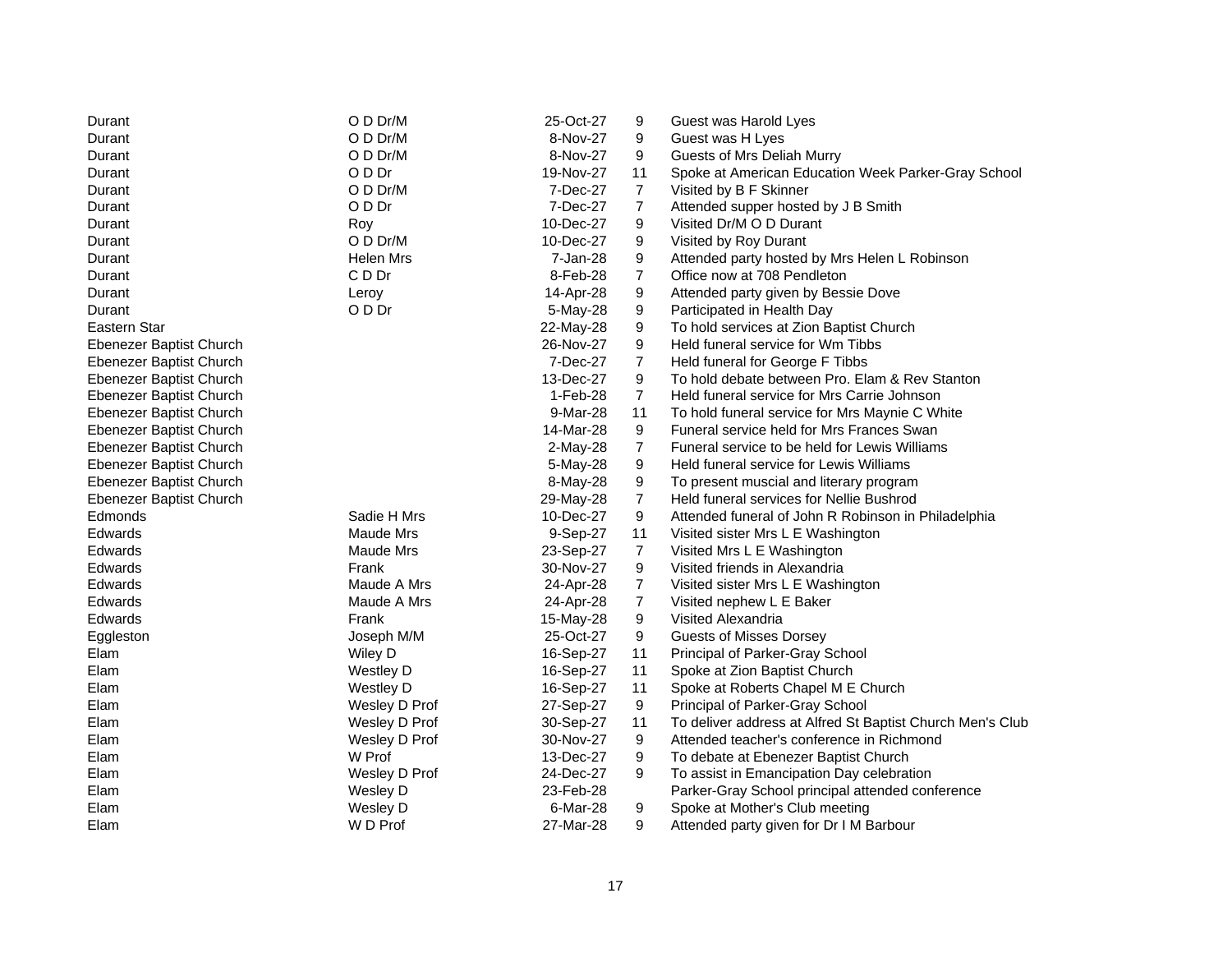| Elam                | Wesley D Prof       | 10-Apr-28 | 7              | Spoke at Elks Club Education Week celebration                    |
|---------------------|---------------------|-----------|----------------|------------------------------------------------------------------|
| Elam                | Wesley D Prof       | 14-Apr-28 | 9              | Visited brother Ulysses Elam in New York                         |
| Elam                | <b>Ulysses</b>      | 14-Apr-28 | 9              | Visited by brother Wesley D Elam                                 |
| Elam                | Wesley D Prof       | 21-Apr-28 | 9              | Attended Older Boys' conference                                  |
| Elam                | Wesley D Prof       | 5-May-28  | 9              | Participated in Health Day                                       |
| Elam                | Wesley D Prof       | 8-May-28  | 9              | List of speaking engagements                                     |
| Elam                | Wesley D Prof       | 19-May-28 | 9              | To speak at program given by Beulah Baptist Church               |
| Elks Band/Orchestra |                     | 6-Sep-27  | 8              | Cornerstone laying entertainment                                 |
| Elks Club           |                     | 10-Apr-28 | $\overline{7}$ | Education Week celebration                                       |
| Elliott             | <b>Lottie Mrs</b>   | 21-Apr-28 | 9              | Visited brother Levi Jackson                                     |
| <b>Ellis</b>        | Frances             | 4-Oct-27  | 9              | Visited Alexandria                                               |
| <b>Ellis</b>        | <b>Frances</b>      | 18-Oct-27 | 9              | Guests were Misses Lane                                          |
| <b>Ellis</b>        | Colbert M/M         | 30-Nov-27 | 9              | Visited Alexandria                                               |
| <b>Ellis</b>        | <b>Frances Mrs</b>  | 14-Mar-28 | 9              | Recovering from illness                                          |
| <b>Ellis</b>        | M/M                 | 6-Apr-28  | 15             | Attended party given for Mrs Ada Gibson                          |
| <b>Ellis</b>        | Frances             | 17-Apr-28 | $\overline{7}$ | Visted by Mary A and Estelle Lane                                |
| Ellis               | Emma Mrs            | 21-Apr-28 | 9              | Attended party for R Richardson Townes                           |
| Ellis               | Ruth                | 5-May-28  | 9              | To present program at Roberts Chapel M E Church                  |
| Ellis               | Ruth                | 8-May-28  | 9              | To present program at Roberts Chapel M E Church                  |
| Engleston           | Joseph M/M          | 6-Sep-27  | 8              | Visiting Mary & Laura Dorsey                                     |
| Ennis               | James E Rev         | 15-May-28 | 9              | Preached at Thanksgiving program given by Odd Fellows            |
| Evans               | <b>B B Mrs</b>      | 30-Aug-27 | 9              | Visited sister Mrs A D Adkins                                    |
| Evans               | Claude              | 13-Sep-27 | $\overline{7}$ | Visited Mrs George Atkins in New York City                       |
| Evans               | M E Mrs             | 30-Sep-27 | 11             | Had dinnier guests                                               |
| Evans               | E                   | 4-Oct-27  | 9              | Guest at party given by Corrine Turner                           |
| Evans               | <b>Phillips Mrs</b> | 18-Oct-27 | 9              | Guests were M/M Wesley Bowden                                    |
| Evans               | Maggie E Mrs        | 4-Nov-27  | 15             | Organized hike & supper for Whatsoever Circle                    |
| Evans               | F Dr                | 22-Nov-27 | 9              | New resident of Alexandria                                       |
| Evans               | Howard              | 26-Nov-27 | 9              | Attended party for Charles Roberts                               |
| Evans               | Maggie Mrs          | 26-Nov-27 | 9              | Hosted the Whatsoever Circle                                     |
| Evans               | Margaret E Mrs      | 16-Dec-27 | 15             | To host Whatsoever Circle meeting                                |
| Evans               | M E Mrs             | 24-Dec-27 | 9              | <b>Hosted Whatsoever Circle</b>                                  |
| Evans               | Viola               | 7-Jan-28  | 9              | Attended party hosted by Mrs Helen L Robinson                    |
| Evans               | Viola               | 10-Jan-28 | 9              | Attended party hosted by Henrietta McCollough                    |
| Evans               | Margaret Mrs        | 13-Jan-28 | 11             | Attended Whatsoever Circle party                                 |
| Evans               | M E Mrs             | 27-Jan-28 | 11             | Director of muscial program to be presented by Whatsoever Circle |
| Evans               | M E Mrs             | 28-Feb-28 | 9              | Hosted Whatsoever Circle meeting                                 |
| Evans               | Viola               | 28-Feb-28 | 9              | III at home                                                      |
| Evans               | <b>Carrie Mrs</b>   | 6-Mar-28  | 9              | Hosted Parker-Gray School Mother's Club meeting                  |
| Evans               | Philip Sr           | 14-Mar-28 | 9              | Living in Baltimore with relatives                               |
| Evans               | <b>Carrie Mrs</b>   | 20-Mar-28 | 9              | President of Marching Club of Israel Temple No 138               |
| Evans               | M E Mrs             | 24-Mar-28 | 9              | Hosted Whatsoever Circle party for Rev/M F F King                |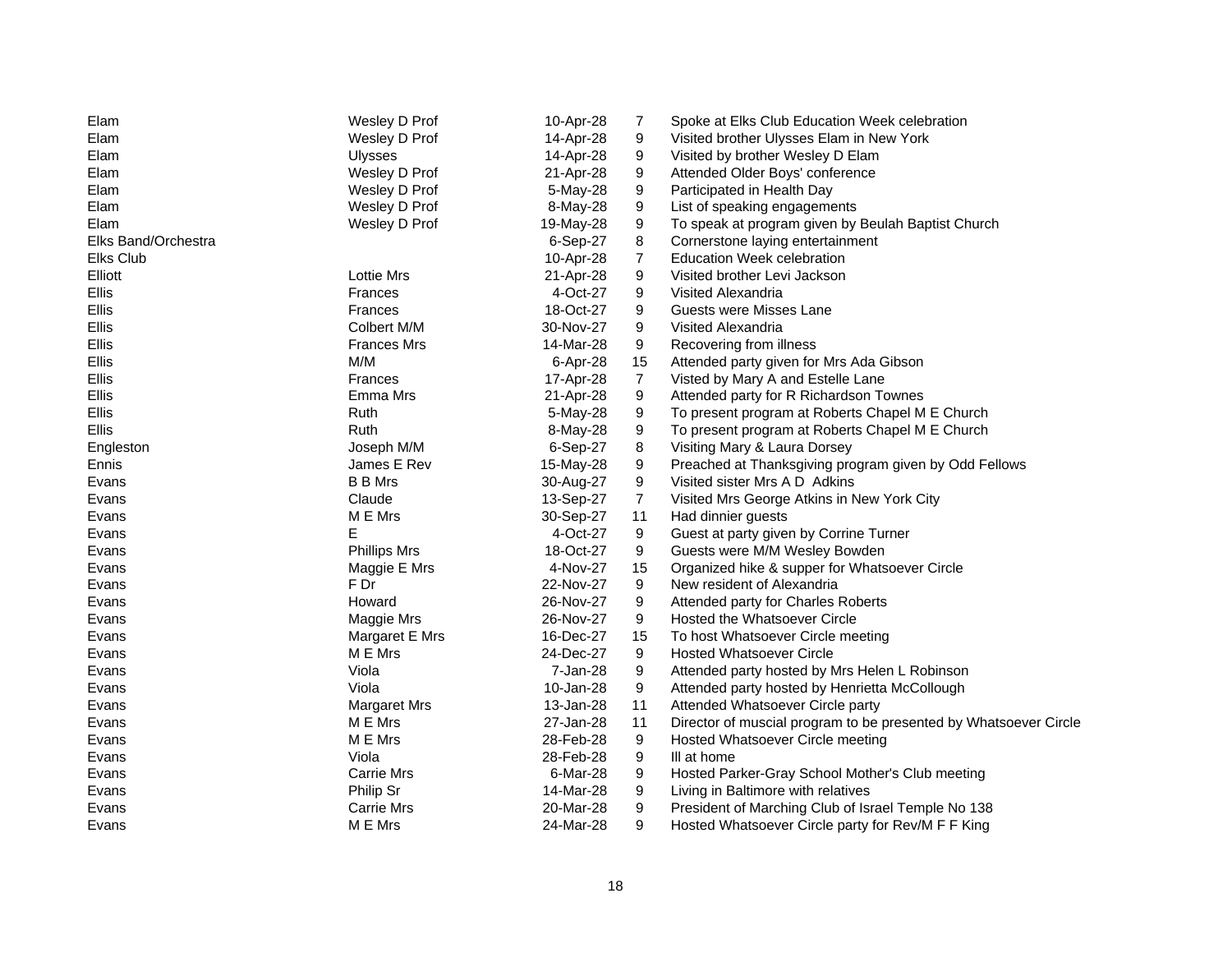| Evans                     | Foreach Dr        | 27-Mar-28 | 9              | Visiting Atlantic City indefinitely                            |
|---------------------------|-------------------|-----------|----------------|----------------------------------------------------------------|
| Evans                     | Howard            | 31-Mar-28 | 9              | Attended party for Mary Pinckard                               |
| Evans                     | F Dr              | 4-Apr-28  | 9              | Returned to Alexandria from Atlantic City                      |
| Evans                     | Nellie            | 21-Apr-28 | 9              | Attended party for R Richardson Townes                         |
| Evans                     | William           | 21-Apr-28 | 9              | Attended party for R Richardson Townes                         |
| Evans                     | Maggie Mrs        | 5-May-28  | 9              | Visited by brother John Darnell                                |
| Evans                     | Maggie Mrs        | 12-May-28 | 9              | To direct Mother's Day program at Roberts Chapel M E Church    |
| Evans                     | F Dr              | 12-May-28 | 9              | To appear in Mother's Day program at Roberts Chapel M E Church |
| Evans                     | Phillipi Sr       | 15-May-28 | 9              | Returned from Baltimore after visiting relatives               |
| Evans                     | <b>Carrie Mrs</b> | 18-Oct-27 | 9              | Guests were Mrs L Bowden & daughter                            |
| Evens                     | Lillian           | 24-Dec-27 | 9              | Made candy at home of Mrs M E Evans                            |
| <b>Every True Society</b> |                   | 29-May-28 | $\overline{7}$ | Presenting program at Lincoln Theater                          |
| Fallen Arch Circle        |                   | 14-Mar-28 | 9              | To host program at Lincoln Theater                             |
| Family excursion          |                   | 29-May-28 | $\overline{7}$ | To be held on the Madison E Hall to Riverview                  |
| Fancil                    | Herbert M/M       | 6-Sep-27  | 8              | Visited by Prof/M Shields                                      |
| Fantray                   | W Rev             | 4-Nov-27  | 15             | Second Baptist Church                                          |
| Fantroy                   | W Rev             | 9-Sep-27  | 11             | Second Baptist Church                                          |
| Fantroy                   | W Rev             | 16-Sep-27 | 11             | Second Baptist Church                                          |
| Fantroy                   | W Rev             | 30-Sep-27 | 11             | Second Baptist Church                                          |
| Fantroy                   | W Rev             | 7-Oct-27  | 11             | Second Baptist Church                                          |
| Fantroy                   | W Rev             | 14-Oct-27 | 15             | Second Baptist Church                                          |
| Fantroy                   | W Rev             | 22-Oct-27 | 9              | Second Baptist Church                                          |
| Fantroy                   | W Rev             | 28-Oct-27 | 11             | Second Baptist Church                                          |
| Fantroy                   | W Rev             | 12-Nov-27 | 9              | Second Baptist Church                                          |
| Fantroy                   | W Rev             | 19-Nov-27 | 11             | Second Baptist Church                                          |
| Fantroy                   | W Rev             | 26-Nov-27 | 9              | Second Baptist Church                                          |
| Fantroy                   | W Rev             | 3-Dec-27  | 11             | Second Baptist Church                                          |
| Fantroy                   | W Rev             | 10-Dec-27 | 9              | Second Baptist Church                                          |
| Fantroy                   | W Rev             | 16-Dec-27 | 15             | Second Baptist Church                                          |
| Fantroy                   | W Rev             | 24-Dec-27 | 9              | Second Baptist Church                                          |
| Fantroy                   | W Rev             | 31-Dec-27 | 7              | Second Baptist Church                                          |
| Fantroy                   | W Rev             | 7-Jan-28  | 9              | Second Baptist Church                                          |
| Fantroy                   | W Rev             | 13-Jan-28 | 11             | Second Baptist Church                                          |
| Fantroy                   | W Rev             | 21-Jan-28 | 9              | Second Baptist Church                                          |
| Fantroy                   | W Rev             | 27-Jan-28 | 11             | Second Baptist Church                                          |
| Fantroy                   | W Rev             | 4-Feb-28  | 9              | Second Baptist Church                                          |
| Fantroy                   | W Rev             | 10-Feb-28 | 11             | Second Baptist Church                                          |
| Fantroy                   | W Rev             | 17-Feb-28 | 9              | Second Baptist Church                                          |
| Fantroy                   | W Rev             | 3-Mar-28  | 9              | Second Baptist Church                                          |
| Fantroy                   | W Rev             | 9-Mar-28  | 11             | Second Baptist Church                                          |
| Fantroy                   | W Rev             | 17-Mar-28 | 9              | Second Baptist Church                                          |
| Fantroy                   | W Rev             | 24-Mar-28 | 9              | Second Baptist Church                                          |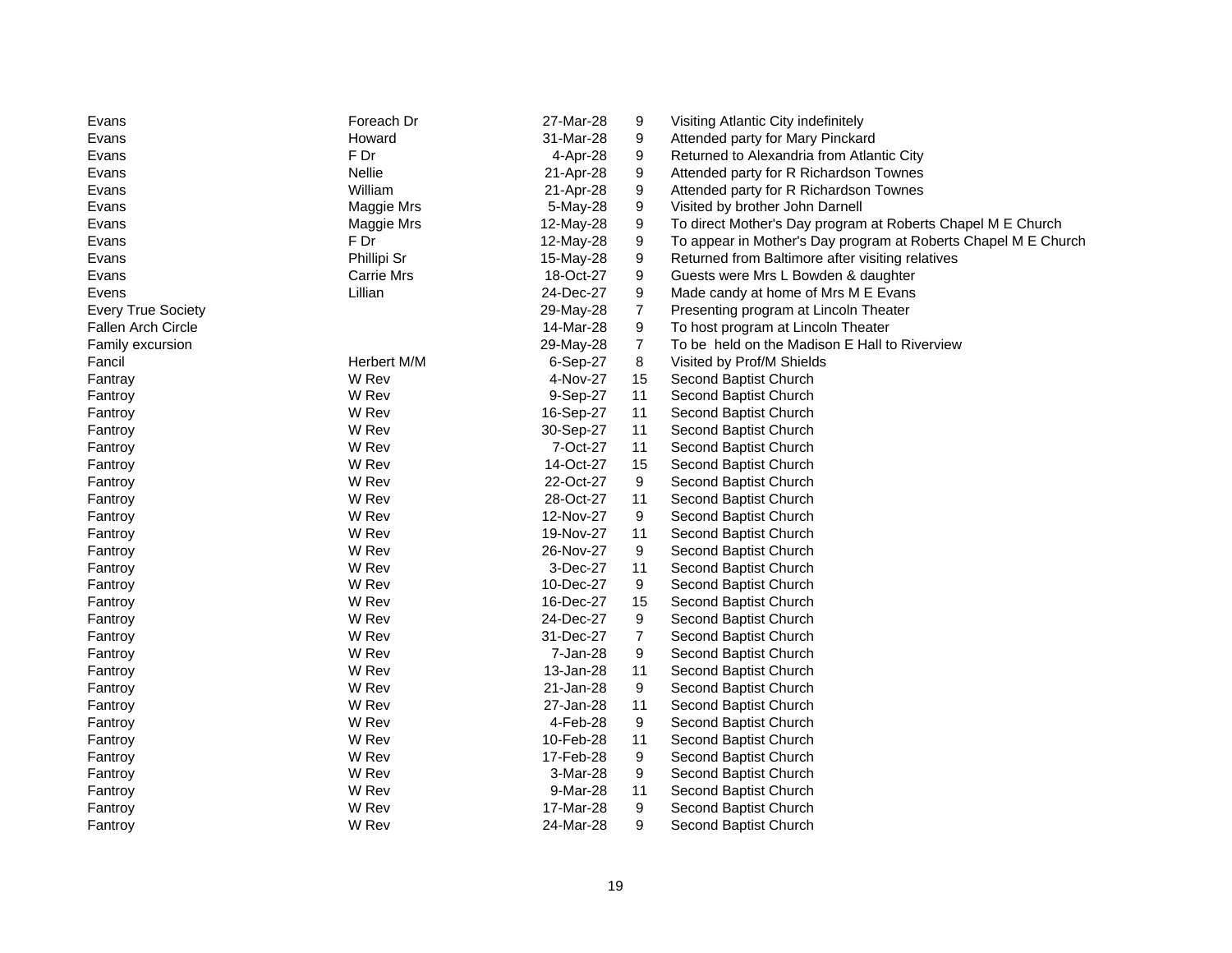| Fantroy       | W Rev            | 31-Mar-28 | 9              | Second Baptist Church                                   |
|---------------|------------------|-----------|----------------|---------------------------------------------------------|
| Fantroy       | W Rev            | 6-Apr-28  | 15             | Second Baptist Church                                   |
| Fantroy       | W Rev            | 14-Apr-28 | 9              | Second Baptist Church                                   |
| Fantroy       | W Rev            | 21-Apr-28 | 9              | Second Baptist Church                                   |
| Fantroy       | W Rev            | 27-Apr-28 | 11             | Second Baptist Church                                   |
| Fantroy       | W Rev            | 2-May-28  | $\overline{7}$ | To preach at Second Baptist Church                      |
| Fantroy       | W Rev            | 12-May-28 | 9              | Second Baptist Church                                   |
| Fantroy       | W Rev            | 19-May-28 | 9              | Second Baptist Church                                   |
| Faucett       | Joseph           | 3-Mar-28  | 9              | Visited Alexandria                                      |
| Felton        | Perry Sr         | 6-Sep-27  | 8              | Visiting Rev/Mrs W A Price                              |
| Felton        | Perry R Jr       | 10-Apr-28 | 7              | Spoke at Elks Club Education Week celebration           |
| Feryson       | Norman M/M       | 10-Feb-28 | 11             | Attended surprise party for Wm I Culmer                 |
| Finley        | Edward           | 4-Feb-28  | 9              | Entertained at Oriental Saving Club meeting             |
| Fisher        | Isabelle         | 15-Nov-27 | 9              | III at home                                             |
| Fitch         | Mamie Mrs        | 27-Jan-28 | 11             | <b>Married James Colbert</b>                            |
| Fletcher      | M/M              | 9-Sep-27  | 11             | Lives in Winchester VA - visited by M/M Irvine Hicks    |
| Ford          | John             | 13-Dec-27 | 9              | Died at home                                            |
| Forrester     | F                | 7-Oct-27  | 11             | Guest of Rev/M Geo O Green                              |
| Fortune       | Thelma           | 24-Dec-27 | 9              | Made candy at home of Mrs M E Evans                     |
| Fountaine     | <b>Mamie Mrs</b> | 25-Oct-27 | 9              | Guest of M/M Robert Belle                               |
| Francis       | Mary E Mrs       | 8-Nov-27  | 9              | Living on South Columbus St                             |
| Francis       | Mary E Mrs       | 15-Nov-27 | 9              | Visited sister in New York                              |
| Franklin      | <b>Katye Mrs</b> | 30-Aug-27 | 9              | <b>District Grand Lodge Delegate</b>                    |
| Franklin      | Milton Mrs       | 4-Apr-28  | 9              | Hosted supper for the H L Harris Memorial Building Fund |
| Franklin      | Milton Mrs       | 17-Apr-28 | $\overline{7}$ | To host supper for H L Harris Memorial Building fund    |
| Franklin      | <b>Katie Mrs</b> | 19-May-28 | 9              | To host supper                                          |
| Franklin      | <b>Katie Mrs</b> | 22-May-28 | 9              | To host supper                                          |
| Frazier       | Rosetta L Mrs    | 3-Mar-28  | 9              | Visited by daughter Mrs Bertha L Ballton                |
| Freeman       | Mr               | 4-Nov-27  | 15             | <b>Guest of Elsie Harris</b>                            |
| Freeman       | Archie           | 21-Apr-28 | 9              | Attended party for R Richardson Townes                  |
| Freeman       | Mary Mrs         | 22-May-28 | 9              | Daughter of Mrs Sarah Butler, deceased                  |
| Frye          | Emmie            | 8-May-28  | 9              | Came from PA to attend Lewis Williams' funeral          |
| <b>Fulton</b> | <b>Beatrice</b>  | 28-Feb-28 | 9              | <b>Married Hiliary Smith</b>                            |
| Gaddis        | Rozier           | 9-Sep-27  | 11             | Attending school at Carnegie Institute                  |
| Gaddis        | Royier           | 27-Dec-27 | 11             | Visiting relatives in Alexandria                        |
| Gaddis        | Harry            | 27-Dec-27 | 11             | Visiting relatives in Alexandria                        |
| Gaddis        | Cecila Mrs       | 31-Dec-27 | $\overline{7}$ | III at home                                             |
| Gaddis        | Royier           | 7-Jan-28  | 9              | Attended party given by Edythe Littlejohn               |
| Gaines        | D Wesley M/M     | 27-Sep-27 | 9              | Visited by Mrs M Butler                                 |
| Gaines        | Wesley           | 1-Nov-27  | 9              | Guest of cousin Henry Smith                             |
| Gaines        | Anna Mrs         | 23-Feb-28 | $\overline{7}$ | Visiting son in Newark NJ                               |
| Gaines        | JW               | 27-Mar-28 | 9              | Attended party given for Dr I M Barbour                 |
|               |                  |           |                |                                                         |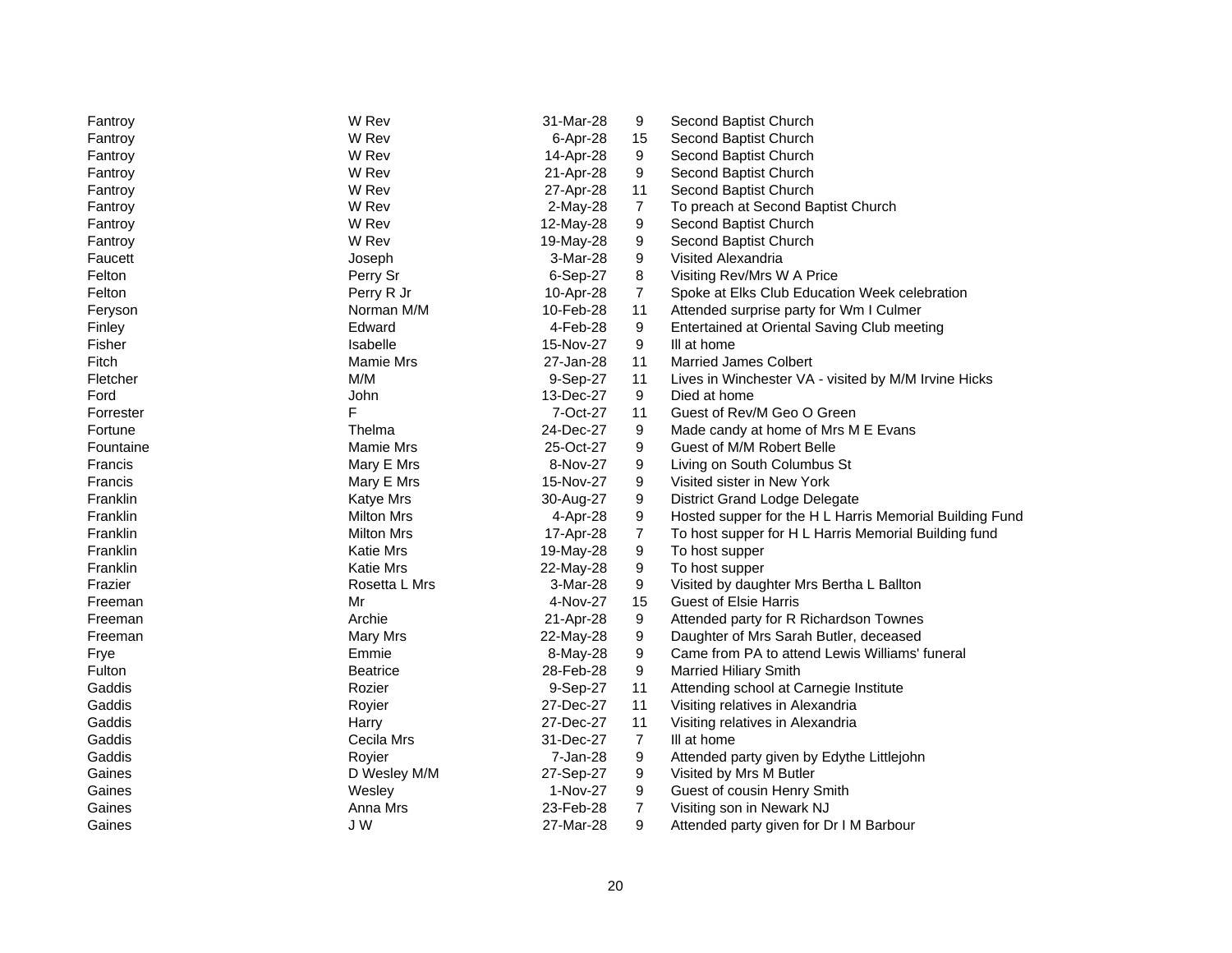| Gaines                     | Wesley M/M         | 14-Apr-28 | 9              | Attended party given by Bessie Dove                     |
|----------------------------|--------------------|-----------|----------------|---------------------------------------------------------|
| Gaskins                    | <b>Misses</b>      | 23-Sep-27 | $\overline{7}$ | Visited Mrs L E Washington                              |
| Gaskins                    | H Mrs              | 3-Dec-27  | 11             | Recovering from illness                                 |
| Gaskins                    | <b>Harriet Mrs</b> | 17-Apr-28 | $\overline{7}$ | Died at home                                            |
| Gaskins                    | Aaron              | 26-May-28 | 9              | Visited aunt Mrs Elizabeth Lomax in New York            |
| Gerdeana Household of Ruth |                    | 14-Oct-27 | 15             | Attended Edith Taylor's funeral                         |
| Gergeana Household of Ruth |                    | 15-May-28 | 9              | Held Thanksgiving program with Shiloh Baptist Church    |
| Ghisley                    | Margaret           | 9-Sep-27  | 11             | Visited by Mattie Davis                                 |
| Gibbon                     | Lucy               | 31-Dec-27 | $\overline{7}$ | Visited Mary & Evelyn Smith                             |
| Gibbs                      | Georgie F Mrs      | 13-Jan-28 | 11             | Visiting M/M Richard N Hollinger                        |
| Gibson                     | Ada Mrs            | 14-Oct-27 | 15             | Returned home from Atlantic City                        |
| Gibson                     | Ada Mrs            | 19-Nov-27 | 11             | Hosted party                                            |
| Gibson                     | Pearl Mrs          | 13-Jan-28 | 11             | Returned from San Francisco CA                          |
| Gibson                     | Ada Mrs            | 27-Jan-28 | 11             | Visited by Mrs L Henry                                  |
| Gibson                     | Ada Mrs            | 10-Feb-28 | 11             | III at home                                             |
| Gibson                     | Ada Mrs            | 6-Apr-28  | 15             | Honored at party given J W Walker                       |
| Gibson                     | Ada Mrs            | 12-May-28 | 9              | Visited gramdmother Mrs Elizabeth Johnson in Orange, VA |
| Gideon                     | G W Rev            | 19-Nov-27 | 11             | Spoke at American Education Week at Parker-Gray School  |
| Gilard                     | L                  | 18-Oct-27 | 9              | Guest of M/M Ernest Rodger                              |
| Gilford                    | OR M/M             | 14-Oct-27 | 15             | Nephews & nieces visited                                |
| Gilham                     | Mary               | 31-Mar-28 | 9              | Attended party for Mary Pinckard                        |
| Gilliam                    | Ruth L             | 27-Sep-27 | 9              | Visited by Mrs H H Beason in Washington                 |
| Gilliam                    | Ruth L             | 22-Oct-27 | 9              | Guest was Wm Smith                                      |
| Gilliam                    | French             | 22-Nov-27 | 9              | Attended funeral of Agnes Webb                          |
| Gilliam                    | Ruth               | 7-Dec-27  | $\overline{7}$ | Given surprise party by Mrs H H Beason                  |
| Gilliam                    | Ruth               | 16-Dec-27 | 15             | Visited by Dr/M Puffett                                 |
| Gilliam                    | Ruth               | 20-Dec-27 | 9              | Organist at Shiloh Baptist Church                       |
| Gilliam                    | Henry C            | 24-Mar-28 | 9              | Visited Marion Jones                                    |
| Gilliam                    | Ruth               | 24-Mar-28 | 9              | Visited by uncle Henry C Gilliam                        |
| Gilliam                    | Henry C            | 24-Mar-28 | 9              | Visited niece Ruth Gilliam                              |
| Gilliam                    | <b>Beatrice</b>    | 31-Mar-28 | 9              | Attended party for Mary Pinckard                        |
| Gillman                    | Ruth L             | 28-Oct-27 | 11             | Guest H White                                           |
| Girl's Club                |                    | 4-Apr-28  | 9              | Hosted fashion show at Parker-Gray School               |
| Glover                     | Rosia Mrs          | 23-Sep-27 | $\overline{7}$ | Maid of honor for Mattie L Hackley                      |
| Glover                     | Charles            | 23-Sep-27 | $\overline{7}$ | Best man for Jesse Speakes                              |
| Glover                     | George             | 23-Sep-27 | $\overline{7}$ | At wedding of Mattie Hackley & Jesse Speakes            |
| Glover                     | H                  | 7-Dec-27  | $\overline{7}$ | Visited Mary Lane and family                            |
| Glovers                    | Charles M/M        | 23-Sep-27 | $\overline{7}$ | At wedding of Mattie Hackley & Jesse Speakes            |
| Goins                      | <b>Betty Mrs</b>   | 31-Mar-28 | 9              | III at home                                             |
| Gorbin                     | Martha             | 9-Sep-27  | 11             | Visited sisters Emma Lovingood & Agnes Butler           |
| Gorbin                     | Emma               | 7-Dec-27  | $\overline{7}$ | Recovering from illness                                 |
| Gorden                     | Annie Mrs          | 2-May-28  | $\overline{7}$ | Visiting M/M Perry E Felton in Philadelphia             |
|                            |                    |           |                |                                                         |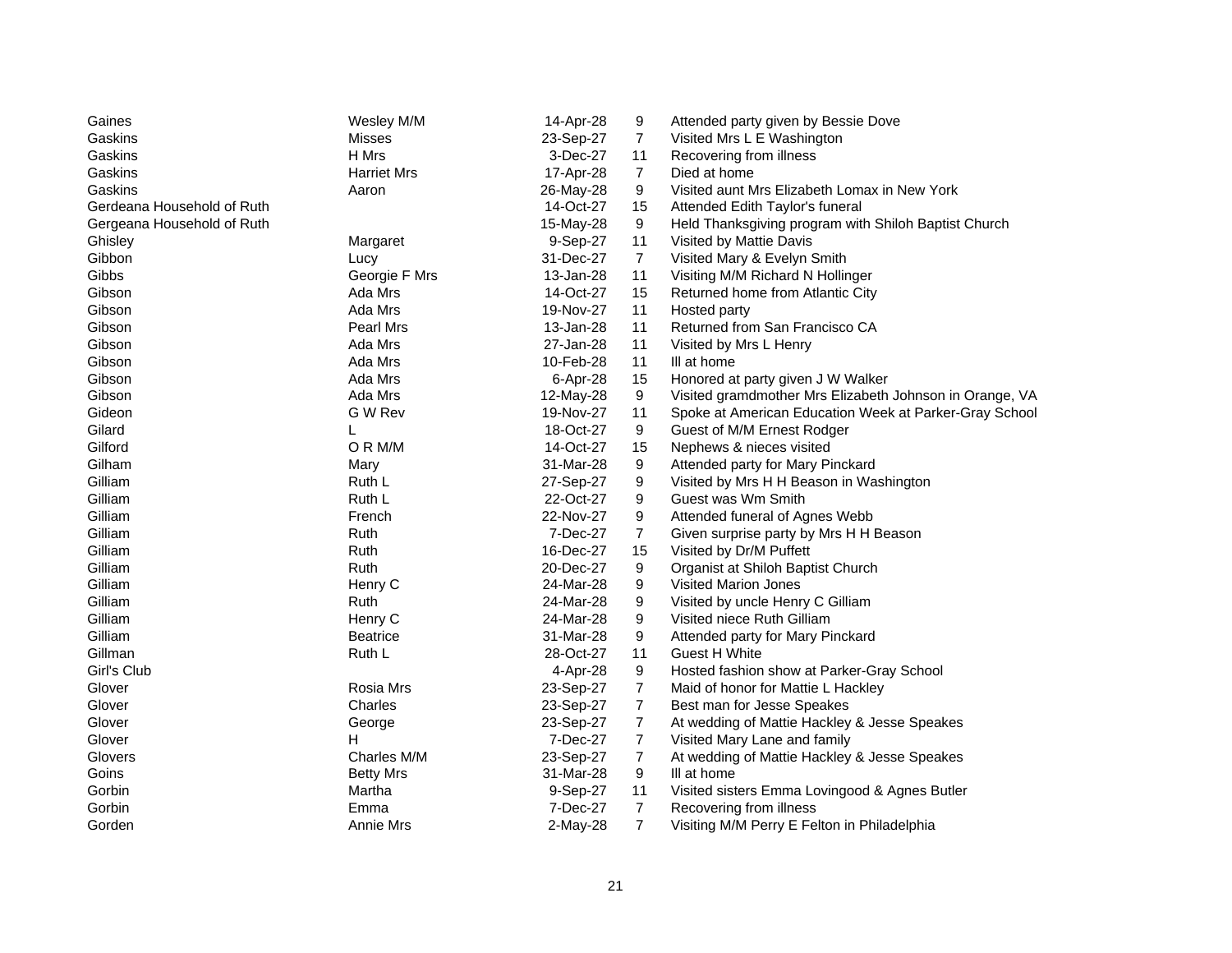| Gotell                                    | Mr                     | 22-May-28 | 9              | <b>Visited Alexandria</b>                                      |
|-------------------------------------------|------------------------|-----------|----------------|----------------------------------------------------------------|
| <b>Government Printing Office Quartet</b> |                        | 24-Mar-28 | 9              | To participate in program presented by Club No 1 Bethel Church |
| Grady                                     | Clarence               | 1-Nov-27  | 9              | Died                                                           |
| <b>Grand Order of Odd Fellows</b>         |                        | 15-May-28 | 9              | Held Thanksgiving program with Shiloh Baptist Church           |
| Gravett                                   | Edmonia Mrs            | 9-Sep-27  | 11             | Sister of Richard McCard                                       |
| Gray                                      | <b>Lillian Mrs</b>     | 6-Sep-27  | 8              | Visited Atlantic City                                          |
| Gray                                      | C William (Undertaker) | 27-Sep-27 | 9              | Held funeral service for John L Douglas                        |
| Gray                                      | William M/M            | 27-Sep-27 | 9              | Visited by M/M J H Harper                                      |
| Gray                                      | Mr                     | 4-Oct-27  | 9              | Guest of Mrs Mary Turner                                       |
| Gray                                      | John                   | 11-Oct-27 | 9              | Motor trip to Richmond                                         |
| Gray                                      | Isiah                  | 11-Oct-27 | 9              | Motor trip to Richmond                                         |
| Gray                                      | C Wm M/M               | 15-Nov-27 | 9              | Visited by Edgar Jordan                                        |
| Gray                                      | C William (Undertaker) | 3-Dec-27  | 11             | Service for Randolph Stevenson from his chapel                 |
| Gray                                      | C Wm (Undertaker)      | 13-Dec-27 | 9              | Services held for John Ford at Chapel                          |
| Gray                                      | C William (Undertaker) | 31-Dec-27 | $\overline{7}$ | Officiated at funeral for T Johnson                            |
| Gray                                      | E Mrs                  | 7-Jan-28  | 9              | Attended party hosted by Mrs Helen L Robinson                  |
| Gray                                      | Anna                   | 7-Jan-28  | 9              | Attended party given by Edythe Littlejohn                      |
| Gray                                      | Charles M/M            | 7-Jan-28  | 9              | Visited by Miss H H Beason                                     |
| Gray                                      | Charles M/M            | 7-Jan-28  | 9              | Visited by Mrs Louise Green                                    |
| Gray                                      | C William (Undertaker) | 14-Mar-28 | 9              | Officiated at service for Virginia Jones                       |
| Gray                                      | C M                    | 14-Mar-28 | 9              | Attended Council of Independent Order of St Luke party         |
| Gray                                      | Mary Mrs               | 21-Apr-28 | 9              | Attended party for R Richardson Townes                         |
| Gray                                      | C William (Undertaker) | 22-May-28 | 9              | To direct funeral for Mrs Mary Ball                            |
| Gray                                      | Lillian                | 22-May-28 | 9              | Delegates to the Order of Tents session in Wilmington NC       |
| Gray                                      | <b>Fannie Sister</b>   | 29-May-28 | $\overline{7}$ | To deliver sermon at Zion Baptist Church                       |
| Gray                                      | Lillian                | 29-May-28 | $\overline{7}$ | Returned from Tents convention                                 |
| Gray's Chapel                             |                        | 27-Mar-28 | 9              | Held funeral service for Mrs Grace Ball                        |
| Grayson                                   | Othel                  | 18-Oct-27 | 9              | Visiting Steelton, PA                                          |
| Grear                                     | Mary L.                | 30-Aug-27 | 9              | Visiting sister Bessie Moore                                   |
| Green                                     | <b>Ruth Mrs</b>        | 13-Sep-27 | $\overline{7}$ | III at home                                                    |
| Green                                     | A B                    | 7-Oct-27  | 11             | Guest of Rev/M Geo O Green                                     |
| Green                                     | Susie Mrs              | 11-Oct-27 | 9              | Recovered from illness                                         |
| Green                                     | Louise Mrs             | 7-Jan-28  | 9              | Visited M/M Charles Gray                                       |
| Green                                     | Lucy Mrs               | 13-Jan-28 | 11             | Announces engagement of daughter Helen Green                   |
| Green                                     | Helen                  | 13-Jan-28 | 11             | Engagement to Samuel M Lane announced                          |
| Green                                     | Clarence               | 20-Mar-28 | 9              | Attended party for Carrie and Esther Nelson                    |
| Green                                     | Lula Mrs               | 19-May-28 | 9              | To host supper                                                 |
| Green                                     | <b>Harriett Mrs</b>    | 1-Jun-28  | 11             | III at home                                                    |
| Grey                                      | C William (Undertaker) | 18-Oct-27 | 9              | Officiated at funeral of Ernest Wilson                         |
| Grier                                     | Claude                 | 25-Oct-27 | 9              | Visiting sister Mrs Bessie Moore                               |
| Grier                                     | Duright                | 25-Oct-27 | 9              | Visiting sister Mrs Bessie Moore                               |
| Grimes                                    | Rev                    | 18-Jan-28 | 9              | Officiated at funeral for Ida Williams                         |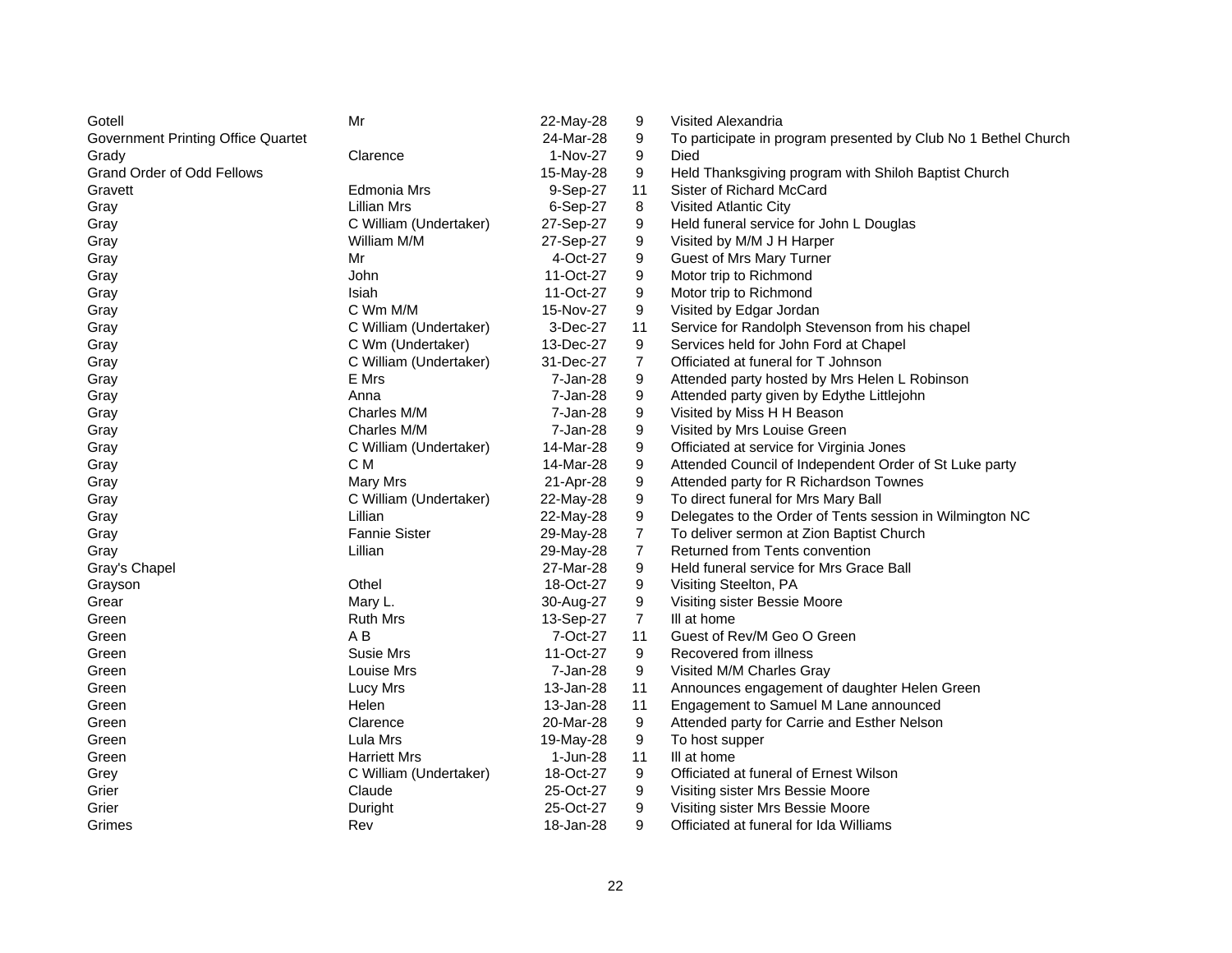| Hackley                       | Mattie L             | 23-Sep-27 | 7              | <b>Married Jesse Speakes</b>                                   |
|-------------------------------|----------------------|-----------|----------------|----------------------------------------------------------------|
| Hackley                       | Russell M/M          | 7-Oct-27  | 11             | Visited relatives in Bellair MD                                |
| Hackley                       | <b>Ethel Mrs</b>     | 1-Nov-27  | 9              | Visited parents in York PA                                     |
| Hackley                       | R M/M                | 4-Nov-27  | 15             | Attended Halloween party given by Mildred Lee                  |
| Hackley                       | Alice Mrs            | 22-Nov-27 | 9              | Visiting relatives in Alexandria                               |
| Hackley                       | Doris                | 20-Dec-27 | 9              | III at home                                                    |
| Hackley                       | Isaac                | 10-Jan-28 | 9              | Patient in Alexandria Hospital                                 |
| Hackley                       | Isaac                | 1-Feb-28  | $\overline{7}$ | Patient in Alexandria Hospital                                 |
| Hackley                       | <b>Bessie Mrs</b>    | 17-Mar-28 | 9              | Visited Mrs Emma Simms                                         |
| Hackley                       | <b>Bessie Mrs</b>    | 17-Mar-28 | 9              | Visited Mrs Pauline Potter                                     |
| Hackley                       | Russell              | 27-Mar-28 | 9              | Attended party given for Dr I M Barbour                        |
| Hackley                       | Ethel                | 8-May-28  | 9              | Participated in Israel Temple's musical tea program            |
| Haley                         | Dorothy              | 7-Oct-27  | 11             | Visited relatives in Bellair MD                                |
| Haley                         | Agnes Mrs            | 18-Oct-27 | 9              | Attended sister's funeral in Hodenfield NJ                     |
| Hall                          | Walter               | 13-Sep-27 | $\overline{7}$ | Recovering from illiness                                       |
| Hall                          | Hannah Mrs           | 4-Feb-28  | 9              | Recovered from illness                                         |
| Hall                          | Mrs                  | 29-May-28 | $\overline{7}$ | Participated in program given by Chrysanthemum Social Club     |
| Hall                          | Hannah Mrs           | 31-Mar-28 | 9              | Visited by Herbert Ackers                                      |
| Hall                          | Hannah Mrs           | 14-Apr-28 | 9              | Visited by grandson Clarence Shorts                            |
| Hamilton                      | Martha Mrs           | 13-Sep-27 | $\overline{7}$ | Recovering from illness                                        |
| Hammond                       | Mr                   | 8-Nov-27  | 9              | Hosting oyster supper for Roberts Chapel M E Church            |
| Hammonds                      | <b>Betty Mrs</b>     | 27-Mar-28 | 9              | III at home                                                    |
| Hammonds                      | Alberta              | 4-Apr-28  | 9              | Visited by brother R Tate                                      |
| Hammonds                      | Cora                 | 4-Apr-28  | 9              | Visited by brother R Tate                                      |
| Happy Four                    |                      | 27-Jan-28 | 11             | To participate in music program presented by Whatsoever Circle |
| Harden                        | M/M                  | 1-Nov-27  | 9              | Mrs Harden's sister Mrs. K Smith was guest                     |
| Harford                       | Elizabeth Mrs        | 6-Sep-27  | 8              | Lott Carey Convention Delegate                                 |
| Harford                       | <b>Elizabeth Mrs</b> | 30-Sep-27 | 11             | Dinner guest of Mrs M E Evans                                  |
| Harford                       | Elizabeth Mrs        | 18-Oct-27 | 9              | Visited relatives in Boston                                    |
| Harford                       | Elizabeth Mrs        | 28-Oct-27 | 11             | Visiting Mrs John Pierce in NY                                 |
| Harford                       | Elizabeth Mrs        | 7-Dec-27  | $\overline{7}$ | Elected treasurer of Baptist Young People's Union              |
| Harford                       | <b>Elizabeth Mrs</b> | 21-Jan-28 | 9              | Returned from Oxford NC                                        |
| Harford                       | <b>Elizabeth Mrs</b> | 10-Apr-28 | $\overline{7}$ | Visiting in Atlantic City                                      |
| Harford                       | Elizabeth Mrs        | 17-Apr-28 | $\overline{7}$ | Visiting in Massachusetts                                      |
| Harford                       | Elizabeth Mrs        | 19-May-28 | 9              | Returned to Alexandria after visit to New York and Boston      |
| Harmonious Club of Washington |                      | 13-Dec-27 | 9              | To present concert at Christ Church Hall                       |
| Harmony Lodge                 |                      | 15-May-28 | 9              | Held Thanksgiving program with Shiloh Baptist Church           |
| Harper                        | J H M/M              | 27-Sep-27 | 9              | Visited M/M William Gray                                       |
| Harper                        | Mary Mrs             | 7-Oct-27  | 11             | Sarah Chisley, Belle Lindsey, Mary Clark were guests           |
| Harris                        | James M/M            | 9-Sep-27  | 11             | Live in Baltimore                                              |
| Harris                        | Elsie                | 4-Nov-27  | 15             | Guest was Ruth Cornell                                         |
| Harris                        | Elsie                | 4-Nov-27  | 15             | Guest was Mr Freeman                                           |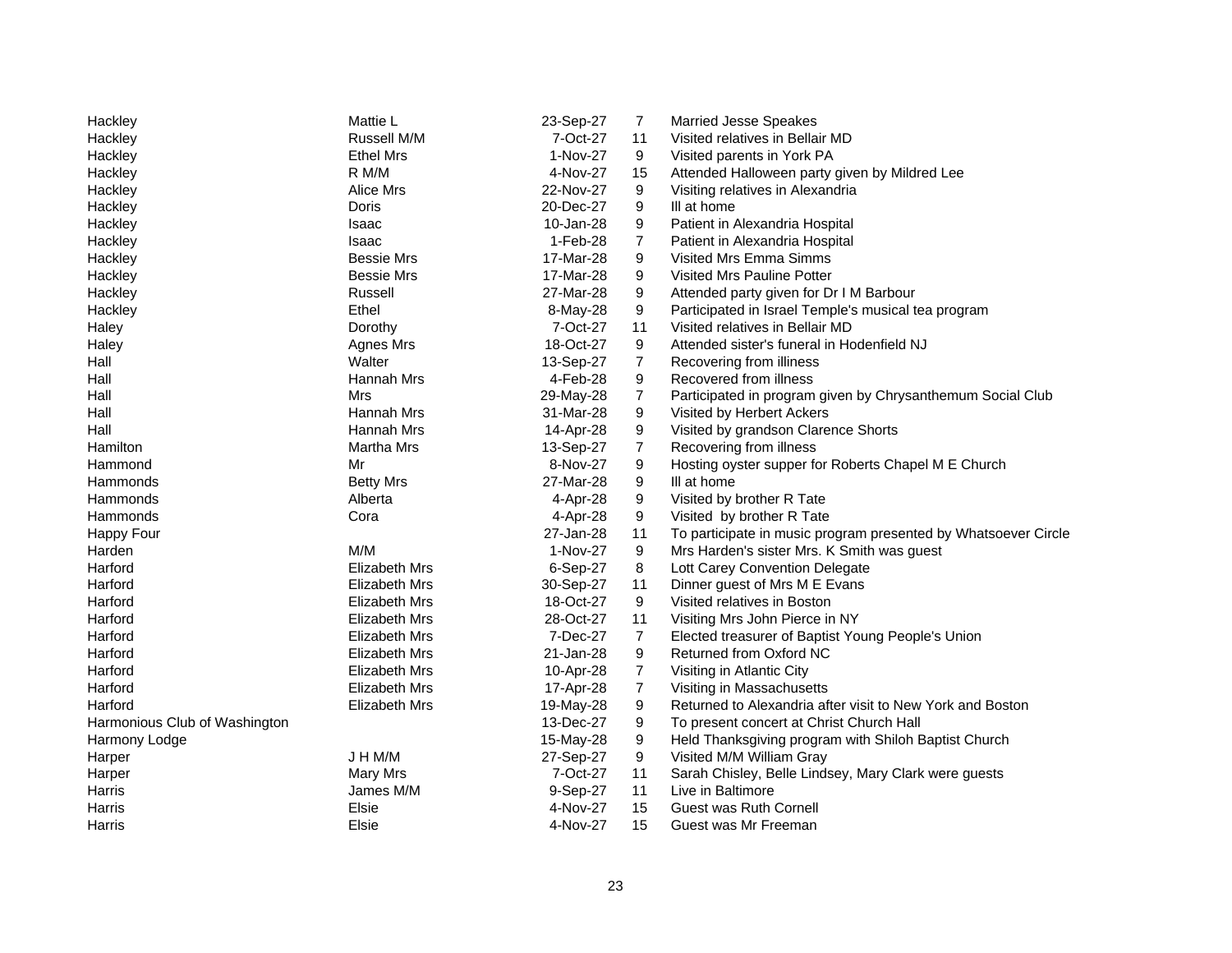| Harris                   | <b>Irene Mrs</b>          | 19-Nov-27 | 11               | Visited friends in Pittsburgh             |
|--------------------------|---------------------------|-----------|------------------|-------------------------------------------|
| Harris                   | James                     | 7-Dec-27  | $\overline{7}$   | III at home                               |
| Harris                   | Henry                     | 31-Dec-27 | $\overline{7}$   | Recovered from illness                    |
| Harris                   | Lulu Mrs                  | 28-Feb-28 | 9                | Entertained at her home                   |
| Harris                   | Moses                     | 21-Apr-28 | 9                | Attended party for R Richardson Townes    |
| Hartford                 | <b>Elizabeth Mrs</b>      | 19-Nov-27 | 11               | Guest of Mrs. John Pierce in New York     |
| Harvey                   | C C Rev/M                 | 30-Aug-27 | 9                | Guests of Mrs G O Dixon                   |
| Harvey                   | C C Rev                   | 30-Aug-27 | 9                | Minister from Danville VA                 |
| Haskins                  | Ruth                      | 14-Apr-28 | 9                | Visited Hilda Brooks                      |
| Hassel                   | Florence                  | 13-Sep-27 | $\overline{7}$   | Guest of Ruby V Lane                      |
| Hayes                    | Nellie B                  | 19-Nov-27 | 11               | Visiting mother                           |
| Hayes                    | Aretta                    | 1-Feb-28  | $\overline{7}$   | Visiting grandmother in Greensbor NC      |
| Haynes                   | E A Rev                   | 4-Feb-28  | 9                | To preach at Roberts Chapel M E Church    |
| Hazel                    | <b>Ruth Carpenter Mrs</b> | 19-May-28 | 9                | Died in New York - bur Alexandria VA      |
| <b>Health Day</b>        |                           | 27-Apr-28 | 11               | To be recognized in schools with programs |
| Health Day in Alexandria |                           | 5-May-28  | 9                | Celebrated at Parker-Gray School          |
| Hearnes                  | F E Rev                   | 9-Sep-27  | 11               | Shiloh Baptist Church                     |
| Hearnes                  | F E Rev                   | 16-Sep-27 | 11               | Shiloh Baptist Church                     |
| Hearnes                  | F E Rev                   | 23-Sep-27 | $\overline{7}$   | Shiloh Baptist Church                     |
| Hearnes                  | F E Rev                   | 7-Oct-27  | 11               | Shiloh Baptist Church                     |
| Hearnes                  | F E Rev                   | 14-Oct-27 | 15               | Shiloh Baptist Church                     |
| Hearnes                  | F E Rev                   | 22-Oct-27 | 9                | Shiloh Baptist Church                     |
| Hearnes                  | F E Rev                   | 28-Oct-27 | 11               | Shiloh Baptist Church                     |
| Hearnes                  | F E Rev                   | 4-Nov-27  | 15               | Shiloh Baptist Church                     |
| Hearnes                  | F E Rev                   | 12-Nov-27 | $\boldsymbol{9}$ | Shiloh Baptist Church                     |
| Hearnes                  | F E Rev                   | 19-Nov-27 | 11               | Shiloh Baptist Church                     |
| Hearnes                  | F E Rev                   | 26-Nov-27 | 9                | Shiloh Baptist Church                     |
| Hearnes                  | F E Rev                   | 3-Dec-27  | 11               | Shiloh Baptist Church                     |
| Hearnes                  | F E Rev                   | 10-Dec-27 | 9                | Shiloh Baptist Church                     |
| Hearnes                  | F E Rev                   | 24-Dec-27 | 9                | Shiloh Baptist Church                     |
| Hearnes                  | F E Rev                   | 31-Dec-27 | 7                | Shiloh Baptist Church                     |
| Hearnes                  | F E Rev                   | 7-Jan-28  | 9                | Shiloh Baptist Church                     |
| Hearnes                  | F E Rev                   | 13-Jan-28 | 11               | Shiloh Baptist Church                     |
| Hearnes                  | F E Rev                   | 21-Jan-28 | $\boldsymbol{9}$ | Shiloh Baptist Church                     |
| Hearnes                  | F E Rev                   | 27-Jan-28 | 11               | Shiloh Baptist Church                     |
| Hearnes                  | F E Rev                   | 10-Feb-28 | 11               | Shiloh Baptist Church                     |
| Hearnes                  | F E Rev                   | 17-Feb-28 | 9                | Shiloh Baptist Church                     |
| Hearnes                  | F E Rev                   | 3-Mar-28  | 9                | Shiloh Baptist Church                     |
| Hearnes                  | F E Rev                   | 9-Mar-28  | 11               | Shiloh Baptist Church                     |
| Hearnes                  | F E Rev                   | 17-Mar-28 | 9                | Shiloh Baptist Church                     |
| Hearnes                  | F E Rev                   | 24-Mar-28 | 9                | Shiloh Baptist Church                     |
| Hearnes                  | F E Rev                   | 31-Mar-28 | 9                | Shiloh Baptist Church                     |
|                          |                           |           |                  |                                           |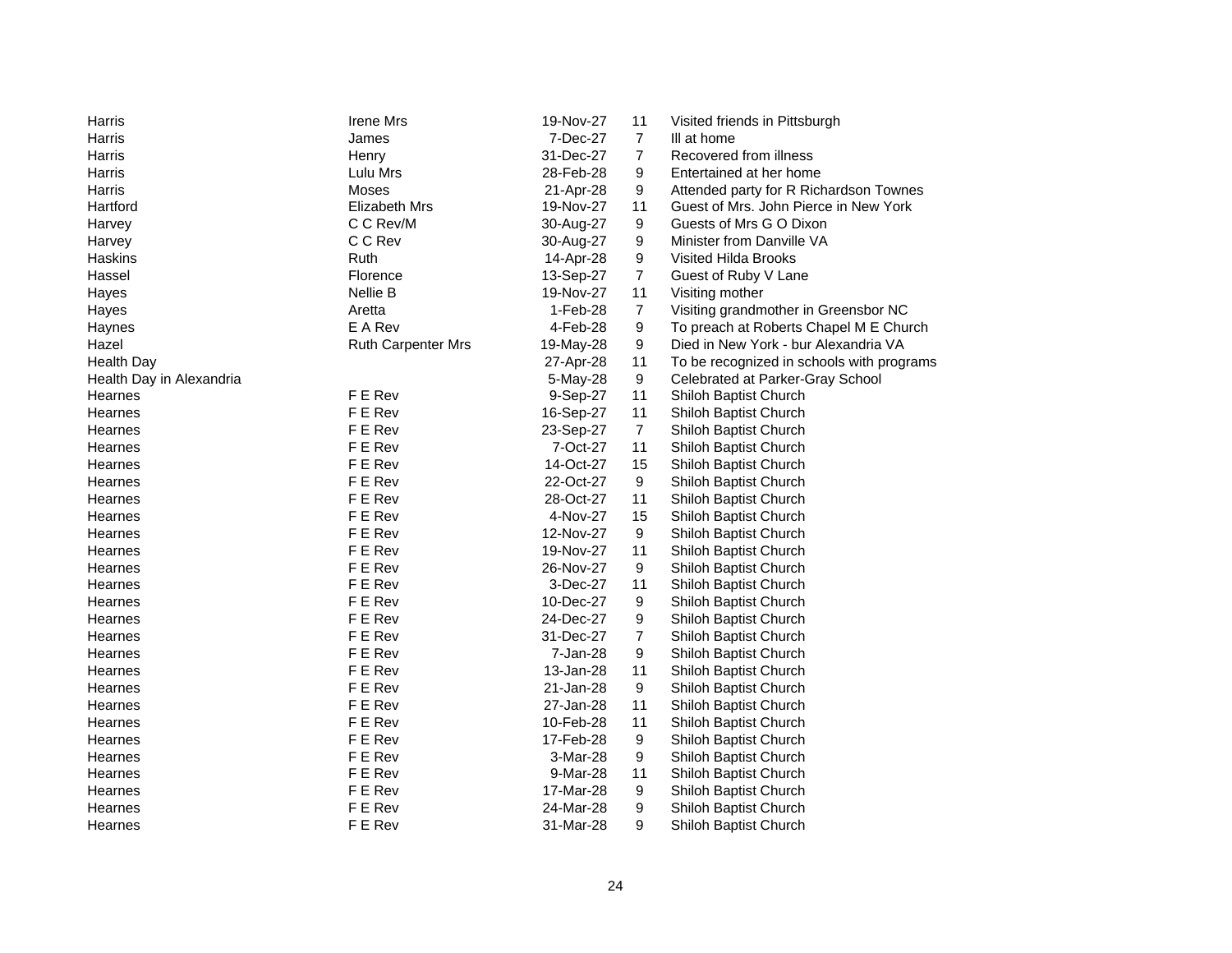| F E Rev<br>9<br>14-Apr-28<br>Shiloh Baptist Church<br>Hearnes<br>F E Rev<br>9<br>Hearnes<br>21-Apr-28<br>Shiloh Baptist Church<br>F E Rev<br>9<br>Shiloh Baptist Church<br>Hearnes<br>12-May-28<br>9<br>F E Rev<br>19-May-28<br>Shiloh Baptist Church<br>Hearnes<br>F E Rev<br>$\overline{7}$<br>29-May-28<br>Hearnes<br>Officiated at funeral for Mrs Mary E Ballard<br>F E Rev<br>9<br>Hearns<br>30-Aug-27<br>Shiloh Baptist Church<br>Mary Mrs<br>9<br>Returned home from trip<br>Heckman<br>15-Nov-27<br>8<br>Heckman<br>Mary Mrs<br>6-Sep-27<br>New resident of Alexandria<br>9<br>Heckman<br>4-Oct-27<br>Son died in Augusta GA - son's funeral Toccoa GA<br>Mary Mrs<br>9<br>Paul<br>Visited sister Mrs Lovie Waterson<br>Henderson<br>8-May-28<br>$\overline{7}$<br>WT.<br>7-Dec-27<br>Attended supper hosted by J B Smith<br>Henry<br>L Mrs<br>11<br>27-Jan-28<br>Visited Mrs Ada Gibson<br>Henry<br>Maude Mrs<br>6-Mar-28<br>9<br>To host Mothers' Club meeting<br>Henry<br>Maude Mrs<br>20-Mar-28<br>9<br>Hosted Parker-Gray School Mothers' Club meeting<br>Henry<br>15<br>Thomas L M/M<br>6-Apr-28<br>Hosted party for Mrs Viola Crummer<br>Henry<br>L T<br>15<br>6-Apr-28<br>Attended party given for Mrs Viola Crummer<br>Henry<br>13-Dec-27<br>9<br>III at home<br>Leonard<br>Hernanday<br><b>Hicks</b><br>9-Sep-27<br>11<br>Guests of M/M Fletcher<br>Irvine M/M<br>Irvine M/M<br>9-Sep-27<br>11<br>Visited by M/M Percy Palmer & sons, Raymond & Percy Jr<br>Hicks<br>$\overline{7}$<br>Hicks<br><b>Evangeline Mrs</b><br>13-Sep-27<br>Guest of Mrs R Robinson |
|----------------------------------------------------------------------------------------------------------------------------------------------------------------------------------------------------------------------------------------------------------------------------------------------------------------------------------------------------------------------------------------------------------------------------------------------------------------------------------------------------------------------------------------------------------------------------------------------------------------------------------------------------------------------------------------------------------------------------------------------------------------------------------------------------------------------------------------------------------------------------------------------------------------------------------------------------------------------------------------------------------------------------------------------------------------------------------------------------------------------------------------------------------------------------------------------------------------------------------------------------------------------------------------------------------------------------------------------------------------------------------------------------------------------------------------------------------------------------------------------------------------------------------------------------------------------------------|
|                                                                                                                                                                                                                                                                                                                                                                                                                                                                                                                                                                                                                                                                                                                                                                                                                                                                                                                                                                                                                                                                                                                                                                                                                                                                                                                                                                                                                                                                                                                                                                                  |
|                                                                                                                                                                                                                                                                                                                                                                                                                                                                                                                                                                                                                                                                                                                                                                                                                                                                                                                                                                                                                                                                                                                                                                                                                                                                                                                                                                                                                                                                                                                                                                                  |
|                                                                                                                                                                                                                                                                                                                                                                                                                                                                                                                                                                                                                                                                                                                                                                                                                                                                                                                                                                                                                                                                                                                                                                                                                                                                                                                                                                                                                                                                                                                                                                                  |
|                                                                                                                                                                                                                                                                                                                                                                                                                                                                                                                                                                                                                                                                                                                                                                                                                                                                                                                                                                                                                                                                                                                                                                                                                                                                                                                                                                                                                                                                                                                                                                                  |
|                                                                                                                                                                                                                                                                                                                                                                                                                                                                                                                                                                                                                                                                                                                                                                                                                                                                                                                                                                                                                                                                                                                                                                                                                                                                                                                                                                                                                                                                                                                                                                                  |
|                                                                                                                                                                                                                                                                                                                                                                                                                                                                                                                                                                                                                                                                                                                                                                                                                                                                                                                                                                                                                                                                                                                                                                                                                                                                                                                                                                                                                                                                                                                                                                                  |
|                                                                                                                                                                                                                                                                                                                                                                                                                                                                                                                                                                                                                                                                                                                                                                                                                                                                                                                                                                                                                                                                                                                                                                                                                                                                                                                                                                                                                                                                                                                                                                                  |
|                                                                                                                                                                                                                                                                                                                                                                                                                                                                                                                                                                                                                                                                                                                                                                                                                                                                                                                                                                                                                                                                                                                                                                                                                                                                                                                                                                                                                                                                                                                                                                                  |
|                                                                                                                                                                                                                                                                                                                                                                                                                                                                                                                                                                                                                                                                                                                                                                                                                                                                                                                                                                                                                                                                                                                                                                                                                                                                                                                                                                                                                                                                                                                                                                                  |
|                                                                                                                                                                                                                                                                                                                                                                                                                                                                                                                                                                                                                                                                                                                                                                                                                                                                                                                                                                                                                                                                                                                                                                                                                                                                                                                                                                                                                                                                                                                                                                                  |
|                                                                                                                                                                                                                                                                                                                                                                                                                                                                                                                                                                                                                                                                                                                                                                                                                                                                                                                                                                                                                                                                                                                                                                                                                                                                                                                                                                                                                                                                                                                                                                                  |
|                                                                                                                                                                                                                                                                                                                                                                                                                                                                                                                                                                                                                                                                                                                                                                                                                                                                                                                                                                                                                                                                                                                                                                                                                                                                                                                                                                                                                                                                                                                                                                                  |
|                                                                                                                                                                                                                                                                                                                                                                                                                                                                                                                                                                                                                                                                                                                                                                                                                                                                                                                                                                                                                                                                                                                                                                                                                                                                                                                                                                                                                                                                                                                                                                                  |
|                                                                                                                                                                                                                                                                                                                                                                                                                                                                                                                                                                                                                                                                                                                                                                                                                                                                                                                                                                                                                                                                                                                                                                                                                                                                                                                                                                                                                                                                                                                                                                                  |
|                                                                                                                                                                                                                                                                                                                                                                                                                                                                                                                                                                                                                                                                                                                                                                                                                                                                                                                                                                                                                                                                                                                                                                                                                                                                                                                                                                                                                                                                                                                                                                                  |
|                                                                                                                                                                                                                                                                                                                                                                                                                                                                                                                                                                                                                                                                                                                                                                                                                                                                                                                                                                                                                                                                                                                                                                                                                                                                                                                                                                                                                                                                                                                                                                                  |
|                                                                                                                                                                                                                                                                                                                                                                                                                                                                                                                                                                                                                                                                                                                                                                                                                                                                                                                                                                                                                                                                                                                                                                                                                                                                                                                                                                                                                                                                                                                                                                                  |
|                                                                                                                                                                                                                                                                                                                                                                                                                                                                                                                                                                                                                                                                                                                                                                                                                                                                                                                                                                                                                                                                                                                                                                                                                                                                                                                                                                                                                                                                                                                                                                                  |
|                                                                                                                                                                                                                                                                                                                                                                                                                                                                                                                                                                                                                                                                                                                                                                                                                                                                                                                                                                                                                                                                                                                                                                                                                                                                                                                                                                                                                                                                                                                                                                                  |
|                                                                                                                                                                                                                                                                                                                                                                                                                                                                                                                                                                                                                                                                                                                                                                                                                                                                                                                                                                                                                                                                                                                                                                                                                                                                                                                                                                                                                                                                                                                                                                                  |
| Hicks<br>Irvin M/M<br>30-Sep-27<br>11<br>Visited by Mrs Rosa Palmer & grandson                                                                                                                                                                                                                                                                                                                                                                                                                                                                                                                                                                                                                                                                                                                                                                                                                                                                                                                                                                                                                                                                                                                                                                                                                                                                                                                                                                                                                                                                                                   |
| 9<br>Hicks<br><b>Katye Mrs</b><br>18-Oct-27<br>Supper given                                                                                                                                                                                                                                                                                                                                                                                                                                                                                                                                                                                                                                                                                                                                                                                                                                                                                                                                                                                                                                                                                                                                                                                                                                                                                                                                                                                                                                                                                                                      |
| 9<br>Hicks<br>Irvin M/M<br>1-Nov-27<br>Visited friends in Petersburg                                                                                                                                                                                                                                                                                                                                                                                                                                                                                                                                                                                                                                                                                                                                                                                                                                                                                                                                                                                                                                                                                                                                                                                                                                                                                                                                                                                                                                                                                                             |
| Hicks<br>Irvin M/M<br>3-Dec-27<br>11<br>Visited by Percy Palmer                                                                                                                                                                                                                                                                                                                                                                                                                                                                                                                                                                                                                                                                                                                                                                                                                                                                                                                                                                                                                                                                                                                                                                                                                                                                                                                                                                                                                                                                                                                  |
| Irvin M/M<br>11<br>Hicks<br>3-Dec-27<br>Visited Philadelphia                                                                                                                                                                                                                                                                                                                                                                                                                                                                                                                                                                                                                                                                                                                                                                                                                                                                                                                                                                                                                                                                                                                                                                                                                                                                                                                                                                                                                                                                                                                     |
| Eddie<br>3-Dec-27<br>11<br>Hicks<br>Visited Philadelphia                                                                                                                                                                                                                                                                                                                                                                                                                                                                                                                                                                                                                                                                                                                                                                                                                                                                                                                                                                                                                                                                                                                                                                                                                                                                                                                                                                                                                                                                                                                         |
| 9<br>Irvine<br>4-Apr-28<br>III at home<br>Hicks                                                                                                                                                                                                                                                                                                                                                                                                                                                                                                                                                                                                                                                                                                                                                                                                                                                                                                                                                                                                                                                                                                                                                                                                                                                                                                                                                                                                                                                                                                                                  |
| $\overline{2}$<br><b>Guests of Susie E Luckett</b><br>Hill<br>Edmond M/M(Lawyer)<br>2-Sep-27                                                                                                                                                                                                                                                                                                                                                                                                                                                                                                                                                                                                                                                                                                                                                                                                                                                                                                                                                                                                                                                                                                                                                                                                                                                                                                                                                                                                                                                                                     |
| Hill<br>11<br>Eva<br>27-Dec-27<br>Funeral service to be held at Zion Baptist Church                                                                                                                                                                                                                                                                                                                                                                                                                                                                                                                                                                                                                                                                                                                                                                                                                                                                                                                                                                                                                                                                                                                                                                                                                                                                                                                                                                                                                                                                                              |
| 9<br>Hill<br>Edmund M/M (Lawyer)<br>10-Jan-28<br>Visited M/M Robert Luckett                                                                                                                                                                                                                                                                                                                                                                                                                                                                                                                                                                                                                                                                                                                                                                                                                                                                                                                                                                                                                                                                                                                                                                                                                                                                                                                                                                                                                                                                                                      |
| 11<br>Hill<br>Emma R<br>13-Jan-28<br>Died                                                                                                                                                                                                                                                                                                                                                                                                                                                                                                                                                                                                                                                                                                                                                                                                                                                                                                                                                                                                                                                                                                                                                                                                                                                                                                                                                                                                                                                                                                                                        |
| Ella<br>Hill<br>24-Mar-28<br>9<br>To participate in program presented by Club No 1 Bethel Church                                                                                                                                                                                                                                                                                                                                                                                                                                                                                                                                                                                                                                                                                                                                                                                                                                                                                                                                                                                                                                                                                                                                                                                                                                                                                                                                                                                                                                                                                 |
| M/M<br>Hill<br>9<br>Visited M/M James B Smith<br>14-Apr-28                                                                                                                                                                                                                                                                                                                                                                                                                                                                                                                                                                                                                                                                                                                                                                                                                                                                                                                                                                                                                                                                                                                                                                                                                                                                                                                                                                                                                                                                                                                       |
| Hill<br>9<br>Visited Alexandria<br>Edmond Jr Lawyer<br>15-May-28                                                                                                                                                                                                                                                                                                                                                                                                                                                                                                                                                                                                                                                                                                                                                                                                                                                                                                                                                                                                                                                                                                                                                                                                                                                                                                                                                                                                                                                                                                                 |
| $\overline{7}$<br>Visited relatives/friends in Tunstall & Richmond VA<br>13-Sep-27<br>Hilton<br>Virginia                                                                                                                                                                                                                                                                                                                                                                                                                                                                                                                                                                                                                                                                                                                                                                                                                                                                                                                                                                                                                                                                                                                                                                                                                                                                                                                                                                                                                                                                         |
| 9<br>Hilton<br>Virginia<br>7-Jan-28<br>Niece of Mrs Jackson - visited District & MD over holidays                                                                                                                                                                                                                                                                                                                                                                                                                                                                                                                                                                                                                                                                                                                                                                                                                                                                                                                                                                                                                                                                                                                                                                                                                                                                                                                                                                                                                                                                                |
| 7<br><b>Bertha Mrs</b><br>15-Feb-28<br>Visited niece Mrs Bessie Butler<br>Hodges                                                                                                                                                                                                                                                                                                                                                                                                                                                                                                                                                                                                                                                                                                                                                                                                                                                                                                                                                                                                                                                                                                                                                                                                                                                                                                                                                                                                                                                                                                 |
| 15-Feb-28<br>$\overline{7}$<br>Hodges<br>Visited cousin Mrs Bessie Butler<br>James                                                                                                                                                                                                                                                                                                                                                                                                                                                                                                                                                                                                                                                                                                                                                                                                                                                                                                                                                                                                                                                                                                                                                                                                                                                                                                                                                                                                                                                                                               |
| Hoffman<br>6-Sep-27<br>8<br>Vivian Mrs<br>Visited Atlantic City                                                                                                                                                                                                                                                                                                                                                                                                                                                                                                                                                                                                                                                                                                                                                                                                                                                                                                                                                                                                                                                                                                                                                                                                                                                                                                                                                                                                                                                                                                                  |
| $\overline{c}$<br>Holland<br>Laura Mrs<br>2-Sep-27<br>Grandmother of Evely Robinson                                                                                                                                                                                                                                                                                                                                                                                                                                                                                                                                                                                                                                                                                                                                                                                                                                                                                                                                                                                                                                                                                                                                                                                                                                                                                                                                                                                                                                                                                              |
| 8<br>Holland<br>George M/M<br>6-Sep-27<br><b>Visited Atlantic City</b>                                                                                                                                                                                                                                                                                                                                                                                                                                                                                                                                                                                                                                                                                                                                                                                                                                                                                                                                                                                                                                                                                                                                                                                                                                                                                                                                                                                                                                                                                                           |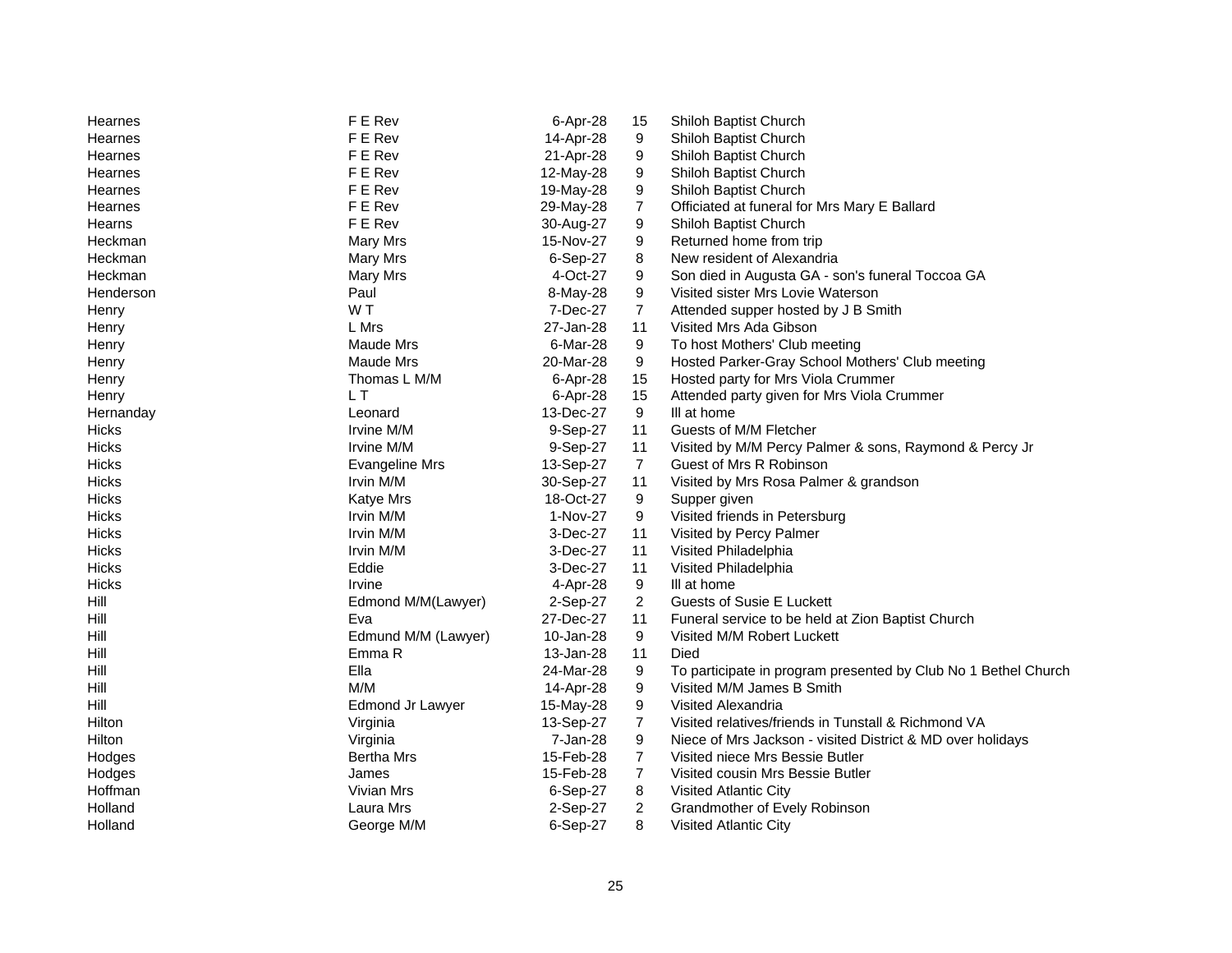| Holland   | Julia          | 6-Sep-27  | 8              | III at home                                           |
|-----------|----------------|-----------|----------------|-------------------------------------------------------|
| Holland   | Laura Mrs      | 13-Sep-27 | $\overline{7}$ | Visited friends in Atlantic City                      |
| Holland   | Julia Mrs      | 18-Oct-27 | 9              | Recovering from operation                             |
| Holland   | Julia Mrs      | 12-Nov-27 | 9              | Recovering at home                                    |
| Holland   | Laura Mrs      | 20-Dec-27 | 9              | Recovering from illness                               |
| Holland   | Lillian L Mrs  | 7-Jan-28  | 9              | Attended party hosted by Mrs Helen L Robinson         |
| Holland   | Laura Mrs      | 3-Mar-28  | 9              | Directed program at Roberts Chapel M E Church         |
| Holland   | Laura Mrs      | 6-Mar-28  | 9              | Surprise party given for                              |
| Hollard   | Laura Mrs      | 27-Sep-27 | 9              | III at home                                           |
| Hollinger | Bertie L       | 22-Oct-27 | 9              | Guest was Mrs Mary C Ivery                            |
| Hollinger | Annie Mrs      | 13-Jan-28 | 11             | Visiting Warrenton due to illness of cousin           |
| Hollinger | Bertie L       | 13-Jan-28 | 11             | Visited by Coreth Hopkins                             |
| Hollinger | Richard N M/M  | 13-Jan-28 | 11             | Visited by Mrs Georgie F Gibbs                        |
| Hollinger | Richard N M/M  | 13-Jan-28 | 11             | Visited by Coreth Hopkins                             |
| Hollinger | Richard        | 27-Mar-28 | 9              | Attended party given for Dr I M Barbour               |
| Holmes    | James E Mrs    | 7-Oct-27  | 11             | Visiting sister Mrs Kate Stewart                      |
| Holmes    | Jennie Mrs     | 25-Oct-27 | 9              | Guest of M/M John Steward                             |
| Holmes    | J E            | 1-Nov-27  | 9              | Guest of Mrs Ella Dixon                               |
| Holmes    | C Mrs          | 8-Nov-27  | 9              | Guest was Lillian Reading                             |
| Holmes    | Mary Mrs       | 13-Dec-27 | 9              | III at home                                           |
| Holmes    | M Mrs          | 18-Jan-28 | 9              | III at home                                           |
| Holmes    | Georgianna Mrs | 23-Feb-28 | $\overline{7}$ | III at home                                           |
| Holmes    | Mrs            | 6-Apr-28  | 15             | Attended party given for Mrs Viola Crummer            |
| Holmes    | James L        | 10-Apr-28 | $\overline{7}$ | Emceed Elks Club Education Week celebration program   |
| Hopkins   | Margie Mrs     | 6-Sep-27  | 8              | Visiting relatives in Columbus OH                     |
| Hopkins   | Margie Mrs     | 13-Sep-27 | 7              | Visited friends/relatives in Columbus OH              |
| Hopkins   | <b>Byron</b>   | 27-Sep-27 | 9              | Elected secretary of Parker-Gray Parent's Association |
| Hopkins   | Maggie Mrs     | 18-Oct-27 | 9              | Sister Bessie Thomas visited                          |
| Hopkins   | Gertrude Mrs   | 8-Nov-27  | 9              | Visiting New York City                                |
| Hopkins   | Norris         | 22-Nov-27 | 9              | Visited friends and relatives in New York             |
| Hopkins   | Coreth         | 13-Jan-28 | 11             | Visited Bertie L Hollinger                            |
| Hopkins   | Coreth         | 13-Jan-28 | 11             | Visiting M/M Richard N Hollinger                      |
| Horn      | Costella Mrs   | 6-Sep-27  | 8              | III at home                                           |
| Horn      | Costella Mrs   | 16-Sep-27 | 11             | Visited by Mrs Robert D Neal & daughter               |
| Horn      | William Sgt/M  | 27-Sep-27 | 9              | Had as guests daughter Hazel Horn & Mrs Irene Denmal  |
| Horn      | Costello Mrs   | 28-Feb-28 | 9              | III at home                                           |
| Horn      | Costella Mrs   | 24-Apr-28 | 7              | III at home                                           |
| Horn      | Costella Mrs   | 15-May-28 | 9              | Recovering from illness                               |
| Hoskins   | Lola Mrs       | 22-May-28 | 9              | Recovering from illness                               |
| Howard    | James          | 16-Sep-27 | 11             | Spoke at Zion Baptist Church                          |
| Howard    | James          | 16-Sep-27 | 11             | Spoke at Roberts Chapel M E Church                    |
| Howard    | Maurice        | 30-Sep-27 | 11             | Dinner guest of Mrs M E Evans                         |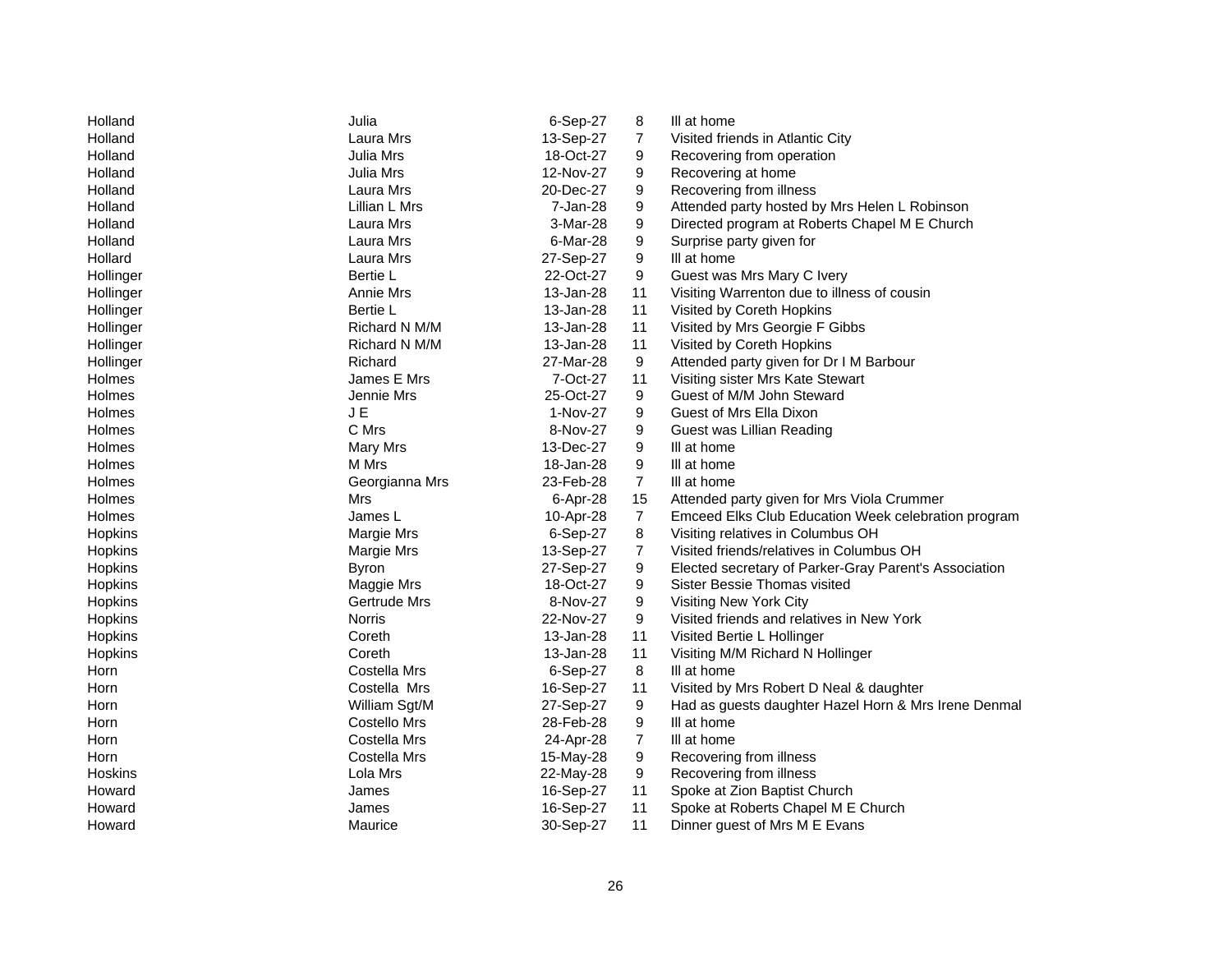| Howard                      | Sarah Mrs                 | 11-Oct-27 | 9              | III at home                                                    |
|-----------------------------|---------------------------|-----------|----------------|----------------------------------------------------------------|
| Howard                      | Sarah Mrs                 | 18-Oct-27 | 9              | III at home                                                    |
| Howard                      | Perry W                   | 28-Oct-27 | 11             | To address Elks Lodge                                          |
| Howard                      | James                     | 4-Nov-27  | 15             | Attended Halloween party given by Mildred Lee                  |
| Howard                      | Frederick                 | 7-Jan-28  | 9              | Attended party given by Edythe Littlejohn                      |
| Howard                      | Inez                      | 10-Jan-28 | 9              | Attended party hosted by Henrietta McCollough                  |
| Howard                      | Frederick                 | 10-Jan-28 | 9              | Attended party hosted by Henrietta McCollough                  |
| Howard                      | James                     | 1-Feb-28  | $\overline{7}$ | Secretary of Civic Association                                 |
| Howard                      | James                     | 27-Mar-28 | 9              | Attended party given for Dr I M Barbour                        |
| Howard                      | James                     | 5-May-28  | 9              | Sixth grade teacher - participated in Health Day               |
| Howard                      | James                     | 8-May-28  | 9              | Sixth grade teacher of class winning prize for Health Day      |
| <b>Humming Bird Quartet</b> |                           | 27-Jan-28 | 11             | Won music contest held at Parker-Gray School                   |
| Humming Bird Quartet        |                           | 24-Mar-28 | 9              | To participate in program presented by Club No 1 Bethel Church |
| <b>Humming Birds</b>        |                           | 27-Jan-28 | 11             | To participate in music program presented by Whatsoever Circle |
| Hunt                        | Mrs                       | 23-Sep-27 | $\overline{7}$ | Visited Mrs L E Washington                                     |
| Hunt                        | Lillian B Mrs             | 18-Jan-28 | 9              | Here attending funeral of brother James Webster                |
| Hurst                       | Eliza Mrs                 | 4-Apr-28  | 9              | III at home                                                    |
| Hurt                        | Mr                        | 27-Dec-27 | 11             | <b>Visited Mrs Bessie Moore</b>                                |
| <b>Infant Class</b>         |                           | 20-Dec-27 | 9              | Luncheon success                                               |
| Irven                       | Harriet                   | 10-Feb-28 | 11             | Recovered from illness                                         |
| Israel Lodge No 2           |                           | 29-May-28 | $\overline{7}$ | Celebrated anniversary at Third Baptist Church                 |
| Israel Temple 138 IBPOEW    |                           | 8-May-28  | 9              | Hosted musical tea                                             |
| Israel Temple No 138 IBPOEW |                           | 3-Dec-27  | 11             | To hold joint service with Alexandria Lodge No 48              |
| Israel Temple No 138 IBPOEW |                           | 10-Dec-27 | 9              | To hold joint service with Alexandria Lodge No 48              |
| <b>Ivery</b>                | Mary C Mrs                | 22-Oct-27 | 9              | Visited Bertie L Hollinger                                     |
| Jackson                     | <b>Charlie Mrs</b>        | 30-Aug-27 | 9              | Visiting parents in DE                                         |
| Jackson                     | Maria                     | 6-Sep-27  | 8              | Visiting sister Lucille Thomas                                 |
| Jackson                     | Emma Mrs                  | 6-Sep-27  | 8              | III at home                                                    |
| Jackson                     | <b>Ulysees Mrs</b>        | 9-Sep-27  | 11             | Visited relatives York DE                                      |
| Jackson                     | Fairfax M/M               | 13-Sep-27 | $\overline{7}$ | Visited relatives/friends in Tunstall & Richmond VA            |
| Jackson                     | Sidney Mrs                | 16-Sep-27 | 11             | III at home                                                    |
| Jackson                     | <b>Ulysses Mrs</b>        | 27-Sep-27 | 9              | Recovering from illness                                        |
| Jackson                     | <b>Carrie Nickens Mrs</b> | 18-Oct-27 | 9              | Patient at Freedmens Hospital                                  |
| Jackson                     | Aaron                     | 22-Oct-27 | 9              | Died at Alexandria Hospital                                    |
| Jackson                     | C Mrs                     | 25-Oct-27 | 9              | III at home                                                    |
| Jackson                     | Ametia                    | 28-Oct-27 | 11             | Starting school at Henderson Institute in NC                   |
| Jackson                     | Levi M/M                  | 4-Nov-27  | 15             | Visited by Elsie Jackson                                       |
| Jackson                     | <b>Mary Mrs</b>           | 4-Nov-27  | 15             | Attended Halloween party given by Mildred Lee                  |
| Jackson                     | <b>Fannie Mrs</b>         | 19-Nov-27 | 11             | Visited friends in Pittsburgh                                  |
| Jackson                     | Mrs                       | 27-Dec-27 | 11             | III at home                                                    |
| Jackson                     | Mrs                       | 7-Jan-28  | 9              | Visited Washington & Maryland over holidays                    |
| Jackson                     | <b>Fannie Mrs</b>         | 4-Feb-28  | 9              | To host meeting of Oriental Saving Club                        |
|                             |                           |           |                |                                                                |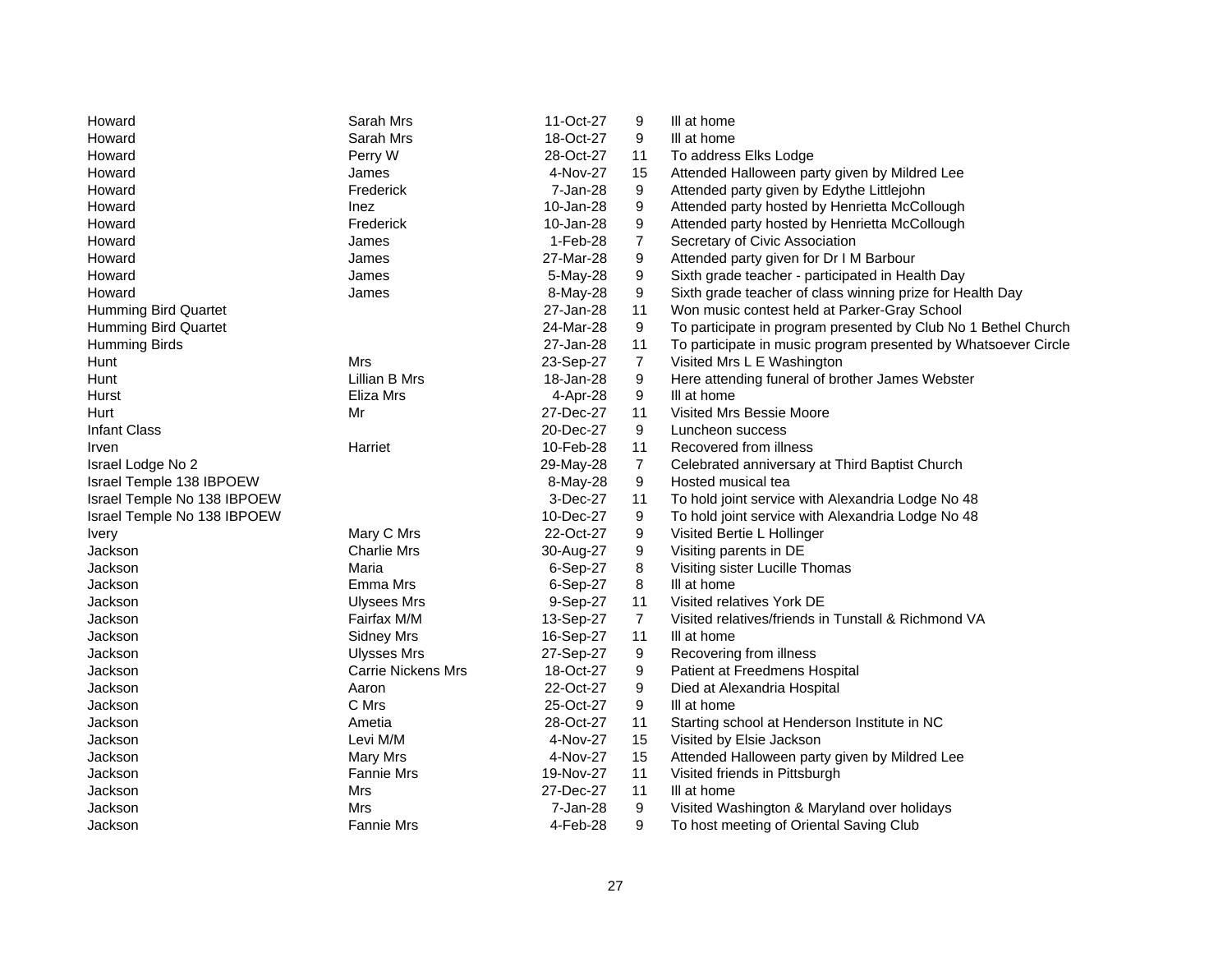| Jackson  | Arnetia               | 4-Feb-28  | 9              | Attended funeral of aunt in Alexandria                         |
|----------|-----------------------|-----------|----------------|----------------------------------------------------------------|
| Jackson  | Arnetia               | 8-Feb-28  | $\overline{7}$ | Returning to schoo at the Henderson Institute                  |
| Jackson  | W Mrs                 | 17-Feb-28 | 9              | III at home                                                    |
| Jackson  | M/M                   | 23-Feb-28 | $\overline{7}$ | Went to Greenwood, NC                                          |
| Jackson  | Sarah                 | 28-Feb-28 | 9              | Married to Samuel Johnson                                      |
| Jackson  | Franklin              | 24-Mar-28 | 9              | Birthday party                                                 |
| Jackson  | Emma Mrs              | 24-Mar-28 | 9              | Recovered from illness                                         |
| Jackson  | Lefolia               | 31-Mar-28 | 9              | Attended party for Mary Pinckard                               |
| Jackson  | Alice                 | 31-Mar-28 | 9              | Attended party for Mary Pinckard                               |
| Jackson  | Rosie Mrs             | 4-Apr-28  | 9              | Vice-president of Bucille Art Club                             |
| Jackson  | Kate Mrs              | 4-Apr-28  | 9              | Treasurer of Bucille Art Club                                  |
| Jackson  | Marie                 | 14-Apr-28 | 9              | Visited mother Mrs Emma Jackson                                |
| Jackson  | Emma Mrs              | 14-Apr-28 | 9              | Visited by daughter Marie Jackson                              |
| Jackson  | Levi                  | 21-Apr-28 | 9              | Visited by sister Mrs Lottie Elliott                           |
| Jackson  | Levi                  | 21-Apr-28 | 9              | Visited by Robert Johnson                                      |
| Jackson  | Lillian Mrs           | 21-Apr-28 | 9              | Attended party for R Richardson Townes                         |
| Jackson  | <b>Ethel Mrs</b>      | 24-Apr-28 | $\overline{7}$ | To present music at Odd Fellows Hall at Home Social Club dance |
| Jackson  | Florence Chapman Mrs  | 27-Apr-28 | 11             | Died at home in Jersey City NJ                                 |
| Jackson  | Arnetia               | 22-May-28 | 9              | Student at Henderson Institute returned to Alexandria          |
| Jackson  | <b>Elizabeth Mrs</b>  | 29-May-28 | $\overline{7}$ | III at home                                                    |
| Jasper   | <b>Harriett Mrs</b>   | 10-Jan-28 | 9              | III at home                                                    |
| Jasper   | Ella Mrs              | 8-Feb-28  | $\overline{7}$ | III at home                                                    |
| Jenkins  | J D Mrs               | 10-Jan-28 | 9              | Visited by Mrs B V Dove and U G Bell                           |
| Jenkins  | Carrie Mrs            | 15-May-28 | 9              | Died at Alexandria Hospital                                    |
| Jennings | Mary Mrs              | 25-Oct-27 | 9              | Guests were Mrs Mary Coleman & Mrs W A Price                   |
| Johnson  | <b>William Mrs</b>    | 30-Aug-27 | 9              | Visiting mother in MD                                          |
| Johnson  | Alberta               | 2-Sep-27  | 2              | Visiting aunt Josephine Lomax                                  |
| Johnson  | Sadie Mrs             | 2-Sep-27  | $\overline{a}$ | Died at the Convalescing Home                                  |
| Johnson  | Mary Mrs              | 6-Sep-27  | 8              | Visiting relatives in Clifton Forge                            |
| Johnson  | Lucy                  | 6-Sep-27  | 8              | Recovered from illness                                         |
| Johnson  | <b>William Mrs</b>    | 9-Sep-27  | 11             | Visited parents in Ocean View VA                               |
| Johnson  | Elijah M/M            | 13-Sep-27 | $\overline{7}$ | Lives on North Patrick St                                      |
| Johnson  | Mable Mrs             | 16-Sep-27 | 11             | Visited Mrs Louisa Brent in MD                                 |
| Johnson  | Justin (son of Mable) | 16-Sep-27 | 11             | Visited Mrs Louisa Brent in MD                                 |
| Johnson  | <b>Susie Mrs</b>      | 16-Sep-27 | 11             | III at home                                                    |
| Johnson  | Ruth                  | 23-Sep-27 | 7              | Visted by mother Mrs Aaron Lewis                               |
| Johnson  | Gertrude              | 23-Sep-27 | 7              | Granddaughter of Mrs Aaron Lewis                               |
| Johnson  | Milton M/M            | 23-Sep-27 | $\overline{7}$ | Parents of baby boy                                            |
| Johnson  | Warner                | 27-Sep-27 | 9              | III at home                                                    |
| Johnson  | <b>Hattie Mrs</b>     | 27-Sep-27 | 9              | Recovering from illness                                        |
| Johnson  | Susie S Mrs           | 30-Sep-27 | 11             | Died (widow of Wm E Johnson)                                   |
| Johnson  | Robert                | 30-Sep-27 | 11             | Visited in Warrenton                                           |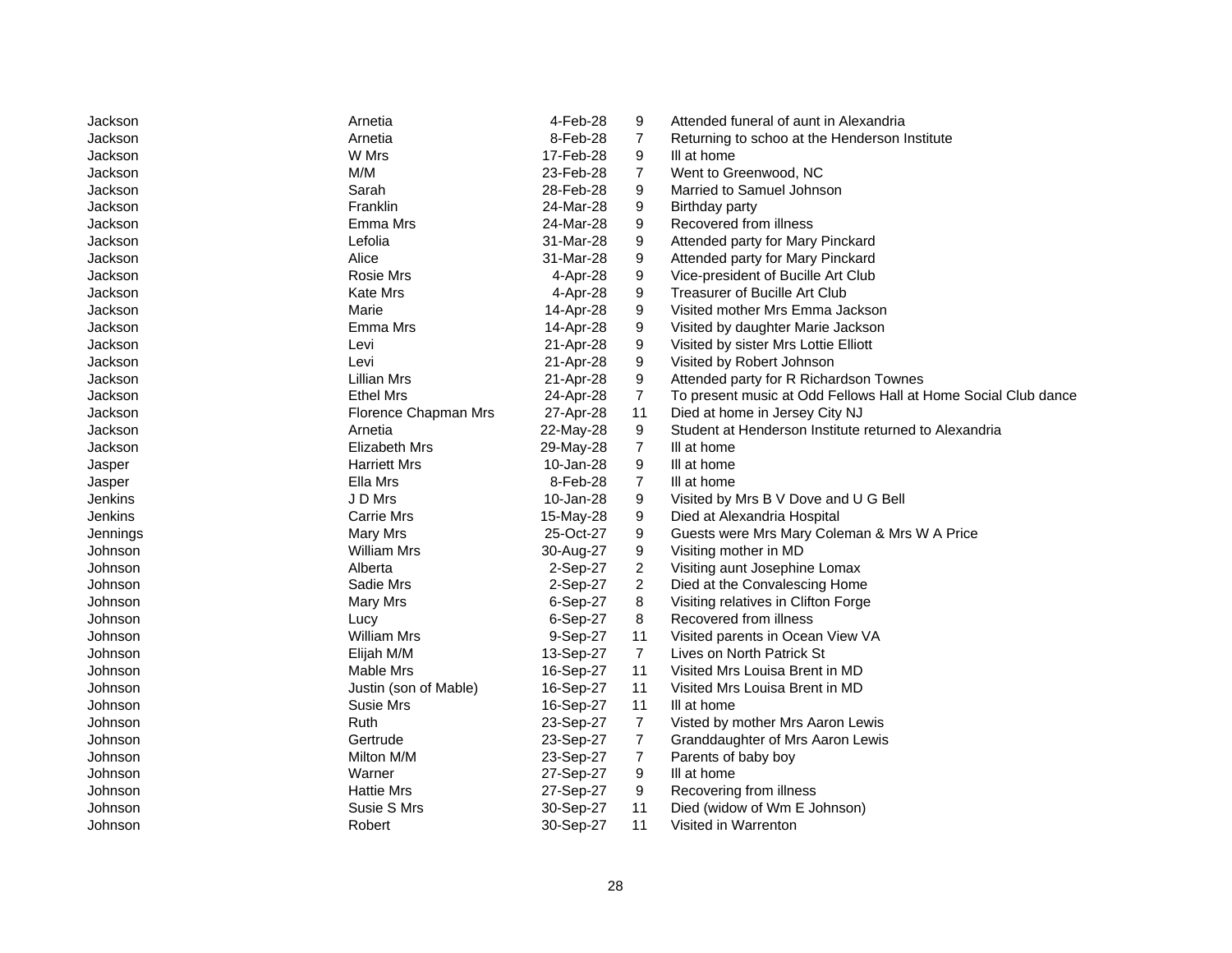| Johnson | H Mrs             | 30-Sep-27 | 11             | Frances Waters is guest indefinitely                  |
|---------|-------------------|-----------|----------------|-------------------------------------------------------|
| Johnson | Warner            | 30-Sep-27 | 11             | Patient at Freedmens Hospital                         |
| Johnson | Joseph S          | 25-Oct-27 | 9              | Recovering at home                                    |
| Johnson | Victoria S        | 28-Oct-27 | 11             | Starting school at Henderson Institute in NC          |
| Johnson | Robert            | 8-Nov-27  | 9              | Guest of Mrs Deliah Murry                             |
| Johnson | J                 | 26-Nov-27 | 9              | Attended party for Charles Roberts                    |
| Johnson | Eva W Mrs         | 30-Nov-27 | 9              | III at home                                           |
| Johnson | T Mr              | 31-Dec-27 | $\overline{7}$ | Died at home                                          |
| Johnson | Elijah M/M        | 31-Dec-27 | 7              | Visted by Mrs Rosa Willis                             |
| Johnson | Evelyn Mrs        | 31-Dec-27 | $\overline{7}$ | Hosted Lela Wala Social Club Christmas Party          |
| Johnson | Campbell          | 31-Dec-27 | $\overline{7}$ | To speak at Emancipation Day celebration              |
| Johnson | Campbell          | 10-Jan-28 | 9              | Spoke at 65th Emancipation Celebration                |
| Johnson | Mrs               | 18-Jan-28 | 9              | Recovering from illness                               |
| Johnson | C Mrs             | 27-Jan-28 | 11             | Died at home                                          |
| Johnson | Fred M/M          | 27-Jan-28 | 11             | Birth of baby boy                                     |
| Johnson | Charles           | 27-Jan-28 | 11             | III at home                                           |
| Johnson | <b>Carrie Mrs</b> | 1-Feb-28  | $\overline{7}$ | Died                                                  |
| Johnson | Samuel            | 28-Feb-28 | 9              | Married to Sarah Jackson                              |
| Johnson | Oscar             | 20-Mar-28 | 9              | Visited relatives in Alexandria                       |
| Johnson | Lucille Mrs       | 24-Mar-28 | 9              | III at home                                           |
| Johnson | Lawrence          | 27-Mar-28 | 9              | Recovering from illness                               |
| Johnson | I M Dr            | 27-Mar-28 | 9              | Attended party given for Dr I M Barbour               |
| Johnson | Mrs               | 4-Apr-28  | 9              | Recovering from illness                               |
| Johnson | M/M               | 6-Apr-28  | 15             | Attended party given for Mrs Ada Gibson               |
| Johnson | Edna              | 6-Apr-28  | 15             | Attended party given for Mrs. Viola Crummer           |
| Johnson | Campbell          | 10-Apr-28 | $\overline{7}$ | Judge in Elks Club essay contest                      |
| Johnson | Campbell          | 10-Apr-28 | 7              | Spoke at Elks Club Education Week celebration         |
| Johnson | Robert            | 21-Apr-28 | 9              | Visited Levi Jackson                                  |
| Johnson | Evelyn Mrs        | 8-May-28  | 9              | III at home                                           |
| Johnson | Elizabeth Mrs     | 12-May-28 | 9              | Visited by granddaughter Mrs Ada Gibson               |
| Johnson | Elizabeth Mrs     | 12-May-28 | 9              | Visited by Walker Mickey                              |
| Johnson | Elizabeth Mrs     | 12-May-28 | 9              | Visited by Elizabeth Quarles                          |
| Johnson | Elizabeth Mrs     | 12-May-28 | 9              | Visited by Earl Spottswood                            |
| Johnson | Luther            | 12-May-28 | 9              | To emcee Mother's Day program at Zion Baptist Church  |
| Johnson | Victoria          | 22-May-28 | 9              | Student at Henderson Institute returned to Alexandria |
| Johnson | Campbell          | 1-Jun-28  | 11             | To deliver graduation address at Parker-Gray School   |
| Johnson | Elijah M/M        | 1-Jun-28  | 11             | Visited by Mrs. Elizabeth Yates                       |
| Johnson | Elijah M/M        | 1-Jun-28  | 11             | Visited by Aaron McKinley                             |
| Jones   | Annie             | 30-Aug-27 | 9              | Visited sister Ellen Butler in PA                     |
| Jones   | Mary Mrs          | 30-Aug-27 | 9              | Sister of Frances Ross of Alexandria                  |
| Jones   | Mary Mrs          | 9-Sep-27  | 11             | Sister of Frances Ross                                |
| Jones   | Jessie M/M        | 4-Oct-27  | 9              | Visiting M/M Royer T Taylor                           |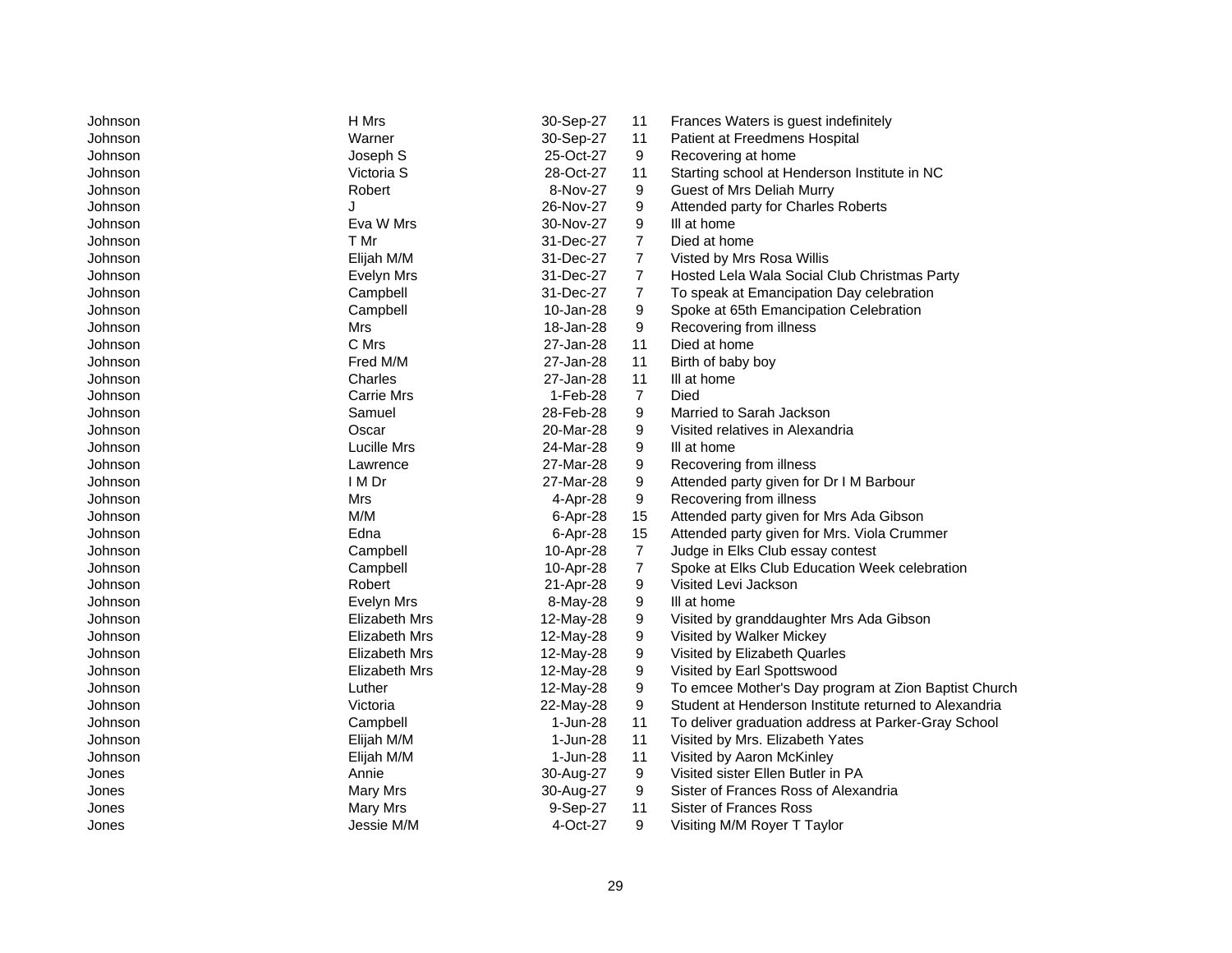| Jones   | A Dr/M            | 4-Oct-27   | 9              | Attended Oriental Vacation Club meeting             |
|---------|-------------------|------------|----------------|-----------------------------------------------------|
| Jones   | <b>Andrew Mrs</b> | 18-Oct-27  | 9              | Guest of M/M James Smith                            |
| Jones   | Julia Mrs         | 1-Nov-27   | 9              | Staying with relatives in Baltimore indefinitely    |
| Jones   | <b>Hattie Mrs</b> | 1-Nov-27   | 9              | Guest of M/M James Smith                            |
| Jones   | M/M               | 4-Nov-27   | 15             | Attended Halloween party given by Mildred Lee       |
| Jones   | <b>Hattie Mrs</b> | 10-Dec-27  | 9              | III at home                                         |
| Jones   | Juanita           | 10-Dec-27  | 9              | Visited mother in Baltimore                         |
| Jones   | <b>Hattie Mrs</b> | 20-Dec-27  | 9              | III at home                                         |
| Jones   | <b>Nellie</b>     | 24-Dec-27  | 9              | Made candy at home of Mrs M E Evans                 |
| Jones   | Maggie Mrs        | 8-Feb-28   | $\overline{7}$ | III at home                                         |
| Jones   | <b>Hattie Mrs</b> | 10-Feb-28  | 11             | To host Whatsoever Circle meeting                   |
| Jones   | Harrie            | 15-Feb-28  | $\overline{7}$ | Visited the Misses Dorsey                           |
| Jones   | <b>Hattie Mrs</b> | 17-Feb-28  | 9              | <b>Hosted Whatsoever Circle</b>                     |
| Jones   | Virginia          | 14-Mar-28  | 9              | Died at home                                        |
| Jones   | Jacob             | 17-Mar-28  | 9              | Died at home - bur at Pohick                        |
| Jones   | Marion            | 24-Mar-28  | 9              | Visited by Henry C Gilliam                          |
| Jones   | Edmonia Mrs       | 4-Apr-28   | 9              | Attended organizational meeting of Bucille Art Club |
| Jones   | Pearl             | 4-Apr-28   | 9              | Attended organizational meeting of Bucille Art Club |
| Jones   | Andrew            | 14-Apr-28  | 9              | Visited M/M James B Smith                           |
| Jones   | Hattie            | 14-Apr-28  | 9              | Visited M/M James B Smith                           |
| Jones   | Pearl             | 21-Apr-28  | 9              | Attended party for R Richardson Townes              |
| Jones   | Anne B            | 24-Apr-28  | $\overline{7}$ | Visted by Mrs Mattie Pinkard                        |
| Jones   | George            | $2-May-28$ | $\overline{7}$ | Living with family M/M Taylor in Alexandria         |
| Jones   | Gertrude          | $2-May-28$ | $\overline{7}$ | Training at St Philips hospital in Richmond         |
| Jones   | Annie B           | 5-May-28   | 9              | Visited by Juanita O'Brien                          |
| Jones   | Annie B           | 5-May-28   | 9              | Visited by Jeannette O'Brien                        |
| Jones   | Marion            | 8-May-28   | 9              | Participated in Israel Temple's musical tea program |
| Jones   | Hattie            | 22-May-28  | 9              | Guest of Mrs Eliza Smith                            |
| Jones   | Annie B           | 1-Jun-28   | 11             | Visited by Burnette Branson                         |
| Jordan  | Edgar             | 15-Nov-27  | 9              | Guest of M/M C Wm Gray                              |
| Kearney | F D Rev           | 16-Dec-27  | 15             | Shiloh Baptist Church                               |
| Keiser  | L E Rev           | 17-Apr-28  | 7              | Conducting revivals                                 |
| Keiser  | Rev               | 26-May-28  | 9              | To preach at Shiloh Baptist Church                  |
| Keith   | Mary Mrs          | 13-Sep-27  | $\overline{7}$ | III at home                                         |
| Keith   | Mary Mrs          | 27-Sep-27  | 9              | Recovering from illness                             |
| Keith   | M Mrs             | 10-Feb-28  | 11             | III at home                                         |
| Kellam  | Lucy Mrs          | 29-May-28  | $\overline{7}$ | III at home                                         |
| King    | F F Rev           | 9-Sep-27   | 11             | Guest of Mrs Carter of Shady Rest MD                |
| King    | F F Rev           | 9-Sep-27   | 11             | Roberts Chapel M E Church                           |
| King    | F F Rev           | 16-Sep-27  | 11             | Officiated at funeral of Mrs Laura Wood             |
| King    | F F Rev           | 16-Sep-27  | 11             | Roberts Chapel M E Church                           |
| King    | F F Rev           | 23-Sep-27  | $\overline{7}$ | Married Mattie L Hackley & Jesse Speakes            |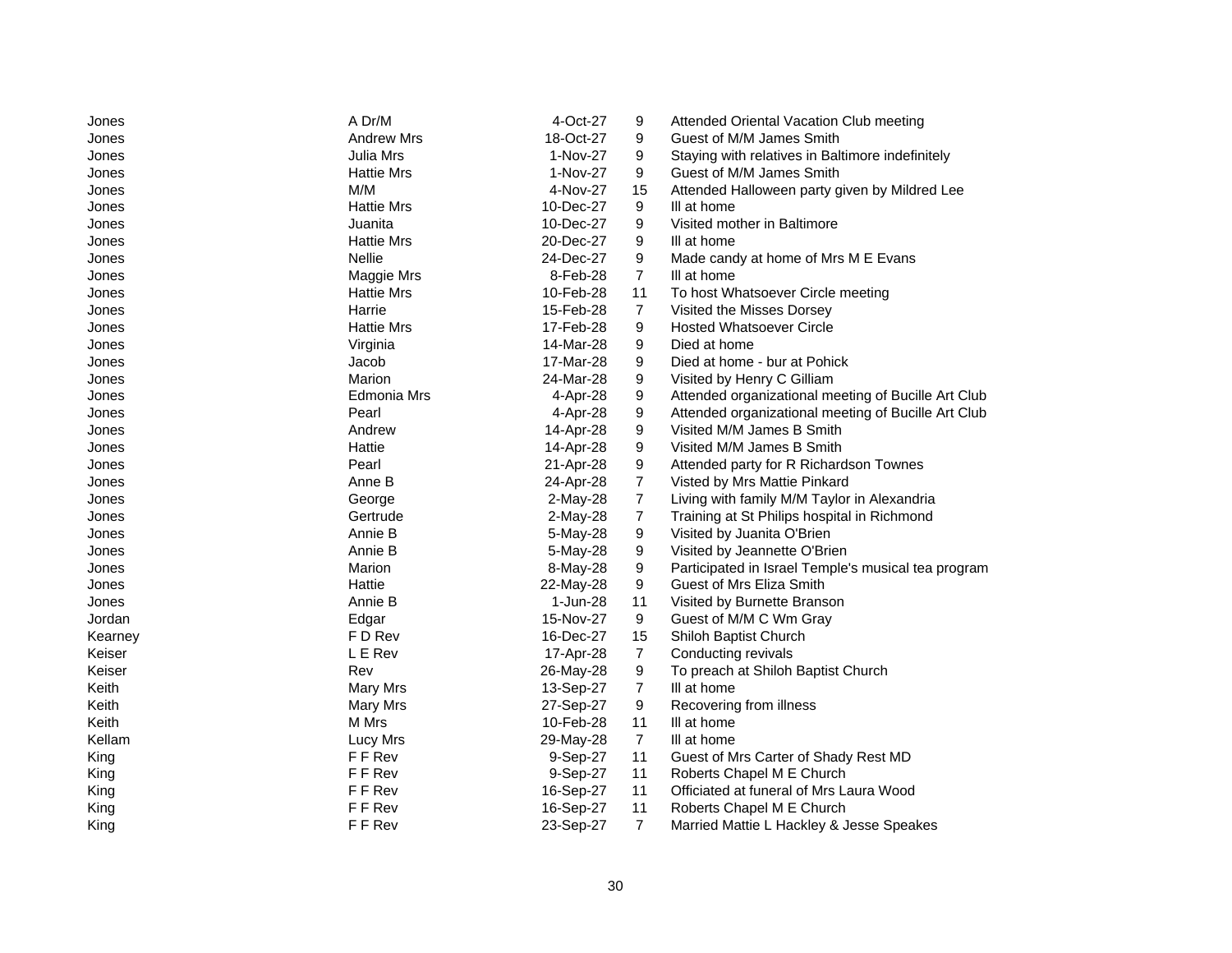| King | F F Rev    | 23-Sep-27 | 7  | Roberts Chapel M E Church                                     |
|------|------------|-----------|----|---------------------------------------------------------------|
| King | F F Rev    | 7-Oct-27  | 11 | Roberts Chapel M E Church                                     |
| King | F F Rev    | 14-Oct-27 | 15 | Officiated at Edith Taylor's funeral                          |
| King | F F Rev    | 14-Oct-27 | 15 | Roberts Chapel M E Church                                     |
| King | F F Rev    | 22-Oct-27 | 9  | Roberts Chapel M E Church                                     |
| King | F H Rev    | 28-Oct-27 | 11 | Roberts Chapel M E Church                                     |
| King | F F Rev    | 1-Nov-27  | 9  | Speaker for Parent-Teacher's Association Meeting              |
| King | F F Rev    | 4-Nov-27  | 15 | Roberts Chapel M E Church                                     |
| King | F F Rev    | 12-Nov-27 | 9  | Roberts Chapel M E Church                                     |
| King | F F Rev    | 19-Nov-27 | 11 | Spoke at American Education Week Parker-Gray School           |
| King | F F Rev    | 19-Nov-27 | 11 | Roberts Chapel M E Church                                     |
| King | F F Rev    | 22-Nov-27 | 9  | Officiated at funeral for William Dogans                      |
| King | F F Rev    | 26-Nov-27 | 9  | Roberts Chapel M E Church                                     |
| King | F F Rev    | 3-Dec-27  | 11 | Roberts Chapel M E Church                                     |
| King | F F Rev    | 10-Dec-27 | 9  | Roberts Chapel M E Church                                     |
| King | F F Rev    | 13-Dec-27 | 9  | Officiated at funeral of Rober L Adkins                       |
| King | F F Rev    | 13-Dec-27 | 9  | Will officiate at funeral of Wm Blondheim                     |
| King | F F Rev    | 16-Dec-27 | 15 | Officiated at funeral for Wm Blondheim                        |
| King | F F Rev    | 31-Dec-27 | 7  | Roberts Chapel M E Church                                     |
| King | F F Rev    | 7-Jan-28  | 9  | Roberts Chapel M E Church                                     |
| King | J W Rev    | 7-Jan-28  | 9  | To preach at Roberts Chapel M E Church                        |
| King | F F Rev    | 13-Jan-28 | 11 | Roberts Chapel M E Church                                     |
| King | F F Rev    | 21-Jan-28 | 9  | Roberts Chapel M E Church                                     |
| King | F F Rev    | 27-Jan-28 | 11 | Roberts Chapel M E Church                                     |
| King | J W Dr     | 4-Feb-28  | 9  | To preach at Roberts Chapel M E Church                        |
| King | F F Rev    | 4-Feb-28  | 9  | Preached at Alfred Street Baptist Church                      |
| King | F G        | 4-Feb-28  | 9  | Roberts Chapel M E Church                                     |
| King | F F Rev    | 10-Feb-28 | 11 | Roberts Chapel M E Church                                     |
| King | F F Rev    | 15-Feb-28 | 7  | Officiated at funeral for Mrs Mary Mason                      |
| King | F F Rev    | 17-Feb-28 | 9  | Roberts Chapel M E Church                                     |
| King | F F Rev    | 3-Mar-28  | 9  | Roberts Chapel M E Church                                     |
| King | F F Rev    | 9-Mar-28  | 11 | Roberts Chapel M E Church                                     |
| King | W L Rev Jr | 14-Mar-28 | 9  | Visited Alexandria                                            |
| King | F F Rev    | 17-Mar-28 | 9  | Roberts Chapel M E Church                                     |
| King | F F Rev/M  | 24-Mar-28 | 9  | Whatsoever Circle gave party                                  |
| King | F F Rev/M  | 24-Mar-28 | 9  | Guests of M/M Author Moore                                    |
| King | F F Rev    | 24-Mar-28 | 9  | Roberts Chapel M E Church                                     |
| King | F F Rev    | 31-Mar-28 | 9  | Roberts Chapel M E Church                                     |
| King | F F Rev    | 4-Apr-28  | 9  | Officiated at funeral for Mrs Ella Louise Contee              |
| King | F F Rev    | 4-Apr-28  | 9  | Appointed pastor at Robert's Chapel Methodist Church 4th year |
| King | F F Rev    | 6-Apr-28  | 15 | Roberts Chapel M E Church                                     |
| King | F F Rev    | 14-Apr-28 | 9  | Roberts Chapel M E Church                                     |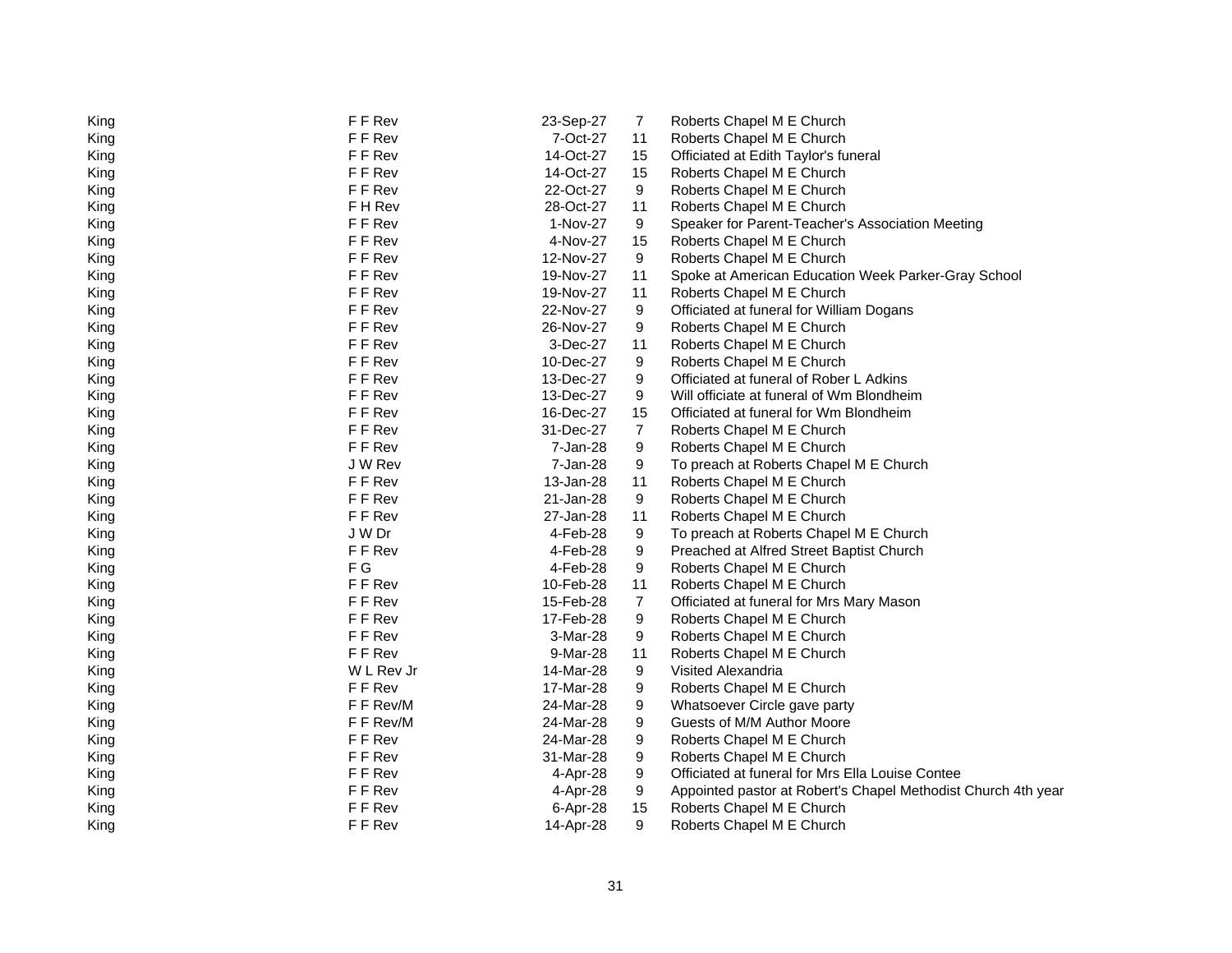| King                    | F F Rev           | 17-Apr-28 | 7              | Officiated at funeral service for Mrs Harriett Gaskins         |
|-------------------------|-------------------|-----------|----------------|----------------------------------------------------------------|
| King                    | F F Rev           | 21-Apr-28 | 9              | Roberts Chapel M E Church                                      |
| King                    | F F Rev           | 27-Apr-28 | 11             | Roberts Chapel M E Church                                      |
| King                    | F F Rev           | 12-May-28 | 9              | Roberts Chapel M E Church                                      |
| King                    | F F Rev           | 19-May-28 | 9              | Officiated at funeral service for Mrs Ruth Carpenter Hazel     |
| King                    | F F Rev           | 19-May-28 | 9              | Roberts Chapel M E Church                                      |
| King                    | F F Rev           | 29-May-28 | $\overline{7}$ | Officiated at funeral of James Berry                           |
| Kings                   | Daisy Mrs         | 24-Apr-28 | $\overline{7}$ | To host Mother's Club meeting                                  |
| Kings                   | Daisy B Mrs       | 2-May-28  | $\overline{7}$ | To host Mother's Club meeting                                  |
| Knapper                 | Dennis            | 6-Sep-27  | 8              | Died at home                                                   |
| Knapper                 | Samuel            | 4-Nov-27  | 15             | III at home                                                    |
| Knapper                 | Samuel            | 27-Dec-27 | 11             | Recovering from illness                                        |
| Knight                  | L                 | 26-Nov-27 | 9              | Attended party for Charles Roberts                             |
| Knight                  | Lucille           | 27-Dec-27 | 11             | Hosted whist party                                             |
| Knight                  | Samuel            | 27-Dec-27 | 11             | Recovering from work accident                                  |
| Labott                  | Sylvia            | 24-Mar-28 | 9              | To participate in program presented by Club No 1 Bethel Church |
| Labott                  | Sylvia            | 17-Apr-28 | 7              | Attended party given by Mrs Eleanor T Shamwell                 |
| Lane                    | Claude N          | 7-Dec-27  | $\overline{7}$ | Visited Mary Lane and family                                   |
| Lane                    | Mary Mrs          | 7-Dec-27  | $\overline{7}$ | Visited by H Glover and Claude N Lane                          |
| Lane                    | Mary Mrs          | 16-Dec-27 | 15             | Recovering from illness                                        |
| Lane                    | Ruby              | 20-Dec-27 | 9              | III at home                                                    |
| Lane                    | <b>Misses</b>     | 27-Dec-27 | 11             | Visited by Ethel White                                         |
| Lane                    | Samuel M          | 13-Jan-28 | 11             | Engagement to Helen Green announced                            |
| Lane                    | Ralph             | 27-Jan-28 | 11             | Birth of baby boy                                              |
| Lane                    | Ruby A            | 20-Mar-28 | 9              | Attended Junior Art Club meeting                               |
| Lane                    | Claude N          | 10-Apr-28 | 7              | Visiting mother Mrs Mary Lane                                  |
| Lane                    | Claude N          | 17-Apr-28 | $\overline{7}$ | Returned to Philadelphia                                       |
| Lane                    | Ralph Jr          | 17-Apr-28 | $\overline{7}$ | Injured playing ball                                           |
| Lane                    | Mary A            | 17-Apr-28 | $\overline{7}$ | Visited Frances Ellis                                          |
| Lane                    | Estelle           | 17-Apr-28 | $\overline{7}$ | <b>Visited Frances Ellis</b>                                   |
| Lane                    | Samuel M          | 24-Apr-28 | $\overline{7}$ | Visiting Maine for several months                              |
| Lane                    | Ruby V            | 13-Sep-27 | $\overline{7}$ | Visited by Florence Hassel                                     |
| Lane                    | Georgia           | 4-Oct-27  | 9              | III at home                                                    |
| Lane                    | Georgianna Mrs    | 14-Oct-27 | 15             | Recovered from illness                                         |
| Lane                    | <b>Misses</b>     | 18-Oct-27 | 9              | <b>Guest of Frances Ellis</b>                                  |
| Lane                    | Mary Mrs          | 10-Apr-28 | $\overline{7}$ | Son Claude N Lane visiting                                     |
| Lane                    | Claude N          | 14-Apr-28 | 9              | Attended party given by Bessie Dove                            |
| Lanes                   | Misses            | 6-Sep-27  | 8              | Visited friends in Washington DC                               |
| Lawson                  | Mrs               | 4-Feb-28  | 9              | Hosted meeting of Oriental Saving Club                         |
| Lay                     | <b>Nellie Mrs</b> | 22-Oct-27 | 9              | III at home                                                    |
| Le La Walla Social Club |                   | 15-Feb-28 | $\overline{7}$ | Giving program at Lincoln Theater                              |
| Le La Walla Social Club |                   | 23-Feb-28 | $\overline{7}$ | <b>Hosted Valentine Party</b>                                  |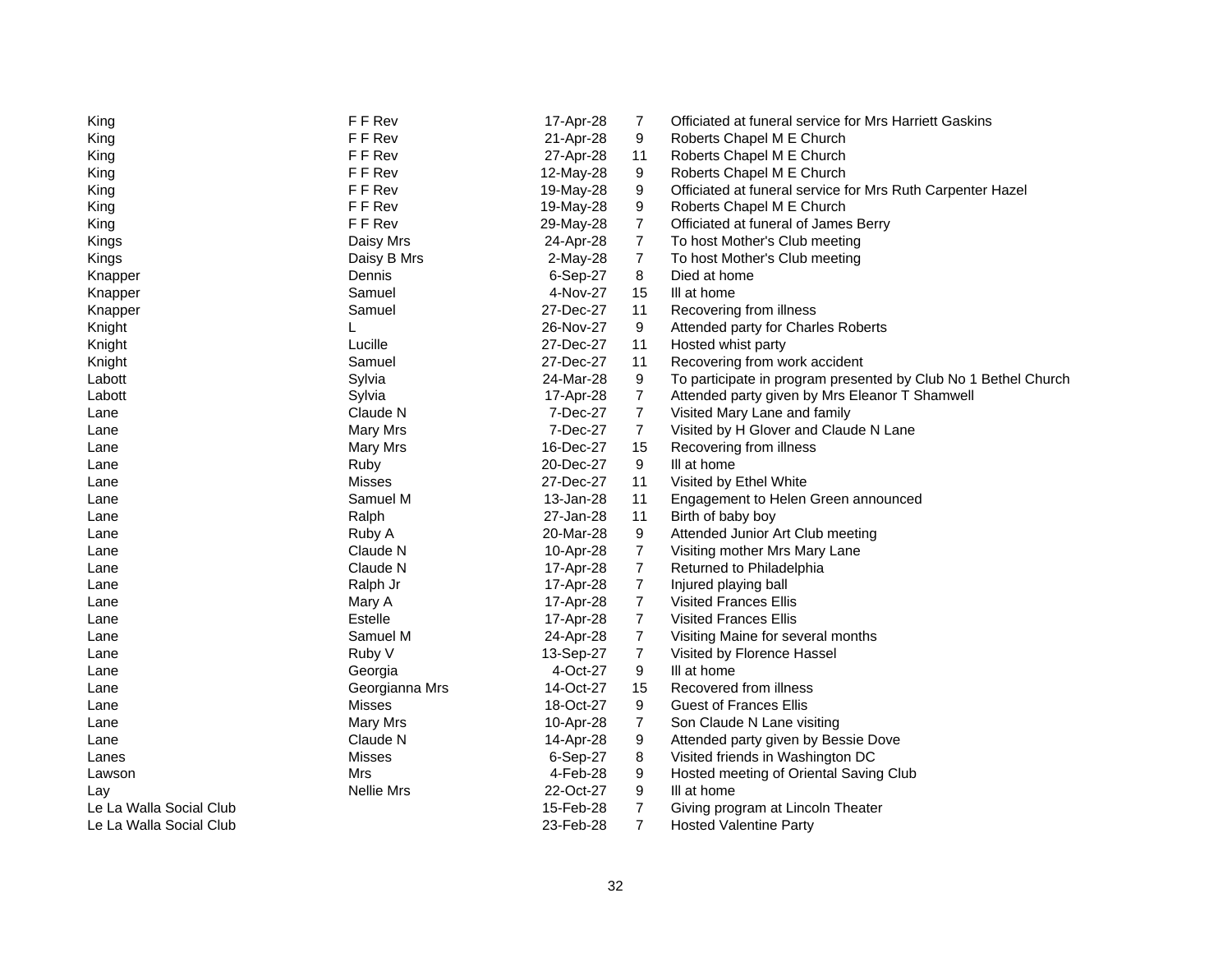| Leading Star Juvenile |                     | 15-May-28 | 9              | Held Thanksgiving program with Shiloh Baptist Church       |
|-----------------------|---------------------|-----------|----------------|------------------------------------------------------------|
| Lee                   | Mildred             | 4-Nov-27  | 15             | Gave Halloween party                                       |
| Lee                   | <b>B</b> Pendleton  | 13-Jan-28 | 11             | Died at home                                               |
| Lee                   | Adolphus            | 27-Jan-28 | 11             | Died at home - funeral from there                          |
| Lee                   | William             | 8-Feb-28  | $\overline{7}$ | III at home                                                |
| Lee                   | Rebecca             | 23-Feb-28 | $\overline{7}$ | Attended party for Thelma Coles                            |
| Lee                   | Della               | 23-Feb-28 | $\overline{7}$ | Held Le La Walla Social Club party at home                 |
| Lee                   | Juanita             | 17-Mar-28 | 9              | III at home                                                |
| Lee                   | Irene               | 6-Apr-28  | 15             | Attended party given for Mrs Viola Crummer                 |
| Lee                   | Harold              | 17-Apr-28 | $\overline{7}$ | Visiting children Juanita and Harold Lee                   |
| Lee                   | Juanita             | 17-Apr-28 | $\overline{7}$ | Visited by father Harold Lee                               |
| Lee                   | Harold Jr           | 17-Apr-28 | $\overline{7}$ | Visited by father Harold Lee                               |
| Lee                   | Edward              | 21-Apr-28 | 9              | Attended party for R Richardson Townes                     |
| Lee                   | Alice               | 22-May-28 | 9              | Delegates to the Order of Tents session in Wilmington NC   |
| Lee                   | Alice               | 29-May-28 | $\overline{7}$ | Returned from Tents convention                             |
| Legon                 | Mary                | 23-Feb-28 | $\overline{7}$ | Visited Mrs Rosa Willis                                    |
| Legon                 | Helen               | 23-Feb-28 | 7              | Visited Mrs Rosa Willis                                    |
| Lewis                 | Helen               | 30-Aug-27 | 9              | Visited aunt Julia Campbell                                |
| Lewis                 | Herman              | 2-Sep-27  | $\overline{2}$ | Visiting mother in Baltimore                               |
| Lewis                 | Julia Mrs           | 9-Sep-27  | 11             | Mother of Mrs David Campbell                               |
| Lewis                 | Julia M             | 9-Sep-27  | 11             | Visited aunt Mrs Julia Campbell - sister of Mattie A Lewis |
| Lewis                 | Mattie A            | 9-Sep-27  | 11             | Visited aunt Mrs Julia Campbell - sister of Julia M Lewis  |
| Lewis                 | Maude               | 13-Sep-27 | $\overline{7}$ | Grandaughter of Mrs Lucy Turner                            |
| Lewis                 | Herman              | 13-Sep-27 | $\overline{7}$ | Grandson of Mrs Lucy Turner                                |
| Lewis                 | Aaron Mrs           | 23-Sep-27 | $\overline{7}$ | Visited daughters in New York City                         |
| Lewis                 | Joseph              | 27-Sep-27 | 9              | Visited friends in Baltimore                               |
| Lewis                 | Helen               | 27-Sep-27 | 9              | Visited M/M David Campbell                                 |
| Lewis                 | Joseph              | 4-Oct-27  | 9              | Visiting sister Mrs Allen Montague in White Stone Park Va  |
| Lewis                 | Helen               | 15-Nov-27 | 9              | Visited relatives M/M David Campbell                       |
| Lewis                 | Lula Mrs            | 15-Nov-27 | 9              | III at home                                                |
| Lewis                 | Helen               | 20-Dec-27 | 9              | Visited aunt Mrs Julia Campbell                            |
| Lewis                 | Joseph              | 27-Dec-27 | 11             | Visiting Rev/Mrs Allen Montague at White Stone Park        |
| Lewis                 | I Mrs               | 13-Jan-28 | 11             | III at home                                                |
| Lewis                 | Helen               | 18-Jan-28 | 9              | Visited realtives in Washington                            |
| Lewis                 | Helen               | 1-Feb-28  | 7              | Visited M/M David Campbell                                 |
| Lewis                 | <b>Isabell Mrs</b>  | 4-Feb-28  | 9              | III at home                                                |
| Lewis                 | Mark                | 15-Feb-28 | $\overline{7}$ | Visited Alexandria                                         |
| Lewis                 | <b>Isabelle Mrs</b> | 14-Mar-28 | 9              | Died at home                                               |
| Lewis                 | Helen               | 17-Mar-28 | 9              | Visited relatives M/M David Campbell                       |
| Lewis                 | <b>Isabelle Mrs</b> | 17-Mar-28 | 9              | Funeral services held at Third Baptist Church              |
| Lewis                 | Helen               | 20-Mar-28 | 9              | Attended Junior Art Club meeting                           |
| Lewis                 | Miss                | 20-Mar-28 | 9              | Visited Alexandria due to death of mother                  |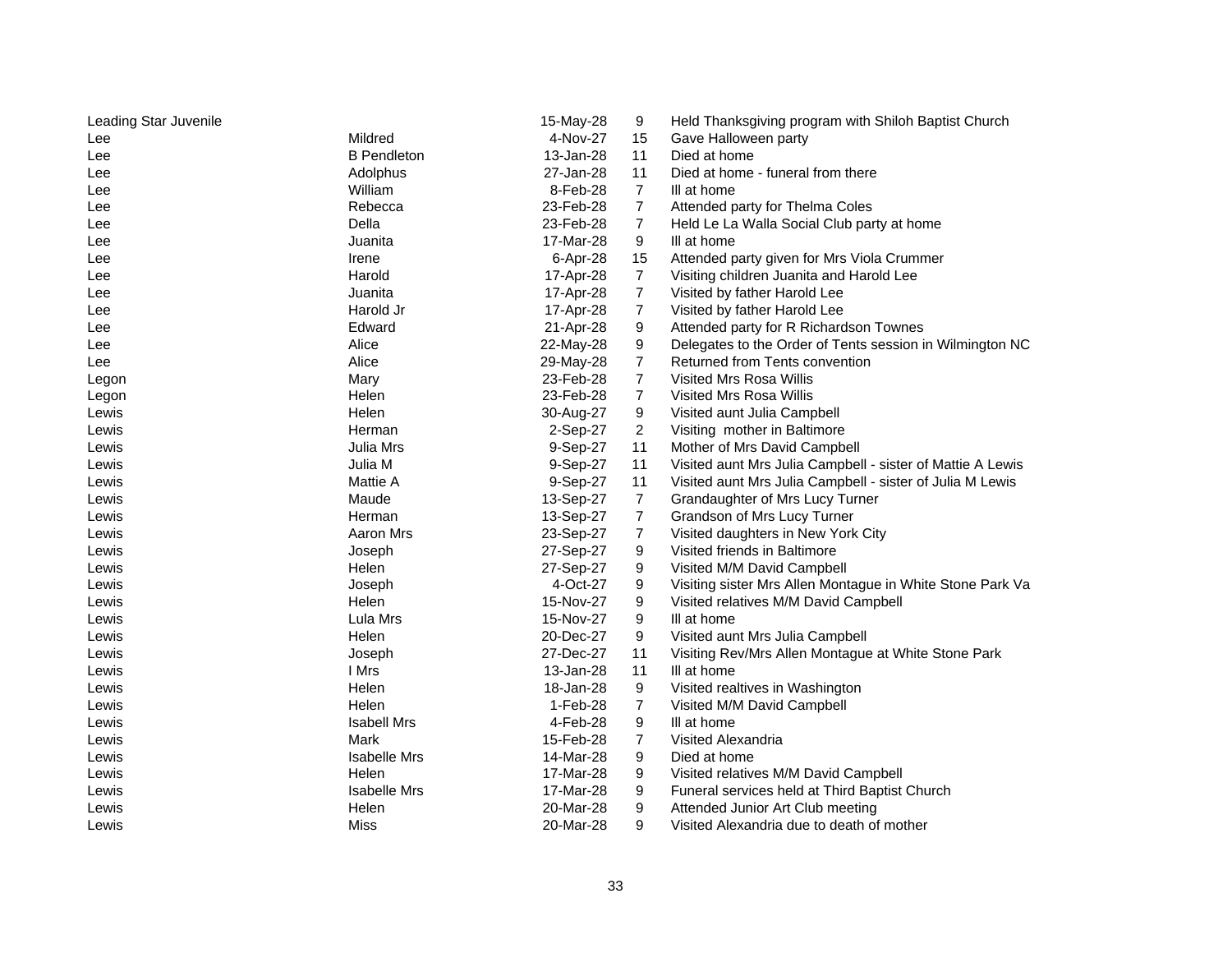| Lewis                   | Julia               | 24-Mar-28 | 9              | To participate in program presented by Club No 1 Bethel Church |
|-------------------------|---------------------|-----------|----------------|----------------------------------------------------------------|
| Lewis                   | Mattie              | 24-Mar-28 | 9              | To participate in program presented by Club No 1 Bethel Church |
| Lewis                   | Joseph              | 27-Mar-28 | 9              | Attended party given for Dr I M Barbour                        |
| Lewis                   | Arthur              | 31-Mar-28 | 9              | Attended party for Mary Pinckard                               |
| Lewis                   | <b>Mattie Alice</b> | 10-Apr-28 | $\overline{7}$ | Winner in Elks Club essay contest                              |
| Lewis                   | Gladys              | 21-Apr-28 | 9              | Attended party for R Richardson Townes                         |
| Lewis                   | Helen               | 2-May-28  | $\overline{7}$ | Visited relatives in Washington                                |
| Lewis                   | Lila                | 22-May-28 | 9              | Delegates to the Order of Tents session in Wilmington NC       |
| Lewis                   | Joseph D            | 29-May-28 | 7              | Director of cantata at Alfred Street Baptist Church            |
| Lewis                   | Lula                | 29-May-28 | $\overline{7}$ | Returned from Tents convention                                 |
| Lewis                   | Helen               | 24-Mar-28 | 9              | To participate in program presented by Club No 1 Bethel Church |
| Lightfoot               | Pauline             | 6-Mar-28  | 9              | Hosted party                                                   |
| Lightfoot               | Julia               | 6-Mar-28  | 9              | Hosted party                                                   |
| Lightfoot               | Pauline             | 9-Mar-28  | 11             | Hosted party for brother                                       |
| Lightfoot               | Julia               | 9-Mar-28  | 11             | Hosted party for brother                                       |
| Lightfoot               | Miss                | 21-Apr-28 | 9              | Attended party for R Richardson Townes                         |
| Lincoln Theater program |                     | 7-Oct-27  | 11             | Benefit for colored ward Alexandria Hospital                   |
| Lindly                  | Mrs                 | 2-Sep-27  | $\overline{2}$ | <b>Guest of Bessie Moore</b>                                   |
| Lindsey                 | Ruth                | 6-Sep-27  | 8              | Visited in Louisa/Orange Counties                              |
| Lindsey                 | <b>Belle</b>        | 7-Oct-27  | 11             | Guest of Mrs Mary Harper, Pittsburgh                           |
| Lindsey                 | John                | 7-Dec-27  | $\overline{7}$ | Attended supper hosted by J B Smith                            |
| Littlejohn              | A Mrs               | 13-Sep-27 | 7              | Recovering from illness                                        |
| Littlejohn              | C Mrs               | 30-Sep-27 | 11             | Patient at Freedmens Hospital                                  |
| Littlejohn              | Georgiana Mrs       | 4-Oct-27  | 9              | Patient at Freedmens Hospital                                  |
| Littlejohn              | Е                   | 4-Oct-27  | 9              | Guest of Mrs Mary Turner                                       |
| Littlejohn              | Edythe              | 7-Jan-28  | 9              | Attended party hosted by Mrs Helen L Robinson                  |
| Littlejohn              | Edythe              | 7-Jan-28  | 9              | Hosted card party                                              |
| Littlejohn              | Edythe              | 10-Jan-28 | 9              | Attended party hosted by Henrietta McCollough                  |
| Littlejohn              | Edythe              | 10-Jan-28 | 9              | Attended party hosted by Mrs Rosa Brooks                       |
| Littlejohn              | Georgianna Mrs      | 1-Feb-28  | $\overline{7}$ | III at home                                                    |
| Littlejohn              | Georgianna Mrs      | 20-Mar-28 | 9              | III at home                                                    |
| Littlejohn              | Georgianna Mrs      | 31-Mar-28 | 9              | Died at home                                                   |
| Littlejohn              | Charles             | 31-Mar-28 | 9              | Mother died                                                    |
| Littlejohn              | Edward              | 31-Mar-28 | 9              | Mother died                                                    |
| Littlejohn              | Cora Mrs            | 8-May-28  | 9              | Visited Mrs W F Wright in Richmond                             |
| Lomax                   | Remell Mrs          | 30-Aug-27 | 9              | III at home                                                    |
| Lomax                   | Josephine Mrs       | 2-Sep-27  | $\overline{c}$ | Aunt of Alberta Johnson                                        |
| Lomax                   | K Mrs               | 2-Sep-27  | $\overline{2}$ | Patient in Freedman"s Hospital                                 |
| Lomax                   | M Mrs               | 23-Sep-27 | $\overline{7}$ | Recovering at home from operation                              |
| Lomax                   | Amelia Fields Mrs   | 25-Oct-27 | 9              | Died in Philadelphia - bur Alexandria VA                       |
| Lomax                   | Josephine           | 25-Oct-27 | 9              | III at home                                                    |
| Lomax                   | Joseph Mrs          | 19-Nov-27 | 11             | Guest at party given by Mrs Ada Gibson                         |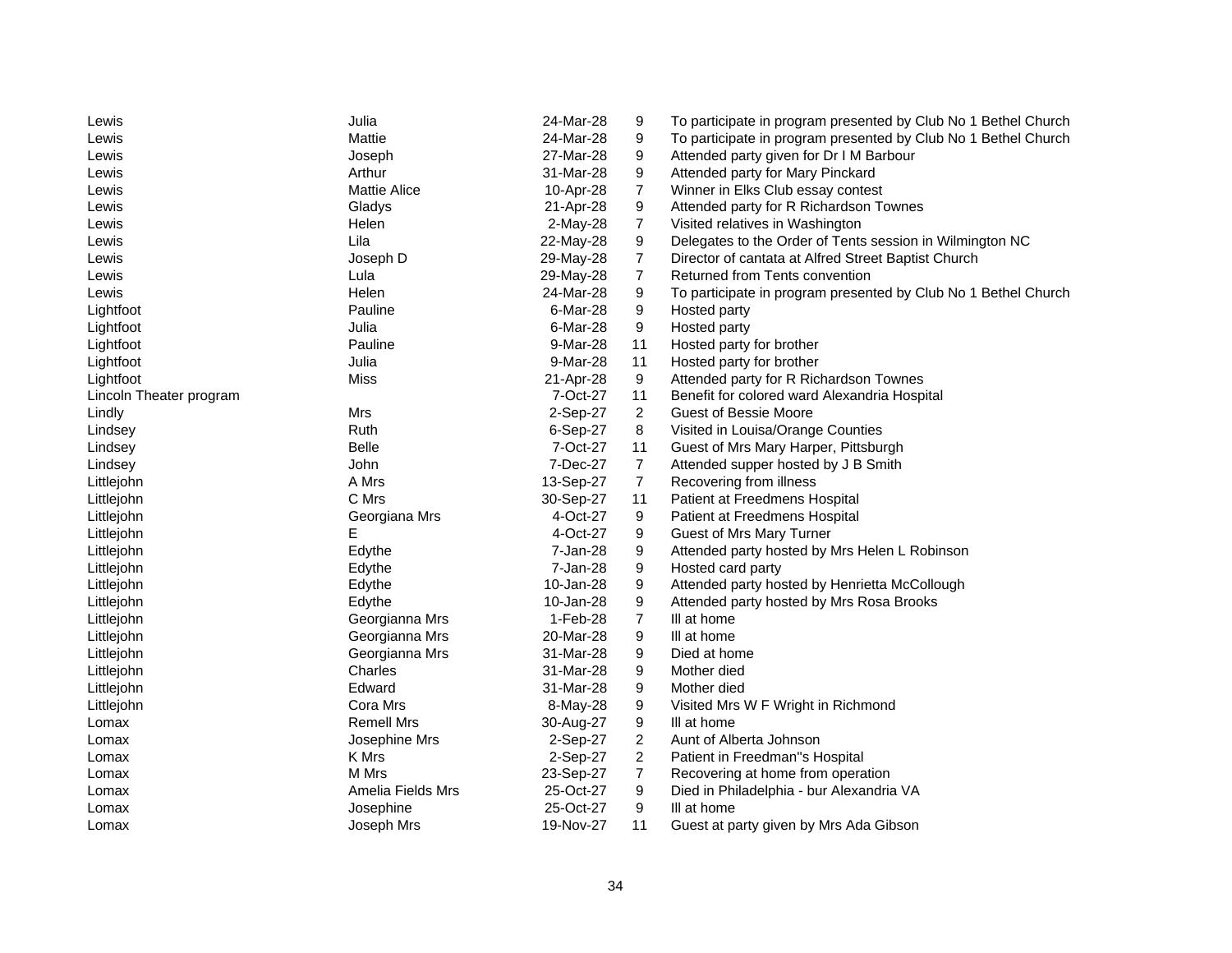| Lomax     | Clinton M/M             | 30-Nov-27 | 9              | Mr Lomax's parents visited                                    |
|-----------|-------------------------|-----------|----------------|---------------------------------------------------------------|
| Lomax     | Elizabeth Mrs           | 27-Dec-27 | 11             | III at home                                                   |
| Lomax     | Elizabeth Mrs           | 26-May-28 | 9              | Visited by nephew Aaron Gaskins                               |
| Lonax     | <b>Remell Mrs</b>       | 13-Sep-27 | $\overline{7}$ | Recovered from Illness                                        |
| Love      | A Miss                  | 18-Jan-28 | 9              | III at home                                                   |
| Lovelace  | R                       | 7-Oct-27  | 11             | Guest of Rev/M Geo O Green                                    |
| Lovingood | Emma Mrs                | 9-Sep-27  | 11             | Sister of Martha Corbin & Agnes Butler                        |
| Lovingood | Emma                    | 30-Sep-27 | 11             | Visited by sister Martha Corbin of York PA                    |
| Lovingood | Thomas                  | 7-Oct-27  | 11             | Visited relatives in Norfolk & Petersburg                     |
| Lovingood | M/M                     | 27-Dec-27 | 11             | Visited Mrs Bessie Moore                                      |
| Lovingood | Emma Mrs                | 10-Jan-28 | 9              | Visited by sister Martha Corbin                               |
| Lovings   | J O Mrs                 | 13-Sep-27 | $\overline{7}$ | Lawn party to benefit Ebenezer Baptist Church                 |
| Lucas     | Mable                   | 23-Sep-27 | 7              | Attended party given by Ida Pinkard                           |
| Lucas     | Mable                   | 25-Oct-27 | 9              | Visited friends in Washington                                 |
| Lucas     | Mabel                   | 7-Jan-28  | 9              | Honoree at party                                              |
| Lucas     | Dorothy                 | 15-Feb-28 | $\overline{7}$ | Hosting Oriental Junior Saving Club's supper                  |
| Lucas     | Herbert                 | 23-Feb-28 | 7              | Provided means for Parker-Gray students to hear concert       |
| Lucas     | John                    | 14-Mar-28 | 9              | Attended Council of Independent Order of St Luke party        |
| Lucas     | Waverly                 | 14-Mar-28 | 9              | Died                                                          |
| Lucas     | Anna Mrs                | 20-Mar-28 | 9              | Hosted party for Carrie and Esther Nelson                     |
| Lucas     | Mabel                   | 20-Mar-28 | 9              | Attended party for Carrie and Esther Nelson                   |
| Lucas     | Anna Mrs                | 6-Apr-28  | 15             | Attended party given for Mrs Viola Crummer                    |
| Luckett   | Susie E Mrs             | 2-Sep-27  | $\overline{2}$ | Visited by M/M Edmond Hill                                    |
| Luckett   | Robert                  | 9-Sep-27  | 11             | Visited parents M/M Robert Luckett                            |
| Luckett   | Robert M/M              | 9-Sep-27  | 11             | Parents of Robert Luckett                                     |
| Luckett   | Leon                    | 9-Sep-27  | 11             | Visited friends in King George County                         |
| Luckett   | Susie E Mrs             | 9-Sep-27  | 11             | Presided over program SD Seventh Day Adventist                |
| Luckett   | Susie E Mrs             | 7-Oct-27  | 11             | Visiting relatives in York, PA                                |
| Luckett   | Susie E                 | 1-Nov-27  | 9              | Visiting in York, PA                                          |
| Luckett   | Susie E Mrs             | 12-Nov-27 | 9              | Visited relatives in York, PA                                 |
| Luckett   | Susie E Mrs             | 10-Dec-27 | 9              | Attended funeral of John R Robinson in Philadelphia           |
| Luckett   | Robert M/M              | 10-Jan-28 | 9              | Visited by Lawyer/M Edmund Hill                               |
| Luckett   | Robert M/M              | 10-Jan-28 | 9              | Visited Balston with M/M Griffin Brooks                       |
| Luckett   | Earleen                 | 1-Feb-28  | $\overline{7}$ | Visited M/M David Campbell                                    |
| Luckett   | Florence                | 1-Feb-28  | $\overline{7}$ | Visited M/M David Campbell                                    |
| Luckett   | Earleen                 | 20-Mar-28 | 9              | Hosted Junior Art Club meeting                                |
| Luckett   | Florence                | 20-Mar-28 | 9              | Attended Junior Art Club meeting                              |
| Luckett   | Susie Mrs               | 20-Mar-28 | 9              | III at home                                                   |
| Luckett   | Robert Jr               | 20-Mar-28 | 9              | Visited M/M Robert Luckett Sr                                 |
| Luckett   | Juanita (dau of Robert) | 20-Mar-28 | 9              | Visited M/M Robert Luckett Sr                                 |
| Luckett   | Robert (son of Robert)  | 20-Mar-28 | 9              | Visited M/M Robert Luckett Sr                                 |
| Luckett   | Robert Sr M/M           | 20-Mar-28 | 9              | Visited by son Robert Jr and grandchildren Juanita and Robert |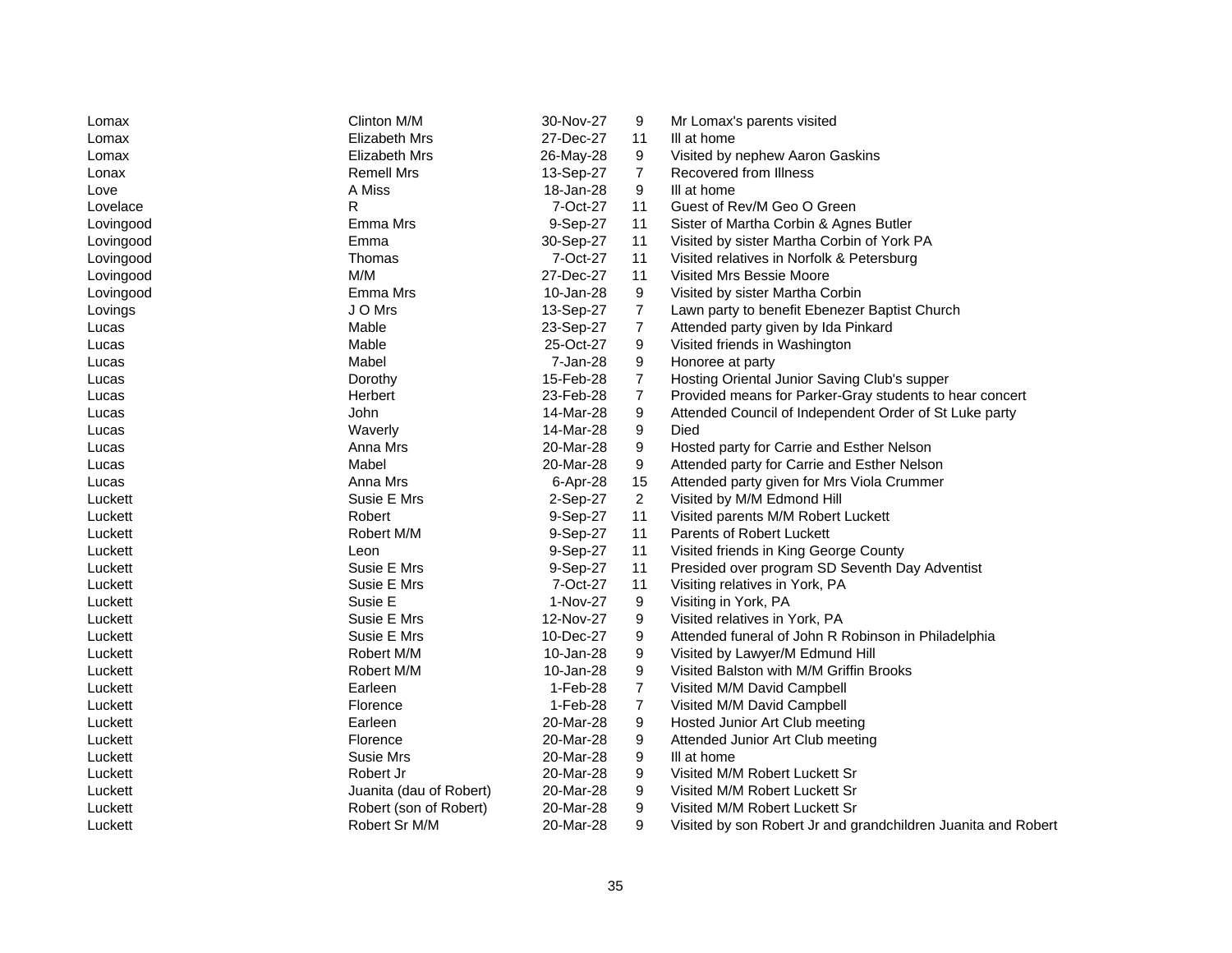| Luckett                               | Earleen              | 10-Apr-28 | 7              | Entertained at Elks Club Education Week celebration             |
|---------------------------------------|----------------------|-----------|----------------|-----------------------------------------------------------------|
| Lumpkins                              | James M/M            | 8-Nov-27  | 9              | Guests of Mrs Deliah Murry                                      |
| Lumpkins                              | <b>Edith Mrs</b>     | 7-Jan-28  | 9              | Attended party hosted by Mrs Helen L Robinson                   |
| Lumpkins                              | Patrick M/M          | 10-Jan-28 | 9              | Attended party hosted by Henrietta McCollough                   |
| Lyes                                  | Ruth                 | 27-Sep-27 | 9              | Attended tea for Beatrice White                                 |
| Lyes                                  | Harold               | 25-Oct-27 | 9              | Guest of Dr/Mrs O D Durant                                      |
| Lyes                                  | H                    | 8-Nov-27  | 9              | Guest of Dr/Mrs O D Durant                                      |
| Lyes                                  | Royer                | 17-Feb-28 | 9              | Visited by his daughter, Mrs Booker and family                  |
| Lyles                                 | Albert               | 6-Sep-27  | 8              | Visiting Mary & Laura Dorsey                                    |
| Lyles                                 | <b>Ruth Mrs</b>      | 13-Sep-27 | $\overline{7}$ | Visited friends in Smithville                                   |
| Lyles                                 | Hubert (son of Ruth) | 13-Sep-27 | $\overline{7}$ | Visited friends in Smithville                                   |
| Lyles                                 | Ruth B Mrs           | 11-Oct-27 | 9              | Returned to work at Bureau of Engraving                         |
| Lyles                                 | RD                   | 8-May-28  | 9              | Sixth grade teacher of class winning prize for Health Day       |
| Lyons                                 | Maggie Mrs           | 29-May-28 | $\overline{7}$ | Participated in program given by Chrysanthemum Social Club      |
| M E Holmes Juvenile No 10             |                      | 26-Nov-27 | 9              | Shiloh Church to host benefit for No 10                         |
| Madden                                | Samuel W             | 1-Feb-28  | $\overline{7}$ | Vice-president of Civic Association                             |
| Magruder                              | Daisy Mrs            | 12-May-28 | 9              | To assist in Biblical presentation at Roberts Chapel M E Church |
| Majors                                | <b>Isabelle Mrs</b>  | 13-Sep-27 | 7              | III at home                                                     |
| Majors                                | Elizabeth Mrs        | 23-Sep-27 | $\overline{7}$ | Died in Culpeper                                                |
| Majors                                | Isabella Mrs         | 4-Oct-27  | 9              | III at home                                                     |
| Marching Club of Israel Temple No 138 |                      | 20-Mar-28 | 9              | Meeting to be held at Odd Fellows Hall                          |
| Margin                                | Mrs                  | 2-Sep-27  | $\overline{2}$ | <b>Guest of Bessie Moore</b>                                    |
| Martin                                | <b>Nellie</b>        | 23-Sep-27 | $\overline{7}$ | Returned to school in Lawrenceville VA                          |
| Martin                                | John Lee             | 7-Jan-28  | 9              | Visited parents in Alexandria                                   |
| Martin                                | Nellie               | 10-Jan-28 | 9              | Attended party hosted by Henrietta McCollough                   |
| Mason                                 | Rebecca Mrs          | 22-Oct-27 | 9              | III at home                                                     |
| Mason                                 | M/M                  | 1-Nov-27  | 9              | Visited friends in Petersburg                                   |
| Mason                                 | Lewis M/M            | 3-Dec-27  | 11             | Visited Philadelphia                                            |
| Mason                                 | B W M/M              | 7-Dec-27  | 7              | Attended dinner held for Mrs James Walker                       |
| Mason                                 | D Mrs                | 10-Jan-28 | 9              | Died at home                                                    |
| Mason                                 | Mary Mrs             | 15-Feb-28 | 7              | Died in Alexandria Hospital                                     |
| Massey                                | H M/M                | 30-Aug-27 | 9              | Returned from Lexington                                         |
| Matthews                              | M M/M                | 13-Sep-27 | $\overline{7}$ | Visited from Manassas VA                                        |
| Matthews                              | Mary Mrs             | 23-Feb-28 | $\overline{7}$ | III at home                                                     |
| McCard                                | Richard W M/M        | 9-Sep-27  | 11             | Guests of M/M Charles H Williams                                |
| McCaumell                             | Mr                   | 7-Dec-27  | $\overline{7}$ | Attended supper hosted by J B Smith                             |
| McClane                               | H Mrs                | 30-Sep-27 | 11             | Recovered from illness                                          |
| McClane                               | Clara Mrs            | 28-Oct-27 | 11             | Recovered from illness                                          |
| McCollough                            | Henrietta            | 23-Sep-27 | $\overline{7}$ | Returned to school in Salisbury NC                              |
| McCollough                            | Child                | 13-Dec-27 | 9              | Recovering from illness                                         |
| McCollough                            | Henrietta            | 7-Jan-28  | 9              | Attended party hosted by Mrs Helen L Robinson                   |
| McCollough                            | Henrietta            | 7-Jan-28  | 9              | Attended party given by Edythe Littlejohn                       |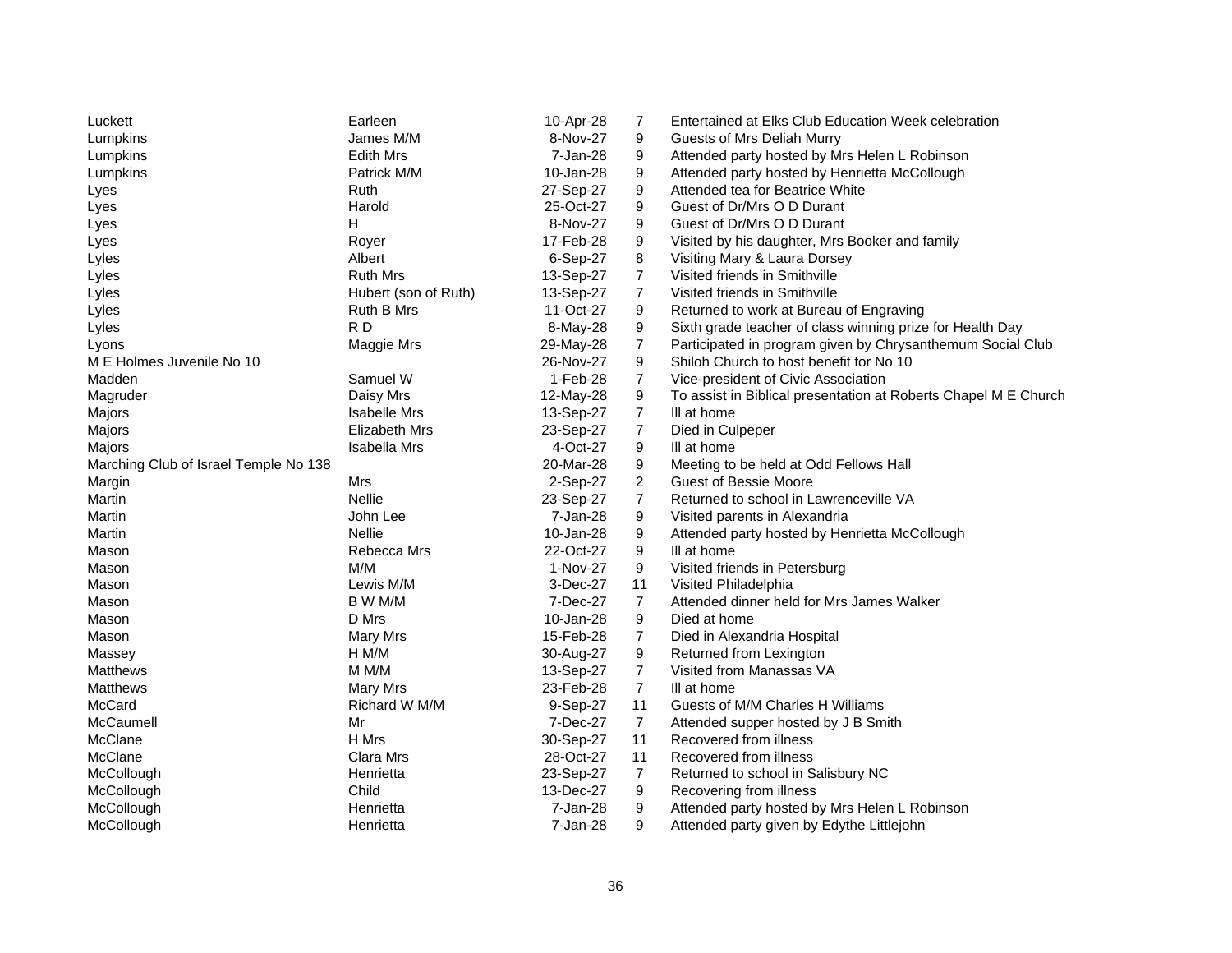| McCollough | Henrietta           | 10-Jan-28 | 9                | Hosted card party                                     |
|------------|---------------------|-----------|------------------|-------------------------------------------------------|
| McDonald   | <b>Isaac I Rev</b>  | 16-Sep-27 | 11               | Meade P E Chapel Church                               |
| McDonald   | <b>Isaac Mrs</b>    | 27-Sep-27 | 9                | Elected vice-pres of Parker-Gray Parent's Association |
| McDonald   | Isaac Rev           | 30-Sep-27 | 11               | Meade P E Chapel Church                               |
| McDonald   | Mrs                 | 7-Oct-27  | 11               | Visited by brother C Tucker                           |
| McDonald   | II Rev              | 7-Oct-27  | 11               | Meade P E Chapel Church                               |
| McDonald   | O O Rev             | 14-Oct-27 | 15               | Meade P E Chapel Church                               |
| McDonald   | II Rev              | 22-Oct-27 | 9                | Meade P E Chapel Church                               |
| McDonald   | I Rev               | 28-Oct-27 | 11               | Meade P E Chapel Church                               |
| McDonald   | II Rev              | 4-Nov-27  | 15               | Meade P E Chapel Church                               |
| McDonald   | II Rev              | 12-Nov-27 | 9                | Meade P E Chapel Church                               |
| McDonald   | II Rev              | 19-Nov-27 | 11               | Meade P E Chapel Church                               |
| McDonald   | II Rev              | 26-Nov-27 | 9                | Meade P E Chapel Church                               |
| McDonald   | II Rev              | 3-Dec-27  | 11               | Meade P E Chapel Church                               |
| McDonald   | II Rev              | 10-Dec-27 | 9                | Meade P E Chapel Church                               |
| McDonald   | II Rev              | 16-Dec-27 | 15               | Meade P E Chapel Church                               |
| McDonald   | II Rev              | 24-Dec-27 | 9                | Meade P E Chapel Church                               |
| McDonald   | II Rev              | 31-Dec-27 | $\overline{7}$   | Meade P E Chapel Church                               |
| McDonald   | II Rev              | 13-Jan-28 | 11               | Meade P E Chapel Church                               |
| McDonald   | II Rev              | 21-Jan-28 | 9                | Meade P E Chapel Church                               |
| McDonald   | II Rev              | 27-Jan-28 | 11               | Meade P E Chapel Church                               |
| McDonald   | II Rev              | 4-Feb-28  | 9                | Meade P E Chapel Church                               |
| McDonald   | II Rev              | 10-Feb-28 | 11               | Meade P E Chapel Church                               |
| McDonald   | II Rev              | 17-Feb-28 | 9                | Meade P E Chapel Church                               |
| McDonald   | II Rev              | 3-Mar-28  | 9                | Meade P E Chapel Church                               |
| McDonald   | II Rev              | 9-Mar-28  | 11               | Meade P E Chapel Church                               |
| McDonald   | II Rev              | 17-Mar-28 | 9                | Meade P E Chapel Church                               |
| McDonald   | II Rev              | 24-Mar-28 | 9                | Meade P E Chapel Church                               |
| McDonald   | Irene Mrs           | 27-Mar-28 | 9                | Recovered from illness                                |
| McDonald   | II Rev              | 31-Mar-28 | 9                | Meade P E Chapel Church                               |
| McDonald   | II Rev              | 6-Apr-28  | 15               | Meade P E Chapel Church                               |
| McDonald   | II Rev              | 14-Apr-28 | 9                | Meade P E Chapel Church                               |
| McDonald   | II Rev              | 21-Apr-28 | 9                | Meade P E Chapel Church                               |
| McDonald   | II Rev              | 27-Apr-28 | 11               | Meade P E Chapel Church                               |
| McDonald   | II Rev              | 19-May-28 | 9                | Meade P E Chapel Church                               |
| McDowell   | Wm                  | 20-Dec-27 | 9                | III at home                                           |
| McDowell   | A G Mrs             | 8-Feb-28  | $\boldsymbol{7}$ | Hosted supper                                         |
| McGee      | Mary                | 2-Sep-27  | $\overline{c}$   | Visiting mother Lena McGee                            |
| McGee      | Lena Mrs            | 2-Sep-27  | $\overline{2}$   | Mother of Mary McGee                                  |
| McGruder   | <b>Florence Mrs</b> | 10-Feb-28 | 11               | Visiting Mrs Carrie Stevens                           |
| McGuinn    | John                | 25-Oct-27 | 9                | III at home                                           |
| McGuinn    | Dabney              | 25-Oct-27 | 9                | Father John McGuinn ill at home                       |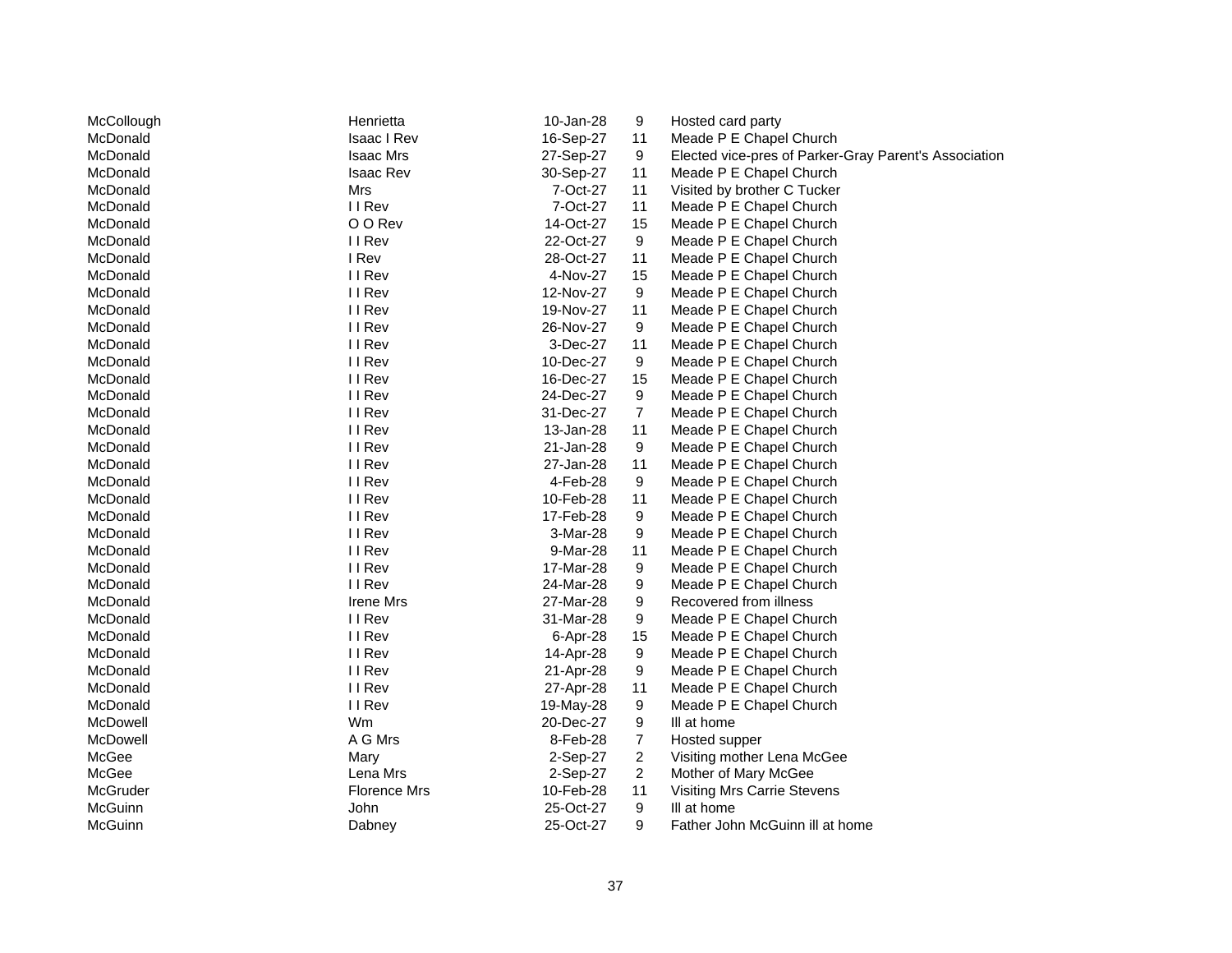| McGuinn                   | <b>John</b> | 30-Nov-27 | 9                | III at home                                  |
|---------------------------|-------------|-----------|------------------|----------------------------------------------|
| <b>McGwin</b>             | <b>John</b> | 13-Dec-27 | 9                | Died                                         |
| McGwin                    | Dabney      | 13-Dec-27 | 9                | Father of John McGwin (deceased)             |
| McKenney                  | С           | 26-Nov-27 | 9                | Attended party for Charles Roberts           |
| <b>McKinley</b>           | Aaron       | 1-Jun-28  | 11               | Visiting M/M Elijah Johnson                  |
| McMurray                  | William     | 13-Sep-27 | $\overline{7}$   | Visiting relatives/friends in Chicago IL     |
| McDonald                  | II Rev      | 12-May-28 | 9                | Meade P E Chapel Church                      |
| Meade Memorial P E Church |             | 7-Oct-27  | 11               | Service times changed                        |
| Meade Memorial P E Church |             | 7-Oct-27  | 11               | Ladies Guild to hold supper                  |
| Meade P E Chapel Guild    |             | 15-Nov-27 | 9                | To hold grab-bag party                       |
| Meade P E Church          |             | 24-Dec-27 | 9                | To present cantata                           |
| <b>Meadows</b>            | L           | 6-Apr-28  | 15               | Attended party given for Mrs Viola Crummer   |
| Mickey                    | Walker      | 12-May-28 | 9                | Visited Mrs Elizabeth Johnson in Orange, VA  |
| Miles                     | D Rev       | 9-Sep-27  | 11               | Officiated at funeral of Hazel Bowman        |
| Miles                     | D Rev       | 9-Sep-27  | 11               | Mount Jezeral Baptist Church                 |
| Miles                     | D Rev       | 16-Sep-27 | 11               | Mount Jezeral Baptist Church                 |
| Miles                     | D Rev       | 7-Oct-27  | 11               | Mount Jezeral Baptist Church                 |
| Miles                     | D Rev       | 14-Oct-27 | 15               | Mount Jezeral Baptist Church                 |
| <b>Miles</b>              | D Rev       | 22-Oct-27 | 9                | Mount Jezeral Baptist Church                 |
| Miles                     | D Rev       | 28-Oct-27 | 11               | Mount Jezeral Baptist Church                 |
| <b>Miles</b>              | D Rev       | 4-Nov-27  | 15               | Mount Jezeral Baptist Church                 |
| <b>Miles</b>              | D Rev       | 12-Nov-27 | 9                | Mount Jezeral Baptist Church                 |
| <b>Miles</b>              | D Rev       | 19-Nov-27 | 11               | Mount Jezeral Baptist Church                 |
| <b>Miles</b>              | D Rev       | 26-Nov-27 | 9                | Mount Jezeral Baptist Church                 |
| <b>Miles</b>              | D Rev       | 3-Dec-27  | 11               | Mount Jezeral Baptist Church                 |
| <b>Miles</b>              | D Rev       | 16-Dec-27 | 15               | Mount Jezeral Baptist Church                 |
| Miles                     | D Rev       | 24-Dec-27 | 9                | Mount Jezeral Baptist Church                 |
| Miles                     | D Rev       | 31-Dec-27 | $\boldsymbol{7}$ | Mount Jezeral Baptist Church                 |
| Miles                     | D Rev       | 7-Jan-28  | 9                | Mount Jezeral Baptist Church                 |
| Miles                     | D Rev       | 13-Jan-28 | 11               | Mount Jezeral Baptist Church                 |
| Miles                     | D Rev       | 21-Jan-28 | 9                | Mount Jezeral Baptist Church                 |
| Miles                     | D Rev       | 27-Jan-28 | 11               | Mount Jezeral Baptist Church                 |
| Miles                     | D Rev       | 4-Feb-28  | 9                | Mount Jezeral Baptist Church                 |
| Miles                     | D Rev       | 10-Feb-28 | 11               | Mount Jezeral Baptist Church                 |
| Miles                     | D Rev       | 17-Feb-28 | 9                | Mount Jezeral Baptist Church                 |
| Miles                     | D Rev       | 3-Mar-28  | 9                | Mount Jezeral Baptist Church                 |
| Miles                     | D Rev       | 9-Mar-28  | 11               | Mount Jezeral Baptist Church                 |
| Miles                     | D Rev       | 14-Mar-28 | 9                | Officiated at service held for Lucas Waverly |
| Miles                     | D Rev       | 17-Mar-28 | 9                | Mount Jezeral Baptist Church                 |
| <b>Miles</b>              | D Rev       | 24-Mar-28 | 9                | Mount Jezeral Baptist Church                 |
| <b>Miles</b>              | D Rev       | 31-Mar-28 | 9                | Mount Jezeral Baptist Church                 |
| <b>Miles</b>              | D Rev       | 6-Apr-28  | 15               | Mount Jezeral Baptist Church                 |
|                           |             |           |                  |                                              |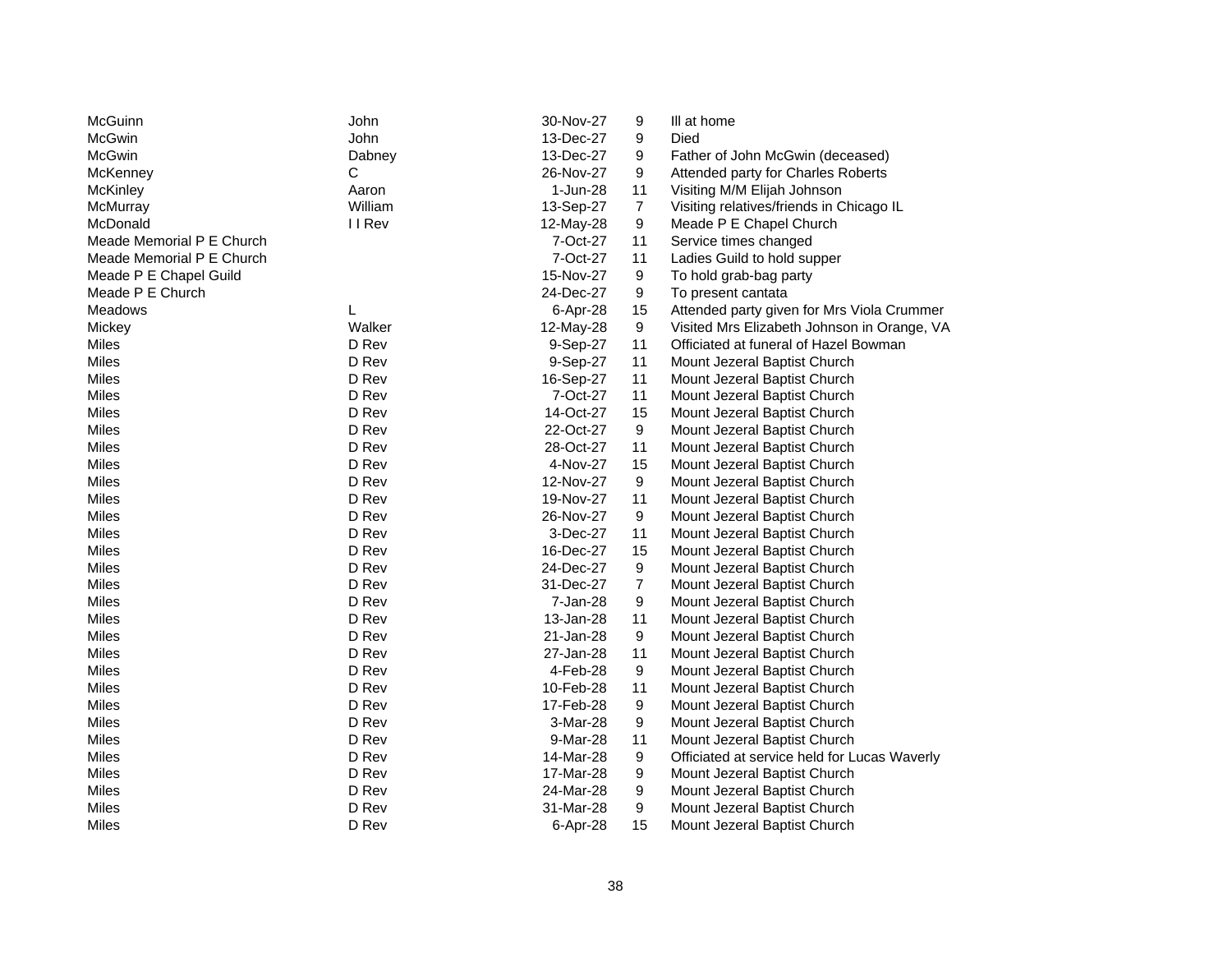| Miles                    | D Rev              | 14-Apr-28  | 9              | Mount Jezeral Baptist Church                                 |
|--------------------------|--------------------|------------|----------------|--------------------------------------------------------------|
| <b>Miles</b>             | D Rev              | 21-Apr-28  | 9              | Mount Jezeral Baptist Church                                 |
| Miles                    | D Rev              | 27-Apr-28  | 11             | Mount Jezeral Baptist Church                                 |
| Miles                    | David L Rev        | $2-May-28$ | 7              | To preach special sermon at Second Baptist Church            |
| Miles                    | D Rev              | 5-May-28   | 9              | Mount Jezeral Baptist Church                                 |
| Miles                    | D Rev              | 12-May-28  | 9              | Mount Jezeral Baptist Church                                 |
| Miles                    | D Rev              | 19-May-28  | 9              | Mount Jezeral Baptist Church                                 |
| Miller                   | Martha Mrs         | 30-Aug-27  | 9              | Guest of Anna Butler in PA                                   |
| Miller                   | <b>Martha Mrs</b>  | 27-Dec-27  | 11             | Leader of Alfred Street Baptist Church Sunday School         |
| Miller                   | Annette            | 29-May-28  | $\overline{7}$ | Visited friends in Alexandria                                |
| Milton                   | Mattie             | 29-May-28  | $\overline{7}$ | Participated in program given by Chrysanthemum Social Club   |
| Miner                    | Bertha             | 3-Dec-27   | 11             | III at home                                                  |
| <b>Missionary Circle</b> |                    | 13-Sep-27  | $\overline{7}$ | Meeting announcement to meet at Alfred Street Baptist Church |
| Mitchell                 | Maggie Mrs         | 8-May-28   | 9              | Came from PA to attend Lewis Williams' funeral               |
| Monday                   | Louise Mrs         | 13-Jan-28  | 11             | Attended Whatsoever Circle party                             |
| Monroe                   | Mary               | 5-May-28   | 9              | City school nurse - participated in Health Day               |
| Montague                 | Allen Mrs          | 4-Oct-27   | 9              | Joseph Lewis (brother of Mrs Montague) visiting              |
| Montague                 | Allen Rev          | 7-Jan-28   | 9              | Visited Mrs Julia Lewis & family                             |
| Montgomery               | н                  | 22-Nov-27  | 9              | Visiting friends in Alexandria                               |
| Montgomery               | Helen Mrs          | 20-Dec-27  | 9              | Visited Alexandria                                           |
| Montgomery               | <b>Estelle Mrs</b> | 15-Feb-28  | $\overline{7}$ | III at home                                                  |
| Moore                    | <b>Bessie Mrs</b>  | 30-Aug-27  | 9              | Sister of Mary L Grear                                       |
| Moore                    | Dorothy B          | 2-Sep-27   | $\overline{c}$ | Visiting mother Maggie Moore                                 |
| Moore                    | Maggie Mrs         | 2-Sep-27   | $\overline{c}$ | Mother of Dorothy B Moore                                    |
| Moore                    | <b>Bessie Mrs</b>  | 2-Sep-27   | $\overline{2}$ | Visited by Mrs Lindly & Mrs Margin                           |
| Moore                    | William M/M        | 2-Sep-27   | $\overline{c}$ | Visited Annie Walker                                         |
| Moore                    | Elizabeth Mrs      | 2-Sep-27   | 2              | Visited Annie Walker                                         |
| Moore                    | Dorothy B          | 13-Sep-27  | $\overline{7}$ | Visited mother Mrs Maggie Moore                              |
| Moore                    | Maggie Mrs         | 13-Sep-27  | $\overline{7}$ | Mother of Dorothy B Moore                                    |
| Moore                    | <b>Bessie Mrs</b>  | 25-Oct-27  | 9              | Guests are brothers Claude and Duright Grier                 |
| Moore                    | <b>Bessie Mrs</b>  | 15-Nov-27  | 9              | To host oyster supper                                        |
| Moore                    | <b>Bessie Mrs</b>  | 19-Nov-27  | 11             | Guest at party given by Mrs Ada Gibson                       |
| Moore                    | <b>Bessie Mrs</b>  | 27-Dec-27  | 11             | Visited by Mrs Smyer of North Carolina                       |
| Moore                    | Author M/M         | 6-Mar-28   | 9              | Visited by M/M C Turner                                      |
| Moore                    | Author M/M         | 24-Mar-28  | 9              | Visited by Rev/M F F King                                    |
| Moore                    | Dorothy B          | 17-Apr-28  | $\overline{7}$ | Visited mother Mrs Maggie Moore                              |
| Moore                    | Maggie Mrs         | 17-Apr-28  | $\overline{7}$ | Visited by daughter Dorothy B Moore                          |
| Moore                    | <b>Bessie Mrs</b>  | 27-Dec-27  | 11             | Visited by Mr Hurt of New Jersey                             |
| Moore                    | <b>Bessie Mrs</b>  | 27-Dec-27  | 11             | Visited by M/M Lovingood of Sunnyside                        |
| Morgan                   | Arlene             | 23-Sep-27  | $\overline{7}$ | Attended party given by Ida Pinkard                          |
| Morgan                   | Jessie             | 21-Jan-28  | 9              | Guest of Mrs Alphonso Brooks                                 |
| Morgan                   | Alrene             | 23-Feb-28  | $\overline{7}$ | Attended party for Thelma Coles                              |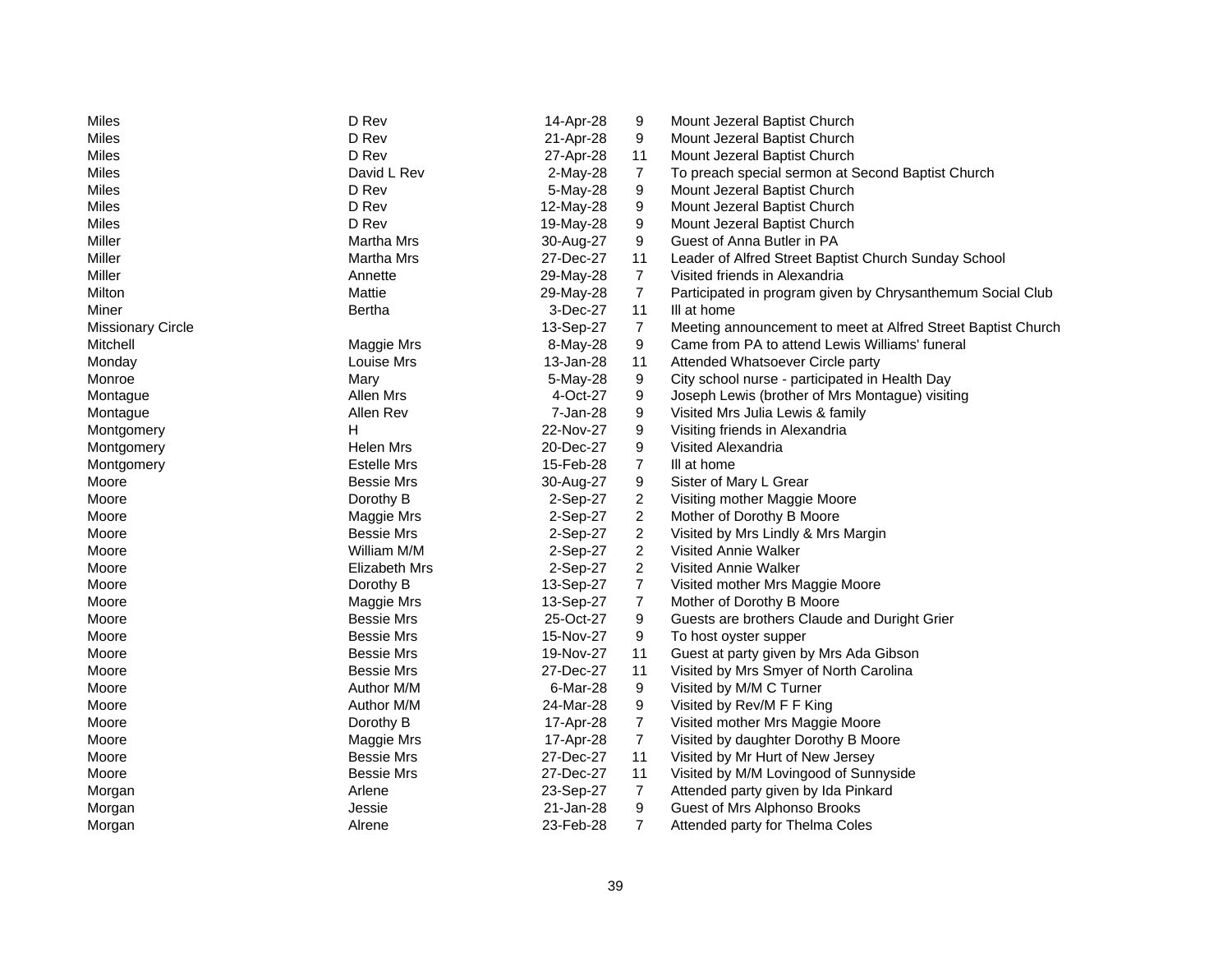| Morgan                       | Alsena        | 20-Mar-28 | 9  | Attended party for Carrie and Esther Nelson                |
|------------------------------|---------------|-----------|----|------------------------------------------------------------|
| Morning Star Lodge No 40     |               | 24-Apr-28 | 7  | Sponsoring reunion excursion                               |
| Morrison                     | Mildred       | 25-Oct-27 | 9  | Recovering from illness                                    |
| Morrison                     | Llewellyn     | 29-May-28 | 7  | Participated in program given by Chrysanthemum Social Club |
| Moss                         | <b>BFRev</b>  | 9-Sep-27  | 11 | <b>Beulah Baptist Church</b>                               |
| Moss                         | <b>BFRev</b>  | 16-Sep-27 | 11 | Beulah Baptist Church                                      |
| Moss                         | <b>BF</b> Rev | 30-Sep-27 | 11 | <b>Beulah Baptist Church</b>                               |
| Moss                         | <b>BFRev</b>  | 7-Oct-27  | 11 | Beulah Baptist Church                                      |
| Moss                         | <b>BFRev</b>  | 22-Oct-27 | 9  | <b>Beulah Baptist Church</b>                               |
| Moss                         | <b>BFRev</b>  | 28-Oct-27 | 11 | <b>Beulah Baptist Church</b>                               |
| Moss                         | <b>BF</b> Rev | 4-Nov-27  | 15 | <b>Beulah Baptist Church</b>                               |
| Moss                         | <b>BFRev</b>  | 12-Nov-27 | 9  | <b>Beulah Baptist Church</b>                               |
| Moss                         | <b>BFRev</b>  | 19-Nov-27 | 11 | <b>Beulah Baptist Church</b>                               |
| Moss                         | <b>BFRev</b>  | 26-Nov-27 | 9  | Beulah Baptist Church                                      |
| Moss                         | <b>BFRev</b>  | 3-Dec-27  | 11 | <b>Beulah Baptist Church</b>                               |
| Moss                         | <b>BFRev</b>  | 10-Dec-27 | 9  | <b>Beulah Baptist Church</b>                               |
| Moss                         | <b>BFRev</b>  | 16-Dec-27 | 15 | <b>Beulah Baptist Church</b>                               |
| Moss                         | <b>BFRev</b>  | 24-Dec-27 | 9  | <b>Beulah Baptist Church</b>                               |
| Moss                         | <b>BF</b> Rev | 31-Dec-27 | 7  | <b>Beulah Baptist Church</b>                               |
| Moss                         | <b>BF</b> Rev | 7-Jan-28  | 9  | Beulah Baptist Church                                      |
| Moss                         | <b>BFRev</b>  | 21-Jan-28 | 9  | <b>Beulah Baptist Church</b>                               |
| Moss                         | <b>BFRev</b>  | 27-Jan-28 | 11 | <b>Beulah Baptist Church</b>                               |
| Moss                         | <b>BF</b> Rev | 4-Feb-28  | 9  | <b>Beulah Baptist Church</b>                               |
| Moss                         | <b>BF</b> Rev | 10-Feb-28 | 11 | Beulah Baptist Church                                      |
| Moss                         | <b>BF</b> Rev | 17-Feb-28 | 9  | <b>Beulah Baptist Church</b>                               |
| Moss                         | <b>BF</b> Rev | 3-Mar-28  | 9  | <b>Beulah Baptist Church</b>                               |
| Moss                         | <b>BFRev</b>  | 9-Mar-28  | 11 | Officiated at funeral of Rev George Dixon                  |
| Moss                         | <b>BFRev</b>  | 9-Mar-28  | 11 | <b>Beulah Baptist Church</b>                               |
| Moss                         | <b>BFRev</b>  | 17-Mar-28 | 9  | <b>Beulah Baptist Church</b>                               |
| Moss                         | <b>BF</b> Rev | 24-Mar-28 | 9  | <b>Beulah Baptist Church</b>                               |
| Moss                         | <b>BFRev</b>  | 31-Mar-28 | 9  | <b>Beulah Baptist Church</b>                               |
| Moss                         | <b>BFRev</b>  | 6-Apr-28  | 15 | Beulah Baptist Church                                      |
| Moss                         | <b>BFRev</b>  | 14-Apr-28 | 9  | Beulah Baptist Church                                      |
| Moss                         | <b>BFRev</b>  | 21-Apr-28 | 9  | <b>Beulah Baptist Church</b>                               |
| Moss                         | <b>BFRev</b>  | 27-Apr-28 | 11 | <b>Beulah Baptist Church</b>                               |
| Moss                         | <b>BFRev</b>  | 5-May-28  | 9  | <b>Beulah Baptist Church</b>                               |
| Moss                         | <b>BF</b> Rev | 12-May-28 | 9  | <b>Beulah Baptist Church</b>                               |
| Moss                         | <b>BF</b> Rev | 19-May-28 | 9  | <b>Beulah Baptist Church</b>                               |
| Mount Jezeral Baptist Church |               | 9-Sep-27  | 11 | Funeral service held for Hazel Bowman                      |
| Mount Jezeral Baptist Church |               | 27-Apr-28 | 11 | Funeral service held for Howard Ware                       |
| Mount Jezerel Baptist Church |               | 14-Mar-28 | 9  | Funeral service held for Lucas Waverly                     |
| Munoz                        | Christine     | 5-May-28  | 9  | City schools music supervisor participated in Health Day   |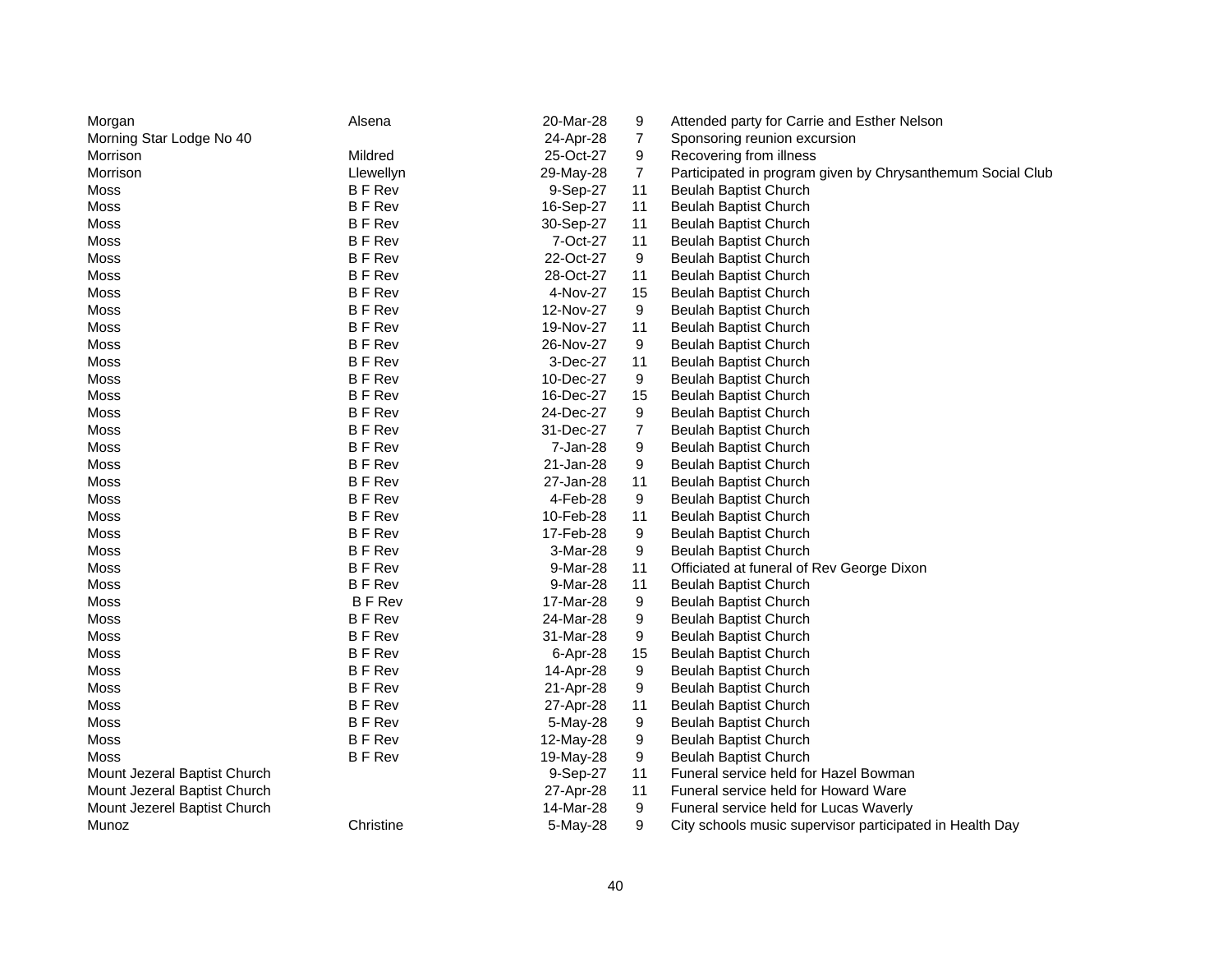| Murphy                  | Esther                  | 8-May-28   | 9                | Participated in Israel Temple's musical tea program            |
|-------------------------|-------------------------|------------|------------------|----------------------------------------------------------------|
| Murray                  | <b>William McKinley</b> | 30-Sep-27  | 11               | Admitted to practice law                                       |
| Murray                  | Anne Mrs                | 14-Oct-27  | 15               | III at home                                                    |
| Murray                  | Anna Mrs                | 7-Dec-27   | 7                | Visited daughter Mrs Raymond Taylor in Philadelphia            |
| Murray                  | Madeline                | 20-Mar-28  | 9                | Attended Junior Art Club meeting                               |
| Murray                  | Madeline                | 20-Mar-28  | 9                | To host next meeting of Junior Art Club                        |
| Murray                  | <b>William McKinley</b> | 21-Apr-28  | 9                | Recovering from illness                                        |
| Murry                   | Henry                   | 30-Aug-27  | 9                | Visiting mother Anna Murry                                     |
| Murry                   | Anna Mrs                | 30-Aug-27  | 9                | III at home                                                    |
| Murry                   | Anna Mrs                | 1-Nov-27   | 9                | Moved to Philadelphia to live with M/M Raymond Taylor          |
| Murry                   | Clarence                | 1-Nov-27   | 9                | Visited Philadelphia                                           |
| Murry                   | Madeline                | 4-Nov-27   | 15               | Visited relatives in Philadelphia                              |
| Murry                   | Deliah Mrs              | 8-Nov-27   | 9                | Entertained guests at whist party                              |
| Murry                   | Alma Mrs                | 8-Nov-27   | 9                | Guest of Mrs Deliah Murry                                      |
| Mustard and Cheese Club |                         | 23-Feb-28  | $\overline{7}$   | To present program at Parker-Gray School                       |
| Naomi Household of Ruth |                         | 15-May-28  | 9                | Held Thanksgiving program with Shiloh Baptist Church           |
| Neal                    | Robert D Mrs & dau      | 16-Sep-27  | 11               | Guest of Mrs Costella Horn                                     |
| Neale                   | Herman                  | 21-Apr-28  | 9                | Attended party for R Richardson Townes                         |
| Nelson                  | Esther                  | 6-Sep-27   | 8                | Visited in Louisa/Orange Counties                              |
| Nelson                  | <b>Carrie Mrs</b>       | 30-Sep-27  | 11               | Had as visitor Mary Noll                                       |
| Nelson                  | Rosa                    | 30-Sep-27  | 11               | <b>Visiting Mary Noll</b>                                      |
| Nelson                  | Carrie                  | 12-Nov-27  | 9                | Visited friends in Washington                                  |
| Nelson                  | <b>Martha Mrs</b>       | 13-Dec-27  | 9                | Died at home                                                   |
| Nelson                  | Lynwood                 | 10-Jan-28  | 9                | Hosted a card party                                            |
| Nelson                  | <b>Carrie Mrs</b>       | 23-Feb-28  | 7                | Attended party for Thelma Coles                                |
| Nelson                  | Carrie                  | 20-Mar-28  | 9                | Honored at party given by Mrs Anna Lucas                       |
| Nelson                  | Esther                  | 20-Mar-28  | 9                | Honored at party given by Mrs Anna Lucas                       |
| <b>Nelson</b>           | Rosa                    | 31-Mar-28  | 9                | Attended party for Mary Pinckard                               |
| Nichols                 | S Mrs                   | 17-Apr-28  | $\overline{7}$   | Visiting parents Rev/M Brown                                   |
| Nickens                 | William                 | $2-May-28$ | $\boldsymbol{7}$ | III at home                                                    |
| No 1 Working Club       |                         | 18-Jan-28  | 9                | Presented talent program                                       |
| Noll                    | Mary                    | 30-Sep-27  | 11               | Visited Mrs Carrie Nelson                                      |
| Norton                  | Thelma                  | 13-Sep-27  | $\overline{7}$   | Recovered from illness                                         |
| Norton                  | Dora Mrs                | 23-Sep-27  | 7                | Under doctor's care                                            |
| Norton                  | H A                     | 20-Dec-27  | 9                | Choirmaster at Shiloh Baptist Church                           |
| Norton                  | Saretta                 | 27-Jan-28  | 11               | To participate in music program presented by Whatsoever Circle |
| Norton                  | June                    | 14-Mar-28  | 9                | Returned from visiting relatives in Culpeper and Warrenton     |
| O'Brien                 | Juanita                 | 5-May-28   | 9                | Visited Annie B Jones                                          |
| O'Brien                 | Jeanette                | 5-May-28   | 9                | Visited Annie B Jones                                          |
| Oliver                  | John Mrs                | 13-Dec-27  | 9                | Visiting M/M James Smith                                       |
| Oliver                  | Clementine              | 13-Dec-27  | 9                | Visiting M/M James Smith                                       |
| Oliver                  | John Mrs                | 20-Dec-27  | 9                | Visited Mrs Lottie White                                       |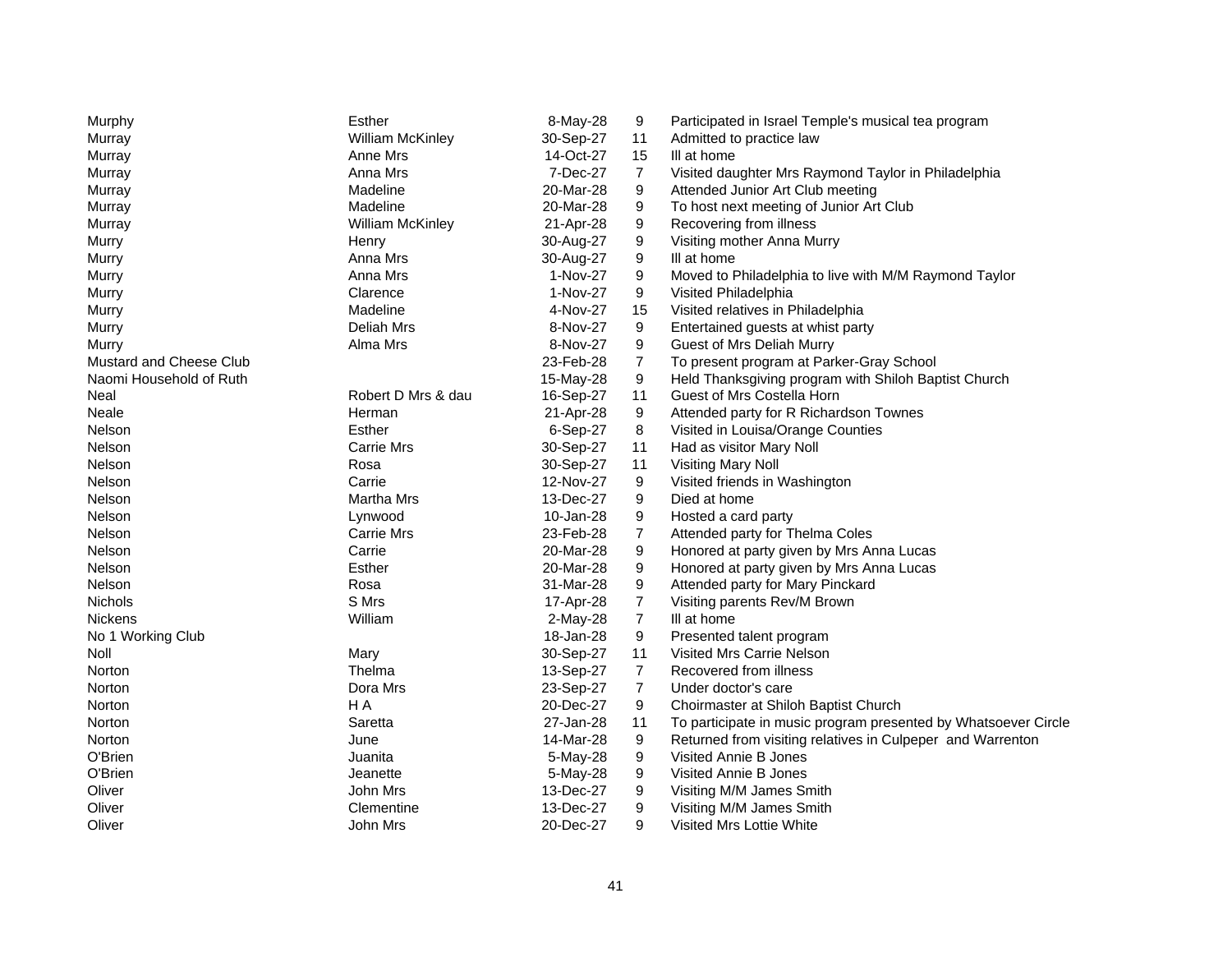| Oliver                        | John Mrs       | 20-Dec-27 | 9              | Visited M/M James Smith                                        |
|-------------------------------|----------------|-----------|----------------|----------------------------------------------------------------|
| Oliver                        | Clementine     | 20-Dec-27 | 9              | Visited M/M James Smith                                        |
| Oliver                        | Mrs            | 14-Apr-28 | 9              | Visited M/M James B Smith                                      |
| Oliver                        | Clematine      | 14-Apr-28 | 9              | Visited M/M James B Smith                                      |
| Oliver                        | Clematine      | 24-Apr-28 | 7              | Visited Mary and Evelyn Smith                                  |
| <b>Oriental Saving Club</b>   |                | 4-Feb-28  | 9              | To hold meeting at Mrs Fannie Jackson's                        |
| <b>Oriental Vacation Club</b> |                | 4-Oct-27  | 9              | Reorganized                                                    |
| Osley                         | Maggie Mrs     | 19-Nov-27 | 11             | III at home                                                    |
| Our Pride Class No 119        |                | 29-May-28 | $\overline{7}$ | Celebrated anniversary at Third Baptist Church                 |
| Owens                         | Earl           | 14-Oct-27 | 15             | Sister Julia Robinson visiting                                 |
| Owings                        | Nancye Mrs     | 27-Sep-27 | 9              | Hosting oyster supper for Courts of Calanthes                  |
| Palace Group                  |                | 27-Mar-28 | 9              | To host supper at Ebenezer Baptist Church                      |
| Palace Group                  |                | 6-Sep-27  | 8              | Ebenezer Baptist Church                                        |
| Palmer                        | Percy M/M      | 9-Sep-27  | 11             | Guests of M/M Irvine Hicks                                     |
| Palmer                        | Raymond        | 9-Sep-27  | 11             | Son of Percy Palmer - guest of M/M Irvine Hicks                |
| Palmer                        | Percy Jr       | 9-Sep-27  | 11             | Son of Percy Palmer - guest of M/M Irvine Hicks                |
| Palmer                        | Rosa Mrs       | 30-Sep-27 | 11             | Visited M/M Irvin Hicks                                        |
| Palmer                        | Percy          | 3-Dec-27  | 11             | Returned to Philadelphia - guest of M/M Irvin Hicks            |
| Parent-Teacher Association    |                | 22-Nov-27 | 9              | Announcement of thanks                                         |
| Parker                        | Arthur M/M     | 6-Sep-27  | 8              | Visited Atlantic City                                          |
| Parker                        | George Mrs     | 6-Sep-27  | 8              | Visiting friends in Clifton Forge                              |
| Parker                        | Mary Mrs       | 13-Sep-27 | 7              | Recovered from Illness                                         |
| Parker                        | Hattie Mrs     | 23-Sep-27 | 7              | Visited M/M James Smith                                        |
| Parker                        | Hattie Mrs     | 27-Sep-27 | 9              | Returned home after visiting M/M James Smith                   |
| Parker                        | <b>Bernett</b> | 15-Feb-28 | $\overline{7}$ | Visiting relatives in Alexandria                               |
| Parker                        | John           | 15-Feb-28 | 7              | Visiting New Jersey indefinitely                               |
| Parker                        | Mary           | 6-Mar-28  | 9              | III at home                                                    |
| Parker                        | Authur         | 21-Apr-28 | 9              | Attended party for R Richardson Townes                         |
| Parker                        | Nannie         | 21-Apr-28 | 9              | Attended party for R Richardson Townes                         |
| Parker                        | Sallye Mrs     | 30-Nov-27 | 9              | III at home                                                    |
| Parker-Gray Chorus            |                | 27-Jan-28 | 11             | To participate in music program presented by Whatsoever Circle |
| Parker-Gray School            |                | 16-Sep-27 | 11             | Parent meeting announced                                       |
| Parker-Gray School            |                | 27-Sep-27 | 9              | Parents meeting                                                |
| Parker-Gray School            |                | 4-Oct-27  | 9              | Parent-Teacher's Association meeting                           |
| Parker-Gray School            |                | 11-Oct-27 | 9              | Operetta to be presented                                       |
| Parker-Gray School            |                | 14-Oct-27 | 15             | Parent-Teacher's Association meeting                           |
| Parker-Gray School            |                | 1-Nov-27  | 9              | Parent-Teacher's Association meeting                           |
| Parker-Gray School            |                | 4-Nov-27  | 15             | Parent-Teacher's Association meeting                           |
| Parker-Gray School            |                | 8-Nov-27  | 9              | <b>Observing Educational Week</b>                              |
| Parker-Gray School            |                | 19-Nov-27 | 11             | <b>Celebrated American Education Week</b>                      |
| Parker-Gray School            |                | 30-Nov-27 | 9              | Parent-Teacher's Association meeting                           |
| Parker-Gray School            |                | 3-Dec-27  | 11             | Distributed food to needy                                      |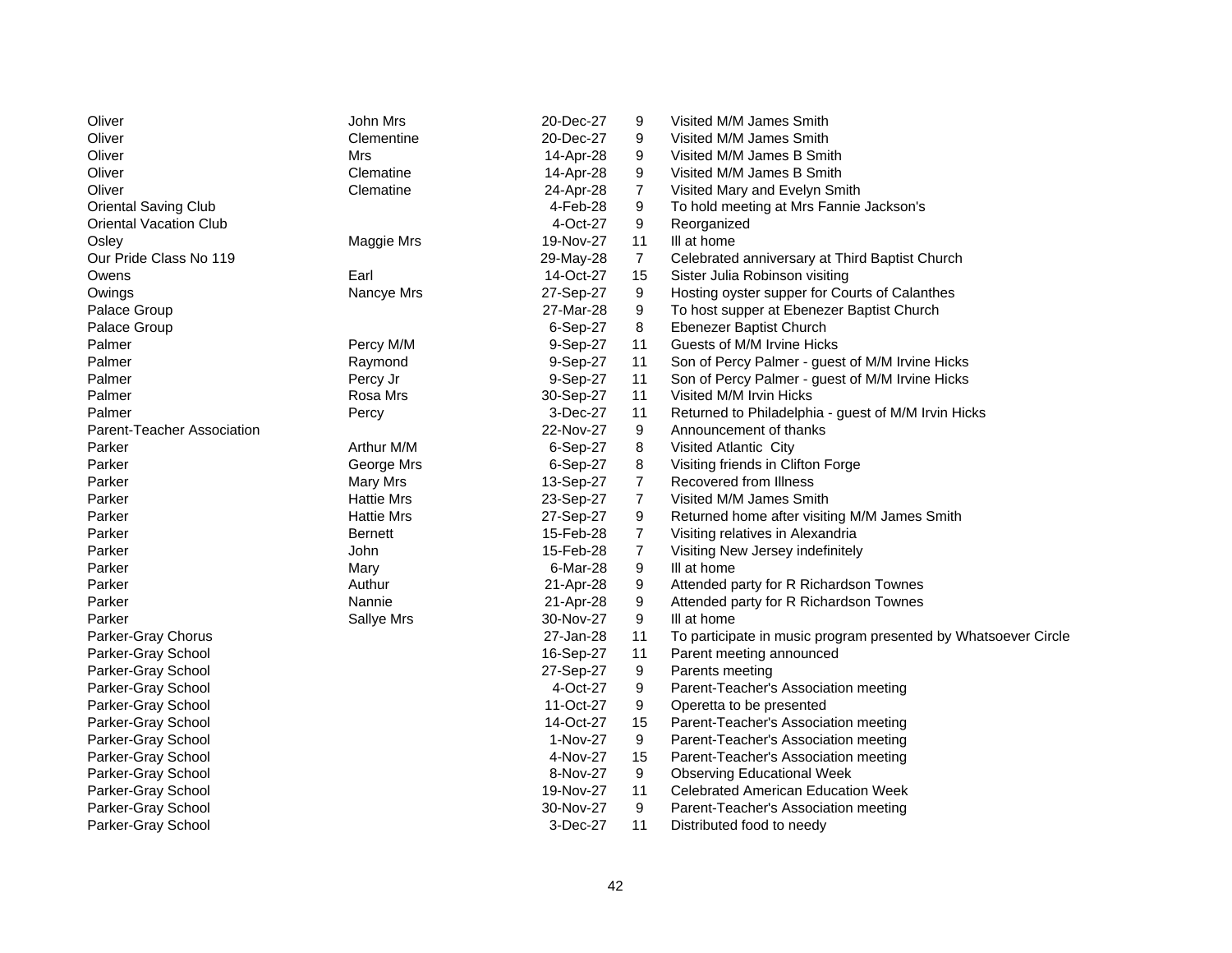| Parker-Gray School               |                   | 10-Dec-27 | 9                | Parent-Teacher's Association meeting                            |
|----------------------------------|-------------------|-----------|------------------|-----------------------------------------------------------------|
| Parker-Gray School               |                   | 7-Jan-28  | 9                | Parent-Teacher's Association meeting                            |
| Parker-Gray School               |                   | 10-Jan-28 | 9                | 65th Emancipation Celebration                                   |
| Parker-Gray School               |                   | 18-Jan-28 | 9                | Men's meeting to be held                                        |
| Parker-Gray School               |                   | 1-Feb-28  | $\overline{7}$   | Parent-Teacher's Association meeting                            |
| Parker-Gray School               |                   | 8-Feb-28  | 7                | To observe Negro history week                                   |
| Parker-Gray School               |                   | 10-Feb-28 | 11               | Mother's Club to give party                                     |
| Parker-Gray School               |                   | 10-Feb-28 | 11               | Observing Negro history week                                    |
| Parker-Gray School               |                   | 15-Feb-28 | $\overline{7}$   | Held Negro history week program at Alfred Street Baptist Church |
| Parker-Gray School               |                   | 17-Feb-28 | 9                | Mother's Club meeting                                           |
| Parker-Gray School               |                   | 3-Mar-28  | 9                | Parent-Teacher's Association meeting                            |
| Parker-Gray School               |                   | 4-Apr-28  | 9                | Parent-Teacher's Association meeting                            |
| Parker-Gray School               |                   | 6-Apr-28  | 15               | To present children's play                                      |
| Parker-Gray School               |                   | 6-Apr-28  | 15               | Parent-Teacher's Association meeting                            |
| Parker-Gray School               |                   | 24-Apr-28 | $\overline{7}$   | To present children's play                                      |
| Parker-Gray School               |                   | 2-May-28  | $\overline{7}$   | To present Spring Concert                                       |
| Parker-Gray School               |                   | 8-May-28  | 9                | Field Day to be held                                            |
| Parker-Gray School               |                   | 8-May-28  | 9                | Program presented by school                                     |
| Parker-Gray School               |                   | 8-May-28  | 9                | Mother's Club to have meeting                                   |
| Parker-Gray School               |                   | 15-May-28 | 9                | Mother's Club to have meeting                                   |
| Parker-Gray School               |                   | 15-May-28 | $\boldsymbol{9}$ | Presented operetta                                              |
| Parker-Gray School               |                   | 15-May-28 | 9                | To hold annual Field Day                                        |
| Parker-Gray School               |                   | 19-May-28 | 9                | Held annual Field Day                                           |
| Parker-Gray School               |                   | 1-Jun-28  | 11               | Update on school plans                                          |
| Parker-Gray School               |                   | 1-Jun-28  | 11               | Announces graduation exercises                                  |
| Parker-Gray School Athletic Club |                   | 9-Mar-28  | 11               | To host program at Lincoln Theater                              |
| Parsonage Club                   |                   | 23-Feb-28 | $\overline{7}$   | To give program at Alfred Street Baptist Church                 |
| Parsonage Club                   |                   | 6-Mar-28  | 9                | Held program at Alfred Street Baptist Church                    |
| Patriarch Field Day              |                   | 9-Sep-27  | 11               | Field Day in Washington, DC                                     |
| Payne                            | <b>Hattie Mrs</b> | 4-Feb-28  | 9                | Visited sister Mrs Hannah Thomas                                |
| Payne                            | Robert            | 10-Feb-28 | 11               | Attended surprise party for Wm I Culmer                         |
| Peace Lodge No 467               |                   | 29-May-28 | 7                | Celebrated anniversary at Third Baptist Church                  |
| Penn                             | A B Dr            | 11-Oct-27 | 9                | Vacationing in San Francisco CA                                 |
| Penn                             | A B Dr            | 4-Nov-27  | 15               | Returned home                                                   |
| Penn                             | F Mrs             | 8-Nov-27  | 9                | Returned from San Francisco CA                                  |
| Penn                             | A B Dr            | 16-Dec-27 | 15               | Physician in Alexandria                                         |
| Peters                           | I Mrs             | 27-Jan-28 | 11               | Recovered from illness                                          |
| Petticord                        | Edna              | 4-Oct-27  | 9                | Guest of Mrs Mary Turner                                        |
| <b>PGM Council</b>               |                   | 15-May-28 | 9                | Held thanksgiving program with Shiloh Baptist Church            |
| Philips                          | <b>Bertha Mrs</b> | 27-Sep-27 | 9                | Sister Edna Philips visited                                     |
| Philips                          | Edna Mrs          | 27-Sep-27 | 9                | Visited sister Bertha Philips                                   |
| <b>Phillips</b>                  | Marshall          | 27-Mar-28 | 9                | Attended party given for Dr I M Barbour                         |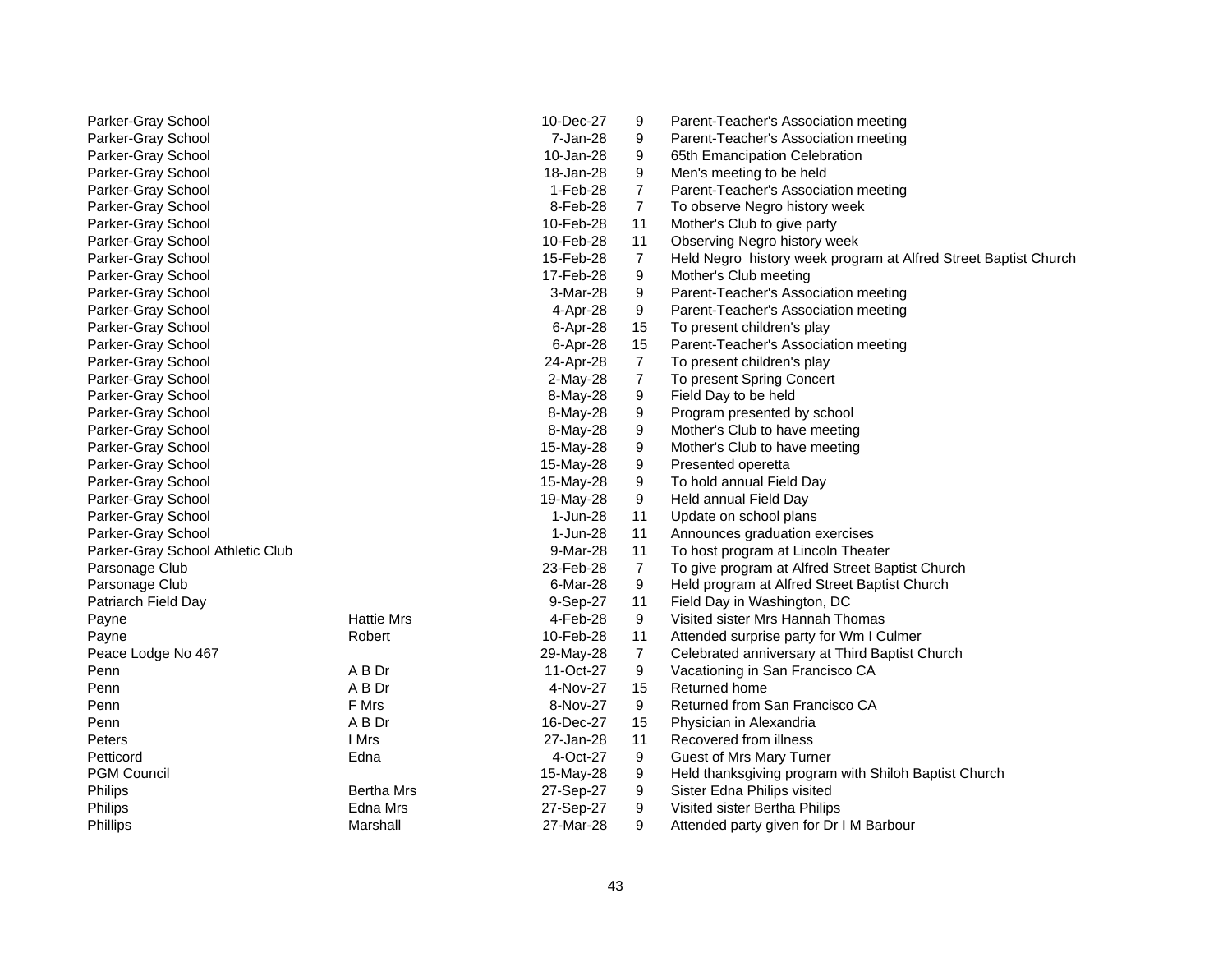| Phillips            | Mr                  | 21-Apr-28 | 9                | Attended party for R Richardson Townes         |
|---------------------|---------------------|-----------|------------------|------------------------------------------------|
| Phillips            | <b>Bertha Mrs</b>   | 21-Apr-28 | 9                | Attended party for R Richardson Townes         |
| Phillips            | Marshall            | 21-Apr-28 | 9                | Attended party for R Richardson Townes         |
| Pierce              | John Mrs            | 28-Oct-27 | 11               | Guest is Mrs Elizabeth Harford                 |
| Pinckard            | Mary                | 31-Mar-28 | 9                | Party given for her                            |
| Pinkard             | Ida                 | 23-Sep-27 | 7                | Gave party to honor sister Mary Pinkard        |
| Pinkard             | Mary                | 23-Sep-27 | $\overline{7}$   | Honoree of party given by sister Ida Pinkard   |
| Pinkard             | <b>Burrell</b>      | 15-Nov-27 | $\boldsymbol{9}$ | III at home                                    |
| Pinkard             | Mary                | 7-Dec-27  | 7                | Recovering from illness                        |
| Pinkard             | Mary                | 15-Feb-28 | $\overline{7}$   | Patient in Freedmans Hospital                  |
| Pinkard             | Mary                | 6-Mar-28  | 9                | Recovering from illness                        |
| Pinkard             | <b>Mattie Mrs</b>   | 24-Apr-28 | $\overline{7}$   | Visited Anne B Jones                           |
| Piper               | Paul E Dr/M         | 16-Dec-27 | 15               | Parents of baby daughter                       |
| Piper               | Paul E Dr           | 16-Dec-27 | 15               | Assistant to Dr A B Penn                       |
| Palmer              | Percy M/M           | 9-Sep-27  | 11               | Guests of M/M Fletcher                         |
| Poindexter          | Robert              | 9-Sep-27  | 11               | Visited by Hilda Wright                        |
| Poindexter          | Elbert              | 9-Sep-27  | 11               | Visited father Robert Poindexter               |
| Poindexter          | Robert              | 9-Sep-27  | 11               | Father of Elbert Poindexter                    |
| Poindexter          | Elbert              | 13-Sep-27 | $\overline{7}$   | <b>Married Hazel Wright</b>                    |
| Poindexter          | R.                  | 13-Sep-27 | $\overline{7}$   | Father of Elbert Poindexter                    |
| Poindexter          | <b>Frances</b>      | 28-Oct-27 | 11               | Returned home from New York                    |
| Poindexter          | Laura Mrs           | 4-Apr-28  | 9                | III at home                                    |
| Pollard             | John                | 10-Jan-28 | 9                | Recovered from illness                         |
| Poole               | R H Mrs             | 27-Sep-27 | 9                | Parents M/M W T Wright visited                 |
| Poole               | R & family          | 30-Nov-27 | 9                | Visited relatives in Richmond                  |
| Poole               | R H Mrs             | 24-Dec-27 | 9                | Visited relatives in Richmond                  |
| Poole               | R H M/M             | 8-May-28  | 9                | Visited her parents M/M W F Wright in Richmond |
| Porter              | Harvey              | 20-Mar-28 | 9                | Attended party for Carrie and Esther Nelson    |
| Porter              | Harvey              | 23-Feb-28 | $\boldsymbol{7}$ | Attended party for Thelma Coles                |
| Porter              | Harvey              | 31-Mar-28 | $\boldsymbol{9}$ | Attended party for Mary Pinckard               |
| Potter              | Pauline Mrs         | 27-Sep-27 | 9                | Visiting relatives in NYC                      |
| Potter              | Lena Mrs            | 8-Feb-28  | $\overline{7}$   | Hosted supper                                  |
| Potter              | <b>Pauline Mrs</b>  | 17-Mar-28 | 9                | Visited by Mrs Bessie Hackley                  |
| Pottinger           | Isabella Mrs        | 27-Sep-27 | 9                | Visited Grandmother Mrs Lewis                  |
| Pottinger           | <b>Isabelle Mrs</b> | 20-Mar-28 | 9                | Visited Alexandria due to death of grandmother |
| Pouncy              | J E                 | 26-Nov-27 | 9                | Announce marriage to Corrine E Whitmore        |
| Pratt               | Lucy Mrs            | 1-Nov-27  | 9                | III at home                                    |
| Pratt               | Rev                 | 27-Apr-28 | 11               | Officiated at funeral for Howard Ware          |
| Pratt               | <b>Fannie Mrs</b>   | 15-May-28 | 9                | Sister of Mrs Carrie Jenkins who died          |
| Presbyterian Church |                     | 22-May-28 | 9                | Presented literary and muscial program         |
| Preston             | V A Miss            | 9-Sep-27  | 11               | Guest of Mrs Carter of Shady Rest MD           |
| Preston             | C W                 | 9-Sep-27  | 11               | Guest of Mrs Carter of Shady Rest MD           |
|                     |                     |           |                  |                                                |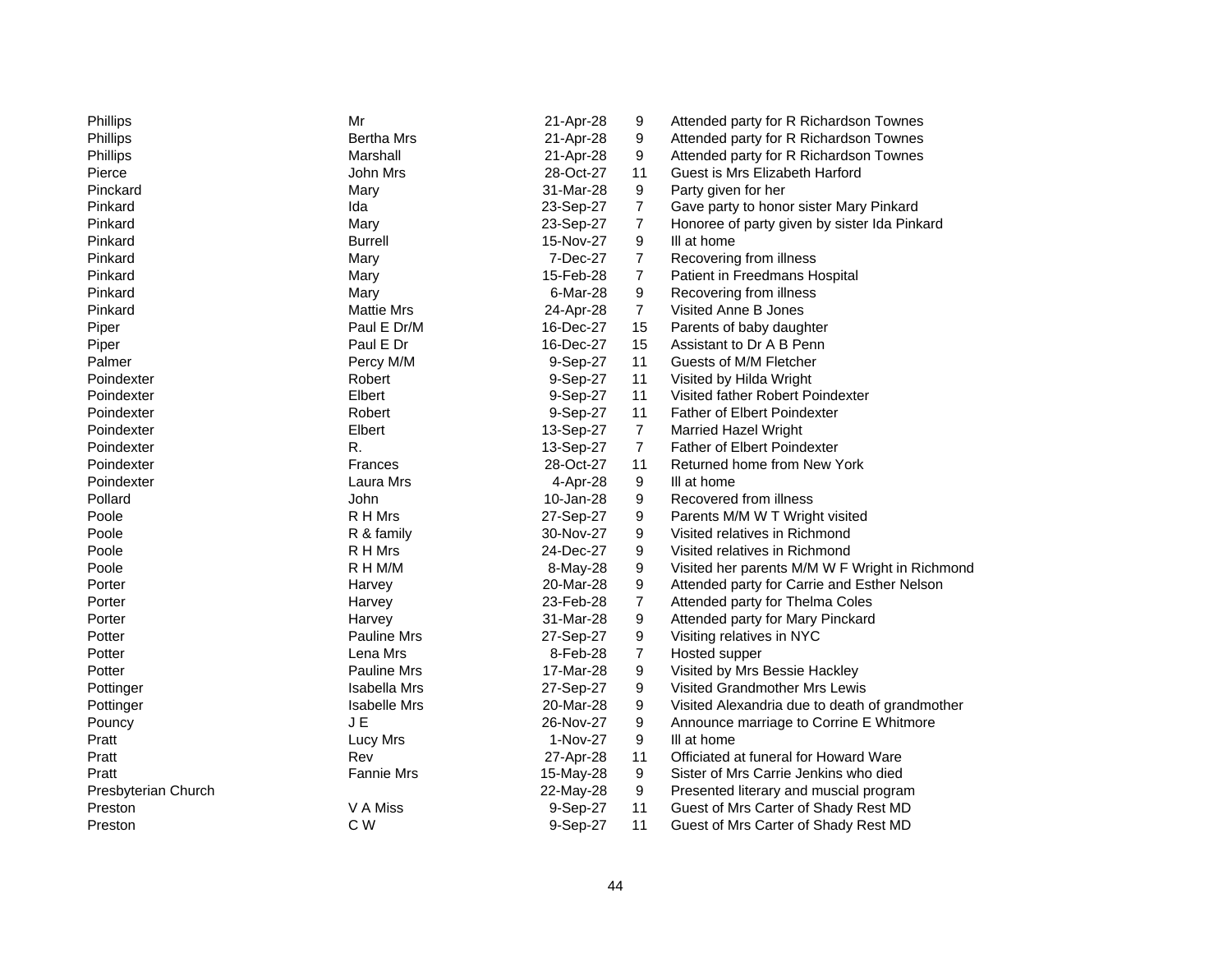| W A Mrs<br>25-Oct-27<br>9<br>Visited Mrs Mary Jennings<br>Price<br>W A Rev<br>16-Dec-27<br>Visiting friends in Boston<br>Price<br>15<br>Wm M/M<br>15-Feb-28<br>Price<br>$\overline{7}$<br>Birth of baby boy<br>Pritchell<br>Julia Mrs<br>4-Nov-27<br>15<br>Visited sisters in Philadelphia<br>Pritchett<br>Julia E Mrs<br>27-Sep-27<br>9<br>Announced opening of private night school<br>6-Sep-27<br>8<br><b>Excursion to Riverview Park</b><br>Progressive Benevolent Association<br>Progressive Benevolent Association<br>14-Oct-27<br>15<br>Held benefit for Alexandria Hospital<br>William<br>15-Nov-27<br>9<br>III at home<br>Pryor<br>Puckett<br>William<br>9<br>10-Dec-27<br>III at home<br>Rosie Mrs<br>9<br>Puett<br>11-Oct-27<br>Mother of W H Randall takes motor trip to Richmond<br>Puffett<br>Dr/M<br>16-Dec-27<br>15<br><b>Visited Ruth Gilliam</b><br>Quander<br>$\overline{7}$<br>Awarded prize at Alfred Street Baptist Church<br>Gladys<br>17-Apr-28<br>Quander<br>Alcinda<br>27-Apr-28<br>11<br>Recovered from illness<br>9<br>Visited Mrs Elizabeth Johnson in Orange VA<br>Quarles<br>Elizabeth<br>12-May-28<br>Held Thanksgiving program with Shiloh Baptist Church<br>Queen of Sheba<br>15-May-28<br>9<br>Ole S Mrs<br>8<br>6-Sep-27<br>Visited relatives in Baltimore<br>Ramsey<br>Ola Mrs<br>18-Oct-27<br>9<br>Visited Alexandria<br>Ramsey<br>O Mrs<br>8-Nov-27<br>9<br><b>Returned to Baltimore</b><br>Ramsey<br>Ola S Mrs<br>15-Nov-27<br>9<br>Visited friends in Alexandria<br>Ramsey<br>Ola S Mrs<br>27-Dec-27<br>Visited friends in Alexandria<br>11<br>Ramsey<br>Ola S Mrs<br>9<br>17-Mar-28<br>Living now in Alexandria<br>Ramsey<br>9<br>Simpson<br>24-Mar-28<br>Recovering at home from accident<br>Ramsey<br>Paul<br>9<br>31-Mar-28<br>Attended party for Mary Pinckard<br>Ramsey<br>7<br>III at home<br>Simpson<br>24-Apr-28<br>Ramsey<br>9<br>Recovered from illness<br>22-May-28<br>Ramsey<br>Simpsom<br>Randall<br>2-Sep-27<br>2<br>Vincent<br>III at home<br>Randall<br>9-Sep-27<br>11<br>Visited by Alma & Irma Williams<br>Margaret<br>Randall<br>Vincent<br>13-Sep-27<br>$\overline{7}$<br>III at home<br>11-Oct-27<br>Randall<br>W H M/M<br>9<br>Motor trip to Richmond<br>20-Dec-27<br>9<br>Randall<br>Vincent<br>III at home<br>Vincent<br>Randall<br>27-Dec-27<br>11<br>Died at home<br>9<br>Randolph<br>Theresa Mrs<br>15-Nov-27<br>To host supper<br>7<br>Randolph<br>Mrs<br>8-Feb-28<br>III at home<br>23-Feb-28<br>$\overline{7}$<br>Attended party for Thelma Coles<br>Randolph<br>Agnes<br>$\overline{7}$<br>23-Feb-28<br>Attended party for Thelma Coles<br>Randolph<br>Mary<br>9<br>Randolph<br>Theresa<br>Participated in Israel Temple's musical tea program<br>8-May-28<br>Randolph<br>Theresa Mrs<br>1-Jun-28<br>11<br>III at home<br>9<br>John E<br>15-Nov-27<br>Engagement announced to Martha R Brown<br>Raspberry<br>9<br>Pear Mrs<br>13-Dec-27<br>III at home<br>Ray<br>Lillian<br>9<br>Guest of Mrs C Holmes<br>Reading<br>8-Nov-27 | Price  | W A Rev/M | 6-Sep-27 | 8 | Visited by Perry Felton Sr |
|--------------------------------------------------------------------------------------------------------------------------------------------------------------------------------------------------------------------------------------------------------------------------------------------------------------------------------------------------------------------------------------------------------------------------------------------------------------------------------------------------------------------------------------------------------------------------------------------------------------------------------------------------------------------------------------------------------------------------------------------------------------------------------------------------------------------------------------------------------------------------------------------------------------------------------------------------------------------------------------------------------------------------------------------------------------------------------------------------------------------------------------------------------------------------------------------------------------------------------------------------------------------------------------------------------------------------------------------------------------------------------------------------------------------------------------------------------------------------------------------------------------------------------------------------------------------------------------------------------------------------------------------------------------------------------------------------------------------------------------------------------------------------------------------------------------------------------------------------------------------------------------------------------------------------------------------------------------------------------------------------------------------------------------------------------------------------------------------------------------------------------------------------------------------------------------------------------------------------------------------------------------------------------------------------------------------------------------------------------------------------------------------------------------------------------------------------------------------------------------------------------------------------------------------------------------------------------------------------------------------------------------------------------------------------------------------------------------------------------------------------------------------------------------------------------------------------------------------------------------------------------------------------------------------------------------------------------------------------------------------------------|--------|-----------|----------|---|----------------------------|
|                                                                                                                                                                                                                                                                                                                                                                                                                                                                                                                                                                                                                                                                                                                                                                                                                                                                                                                                                                                                                                                                                                                                                                                                                                                                                                                                                                                                                                                                                                                                                                                                                                                                                                                                                                                                                                                                                                                                                                                                                                                                                                                                                                                                                                                                                                                                                                                                                                                                                                                                                                                                                                                                                                                                                                                                                                                                                                                                                                                                        |        |           |          |   |                            |
|                                                                                                                                                                                                                                                                                                                                                                                                                                                                                                                                                                                                                                                                                                                                                                                                                                                                                                                                                                                                                                                                                                                                                                                                                                                                                                                                                                                                                                                                                                                                                                                                                                                                                                                                                                                                                                                                                                                                                                                                                                                                                                                                                                                                                                                                                                                                                                                                                                                                                                                                                                                                                                                                                                                                                                                                                                                                                                                                                                                                        |        |           |          |   |                            |
|                                                                                                                                                                                                                                                                                                                                                                                                                                                                                                                                                                                                                                                                                                                                                                                                                                                                                                                                                                                                                                                                                                                                                                                                                                                                                                                                                                                                                                                                                                                                                                                                                                                                                                                                                                                                                                                                                                                                                                                                                                                                                                                                                                                                                                                                                                                                                                                                                                                                                                                                                                                                                                                                                                                                                                                                                                                                                                                                                                                                        |        |           |          |   |                            |
|                                                                                                                                                                                                                                                                                                                                                                                                                                                                                                                                                                                                                                                                                                                                                                                                                                                                                                                                                                                                                                                                                                                                                                                                                                                                                                                                                                                                                                                                                                                                                                                                                                                                                                                                                                                                                                                                                                                                                                                                                                                                                                                                                                                                                                                                                                                                                                                                                                                                                                                                                                                                                                                                                                                                                                                                                                                                                                                                                                                                        |        |           |          |   |                            |
|                                                                                                                                                                                                                                                                                                                                                                                                                                                                                                                                                                                                                                                                                                                                                                                                                                                                                                                                                                                                                                                                                                                                                                                                                                                                                                                                                                                                                                                                                                                                                                                                                                                                                                                                                                                                                                                                                                                                                                                                                                                                                                                                                                                                                                                                                                                                                                                                                                                                                                                                                                                                                                                                                                                                                                                                                                                                                                                                                                                                        |        |           |          |   |                            |
|                                                                                                                                                                                                                                                                                                                                                                                                                                                                                                                                                                                                                                                                                                                                                                                                                                                                                                                                                                                                                                                                                                                                                                                                                                                                                                                                                                                                                                                                                                                                                                                                                                                                                                                                                                                                                                                                                                                                                                                                                                                                                                                                                                                                                                                                                                                                                                                                                                                                                                                                                                                                                                                                                                                                                                                                                                                                                                                                                                                                        |        |           |          |   |                            |
|                                                                                                                                                                                                                                                                                                                                                                                                                                                                                                                                                                                                                                                                                                                                                                                                                                                                                                                                                                                                                                                                                                                                                                                                                                                                                                                                                                                                                                                                                                                                                                                                                                                                                                                                                                                                                                                                                                                                                                                                                                                                                                                                                                                                                                                                                                                                                                                                                                                                                                                                                                                                                                                                                                                                                                                                                                                                                                                                                                                                        |        |           |          |   |                            |
|                                                                                                                                                                                                                                                                                                                                                                                                                                                                                                                                                                                                                                                                                                                                                                                                                                                                                                                                                                                                                                                                                                                                                                                                                                                                                                                                                                                                                                                                                                                                                                                                                                                                                                                                                                                                                                                                                                                                                                                                                                                                                                                                                                                                                                                                                                                                                                                                                                                                                                                                                                                                                                                                                                                                                                                                                                                                                                                                                                                                        |        |           |          |   |                            |
|                                                                                                                                                                                                                                                                                                                                                                                                                                                                                                                                                                                                                                                                                                                                                                                                                                                                                                                                                                                                                                                                                                                                                                                                                                                                                                                                                                                                                                                                                                                                                                                                                                                                                                                                                                                                                                                                                                                                                                                                                                                                                                                                                                                                                                                                                                                                                                                                                                                                                                                                                                                                                                                                                                                                                                                                                                                                                                                                                                                                        |        |           |          |   |                            |
|                                                                                                                                                                                                                                                                                                                                                                                                                                                                                                                                                                                                                                                                                                                                                                                                                                                                                                                                                                                                                                                                                                                                                                                                                                                                                                                                                                                                                                                                                                                                                                                                                                                                                                                                                                                                                                                                                                                                                                                                                                                                                                                                                                                                                                                                                                                                                                                                                                                                                                                                                                                                                                                                                                                                                                                                                                                                                                                                                                                                        |        |           |          |   |                            |
|                                                                                                                                                                                                                                                                                                                                                                                                                                                                                                                                                                                                                                                                                                                                                                                                                                                                                                                                                                                                                                                                                                                                                                                                                                                                                                                                                                                                                                                                                                                                                                                                                                                                                                                                                                                                                                                                                                                                                                                                                                                                                                                                                                                                                                                                                                                                                                                                                                                                                                                                                                                                                                                                                                                                                                                                                                                                                                                                                                                                        |        |           |          |   |                            |
|                                                                                                                                                                                                                                                                                                                                                                                                                                                                                                                                                                                                                                                                                                                                                                                                                                                                                                                                                                                                                                                                                                                                                                                                                                                                                                                                                                                                                                                                                                                                                                                                                                                                                                                                                                                                                                                                                                                                                                                                                                                                                                                                                                                                                                                                                                                                                                                                                                                                                                                                                                                                                                                                                                                                                                                                                                                                                                                                                                                                        |        |           |          |   |                            |
|                                                                                                                                                                                                                                                                                                                                                                                                                                                                                                                                                                                                                                                                                                                                                                                                                                                                                                                                                                                                                                                                                                                                                                                                                                                                                                                                                                                                                                                                                                                                                                                                                                                                                                                                                                                                                                                                                                                                                                                                                                                                                                                                                                                                                                                                                                                                                                                                                                                                                                                                                                                                                                                                                                                                                                                                                                                                                                                                                                                                        |        |           |          |   |                            |
|                                                                                                                                                                                                                                                                                                                                                                                                                                                                                                                                                                                                                                                                                                                                                                                                                                                                                                                                                                                                                                                                                                                                                                                                                                                                                                                                                                                                                                                                                                                                                                                                                                                                                                                                                                                                                                                                                                                                                                                                                                                                                                                                                                                                                                                                                                                                                                                                                                                                                                                                                                                                                                                                                                                                                                                                                                                                                                                                                                                                        |        |           |          |   |                            |
|                                                                                                                                                                                                                                                                                                                                                                                                                                                                                                                                                                                                                                                                                                                                                                                                                                                                                                                                                                                                                                                                                                                                                                                                                                                                                                                                                                                                                                                                                                                                                                                                                                                                                                                                                                                                                                                                                                                                                                                                                                                                                                                                                                                                                                                                                                                                                                                                                                                                                                                                                                                                                                                                                                                                                                                                                                                                                                                                                                                                        |        |           |          |   |                            |
|                                                                                                                                                                                                                                                                                                                                                                                                                                                                                                                                                                                                                                                                                                                                                                                                                                                                                                                                                                                                                                                                                                                                                                                                                                                                                                                                                                                                                                                                                                                                                                                                                                                                                                                                                                                                                                                                                                                                                                                                                                                                                                                                                                                                                                                                                                                                                                                                                                                                                                                                                                                                                                                                                                                                                                                                                                                                                                                                                                                                        |        |           |          |   |                            |
|                                                                                                                                                                                                                                                                                                                                                                                                                                                                                                                                                                                                                                                                                                                                                                                                                                                                                                                                                                                                                                                                                                                                                                                                                                                                                                                                                                                                                                                                                                                                                                                                                                                                                                                                                                                                                                                                                                                                                                                                                                                                                                                                                                                                                                                                                                                                                                                                                                                                                                                                                                                                                                                                                                                                                                                                                                                                                                                                                                                                        |        |           |          |   |                            |
|                                                                                                                                                                                                                                                                                                                                                                                                                                                                                                                                                                                                                                                                                                                                                                                                                                                                                                                                                                                                                                                                                                                                                                                                                                                                                                                                                                                                                                                                                                                                                                                                                                                                                                                                                                                                                                                                                                                                                                                                                                                                                                                                                                                                                                                                                                                                                                                                                                                                                                                                                                                                                                                                                                                                                                                                                                                                                                                                                                                                        |        |           |          |   |                            |
|                                                                                                                                                                                                                                                                                                                                                                                                                                                                                                                                                                                                                                                                                                                                                                                                                                                                                                                                                                                                                                                                                                                                                                                                                                                                                                                                                                                                                                                                                                                                                                                                                                                                                                                                                                                                                                                                                                                                                                                                                                                                                                                                                                                                                                                                                                                                                                                                                                                                                                                                                                                                                                                                                                                                                                                                                                                                                                                                                                                                        |        |           |          |   |                            |
|                                                                                                                                                                                                                                                                                                                                                                                                                                                                                                                                                                                                                                                                                                                                                                                                                                                                                                                                                                                                                                                                                                                                                                                                                                                                                                                                                                                                                                                                                                                                                                                                                                                                                                                                                                                                                                                                                                                                                                                                                                                                                                                                                                                                                                                                                                                                                                                                                                                                                                                                                                                                                                                                                                                                                                                                                                                                                                                                                                                                        |        |           |          |   |                            |
|                                                                                                                                                                                                                                                                                                                                                                                                                                                                                                                                                                                                                                                                                                                                                                                                                                                                                                                                                                                                                                                                                                                                                                                                                                                                                                                                                                                                                                                                                                                                                                                                                                                                                                                                                                                                                                                                                                                                                                                                                                                                                                                                                                                                                                                                                                                                                                                                                                                                                                                                                                                                                                                                                                                                                                                                                                                                                                                                                                                                        |        |           |          |   |                            |
|                                                                                                                                                                                                                                                                                                                                                                                                                                                                                                                                                                                                                                                                                                                                                                                                                                                                                                                                                                                                                                                                                                                                                                                                                                                                                                                                                                                                                                                                                                                                                                                                                                                                                                                                                                                                                                                                                                                                                                                                                                                                                                                                                                                                                                                                                                                                                                                                                                                                                                                                                                                                                                                                                                                                                                                                                                                                                                                                                                                                        |        |           |          |   |                            |
|                                                                                                                                                                                                                                                                                                                                                                                                                                                                                                                                                                                                                                                                                                                                                                                                                                                                                                                                                                                                                                                                                                                                                                                                                                                                                                                                                                                                                                                                                                                                                                                                                                                                                                                                                                                                                                                                                                                                                                                                                                                                                                                                                                                                                                                                                                                                                                                                                                                                                                                                                                                                                                                                                                                                                                                                                                                                                                                                                                                                        |        |           |          |   |                            |
|                                                                                                                                                                                                                                                                                                                                                                                                                                                                                                                                                                                                                                                                                                                                                                                                                                                                                                                                                                                                                                                                                                                                                                                                                                                                                                                                                                                                                                                                                                                                                                                                                                                                                                                                                                                                                                                                                                                                                                                                                                                                                                                                                                                                                                                                                                                                                                                                                                                                                                                                                                                                                                                                                                                                                                                                                                                                                                                                                                                                        |        |           |          |   |                            |
|                                                                                                                                                                                                                                                                                                                                                                                                                                                                                                                                                                                                                                                                                                                                                                                                                                                                                                                                                                                                                                                                                                                                                                                                                                                                                                                                                                                                                                                                                                                                                                                                                                                                                                                                                                                                                                                                                                                                                                                                                                                                                                                                                                                                                                                                                                                                                                                                                                                                                                                                                                                                                                                                                                                                                                                                                                                                                                                                                                                                        |        |           |          |   |                            |
|                                                                                                                                                                                                                                                                                                                                                                                                                                                                                                                                                                                                                                                                                                                                                                                                                                                                                                                                                                                                                                                                                                                                                                                                                                                                                                                                                                                                                                                                                                                                                                                                                                                                                                                                                                                                                                                                                                                                                                                                                                                                                                                                                                                                                                                                                                                                                                                                                                                                                                                                                                                                                                                                                                                                                                                                                                                                                                                                                                                                        |        |           |          |   |                            |
|                                                                                                                                                                                                                                                                                                                                                                                                                                                                                                                                                                                                                                                                                                                                                                                                                                                                                                                                                                                                                                                                                                                                                                                                                                                                                                                                                                                                                                                                                                                                                                                                                                                                                                                                                                                                                                                                                                                                                                                                                                                                                                                                                                                                                                                                                                                                                                                                                                                                                                                                                                                                                                                                                                                                                                                                                                                                                                                                                                                                        |        |           |          |   |                            |
|                                                                                                                                                                                                                                                                                                                                                                                                                                                                                                                                                                                                                                                                                                                                                                                                                                                                                                                                                                                                                                                                                                                                                                                                                                                                                                                                                                                                                                                                                                                                                                                                                                                                                                                                                                                                                                                                                                                                                                                                                                                                                                                                                                                                                                                                                                                                                                                                                                                                                                                                                                                                                                                                                                                                                                                                                                                                                                                                                                                                        |        |           |          |   |                            |
|                                                                                                                                                                                                                                                                                                                                                                                                                                                                                                                                                                                                                                                                                                                                                                                                                                                                                                                                                                                                                                                                                                                                                                                                                                                                                                                                                                                                                                                                                                                                                                                                                                                                                                                                                                                                                                                                                                                                                                                                                                                                                                                                                                                                                                                                                                                                                                                                                                                                                                                                                                                                                                                                                                                                                                                                                                                                                                                                                                                                        |        |           |          |   |                            |
|                                                                                                                                                                                                                                                                                                                                                                                                                                                                                                                                                                                                                                                                                                                                                                                                                                                                                                                                                                                                                                                                                                                                                                                                                                                                                                                                                                                                                                                                                                                                                                                                                                                                                                                                                                                                                                                                                                                                                                                                                                                                                                                                                                                                                                                                                                                                                                                                                                                                                                                                                                                                                                                                                                                                                                                                                                                                                                                                                                                                        |        |           |          |   |                            |
|                                                                                                                                                                                                                                                                                                                                                                                                                                                                                                                                                                                                                                                                                                                                                                                                                                                                                                                                                                                                                                                                                                                                                                                                                                                                                                                                                                                                                                                                                                                                                                                                                                                                                                                                                                                                                                                                                                                                                                                                                                                                                                                                                                                                                                                                                                                                                                                                                                                                                                                                                                                                                                                                                                                                                                                                                                                                                                                                                                                                        |        |           |          |   |                            |
|                                                                                                                                                                                                                                                                                                                                                                                                                                                                                                                                                                                                                                                                                                                                                                                                                                                                                                                                                                                                                                                                                                                                                                                                                                                                                                                                                                                                                                                                                                                                                                                                                                                                                                                                                                                                                                                                                                                                                                                                                                                                                                                                                                                                                                                                                                                                                                                                                                                                                                                                                                                                                                                                                                                                                                                                                                                                                                                                                                                                        |        |           |          |   |                            |
|                                                                                                                                                                                                                                                                                                                                                                                                                                                                                                                                                                                                                                                                                                                                                                                                                                                                                                                                                                                                                                                                                                                                                                                                                                                                                                                                                                                                                                                                                                                                                                                                                                                                                                                                                                                                                                                                                                                                                                                                                                                                                                                                                                                                                                                                                                                                                                                                                                                                                                                                                                                                                                                                                                                                                                                                                                                                                                                                                                                                        |        |           |          |   |                            |
|                                                                                                                                                                                                                                                                                                                                                                                                                                                                                                                                                                                                                                                                                                                                                                                                                                                                                                                                                                                                                                                                                                                                                                                                                                                                                                                                                                                                                                                                                                                                                                                                                                                                                                                                                                                                                                                                                                                                                                                                                                                                                                                                                                                                                                                                                                                                                                                                                                                                                                                                                                                                                                                                                                                                                                                                                                                                                                                                                                                                        |        |           |          |   |                            |
|                                                                                                                                                                                                                                                                                                                                                                                                                                                                                                                                                                                                                                                                                                                                                                                                                                                                                                                                                                                                                                                                                                                                                                                                                                                                                                                                                                                                                                                                                                                                                                                                                                                                                                                                                                                                                                                                                                                                                                                                                                                                                                                                                                                                                                                                                                                                                                                                                                                                                                                                                                                                                                                                                                                                                                                                                                                                                                                                                                                                        |        |           |          |   |                            |
|                                                                                                                                                                                                                                                                                                                                                                                                                                                                                                                                                                                                                                                                                                                                                                                                                                                                                                                                                                                                                                                                                                                                                                                                                                                                                                                                                                                                                                                                                                                                                                                                                                                                                                                                                                                                                                                                                                                                                                                                                                                                                                                                                                                                                                                                                                                                                                                                                                                                                                                                                                                                                                                                                                                                                                                                                                                                                                                                                                                                        |        |           |          |   |                            |
|                                                                                                                                                                                                                                                                                                                                                                                                                                                                                                                                                                                                                                                                                                                                                                                                                                                                                                                                                                                                                                                                                                                                                                                                                                                                                                                                                                                                                                                                                                                                                                                                                                                                                                                                                                                                                                                                                                                                                                                                                                                                                                                                                                                                                                                                                                                                                                                                                                                                                                                                                                                                                                                                                                                                                                                                                                                                                                                                                                                                        |        |           |          |   |                            |
|                                                                                                                                                                                                                                                                                                                                                                                                                                                                                                                                                                                                                                                                                                                                                                                                                                                                                                                                                                                                                                                                                                                                                                                                                                                                                                                                                                                                                                                                                                                                                                                                                                                                                                                                                                                                                                                                                                                                                                                                                                                                                                                                                                                                                                                                                                                                                                                                                                                                                                                                                                                                                                                                                                                                                                                                                                                                                                                                                                                                        |        |           |          |   |                            |
|                                                                                                                                                                                                                                                                                                                                                                                                                                                                                                                                                                                                                                                                                                                                                                                                                                                                                                                                                                                                                                                                                                                                                                                                                                                                                                                                                                                                                                                                                                                                                                                                                                                                                                                                                                                                                                                                                                                                                                                                                                                                                                                                                                                                                                                                                                                                                                                                                                                                                                                                                                                                                                                                                                                                                                                                                                                                                                                                                                                                        |        |           |          |   |                            |
|                                                                                                                                                                                                                                                                                                                                                                                                                                                                                                                                                                                                                                                                                                                                                                                                                                                                                                                                                                                                                                                                                                                                                                                                                                                                                                                                                                                                                                                                                                                                                                                                                                                                                                                                                                                                                                                                                                                                                                                                                                                                                                                                                                                                                                                                                                                                                                                                                                                                                                                                                                                                                                                                                                                                                                                                                                                                                                                                                                                                        |        |           |          |   |                            |
|                                                                                                                                                                                                                                                                                                                                                                                                                                                                                                                                                                                                                                                                                                                                                                                                                                                                                                                                                                                                                                                                                                                                                                                                                                                                                                                                                                                                                                                                                                                                                                                                                                                                                                                                                                                                                                                                                                                                                                                                                                                                                                                                                                                                                                                                                                                                                                                                                                                                                                                                                                                                                                                                                                                                                                                                                                                                                                                                                                                                        | Rector | William   | 4-Apr-28 | 9 | III at home                |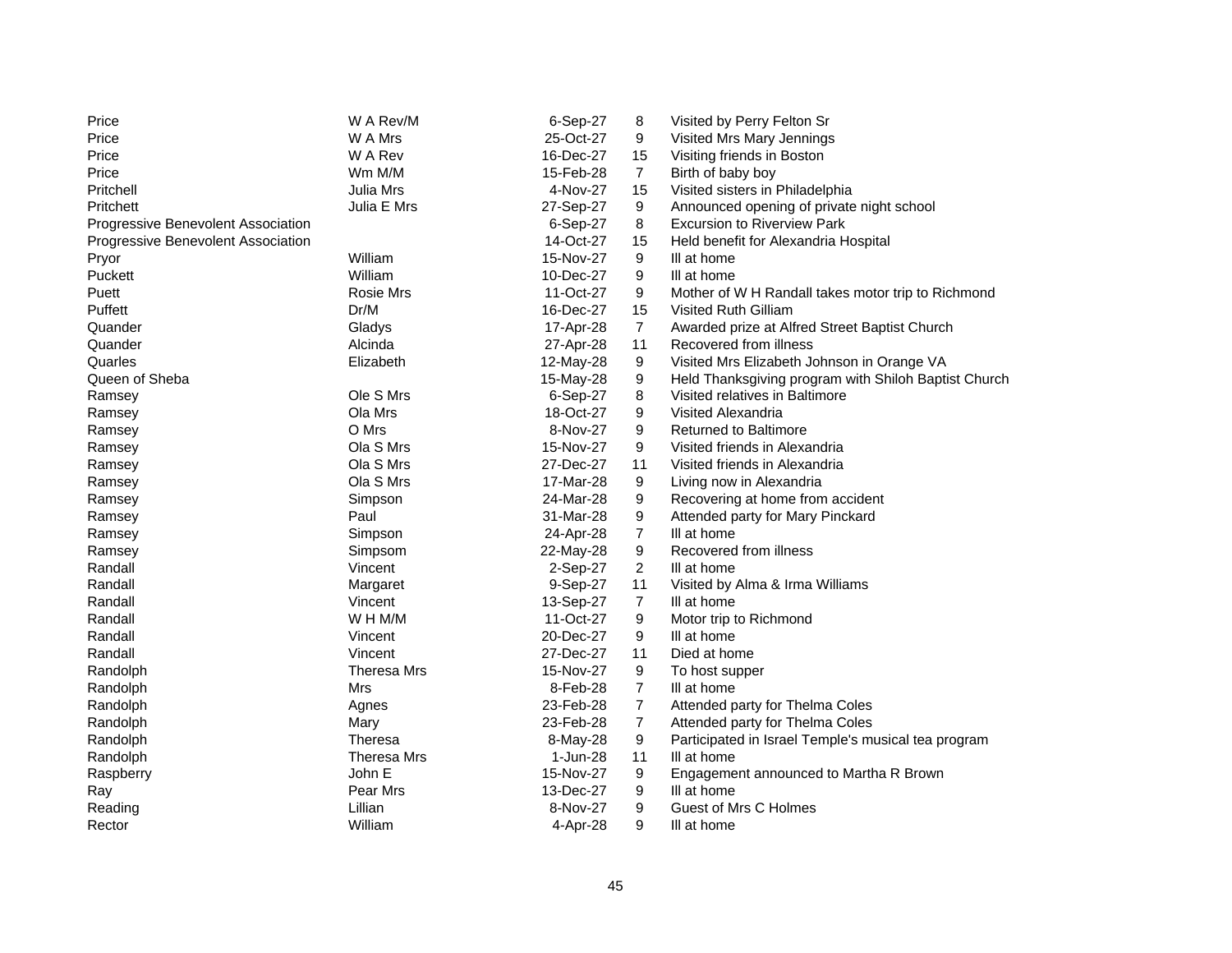| $\overline{7}$<br>Rice<br>Grace Mrs<br>10-Apr-28<br>Visited Alexandria<br>Amanda Mrs<br>Rich<br>4-Oct-27<br>9<br>Visiting Nanie Dishman<br>4-Oct-27<br>9<br>Rich<br>Alma<br>Visiting Nanie Dishman<br>F<br>Rich<br>21-Jan-28<br>9<br>III at home<br>Rich<br>J W Mrs<br>9<br>Attended party given by Bessie Dove<br>14-Apr-28<br>Rich<br>Amanda Mrs<br>9<br>Attended party for R Richardson Townes<br>21-Apr-28<br>9<br><b>Rising Sun Juvenile</b><br>15-May-28<br>Held Thanksgiving program with Shiloh Baptist Church<br>9<br>Roamer Athletic Club<br>10-Dec-27<br>To host dance at Odd Fellows Hall<br>9<br>Roamer Athletic Club<br>20-Dec-27<br>Dance at Odd Fellows Hall success<br>O Miss<br>Visited friends in Smithville<br>Roberts<br>13-Sep-27<br>7<br><b>Roberts</b><br>Odeal<br>27-Sep-27<br>9<br>Gave tea to honor Beatrice White<br>Nancy Mrs<br>12-Nov-27<br>9<br>Recovering at home<br>Roberts<br>Charles Jr<br>26-Nov-27<br>9<br>Feted at birthday party<br>Roberts<br>Visited by Samuel Kennedy of NC<br>Roberts<br>27-Dec-27<br>11<br>Henry<br>Visited by Samuel Kennedy of NC<br>Roberts<br>Charles<br>27-Dec-27<br>11<br>President of the Butter & Egg Social Club<br>Charles<br>27-Dec-27<br>11<br>Roberts<br>$\overline{7}$<br>Charles Jr<br>31-Dec-27<br>To host meeting of Butter & Egg Social Club<br>Roberts<br>$\overline{7}$<br>Chas Jr<br>Roberts<br>1-Feb-28<br>President of the Butter and Egg Social Club<br>$\overline{7}$<br>Roberts<br>Nancye Mrs<br>8-Feb-28<br>Recovering from illness<br>$\overline{7}$<br>Roberts<br>Nancye Mrs<br>15-Feb-28<br>III at home<br>$\overline{7}$<br>Roberts<br>Catherine<br>10-Apr-28<br>Winner in Elks Club essay contest<br>$\overline{7}$<br>Charles<br>Hosting meeting of the Butter & Eggs Savings Club<br>Roberts<br>24-Apr-28<br>$\overline{7}$<br><b>Roberts</b><br>N J<br>2-May-28<br>Visited Washington<br>$\overline{7}$<br><b>Roberts</b><br>Visited relatives in New York City<br>Henry<br>2-May-28<br>25-Oct-27<br>9<br>III at home<br>Roberts<br>Nancye Mrs<br>Roberts Chapel M E Church<br>16-Sep-27<br>11<br>Held funeral service for Mrs Laura Wood<br>16-Sep-27<br>Roberts Chapel M E Church<br>11<br>Sunday School operetta<br>Roberts Chapel M E Church<br>4-Oct-27<br>9<br>Revival meetings<br>Roberts Chapel M E Church<br>11-Oct-27<br>9<br>To hold funeral for Mrs Edith Taylor<br>Roberts Chapel M E Church<br>11-Oct-27<br>9<br>Revival meetings<br>Roberts Chapel M E Church<br>14-Oct-27<br>15<br>Held funeral for Edith Taylor<br>9<br>Philharmonic Club announces Halloween Frolic<br>Roberts Chapel M E Church<br>25-Oct-27<br>Roberts Chapel M E Church<br>13-Dec-27<br>9<br>Held funeral service for Rober L Adkins<br>9<br>Roberts Chapel M E Church<br>13-Dec-27<br>To hold funeral service for Wm Blondheim<br>9<br>Roberts Chapel M E Church<br>21-Jan-28<br>Musical and literary program to be presented<br>9<br>Roberts Chapel M E Church<br>21-Jan-28<br>Usher Board to present program<br>Roberts Chapel M E Church<br>15-Feb-28<br>7<br>To host supper<br>$\overline{7}$<br>Held funeral service for Mrs Mary Mason<br>Roberts Chapel M E Church<br>15-Feb-28<br>9<br>Roberts Chapel M E Church<br>12-May-28<br>To present Biblical drama<br>9<br>Roberts Chapel M E Church<br>15-May-28<br>To present Biblical drama<br>9<br>Held funeral service for Mrs Ruth Carpenter Hazel<br>Roberts Chapel M E Church<br>19-May-28 | Redd | James | 10-Jan-28 | 9 | Attended party hosted by Henrietta McCollough |
|------------------------------------------------------------------------------------------------------------------------------------------------------------------------------------------------------------------------------------------------------------------------------------------------------------------------------------------------------------------------------------------------------------------------------------------------------------------------------------------------------------------------------------------------------------------------------------------------------------------------------------------------------------------------------------------------------------------------------------------------------------------------------------------------------------------------------------------------------------------------------------------------------------------------------------------------------------------------------------------------------------------------------------------------------------------------------------------------------------------------------------------------------------------------------------------------------------------------------------------------------------------------------------------------------------------------------------------------------------------------------------------------------------------------------------------------------------------------------------------------------------------------------------------------------------------------------------------------------------------------------------------------------------------------------------------------------------------------------------------------------------------------------------------------------------------------------------------------------------------------------------------------------------------------------------------------------------------------------------------------------------------------------------------------------------------------------------------------------------------------------------------------------------------------------------------------------------------------------------------------------------------------------------------------------------------------------------------------------------------------------------------------------------------------------------------------------------------------------------------------------------------------------------------------------------------------------------------------------------------------------------------------------------------------------------------------------------------------------------------------------------------------------------------------------------------------------------------------------------------------------------------------------------------------------------------------------------------------------------------------------------------------------------------------------------------------------------------------------------------------------------------------------------------------------------------------------------------------------------------------------------------------------------------------------------------------------------------------------------------------------------------------------------------------------------------|------|-------|-----------|---|-----------------------------------------------|
|                                                                                                                                                                                                                                                                                                                                                                                                                                                                                                                                                                                                                                                                                                                                                                                                                                                                                                                                                                                                                                                                                                                                                                                                                                                                                                                                                                                                                                                                                                                                                                                                                                                                                                                                                                                                                                                                                                                                                                                                                                                                                                                                                                                                                                                                                                                                                                                                                                                                                                                                                                                                                                                                                                                                                                                                                                                                                                                                                                                                                                                                                                                                                                                                                                                                                                                                                                                                                                          |      |       |           |   |                                               |
|                                                                                                                                                                                                                                                                                                                                                                                                                                                                                                                                                                                                                                                                                                                                                                                                                                                                                                                                                                                                                                                                                                                                                                                                                                                                                                                                                                                                                                                                                                                                                                                                                                                                                                                                                                                                                                                                                                                                                                                                                                                                                                                                                                                                                                                                                                                                                                                                                                                                                                                                                                                                                                                                                                                                                                                                                                                                                                                                                                                                                                                                                                                                                                                                                                                                                                                                                                                                                                          |      |       |           |   |                                               |
|                                                                                                                                                                                                                                                                                                                                                                                                                                                                                                                                                                                                                                                                                                                                                                                                                                                                                                                                                                                                                                                                                                                                                                                                                                                                                                                                                                                                                                                                                                                                                                                                                                                                                                                                                                                                                                                                                                                                                                                                                                                                                                                                                                                                                                                                                                                                                                                                                                                                                                                                                                                                                                                                                                                                                                                                                                                                                                                                                                                                                                                                                                                                                                                                                                                                                                                                                                                                                                          |      |       |           |   |                                               |
|                                                                                                                                                                                                                                                                                                                                                                                                                                                                                                                                                                                                                                                                                                                                                                                                                                                                                                                                                                                                                                                                                                                                                                                                                                                                                                                                                                                                                                                                                                                                                                                                                                                                                                                                                                                                                                                                                                                                                                                                                                                                                                                                                                                                                                                                                                                                                                                                                                                                                                                                                                                                                                                                                                                                                                                                                                                                                                                                                                                                                                                                                                                                                                                                                                                                                                                                                                                                                                          |      |       |           |   |                                               |
|                                                                                                                                                                                                                                                                                                                                                                                                                                                                                                                                                                                                                                                                                                                                                                                                                                                                                                                                                                                                                                                                                                                                                                                                                                                                                                                                                                                                                                                                                                                                                                                                                                                                                                                                                                                                                                                                                                                                                                                                                                                                                                                                                                                                                                                                                                                                                                                                                                                                                                                                                                                                                                                                                                                                                                                                                                                                                                                                                                                                                                                                                                                                                                                                                                                                                                                                                                                                                                          |      |       |           |   |                                               |
|                                                                                                                                                                                                                                                                                                                                                                                                                                                                                                                                                                                                                                                                                                                                                                                                                                                                                                                                                                                                                                                                                                                                                                                                                                                                                                                                                                                                                                                                                                                                                                                                                                                                                                                                                                                                                                                                                                                                                                                                                                                                                                                                                                                                                                                                                                                                                                                                                                                                                                                                                                                                                                                                                                                                                                                                                                                                                                                                                                                                                                                                                                                                                                                                                                                                                                                                                                                                                                          |      |       |           |   |                                               |
|                                                                                                                                                                                                                                                                                                                                                                                                                                                                                                                                                                                                                                                                                                                                                                                                                                                                                                                                                                                                                                                                                                                                                                                                                                                                                                                                                                                                                                                                                                                                                                                                                                                                                                                                                                                                                                                                                                                                                                                                                                                                                                                                                                                                                                                                                                                                                                                                                                                                                                                                                                                                                                                                                                                                                                                                                                                                                                                                                                                                                                                                                                                                                                                                                                                                                                                                                                                                                                          |      |       |           |   |                                               |
|                                                                                                                                                                                                                                                                                                                                                                                                                                                                                                                                                                                                                                                                                                                                                                                                                                                                                                                                                                                                                                                                                                                                                                                                                                                                                                                                                                                                                                                                                                                                                                                                                                                                                                                                                                                                                                                                                                                                                                                                                                                                                                                                                                                                                                                                                                                                                                                                                                                                                                                                                                                                                                                                                                                                                                                                                                                                                                                                                                                                                                                                                                                                                                                                                                                                                                                                                                                                                                          |      |       |           |   |                                               |
|                                                                                                                                                                                                                                                                                                                                                                                                                                                                                                                                                                                                                                                                                                                                                                                                                                                                                                                                                                                                                                                                                                                                                                                                                                                                                                                                                                                                                                                                                                                                                                                                                                                                                                                                                                                                                                                                                                                                                                                                                                                                                                                                                                                                                                                                                                                                                                                                                                                                                                                                                                                                                                                                                                                                                                                                                                                                                                                                                                                                                                                                                                                                                                                                                                                                                                                                                                                                                                          |      |       |           |   |                                               |
|                                                                                                                                                                                                                                                                                                                                                                                                                                                                                                                                                                                                                                                                                                                                                                                                                                                                                                                                                                                                                                                                                                                                                                                                                                                                                                                                                                                                                                                                                                                                                                                                                                                                                                                                                                                                                                                                                                                                                                                                                                                                                                                                                                                                                                                                                                                                                                                                                                                                                                                                                                                                                                                                                                                                                                                                                                                                                                                                                                                                                                                                                                                                                                                                                                                                                                                                                                                                                                          |      |       |           |   |                                               |
|                                                                                                                                                                                                                                                                                                                                                                                                                                                                                                                                                                                                                                                                                                                                                                                                                                                                                                                                                                                                                                                                                                                                                                                                                                                                                                                                                                                                                                                                                                                                                                                                                                                                                                                                                                                                                                                                                                                                                                                                                                                                                                                                                                                                                                                                                                                                                                                                                                                                                                                                                                                                                                                                                                                                                                                                                                                                                                                                                                                                                                                                                                                                                                                                                                                                                                                                                                                                                                          |      |       |           |   |                                               |
|                                                                                                                                                                                                                                                                                                                                                                                                                                                                                                                                                                                                                                                                                                                                                                                                                                                                                                                                                                                                                                                                                                                                                                                                                                                                                                                                                                                                                                                                                                                                                                                                                                                                                                                                                                                                                                                                                                                                                                                                                                                                                                                                                                                                                                                                                                                                                                                                                                                                                                                                                                                                                                                                                                                                                                                                                                                                                                                                                                                                                                                                                                                                                                                                                                                                                                                                                                                                                                          |      |       |           |   |                                               |
|                                                                                                                                                                                                                                                                                                                                                                                                                                                                                                                                                                                                                                                                                                                                                                                                                                                                                                                                                                                                                                                                                                                                                                                                                                                                                                                                                                                                                                                                                                                                                                                                                                                                                                                                                                                                                                                                                                                                                                                                                                                                                                                                                                                                                                                                                                                                                                                                                                                                                                                                                                                                                                                                                                                                                                                                                                                                                                                                                                                                                                                                                                                                                                                                                                                                                                                                                                                                                                          |      |       |           |   |                                               |
|                                                                                                                                                                                                                                                                                                                                                                                                                                                                                                                                                                                                                                                                                                                                                                                                                                                                                                                                                                                                                                                                                                                                                                                                                                                                                                                                                                                                                                                                                                                                                                                                                                                                                                                                                                                                                                                                                                                                                                                                                                                                                                                                                                                                                                                                                                                                                                                                                                                                                                                                                                                                                                                                                                                                                                                                                                                                                                                                                                                                                                                                                                                                                                                                                                                                                                                                                                                                                                          |      |       |           |   |                                               |
|                                                                                                                                                                                                                                                                                                                                                                                                                                                                                                                                                                                                                                                                                                                                                                                                                                                                                                                                                                                                                                                                                                                                                                                                                                                                                                                                                                                                                                                                                                                                                                                                                                                                                                                                                                                                                                                                                                                                                                                                                                                                                                                                                                                                                                                                                                                                                                                                                                                                                                                                                                                                                                                                                                                                                                                                                                                                                                                                                                                                                                                                                                                                                                                                                                                                                                                                                                                                                                          |      |       |           |   |                                               |
|                                                                                                                                                                                                                                                                                                                                                                                                                                                                                                                                                                                                                                                                                                                                                                                                                                                                                                                                                                                                                                                                                                                                                                                                                                                                                                                                                                                                                                                                                                                                                                                                                                                                                                                                                                                                                                                                                                                                                                                                                                                                                                                                                                                                                                                                                                                                                                                                                                                                                                                                                                                                                                                                                                                                                                                                                                                                                                                                                                                                                                                                                                                                                                                                                                                                                                                                                                                                                                          |      |       |           |   |                                               |
|                                                                                                                                                                                                                                                                                                                                                                                                                                                                                                                                                                                                                                                                                                                                                                                                                                                                                                                                                                                                                                                                                                                                                                                                                                                                                                                                                                                                                                                                                                                                                                                                                                                                                                                                                                                                                                                                                                                                                                                                                                                                                                                                                                                                                                                                                                                                                                                                                                                                                                                                                                                                                                                                                                                                                                                                                                                                                                                                                                                                                                                                                                                                                                                                                                                                                                                                                                                                                                          |      |       |           |   |                                               |
|                                                                                                                                                                                                                                                                                                                                                                                                                                                                                                                                                                                                                                                                                                                                                                                                                                                                                                                                                                                                                                                                                                                                                                                                                                                                                                                                                                                                                                                                                                                                                                                                                                                                                                                                                                                                                                                                                                                                                                                                                                                                                                                                                                                                                                                                                                                                                                                                                                                                                                                                                                                                                                                                                                                                                                                                                                                                                                                                                                                                                                                                                                                                                                                                                                                                                                                                                                                                                                          |      |       |           |   |                                               |
|                                                                                                                                                                                                                                                                                                                                                                                                                                                                                                                                                                                                                                                                                                                                                                                                                                                                                                                                                                                                                                                                                                                                                                                                                                                                                                                                                                                                                                                                                                                                                                                                                                                                                                                                                                                                                                                                                                                                                                                                                                                                                                                                                                                                                                                                                                                                                                                                                                                                                                                                                                                                                                                                                                                                                                                                                                                                                                                                                                                                                                                                                                                                                                                                                                                                                                                                                                                                                                          |      |       |           |   |                                               |
|                                                                                                                                                                                                                                                                                                                                                                                                                                                                                                                                                                                                                                                                                                                                                                                                                                                                                                                                                                                                                                                                                                                                                                                                                                                                                                                                                                                                                                                                                                                                                                                                                                                                                                                                                                                                                                                                                                                                                                                                                                                                                                                                                                                                                                                                                                                                                                                                                                                                                                                                                                                                                                                                                                                                                                                                                                                                                                                                                                                                                                                                                                                                                                                                                                                                                                                                                                                                                                          |      |       |           |   |                                               |
|                                                                                                                                                                                                                                                                                                                                                                                                                                                                                                                                                                                                                                                                                                                                                                                                                                                                                                                                                                                                                                                                                                                                                                                                                                                                                                                                                                                                                                                                                                                                                                                                                                                                                                                                                                                                                                                                                                                                                                                                                                                                                                                                                                                                                                                                                                                                                                                                                                                                                                                                                                                                                                                                                                                                                                                                                                                                                                                                                                                                                                                                                                                                                                                                                                                                                                                                                                                                                                          |      |       |           |   |                                               |
|                                                                                                                                                                                                                                                                                                                                                                                                                                                                                                                                                                                                                                                                                                                                                                                                                                                                                                                                                                                                                                                                                                                                                                                                                                                                                                                                                                                                                                                                                                                                                                                                                                                                                                                                                                                                                                                                                                                                                                                                                                                                                                                                                                                                                                                                                                                                                                                                                                                                                                                                                                                                                                                                                                                                                                                                                                                                                                                                                                                                                                                                                                                                                                                                                                                                                                                                                                                                                                          |      |       |           |   |                                               |
|                                                                                                                                                                                                                                                                                                                                                                                                                                                                                                                                                                                                                                                                                                                                                                                                                                                                                                                                                                                                                                                                                                                                                                                                                                                                                                                                                                                                                                                                                                                                                                                                                                                                                                                                                                                                                                                                                                                                                                                                                                                                                                                                                                                                                                                                                                                                                                                                                                                                                                                                                                                                                                                                                                                                                                                                                                                                                                                                                                                                                                                                                                                                                                                                                                                                                                                                                                                                                                          |      |       |           |   |                                               |
|                                                                                                                                                                                                                                                                                                                                                                                                                                                                                                                                                                                                                                                                                                                                                                                                                                                                                                                                                                                                                                                                                                                                                                                                                                                                                                                                                                                                                                                                                                                                                                                                                                                                                                                                                                                                                                                                                                                                                                                                                                                                                                                                                                                                                                                                                                                                                                                                                                                                                                                                                                                                                                                                                                                                                                                                                                                                                                                                                                                                                                                                                                                                                                                                                                                                                                                                                                                                                                          |      |       |           |   |                                               |
|                                                                                                                                                                                                                                                                                                                                                                                                                                                                                                                                                                                                                                                                                                                                                                                                                                                                                                                                                                                                                                                                                                                                                                                                                                                                                                                                                                                                                                                                                                                                                                                                                                                                                                                                                                                                                                                                                                                                                                                                                                                                                                                                                                                                                                                                                                                                                                                                                                                                                                                                                                                                                                                                                                                                                                                                                                                                                                                                                                                                                                                                                                                                                                                                                                                                                                                                                                                                                                          |      |       |           |   |                                               |
|                                                                                                                                                                                                                                                                                                                                                                                                                                                                                                                                                                                                                                                                                                                                                                                                                                                                                                                                                                                                                                                                                                                                                                                                                                                                                                                                                                                                                                                                                                                                                                                                                                                                                                                                                                                                                                                                                                                                                                                                                                                                                                                                                                                                                                                                                                                                                                                                                                                                                                                                                                                                                                                                                                                                                                                                                                                                                                                                                                                                                                                                                                                                                                                                                                                                                                                                                                                                                                          |      |       |           |   |                                               |
|                                                                                                                                                                                                                                                                                                                                                                                                                                                                                                                                                                                                                                                                                                                                                                                                                                                                                                                                                                                                                                                                                                                                                                                                                                                                                                                                                                                                                                                                                                                                                                                                                                                                                                                                                                                                                                                                                                                                                                                                                                                                                                                                                                                                                                                                                                                                                                                                                                                                                                                                                                                                                                                                                                                                                                                                                                                                                                                                                                                                                                                                                                                                                                                                                                                                                                                                                                                                                                          |      |       |           |   |                                               |
|                                                                                                                                                                                                                                                                                                                                                                                                                                                                                                                                                                                                                                                                                                                                                                                                                                                                                                                                                                                                                                                                                                                                                                                                                                                                                                                                                                                                                                                                                                                                                                                                                                                                                                                                                                                                                                                                                                                                                                                                                                                                                                                                                                                                                                                                                                                                                                                                                                                                                                                                                                                                                                                                                                                                                                                                                                                                                                                                                                                                                                                                                                                                                                                                                                                                                                                                                                                                                                          |      |       |           |   |                                               |
|                                                                                                                                                                                                                                                                                                                                                                                                                                                                                                                                                                                                                                                                                                                                                                                                                                                                                                                                                                                                                                                                                                                                                                                                                                                                                                                                                                                                                                                                                                                                                                                                                                                                                                                                                                                                                                                                                                                                                                                                                                                                                                                                                                                                                                                                                                                                                                                                                                                                                                                                                                                                                                                                                                                                                                                                                                                                                                                                                                                                                                                                                                                                                                                                                                                                                                                                                                                                                                          |      |       |           |   |                                               |
|                                                                                                                                                                                                                                                                                                                                                                                                                                                                                                                                                                                                                                                                                                                                                                                                                                                                                                                                                                                                                                                                                                                                                                                                                                                                                                                                                                                                                                                                                                                                                                                                                                                                                                                                                                                                                                                                                                                                                                                                                                                                                                                                                                                                                                                                                                                                                                                                                                                                                                                                                                                                                                                                                                                                                                                                                                                                                                                                                                                                                                                                                                                                                                                                                                                                                                                                                                                                                                          |      |       |           |   |                                               |
|                                                                                                                                                                                                                                                                                                                                                                                                                                                                                                                                                                                                                                                                                                                                                                                                                                                                                                                                                                                                                                                                                                                                                                                                                                                                                                                                                                                                                                                                                                                                                                                                                                                                                                                                                                                                                                                                                                                                                                                                                                                                                                                                                                                                                                                                                                                                                                                                                                                                                                                                                                                                                                                                                                                                                                                                                                                                                                                                                                                                                                                                                                                                                                                                                                                                                                                                                                                                                                          |      |       |           |   |                                               |
|                                                                                                                                                                                                                                                                                                                                                                                                                                                                                                                                                                                                                                                                                                                                                                                                                                                                                                                                                                                                                                                                                                                                                                                                                                                                                                                                                                                                                                                                                                                                                                                                                                                                                                                                                                                                                                                                                                                                                                                                                                                                                                                                                                                                                                                                                                                                                                                                                                                                                                                                                                                                                                                                                                                                                                                                                                                                                                                                                                                                                                                                                                                                                                                                                                                                                                                                                                                                                                          |      |       |           |   |                                               |
|                                                                                                                                                                                                                                                                                                                                                                                                                                                                                                                                                                                                                                                                                                                                                                                                                                                                                                                                                                                                                                                                                                                                                                                                                                                                                                                                                                                                                                                                                                                                                                                                                                                                                                                                                                                                                                                                                                                                                                                                                                                                                                                                                                                                                                                                                                                                                                                                                                                                                                                                                                                                                                                                                                                                                                                                                                                                                                                                                                                                                                                                                                                                                                                                                                                                                                                                                                                                                                          |      |       |           |   |                                               |
|                                                                                                                                                                                                                                                                                                                                                                                                                                                                                                                                                                                                                                                                                                                                                                                                                                                                                                                                                                                                                                                                                                                                                                                                                                                                                                                                                                                                                                                                                                                                                                                                                                                                                                                                                                                                                                                                                                                                                                                                                                                                                                                                                                                                                                                                                                                                                                                                                                                                                                                                                                                                                                                                                                                                                                                                                                                                                                                                                                                                                                                                                                                                                                                                                                                                                                                                                                                                                                          |      |       |           |   |                                               |
|                                                                                                                                                                                                                                                                                                                                                                                                                                                                                                                                                                                                                                                                                                                                                                                                                                                                                                                                                                                                                                                                                                                                                                                                                                                                                                                                                                                                                                                                                                                                                                                                                                                                                                                                                                                                                                                                                                                                                                                                                                                                                                                                                                                                                                                                                                                                                                                                                                                                                                                                                                                                                                                                                                                                                                                                                                                                                                                                                                                                                                                                                                                                                                                                                                                                                                                                                                                                                                          |      |       |           |   |                                               |
|                                                                                                                                                                                                                                                                                                                                                                                                                                                                                                                                                                                                                                                                                                                                                                                                                                                                                                                                                                                                                                                                                                                                                                                                                                                                                                                                                                                                                                                                                                                                                                                                                                                                                                                                                                                                                                                                                                                                                                                                                                                                                                                                                                                                                                                                                                                                                                                                                                                                                                                                                                                                                                                                                                                                                                                                                                                                                                                                                                                                                                                                                                                                                                                                                                                                                                                                                                                                                                          |      |       |           |   |                                               |
|                                                                                                                                                                                                                                                                                                                                                                                                                                                                                                                                                                                                                                                                                                                                                                                                                                                                                                                                                                                                                                                                                                                                                                                                                                                                                                                                                                                                                                                                                                                                                                                                                                                                                                                                                                                                                                                                                                                                                                                                                                                                                                                                                                                                                                                                                                                                                                                                                                                                                                                                                                                                                                                                                                                                                                                                                                                                                                                                                                                                                                                                                                                                                                                                                                                                                                                                                                                                                                          |      |       |           |   |                                               |
|                                                                                                                                                                                                                                                                                                                                                                                                                                                                                                                                                                                                                                                                                                                                                                                                                                                                                                                                                                                                                                                                                                                                                                                                                                                                                                                                                                                                                                                                                                                                                                                                                                                                                                                                                                                                                                                                                                                                                                                                                                                                                                                                                                                                                                                                                                                                                                                                                                                                                                                                                                                                                                                                                                                                                                                                                                                                                                                                                                                                                                                                                                                                                                                                                                                                                                                                                                                                                                          |      |       |           |   |                                               |
|                                                                                                                                                                                                                                                                                                                                                                                                                                                                                                                                                                                                                                                                                                                                                                                                                                                                                                                                                                                                                                                                                                                                                                                                                                                                                                                                                                                                                                                                                                                                                                                                                                                                                                                                                                                                                                                                                                                                                                                                                                                                                                                                                                                                                                                                                                                                                                                                                                                                                                                                                                                                                                                                                                                                                                                                                                                                                                                                                                                                                                                                                                                                                                                                                                                                                                                                                                                                                                          |      |       |           |   |                                               |
|                                                                                                                                                                                                                                                                                                                                                                                                                                                                                                                                                                                                                                                                                                                                                                                                                                                                                                                                                                                                                                                                                                                                                                                                                                                                                                                                                                                                                                                                                                                                                                                                                                                                                                                                                                                                                                                                                                                                                                                                                                                                                                                                                                                                                                                                                                                                                                                                                                                                                                                                                                                                                                                                                                                                                                                                                                                                                                                                                                                                                                                                                                                                                                                                                                                                                                                                                                                                                                          |      |       |           |   |                                               |
|                                                                                                                                                                                                                                                                                                                                                                                                                                                                                                                                                                                                                                                                                                                                                                                                                                                                                                                                                                                                                                                                                                                                                                                                                                                                                                                                                                                                                                                                                                                                                                                                                                                                                                                                                                                                                                                                                                                                                                                                                                                                                                                                                                                                                                                                                                                                                                                                                                                                                                                                                                                                                                                                                                                                                                                                                                                                                                                                                                                                                                                                                                                                                                                                                                                                                                                                                                                                                                          |      |       |           |   |                                               |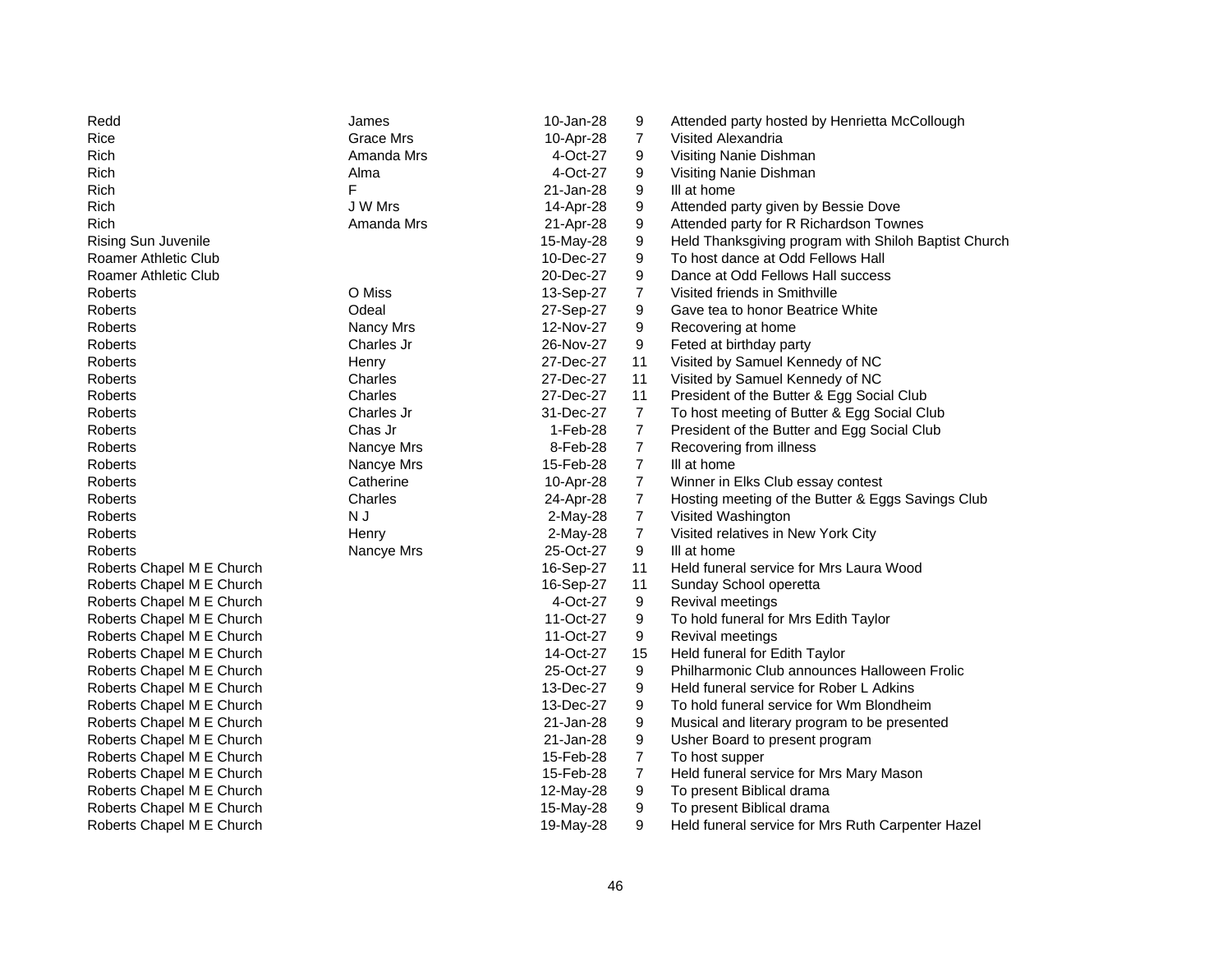| Roberts Chapel M E Church |                  | 22-May-28 | 9                       | To present literary and muscial program                                  |
|---------------------------|------------------|-----------|-------------------------|--------------------------------------------------------------------------|
| Roberts Chapel M E Church |                  | 22-May-28 | 9                       | To present drama program                                                 |
| Roberts Chapel M E Church |                  | 22-May-28 | 9                       | To host egg party                                                        |
| Roberts Chapel M E Church |                  | 22-May-28 | 9                       | To present literary program                                              |
| Roberts Chapel M E Church |                  | 26-May-28 | 9                       | To host Biblical drama                                                   |
| Roberts Chapel M E Church |                  | 29-May-28 | $\overline{7}$          | Participated in program given by Chrysanthemum Social Club               |
| Roberts Chapel M E Church |                  | 1-Jun-28  | 11                      | Presenting program featureing Diamond Jubilee Singers                    |
| Roberts Chapel M E Church |                  | 4-Apr-28  | 9                       | Held funeral service for Mrs Ella Louise Contee                          |
| Roberts Chapel M E Church |                  | 17-Apr-28 | 7                       | Held funeral service for Mrs Harriet Gaskins                             |
| Robinson                  | <b>Addie Mrs</b> | 30-Aug-27 | 9                       | Visited by Esther Speakes                                                |
| Robinson                  | Evelyn           | 2-Sep-27  | $\overline{\mathbf{c}}$ | Visiting grandmother Laura Holland                                       |
| Robinson                  | Austin           | 13-Sep-27 | $\overline{7}$          | Visited relatives/friends in Tunstall & Richmond VA                      |
| Robinson                  | R Mrs            | 13-Sep-27 | $\overline{7}$          | Visited by Rev G E Sallie & Mrs Evangeline Hicks                         |
| Robinson                  | Lillian I Mrs    | 16-Sep-27 | 11                      | Visited Mrs Rozier T Ware                                                |
| Robinson                  | Chandler M/M     | 4-Oct-27  | 9                       | Returned home from Atlantic City                                         |
| Robinson                  | Julia Mrs        | 14-Oct-27 | 15                      | Visiting brother Earl Owens                                              |
| Robinson                  | S S Rev          | 22-Oct-27 | 9                       | Preaching at Third Baptist Church during rally services                  |
| Robinson                  | S S Rev          | 28-Oct-27 | 11                      | Preaching at Third Baptist Church                                        |
| Robinson                  | H L Mrs          | 28-Oct-27 | 11                      | Roberts Chapel M E Church                                                |
| Robinson                  | John R           | 10-Dec-27 | 9                       | Died in Philadelphia - s/o Lillian & the late Henry Robinson bur York PA |
| Robinson                  | Lillian          | 10-Dec-27 | 9                       | Son John R Robinson died                                                 |
| Robinson                  | Henry (deceased) | 10-Dec-27 | 9                       | Son John R Robinson died                                                 |
| Robinson                  | Milton           | 24-Dec-27 | 9                       | In automobile accident                                                   |
| Robinson                  | Helen L Mrs      | 7-Jan-28  | 9                       | Hosted card party                                                        |
| Robinson                  | Helen L Mrs      | 7-Jan-28  | 9                       | Attended party given by Edythe Littlejohn                                |
| Robinson                  | Helen Mrs        | 10-Jan-28 | 9                       | Attended party hosted by Henrietta McCollough                            |
| Robinson                  | Helen Mrs        | 10-Jan-28 | 9                       | Attended party hosted by Mrs Rosa Brooks                                 |
| Robinson                  | Helen L Mrs      | 17-Feb-28 | 9                       | Attended Whatsoever Circle party                                         |
| Robinson                  | Helen L Mrs      | 28-Feb-28 | 9                       | Attended Whatsoever Circle meeting                                       |
| Robinson                  | <b>Ruth Mrs</b>  | 6-Apr-28  | 15                      | Attended party given for Mrs Viola Crummer                               |
| Robinson                  | Lillian Mrs      | 21-Apr-28 | 9                       | Attended party for R Richardson Townes                                   |
| Robinson                  | Chandler         | 21-Apr-28 | 9                       | Attended party for R Richardson Townes                                   |
| Robinson                  | Helen L Mrs      | 24-Apr-28 | 7                       | Hosted Whatsoever Circle meeting                                         |
| Robinson                  | Helen L Mrs      | 5-May-28  | 9                       | Hosted Whatsoever Circle meeting                                         |
| Rodger                    | Ernest M/M       | 18-Oct-27 | 9                       | Guests were Mrs Esther White & L Gilard                                  |
| Rodgers                   | Ernest M/M       | 22-Nov-27 | 9                       | Announce birth of daughter                                               |
| Rodgers                   | Ernest           | 18-Jan-28 | 9                       | Moved to Payne Street                                                    |
| Rodgers                   | Emma Mrs         | 27-Apr-28 | 11                      | III at home                                                              |
| Rollins                   | Herbert          | 21-Apr-28 | 9                       | Attended party for R Richardson Townes                                   |
| Ross                      | Frances          | 30-Aug-27 | 9                       | Visiting sister Mary Jones in NY                                         |
| Ross                      | S B Rev          | 30-Aug-27 | 9                       | Third Baptist Church                                                     |
| Ross                      | S B Rev          | 2-Sep-27  | $\overline{2}$          | <b>Travelling to Coulton MD</b>                                          |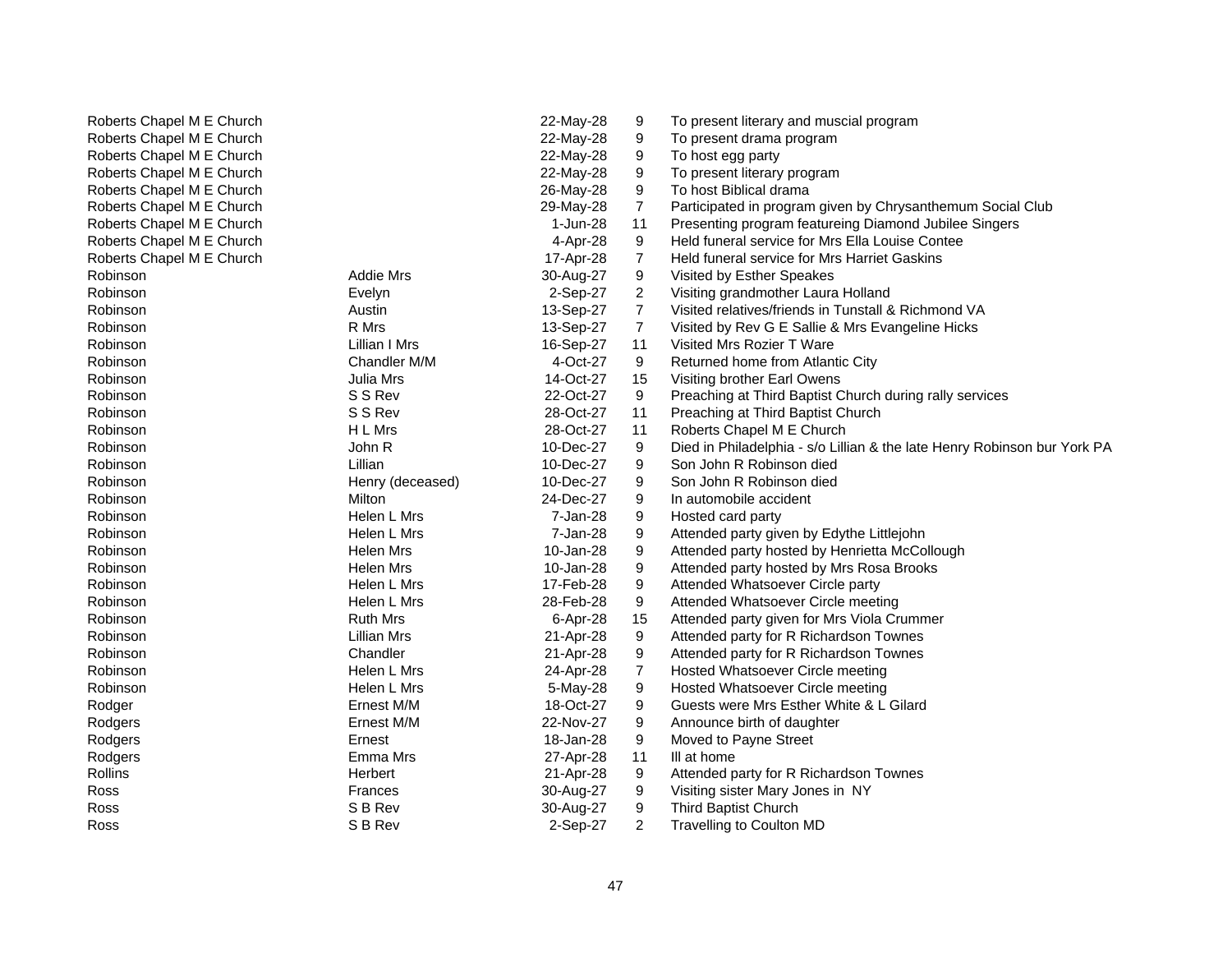| Ross              | Frances | 9-Sep-27  | 11 | Visited sister Mrs Mary Jones in New York                |
|-------------------|---------|-----------|----|----------------------------------------------------------|
| Ross              | S B Rev | 9-Sep-27  | 11 | Third Baptist Church                                     |
| Ross              | S B Rev | 16-Sep-27 | 11 | Third Baptist Church                                     |
| Ross              | S B Rev | 7-Oct-27  | 11 | Third Baptist Church                                     |
| Ross              | S B Rev | 14-Oct-27 | 15 | Third Baptist Church                                     |
| Ross              | S B Rev | 22-Oct-27 | 9  | Third Baptist Church                                     |
| Ross              | S B Rev | 28-Oct-27 | 11 | Third Baptist Church                                     |
| Ross              | S B Rev | 4-Nov-27  | 15 | Third Baptist Church                                     |
| Ross              | S B Rev | 12-Nov-27 | 9  | Third Baptist Church                                     |
| Ross              | S B Rev | 19-Nov-27 | 11 | Third Baptist Church                                     |
| Ross              | S B Rev | 26-Nov-27 | 9  | Third Baptist Church                                     |
| Ross              | S B Rev | 3-Dec-27  | 11 | Officiated at Randolph Stevenson funeral                 |
| Ross              | S B Rev | 3-Dec-27  | 11 | Third Baptist Church                                     |
| Ross              | S B Rev | 10-Dec-27 | 9  | Third Baptist Church                                     |
| Ross              | S B Rev | 13-Dec-27 | 9  | Offiiciated at funeral for John Ford                     |
| Ross              | S B Rev | 16-Dec-27 | 15 | Third Baptist Church                                     |
| Ross              | S B Rev | 24-Dec-27 | 9  | Third Baptist Church                                     |
| Ross              | S B Rev | 31-Dec-27 | 7  | Third Baptist Church                                     |
| Ross              | S B Rev | 7-Jan-28  | 9  | <b>Third Baptist Church</b>                              |
| Ross              | S B Rev | 13-Jan-28 | 11 | Officiated at funeral of B Pendleton Lee                 |
| Ross              | S B Rev | 21-Jan-28 | 9  | Third Baptist Church                                     |
| Ross              | S B Rev | 4-Feb-28  | 9  | Officiated at funeral for Mrs Rosie C Anderson           |
| Ross              | S B Rev | 4-Feb-28  | 9  | Officiate at funeral for Mrs Anna Coleman                |
| Ross              | S B Rev | 4-Feb-28  | 9  | Third Baptist Church                                     |
| Ross              | S B Rev | 8-Feb-28  | 7  | Officiated at funeral for Mrs Ella Clyborn               |
| Ross              | S B Rev | 10-Feb-28 | 11 | Third Baptist Church                                     |
| Ross              | S B Rev | 17-Feb-28 | 9  | Third Baptist Church                                     |
| Ross              | S B Rev | 3-Mar-28  | 9  | Third Baptist Church                                     |
| Ross              | S B Rev | 9-Mar-28  | 11 | <b>Third Baptist Church</b>                              |
| Ross              | S B Rev | 17-Mar-28 | 9  | Officiated at funeral for Mrs Isabelle Lewis             |
| Ross              | S B Rev | 17-Mar-28 | 9  | Third Baptist Church                                     |
| Ross              | S B Rev | 24-Mar-28 | 9  | Third Baptist Church                                     |
| Ross              | S B Rev | 31-Mar-28 | 9  | Third Baptist Church                                     |
| Ross              | S B Rev | 6-Apr-28  | 15 | Third Baptist Church                                     |
| Ross              | S B Rev | 14-Apr-28 | 9  | Third Baptist Church                                     |
| Ross              | S B Rev | 21-Apr-28 | 9  | Third Baptist Church                                     |
| Ross              | S B Rev | 27-Apr-28 | 11 | Third Baptist Church                                     |
| Ross              | S B Rev | 5-May-28  | 9  | Third Baptist Church                                     |
| Ross              | S B Rev | 15-May-28 | 9  | Officiated at funeral service for Mrs Emily Washington   |
| Ross              | S B Rev | 19-May-28 | 9  | Third Baptist Church                                     |
| Ross              | S B Rev | 29-May-28 | 7  | Spoke at anniversary celebration at Third Baptist Church |
| Royal Social Club |         | 26-Nov-27 | 9  | Fund raiser for tornado victims                          |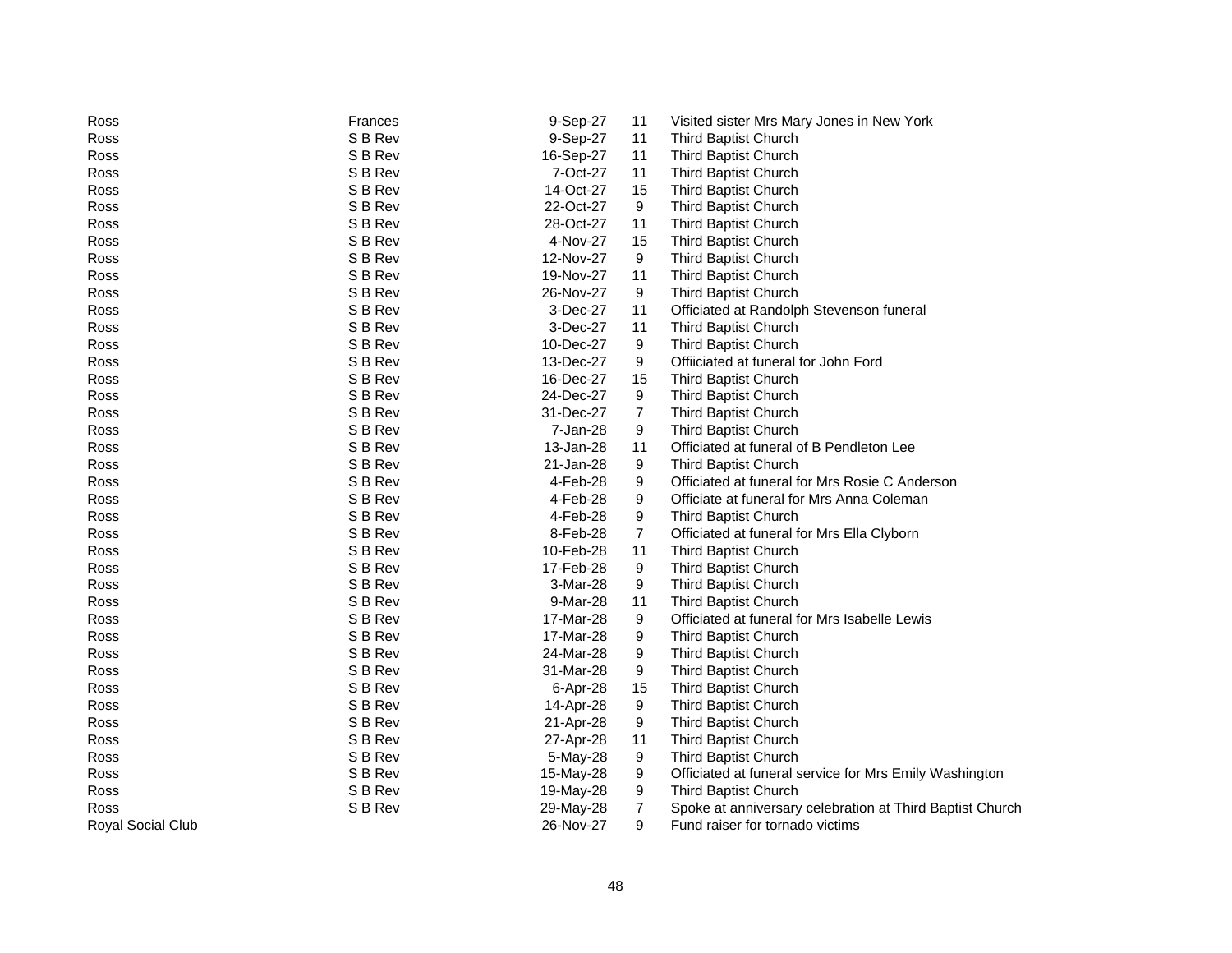| Royal Social Club     |                       | 13-Dec-27 | 9              | Thanks community for help                                |
|-----------------------|-----------------------|-----------|----------------|----------------------------------------------------------|
| Rudolph               | Lillian               | 9-Sep-27  | 11             | Guest of Mrs Carter of Shady Rest MD                     |
| <b>Rummage Sale</b>   |                       | 26-May-28 | 9              | To be held on corner of N Patrick and Cameron Streets    |
| Russel                | William M/M           | 30-Aug-27 | 9              | Parents of Edith Burke                                   |
| Russel                | Albert                | 24-Dec-27 | 9              | Visiting Alexandria                                      |
| Russel                | Albert                | 27-Dec-27 | 11             | Returned to Philadelphia - visited friends in Alexandria |
| Russel                | Nancy Mrs             | 26-May-28 | 9              | Attending Tents Conventioon in Wilmington, NC            |
| Russell               | William M/M           | 2-Sep-27  | 2              | Grandparents of Lillian Burke                            |
| Russell               | Wm M/M                | 28-Oct-27 | 11             | Guest was Mrs Rosa Dale                                  |
| Russell               | Nancy Mrs             | 12-Nov-27 | 9              | Visited Hampton VA                                       |
| Russell               | Nancye Mrs            | 8-Feb-28  | $\overline{7}$ | III at home                                              |
| Russell               | William M/M           | 27-Mar-28 | 9              | Reception postponed                                      |
| Sallie                | G E Rev               | 13-Sep-27 | $\overline{7}$ | Guest of Mrs R Robinson                                  |
| Sampson               | Relly M/M & daughters | 9-Sep-27  | 11             | Guests of M/M Philip Webb                                |
| Sampson               | M/M                   | 9-Sep-27  | 11             | Guest of Mrs Carter of Shady Rest MD                     |
| Sanford               | <b>Elizabeth Mrs</b>  | 24-Dec-27 | 9              | Visiting Oxford NC                                       |
| Saunders              | J                     | 6-Mar-28  | 9              | Returned from trip in VA                                 |
| Saunders              | Clara Mrs             | 4-Apr-28  | 9              | President of Bucille Art Club                            |
| Snyder                | <b>Aubrey Mrs</b>     | 21-Apr-28 | 9              | Attended party for R Richardson Townes                   |
| Scales                | Charles               | 21-Apr-28 | 9              | Attended Older Boys' conference                          |
| Scarca                | M Mrs                 | 7-Oct-27  | 11             | Visited relatives at Seminary Hill                       |
| Scarce                | Mary Mrs              | 6-Sep-27  | 8              | Mother of Mrs Levi Washington                            |
| Scarce                | Mary Mrs              | 6-Sep-27  | 8              | Visiting Kenwick VA                                      |
| Scarce                | Mary Mrs              | 14-Oct-27 | 15             | Visiting daughter Louise Washington                      |
| Scarce                | Mary Mrs              | 22-May-28 | 9              | Recovering from illness                                  |
| Scott                 | John                  | 10-Jan-28 | 9              | Attended party hosted by Henrietta McCollough            |
| Scott                 | L C Rev               | 8-Feb-28  | $\overline{7}$ | To preach at Shiloh Baptist Church                       |
| Scott                 | R Mrs                 | 20-Mar-28 | 9              | Visited mother and brother in Orange NJ                  |
| Scott                 | M/M                   | 6-Apr-28  | 15             | Attended party given for Mrs Ada Gibson                  |
| Second Baptist Church |                       | 15-May-28 | 9              | To present literary program                              |
| Seminole Music Club   |                       | 18-Jan-28 | 9              | To host music contest to be held at Parker-Gray School   |
| Seminole Music Club   |                       | 21-Jan-28 | 9              | To host Music contest to be held at Parker-Gray School   |
| Sewart                | Samuel                | 1-Feb-28  | $\overline{7}$ | III at home                                              |
| Shamwell              | Robert                | 2-Sep-27  | 2              | Visiting wife Eleanor T Shamwell                         |
| Shamwell              | Eleanor T Mrs         | 2-Sep-27  | $\overline{c}$ | Visited by Robert Shamwell                               |
| Shamwell              | Robert M/M            | 13-Sep-27 | $\overline{7}$ | Visiting in Luray VA                                     |
| Shamwell              | Robert M/M            | 23-Sep-27 | $\overline{7}$ | Returned from trip to Luray                              |
| Shamwell              | Robert M/M            | 4-Oct-27  | 9              | Guests of Mrs Mary Turner                                |
| Shamwell              | Eleanor T Mrs         | 30-Nov-27 | 9              | Visiting husband in Chicago                              |
| Shamwell              | Robert                | 30-Nov-27 | 9              | Mrs Eleanor T Shamwell, wife, visiting                   |
| Shamwell              | Robert                | 1-Feb-28  | $\overline{7}$ | Visiting Kansas MS                                       |
| Shamwell              | Eleanor T Mrs         | 28-Feb-28 | 9              | Attending University of Music in Philadelphia            |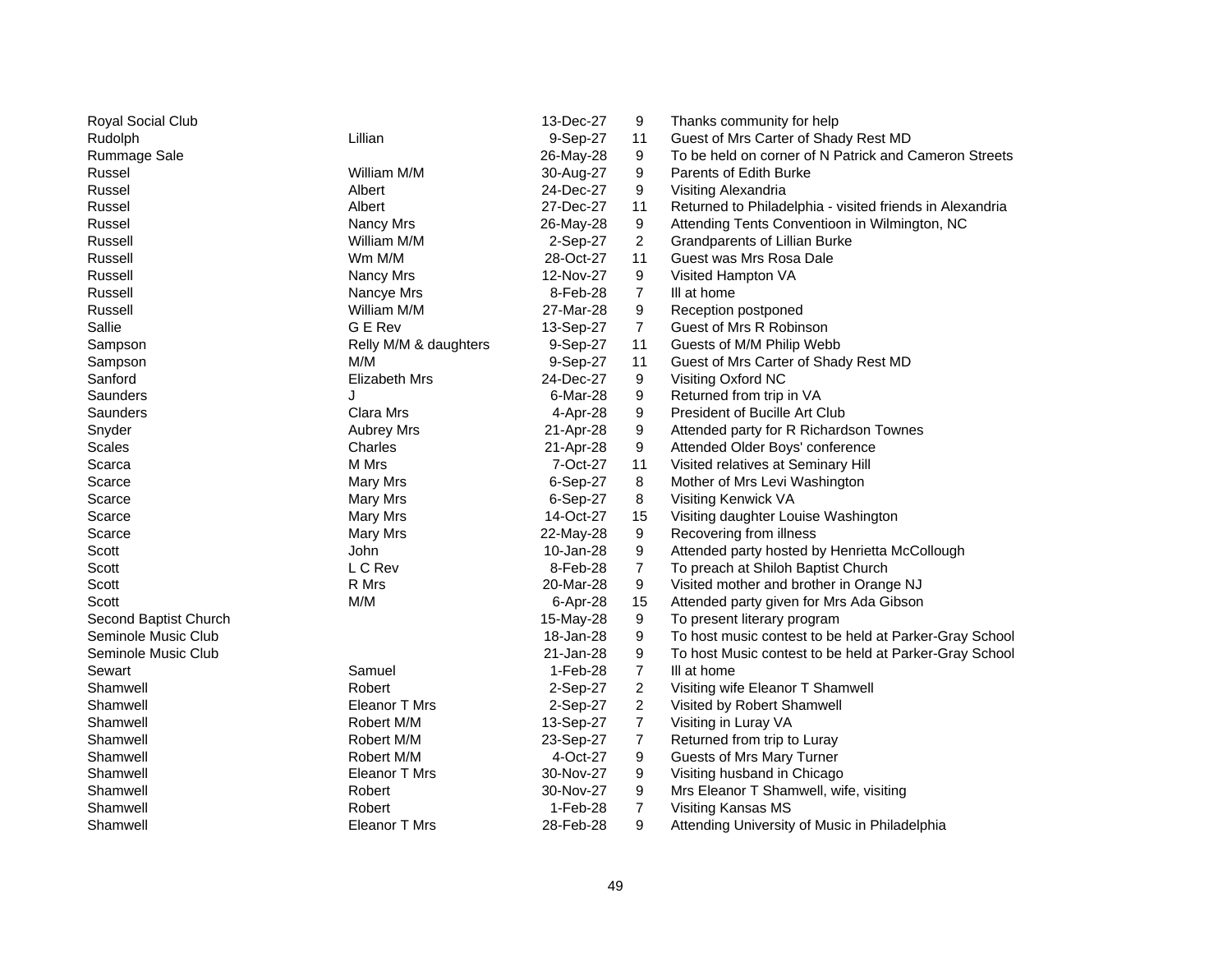| Shamwell              | Eleanor T Mrs  | 17-Apr-28 | 7              | Hosted party                                               |
|-----------------------|----------------|-----------|----------------|------------------------------------------------------------|
| Shamwell              | Eleanor T Mrs  | 17-Apr-28 | $\overline{7}$ | Visited parents M/M John Turner                            |
| Shannon               | Vivian         | 4-Oct-27  | 9              | Visiting Dr/M O D Durant                                   |
| Shanwell              | Robert M/M     | 27-Jan-28 | 11             | Visited Chicago                                            |
| Shela                 | S              | 15-Feb-28 | $\overline{7}$ | Visited the Misses Dorsey                                  |
| Shelton               | Lillian        | 4-Nov-27  | 15             | Attended Halloween party given by Mildred Lee              |
| Shelton               | Lillian        | 7-Jan-28  | 9              | Attended party hosted by Mrs Helen L Robinson              |
| Shelton               | Lillian        | 7-Jan-28  | 9              | Attended party given by Edythe Littlejohn                  |
| Shelton               | Lillian        | 4-Apr-28  | 9              | Secretary of Bucille Art Club                              |
| Shelton               | Maggie Mrs     | 29-May-28 | 7              | Participated in program given by Chrysanthemum Social Club |
| Sheppard              | Е              | 4-Oct-27  | 9              | Guest at party given by Corrine Turner                     |
| Sheppard              | Earleen        | 23-Feb-28 | $\overline{7}$ | Attended party for Thelma Coles                            |
| Sheppard              | Frank M/M      | 14-Mar-28 | 9              | Hosted party for Council of Independent Order of St Luke   |
| Shields               | Prof & Mrs     | 6-Sep-27  | 8              | Guests of M/M Herbert Tancil                               |
| Shiloh Baptist Church |                | 11-Oct-27 | 9              | To hold baby contest                                       |
| Shiloh Baptist Church |                | 15-Nov-27 | 9              | Music and literary program held                            |
| Shiloh Baptist Church |                | 19-Nov-27 | 11             | Queen's Convention meeting announced                       |
| Shiloh Baptist Church |                | 13-Dec-27 | 9              | To hold funeral service for Mrs Martha Nelson              |
| Shiloh Baptist Church |                | 20-Dec-27 | 9              | Choir to present program                                   |
| Shiloh Baptist Church |                | 18-Jan-28 | 9              | Funeral service held for Ida Williams                      |
| Shiloh Baptist Church |                | 27-Jan-28 | 11             | To hold funeral service for Mrs Tessie Dogans              |
| Shiloh Baptist Church |                | 17-Apr-28 | $\overline{7}$ | Will present program                                       |
| Shiloh Baptist Church |                | 22-May-28 | 9              | To hold funeral service for Mrs Mary Ball                  |
| Shiloh Baptist Church |                | 22-May-28 | 9              | Candlelight service held                                   |
| Shiloh Baptist Church |                | 29-May-28 | $\overline{7}$ | Held funeral service for Mrs Mary E Ballard                |
| Shiloh Baptist Church |                | 29-May-28 | $\overline{7}$ | Special service to be held                                 |
| Shorts                | William H      | 9-Sep-27  | 11             | Visiting cousin Mrs L Thomas                               |
| Shorts                | Wm             | 31-Mar-28 | 9              | Recovering from illness                                    |
| Shorts                | Clarence       | 14-Apr-28 | 9              | Visited Hilda Brooks                                       |
| Shorts                | Clarence       | 14-Apr-28 | 9              | Visited grandmother Mrs Hannah Hall                        |
| Simms                 | M Mr           | 2-Sep-27  | $\overline{2}$ | III at home                                                |
| Simms                 | Emma Mrs       | 17-Mar-28 | 9              | Visited by Mrs Bessie Hackley                              |
| Simms                 | Moses Mrs      | 6-Apr-28  | 15             | III at home                                                |
| Simms                 | M/M            | 14-Apr-28 | 9              | Attended party given by Bessie Dove                        |
| Simms                 | Emma Mrs       | 12-May-28 | 9              | III at home                                                |
| <b>Skiners</b>        | <b>B</b> M Mrs | 13-Jan-28 | 11             | Attended Whatsoever Circle party                           |
| Skinner               | Wm Jr          | 26-Nov-27 | 9              | President of Royal Social Club                             |
| Skinner               | <b>BFRev</b>   | 7-Dec-27  | $\overline{7}$ | Guest of Dr/Mrs O D Durant                                 |
| Skinner               | William M/M    | 7-Dec-27  | $\overline{7}$ | Dinner held for Mrs James Walker                           |
| Skinner               | <b>Booker</b>  | 7-Dec-27  | $\overline{7}$ | Died at Alexandria Hospital - bur Washington DC            |
| Skinner               | Bertha         | 10-Dec-27 | 9              | To host meeting of Whatsoever Circle                       |
| Skinner               | <b>Bertha</b>  | 24-Dec-27 | 9              | Made candy at home of Mrs M E Evans                        |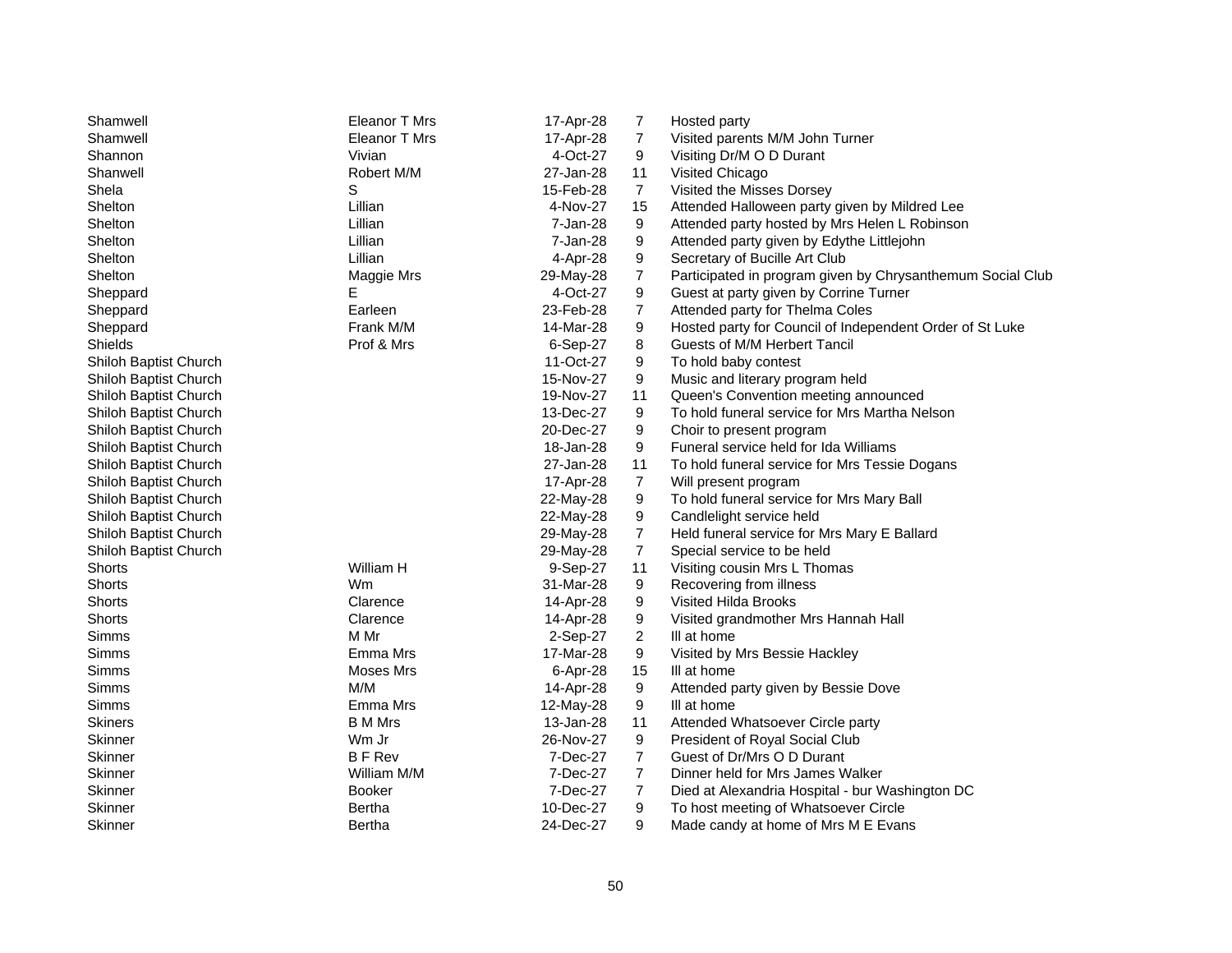| Skinner<br>28-Feb-28<br>9<br>Bertha<br>Attended Whatsoever Circle meeting<br><b>Skinner</b><br>$\overline{7}$<br>Henry M/M<br>17-Apr-28<br>Visited by Mrs Susie Walker<br>Slade<br>11<br>Charles<br>9-Sep-27<br>Guest of M/M Robert Luckett<br>11<br>Slam<br>Wesley D<br>19-Nov-27<br>Spoke at American Education Week Parker-Gray School<br>9<br>Smith<br>James & family<br>30-Aug-27<br>New residents of Alexandria<br>2<br>Sister of Mrs James Benson<br>Smith<br>James Mrs<br>2-Sep-27<br>$\overline{2}$<br>Smith<br>Marion<br>2-Sep-27<br>Spent weekend in Baltimore<br>8<br>Smith<br>Nellie Mae Mrs<br>6-Sep-27<br>New resident of Alexandria<br>$\overline{7}$<br>Smith<br>Vivian Mrs<br>13-Sep-27<br><b>Guest of Namie Taylor</b><br>$\overline{7}$<br>Smith<br>13-Sep-27<br>Mary Mrs<br>Visiting M/M Louis Smith<br>Smith<br>Louis M/M<br>13-Sep-27<br>7<br>Visited by Mrs Mary Smith<br>7<br>Smith<br>James M/M<br>23-Sep-27<br>Visited by Mrs Hattie Parker & grandson<br>Smith<br>27-Sep-27<br>9<br>James M/M<br>Had as guest Mrs Hattie Parker<br>Smith<br>18-Oct-27<br>9<br>Guest was Mrs Andrew Jones<br>James M/M<br>Guest of Ruth L Gilliam<br>Smith<br>Wm<br>22-Oct-27<br>9<br>Smith<br>1-Nov-27<br>9<br><b>Cousin of Wesley Gaines</b><br>Henry<br>Smith<br>K Mrs<br>1-Nov-27<br>9<br>Guest of M/M Harden<br>Smith<br>9<br>Guest was Mrs Hattie Jones<br>James M/M<br>1-Nov-27<br>Smith<br>A M/M<br>22-Nov-27<br>9<br>Birth of baby daughter<br>$\overline{7}$<br>Smith<br>J B<br>Attended supper hosted by J B Smith<br>7-Dec-27<br>Smith<br>James M/M<br>13-Dec-27<br>9<br>Visited by Mrs John Smith & daughter, Clementine<br>9<br>Smith<br>James M/M<br>20-Dec-27<br>Visited Mrs Lottie White<br>9<br>Smith<br>James M/M<br>20-Dec-27<br>Visited by Mrs John Oliver and daughter, Clemetine<br>7<br>Smith<br>31-Dec-27<br>Visited by Lucy Gibbon<br>Mary<br>$\overline{7}$<br>Smith<br>Visited by Lucy Gibbon<br>31-Dec-27<br>Evelyn<br>Lula<br>9<br>Smith<br>Attended party hosted by Mrs Rosa Brooks<br>10-Jan-28<br>Lillian R Mrs<br>$\overline{7}$<br>Smith<br>1-Feb-28<br>Returned to York PA after visiting relatives in Alexandria<br>Smith<br>Eliza Mrs<br>4-Feb-28<br>9<br>To present play at Ebenezer Baptist Church<br>Ella Mrs<br>11<br>Smith<br>10-Feb-28<br>Attended surprise party for Wm I Culmer<br>$\overline{7}$<br>Smith<br>H Mrs<br>III at home<br>23-Feb-28<br>Smith<br>Hiliary<br>28-Feb-28<br>9<br><b>Married Beatrice Fulton</b><br>Smith<br>Oliver M/M<br>9<br>Visited Mrs Elizabeth Terrell<br>3-Mar-28<br>Smith<br>James B<br>14-Mar-28<br>9<br>Attended Council of Independent Order of St Luke party<br>Smith<br>9<br>Leon R<br>20-Mar-28<br>Hosted party<br>9<br>Smith<br>James M/M<br>27-Mar-28<br>Visited by James Benson<br>Smith<br>27-Mar-28<br>9<br>Harvey<br>Attended party given for Dr I M Barbour<br>Smith<br>Leon M/M<br>15<br>Attended party given for Mrs Viola Crummer<br>6-Apr-28<br>9<br>Smith<br>James B M/M<br>Hosted group of people on Sunday<br>14-Apr-28<br>$\overline{7}$<br>Smith<br>Dona<br>Attended party given by Mrs Eleanor T Shamwell<br>17-Apr-28<br>$\overline{7}$<br>Smith<br>James M/M<br>24-Apr-28<br>Visited by James Benson | Skinner | <b>B</b> M Mrs | 10-Feb-28 | 11 | <b>Hosted Whatsoever Circle</b> |
|------------------------------------------------------------------------------------------------------------------------------------------------------------------------------------------------------------------------------------------------------------------------------------------------------------------------------------------------------------------------------------------------------------------------------------------------------------------------------------------------------------------------------------------------------------------------------------------------------------------------------------------------------------------------------------------------------------------------------------------------------------------------------------------------------------------------------------------------------------------------------------------------------------------------------------------------------------------------------------------------------------------------------------------------------------------------------------------------------------------------------------------------------------------------------------------------------------------------------------------------------------------------------------------------------------------------------------------------------------------------------------------------------------------------------------------------------------------------------------------------------------------------------------------------------------------------------------------------------------------------------------------------------------------------------------------------------------------------------------------------------------------------------------------------------------------------------------------------------------------------------------------------------------------------------------------------------------------------------------------------------------------------------------------------------------------------------------------------------------------------------------------------------------------------------------------------------------------------------------------------------------------------------------------------------------------------------------------------------------------------------------------------------------------------------------------------------------------------------------------------------------------------------------------------------------------------------------------------------------------------------------------------------------------------------------------------------------------------------------------------------------------------------------------------------------------------------------------------------------------------------------------------------------------------------------------------------------------------------------------------------------------------------------------------------------------------------------------------------------------------------------------------------------------------------------------------------------------------|---------|----------------|-----------|----|---------------------------------|
|                                                                                                                                                                                                                                                                                                                                                                                                                                                                                                                                                                                                                                                                                                                                                                                                                                                                                                                                                                                                                                                                                                                                                                                                                                                                                                                                                                                                                                                                                                                                                                                                                                                                                                                                                                                                                                                                                                                                                                                                                                                                                                                                                                                                                                                                                                                                                                                                                                                                                                                                                                                                                                                                                                                                                                                                                                                                                                                                                                                                                                                                                                                                                                                                                        |         |                |           |    |                                 |
|                                                                                                                                                                                                                                                                                                                                                                                                                                                                                                                                                                                                                                                                                                                                                                                                                                                                                                                                                                                                                                                                                                                                                                                                                                                                                                                                                                                                                                                                                                                                                                                                                                                                                                                                                                                                                                                                                                                                                                                                                                                                                                                                                                                                                                                                                                                                                                                                                                                                                                                                                                                                                                                                                                                                                                                                                                                                                                                                                                                                                                                                                                                                                                                                                        |         |                |           |    |                                 |
|                                                                                                                                                                                                                                                                                                                                                                                                                                                                                                                                                                                                                                                                                                                                                                                                                                                                                                                                                                                                                                                                                                                                                                                                                                                                                                                                                                                                                                                                                                                                                                                                                                                                                                                                                                                                                                                                                                                                                                                                                                                                                                                                                                                                                                                                                                                                                                                                                                                                                                                                                                                                                                                                                                                                                                                                                                                                                                                                                                                                                                                                                                                                                                                                                        |         |                |           |    |                                 |
|                                                                                                                                                                                                                                                                                                                                                                                                                                                                                                                                                                                                                                                                                                                                                                                                                                                                                                                                                                                                                                                                                                                                                                                                                                                                                                                                                                                                                                                                                                                                                                                                                                                                                                                                                                                                                                                                                                                                                                                                                                                                                                                                                                                                                                                                                                                                                                                                                                                                                                                                                                                                                                                                                                                                                                                                                                                                                                                                                                                                                                                                                                                                                                                                                        |         |                |           |    |                                 |
|                                                                                                                                                                                                                                                                                                                                                                                                                                                                                                                                                                                                                                                                                                                                                                                                                                                                                                                                                                                                                                                                                                                                                                                                                                                                                                                                                                                                                                                                                                                                                                                                                                                                                                                                                                                                                                                                                                                                                                                                                                                                                                                                                                                                                                                                                                                                                                                                                                                                                                                                                                                                                                                                                                                                                                                                                                                                                                                                                                                                                                                                                                                                                                                                                        |         |                |           |    |                                 |
|                                                                                                                                                                                                                                                                                                                                                                                                                                                                                                                                                                                                                                                                                                                                                                                                                                                                                                                                                                                                                                                                                                                                                                                                                                                                                                                                                                                                                                                                                                                                                                                                                                                                                                                                                                                                                                                                                                                                                                                                                                                                                                                                                                                                                                                                                                                                                                                                                                                                                                                                                                                                                                                                                                                                                                                                                                                                                                                                                                                                                                                                                                                                                                                                                        |         |                |           |    |                                 |
|                                                                                                                                                                                                                                                                                                                                                                                                                                                                                                                                                                                                                                                                                                                                                                                                                                                                                                                                                                                                                                                                                                                                                                                                                                                                                                                                                                                                                                                                                                                                                                                                                                                                                                                                                                                                                                                                                                                                                                                                                                                                                                                                                                                                                                                                                                                                                                                                                                                                                                                                                                                                                                                                                                                                                                                                                                                                                                                                                                                                                                                                                                                                                                                                                        |         |                |           |    |                                 |
|                                                                                                                                                                                                                                                                                                                                                                                                                                                                                                                                                                                                                                                                                                                                                                                                                                                                                                                                                                                                                                                                                                                                                                                                                                                                                                                                                                                                                                                                                                                                                                                                                                                                                                                                                                                                                                                                                                                                                                                                                                                                                                                                                                                                                                                                                                                                                                                                                                                                                                                                                                                                                                                                                                                                                                                                                                                                                                                                                                                                                                                                                                                                                                                                                        |         |                |           |    |                                 |
|                                                                                                                                                                                                                                                                                                                                                                                                                                                                                                                                                                                                                                                                                                                                                                                                                                                                                                                                                                                                                                                                                                                                                                                                                                                                                                                                                                                                                                                                                                                                                                                                                                                                                                                                                                                                                                                                                                                                                                                                                                                                                                                                                                                                                                                                                                                                                                                                                                                                                                                                                                                                                                                                                                                                                                                                                                                                                                                                                                                                                                                                                                                                                                                                                        |         |                |           |    |                                 |
|                                                                                                                                                                                                                                                                                                                                                                                                                                                                                                                                                                                                                                                                                                                                                                                                                                                                                                                                                                                                                                                                                                                                                                                                                                                                                                                                                                                                                                                                                                                                                                                                                                                                                                                                                                                                                                                                                                                                                                                                                                                                                                                                                                                                                                                                                                                                                                                                                                                                                                                                                                                                                                                                                                                                                                                                                                                                                                                                                                                                                                                                                                                                                                                                                        |         |                |           |    |                                 |
|                                                                                                                                                                                                                                                                                                                                                                                                                                                                                                                                                                                                                                                                                                                                                                                                                                                                                                                                                                                                                                                                                                                                                                                                                                                                                                                                                                                                                                                                                                                                                                                                                                                                                                                                                                                                                                                                                                                                                                                                                                                                                                                                                                                                                                                                                                                                                                                                                                                                                                                                                                                                                                                                                                                                                                                                                                                                                                                                                                                                                                                                                                                                                                                                                        |         |                |           |    |                                 |
|                                                                                                                                                                                                                                                                                                                                                                                                                                                                                                                                                                                                                                                                                                                                                                                                                                                                                                                                                                                                                                                                                                                                                                                                                                                                                                                                                                                                                                                                                                                                                                                                                                                                                                                                                                                                                                                                                                                                                                                                                                                                                                                                                                                                                                                                                                                                                                                                                                                                                                                                                                                                                                                                                                                                                                                                                                                                                                                                                                                                                                                                                                                                                                                                                        |         |                |           |    |                                 |
|                                                                                                                                                                                                                                                                                                                                                                                                                                                                                                                                                                                                                                                                                                                                                                                                                                                                                                                                                                                                                                                                                                                                                                                                                                                                                                                                                                                                                                                                                                                                                                                                                                                                                                                                                                                                                                                                                                                                                                                                                                                                                                                                                                                                                                                                                                                                                                                                                                                                                                                                                                                                                                                                                                                                                                                                                                                                                                                                                                                                                                                                                                                                                                                                                        |         |                |           |    |                                 |
|                                                                                                                                                                                                                                                                                                                                                                                                                                                                                                                                                                                                                                                                                                                                                                                                                                                                                                                                                                                                                                                                                                                                                                                                                                                                                                                                                                                                                                                                                                                                                                                                                                                                                                                                                                                                                                                                                                                                                                                                                                                                                                                                                                                                                                                                                                                                                                                                                                                                                                                                                                                                                                                                                                                                                                                                                                                                                                                                                                                                                                                                                                                                                                                                                        |         |                |           |    |                                 |
|                                                                                                                                                                                                                                                                                                                                                                                                                                                                                                                                                                                                                                                                                                                                                                                                                                                                                                                                                                                                                                                                                                                                                                                                                                                                                                                                                                                                                                                                                                                                                                                                                                                                                                                                                                                                                                                                                                                                                                                                                                                                                                                                                                                                                                                                                                                                                                                                                                                                                                                                                                                                                                                                                                                                                                                                                                                                                                                                                                                                                                                                                                                                                                                                                        |         |                |           |    |                                 |
|                                                                                                                                                                                                                                                                                                                                                                                                                                                                                                                                                                                                                                                                                                                                                                                                                                                                                                                                                                                                                                                                                                                                                                                                                                                                                                                                                                                                                                                                                                                                                                                                                                                                                                                                                                                                                                                                                                                                                                                                                                                                                                                                                                                                                                                                                                                                                                                                                                                                                                                                                                                                                                                                                                                                                                                                                                                                                                                                                                                                                                                                                                                                                                                                                        |         |                |           |    |                                 |
|                                                                                                                                                                                                                                                                                                                                                                                                                                                                                                                                                                                                                                                                                                                                                                                                                                                                                                                                                                                                                                                                                                                                                                                                                                                                                                                                                                                                                                                                                                                                                                                                                                                                                                                                                                                                                                                                                                                                                                                                                                                                                                                                                                                                                                                                                                                                                                                                                                                                                                                                                                                                                                                                                                                                                                                                                                                                                                                                                                                                                                                                                                                                                                                                                        |         |                |           |    |                                 |
|                                                                                                                                                                                                                                                                                                                                                                                                                                                                                                                                                                                                                                                                                                                                                                                                                                                                                                                                                                                                                                                                                                                                                                                                                                                                                                                                                                                                                                                                                                                                                                                                                                                                                                                                                                                                                                                                                                                                                                                                                                                                                                                                                                                                                                                                                                                                                                                                                                                                                                                                                                                                                                                                                                                                                                                                                                                                                                                                                                                                                                                                                                                                                                                                                        |         |                |           |    |                                 |
|                                                                                                                                                                                                                                                                                                                                                                                                                                                                                                                                                                                                                                                                                                                                                                                                                                                                                                                                                                                                                                                                                                                                                                                                                                                                                                                                                                                                                                                                                                                                                                                                                                                                                                                                                                                                                                                                                                                                                                                                                                                                                                                                                                                                                                                                                                                                                                                                                                                                                                                                                                                                                                                                                                                                                                                                                                                                                                                                                                                                                                                                                                                                                                                                                        |         |                |           |    |                                 |
|                                                                                                                                                                                                                                                                                                                                                                                                                                                                                                                                                                                                                                                                                                                                                                                                                                                                                                                                                                                                                                                                                                                                                                                                                                                                                                                                                                                                                                                                                                                                                                                                                                                                                                                                                                                                                                                                                                                                                                                                                                                                                                                                                                                                                                                                                                                                                                                                                                                                                                                                                                                                                                                                                                                                                                                                                                                                                                                                                                                                                                                                                                                                                                                                                        |         |                |           |    |                                 |
|                                                                                                                                                                                                                                                                                                                                                                                                                                                                                                                                                                                                                                                                                                                                                                                                                                                                                                                                                                                                                                                                                                                                                                                                                                                                                                                                                                                                                                                                                                                                                                                                                                                                                                                                                                                                                                                                                                                                                                                                                                                                                                                                                                                                                                                                                                                                                                                                                                                                                                                                                                                                                                                                                                                                                                                                                                                                                                                                                                                                                                                                                                                                                                                                                        |         |                |           |    |                                 |
|                                                                                                                                                                                                                                                                                                                                                                                                                                                                                                                                                                                                                                                                                                                                                                                                                                                                                                                                                                                                                                                                                                                                                                                                                                                                                                                                                                                                                                                                                                                                                                                                                                                                                                                                                                                                                                                                                                                                                                                                                                                                                                                                                                                                                                                                                                                                                                                                                                                                                                                                                                                                                                                                                                                                                                                                                                                                                                                                                                                                                                                                                                                                                                                                                        |         |                |           |    |                                 |
|                                                                                                                                                                                                                                                                                                                                                                                                                                                                                                                                                                                                                                                                                                                                                                                                                                                                                                                                                                                                                                                                                                                                                                                                                                                                                                                                                                                                                                                                                                                                                                                                                                                                                                                                                                                                                                                                                                                                                                                                                                                                                                                                                                                                                                                                                                                                                                                                                                                                                                                                                                                                                                                                                                                                                                                                                                                                                                                                                                                                                                                                                                                                                                                                                        |         |                |           |    |                                 |
|                                                                                                                                                                                                                                                                                                                                                                                                                                                                                                                                                                                                                                                                                                                                                                                                                                                                                                                                                                                                                                                                                                                                                                                                                                                                                                                                                                                                                                                                                                                                                                                                                                                                                                                                                                                                                                                                                                                                                                                                                                                                                                                                                                                                                                                                                                                                                                                                                                                                                                                                                                                                                                                                                                                                                                                                                                                                                                                                                                                                                                                                                                                                                                                                                        |         |                |           |    |                                 |
|                                                                                                                                                                                                                                                                                                                                                                                                                                                                                                                                                                                                                                                                                                                                                                                                                                                                                                                                                                                                                                                                                                                                                                                                                                                                                                                                                                                                                                                                                                                                                                                                                                                                                                                                                                                                                                                                                                                                                                                                                                                                                                                                                                                                                                                                                                                                                                                                                                                                                                                                                                                                                                                                                                                                                                                                                                                                                                                                                                                                                                                                                                                                                                                                                        |         |                |           |    |                                 |
|                                                                                                                                                                                                                                                                                                                                                                                                                                                                                                                                                                                                                                                                                                                                                                                                                                                                                                                                                                                                                                                                                                                                                                                                                                                                                                                                                                                                                                                                                                                                                                                                                                                                                                                                                                                                                                                                                                                                                                                                                                                                                                                                                                                                                                                                                                                                                                                                                                                                                                                                                                                                                                                                                                                                                                                                                                                                                                                                                                                                                                                                                                                                                                                                                        |         |                |           |    |                                 |
|                                                                                                                                                                                                                                                                                                                                                                                                                                                                                                                                                                                                                                                                                                                                                                                                                                                                                                                                                                                                                                                                                                                                                                                                                                                                                                                                                                                                                                                                                                                                                                                                                                                                                                                                                                                                                                                                                                                                                                                                                                                                                                                                                                                                                                                                                                                                                                                                                                                                                                                                                                                                                                                                                                                                                                                                                                                                                                                                                                                                                                                                                                                                                                                                                        |         |                |           |    |                                 |
|                                                                                                                                                                                                                                                                                                                                                                                                                                                                                                                                                                                                                                                                                                                                                                                                                                                                                                                                                                                                                                                                                                                                                                                                                                                                                                                                                                                                                                                                                                                                                                                                                                                                                                                                                                                                                                                                                                                                                                                                                                                                                                                                                                                                                                                                                                                                                                                                                                                                                                                                                                                                                                                                                                                                                                                                                                                                                                                                                                                                                                                                                                                                                                                                                        |         |                |           |    |                                 |
|                                                                                                                                                                                                                                                                                                                                                                                                                                                                                                                                                                                                                                                                                                                                                                                                                                                                                                                                                                                                                                                                                                                                                                                                                                                                                                                                                                                                                                                                                                                                                                                                                                                                                                                                                                                                                                                                                                                                                                                                                                                                                                                                                                                                                                                                                                                                                                                                                                                                                                                                                                                                                                                                                                                                                                                                                                                                                                                                                                                                                                                                                                                                                                                                                        |         |                |           |    |                                 |
|                                                                                                                                                                                                                                                                                                                                                                                                                                                                                                                                                                                                                                                                                                                                                                                                                                                                                                                                                                                                                                                                                                                                                                                                                                                                                                                                                                                                                                                                                                                                                                                                                                                                                                                                                                                                                                                                                                                                                                                                                                                                                                                                                                                                                                                                                                                                                                                                                                                                                                                                                                                                                                                                                                                                                                                                                                                                                                                                                                                                                                                                                                                                                                                                                        |         |                |           |    |                                 |
|                                                                                                                                                                                                                                                                                                                                                                                                                                                                                                                                                                                                                                                                                                                                                                                                                                                                                                                                                                                                                                                                                                                                                                                                                                                                                                                                                                                                                                                                                                                                                                                                                                                                                                                                                                                                                                                                                                                                                                                                                                                                                                                                                                                                                                                                                                                                                                                                                                                                                                                                                                                                                                                                                                                                                                                                                                                                                                                                                                                                                                                                                                                                                                                                                        |         |                |           |    |                                 |
|                                                                                                                                                                                                                                                                                                                                                                                                                                                                                                                                                                                                                                                                                                                                                                                                                                                                                                                                                                                                                                                                                                                                                                                                                                                                                                                                                                                                                                                                                                                                                                                                                                                                                                                                                                                                                                                                                                                                                                                                                                                                                                                                                                                                                                                                                                                                                                                                                                                                                                                                                                                                                                                                                                                                                                                                                                                                                                                                                                                                                                                                                                                                                                                                                        |         |                |           |    |                                 |
|                                                                                                                                                                                                                                                                                                                                                                                                                                                                                                                                                                                                                                                                                                                                                                                                                                                                                                                                                                                                                                                                                                                                                                                                                                                                                                                                                                                                                                                                                                                                                                                                                                                                                                                                                                                                                                                                                                                                                                                                                                                                                                                                                                                                                                                                                                                                                                                                                                                                                                                                                                                                                                                                                                                                                                                                                                                                                                                                                                                                                                                                                                                                                                                                                        |         |                |           |    |                                 |
|                                                                                                                                                                                                                                                                                                                                                                                                                                                                                                                                                                                                                                                                                                                                                                                                                                                                                                                                                                                                                                                                                                                                                                                                                                                                                                                                                                                                                                                                                                                                                                                                                                                                                                                                                                                                                                                                                                                                                                                                                                                                                                                                                                                                                                                                                                                                                                                                                                                                                                                                                                                                                                                                                                                                                                                                                                                                                                                                                                                                                                                                                                                                                                                                                        |         |                |           |    |                                 |
|                                                                                                                                                                                                                                                                                                                                                                                                                                                                                                                                                                                                                                                                                                                                                                                                                                                                                                                                                                                                                                                                                                                                                                                                                                                                                                                                                                                                                                                                                                                                                                                                                                                                                                                                                                                                                                                                                                                                                                                                                                                                                                                                                                                                                                                                                                                                                                                                                                                                                                                                                                                                                                                                                                                                                                                                                                                                                                                                                                                                                                                                                                                                                                                                                        |         |                |           |    |                                 |
|                                                                                                                                                                                                                                                                                                                                                                                                                                                                                                                                                                                                                                                                                                                                                                                                                                                                                                                                                                                                                                                                                                                                                                                                                                                                                                                                                                                                                                                                                                                                                                                                                                                                                                                                                                                                                                                                                                                                                                                                                                                                                                                                                                                                                                                                                                                                                                                                                                                                                                                                                                                                                                                                                                                                                                                                                                                                                                                                                                                                                                                                                                                                                                                                                        |         |                |           |    |                                 |
|                                                                                                                                                                                                                                                                                                                                                                                                                                                                                                                                                                                                                                                                                                                                                                                                                                                                                                                                                                                                                                                                                                                                                                                                                                                                                                                                                                                                                                                                                                                                                                                                                                                                                                                                                                                                                                                                                                                                                                                                                                                                                                                                                                                                                                                                                                                                                                                                                                                                                                                                                                                                                                                                                                                                                                                                                                                                                                                                                                                                                                                                                                                                                                                                                        |         |                |           |    |                                 |
|                                                                                                                                                                                                                                                                                                                                                                                                                                                                                                                                                                                                                                                                                                                                                                                                                                                                                                                                                                                                                                                                                                                                                                                                                                                                                                                                                                                                                                                                                                                                                                                                                                                                                                                                                                                                                                                                                                                                                                                                                                                                                                                                                                                                                                                                                                                                                                                                                                                                                                                                                                                                                                                                                                                                                                                                                                                                                                                                                                                                                                                                                                                                                                                                                        |         |                |           |    |                                 |
|                                                                                                                                                                                                                                                                                                                                                                                                                                                                                                                                                                                                                                                                                                                                                                                                                                                                                                                                                                                                                                                                                                                                                                                                                                                                                                                                                                                                                                                                                                                                                                                                                                                                                                                                                                                                                                                                                                                                                                                                                                                                                                                                                                                                                                                                                                                                                                                                                                                                                                                                                                                                                                                                                                                                                                                                                                                                                                                                                                                                                                                                                                                                                                                                                        |         |                |           |    |                                 |
|                                                                                                                                                                                                                                                                                                                                                                                                                                                                                                                                                                                                                                                                                                                                                                                                                                                                                                                                                                                                                                                                                                                                                                                                                                                                                                                                                                                                                                                                                                                                                                                                                                                                                                                                                                                                                                                                                                                                                                                                                                                                                                                                                                                                                                                                                                                                                                                                                                                                                                                                                                                                                                                                                                                                                                                                                                                                                                                                                                                                                                                                                                                                                                                                                        |         |                |           |    |                                 |
| Smith<br>$\overline{7}$<br>Visited by Clematine Oliver<br>Mary<br>24-Apr-28                                                                                                                                                                                                                                                                                                                                                                                                                                                                                                                                                                                                                                                                                                                                                                                                                                                                                                                                                                                                                                                                                                                                                                                                                                                                                                                                                                                                                                                                                                                                                                                                                                                                                                                                                                                                                                                                                                                                                                                                                                                                                                                                                                                                                                                                                                                                                                                                                                                                                                                                                                                                                                                                                                                                                                                                                                                                                                                                                                                                                                                                                                                                            |         |                |           |    |                                 |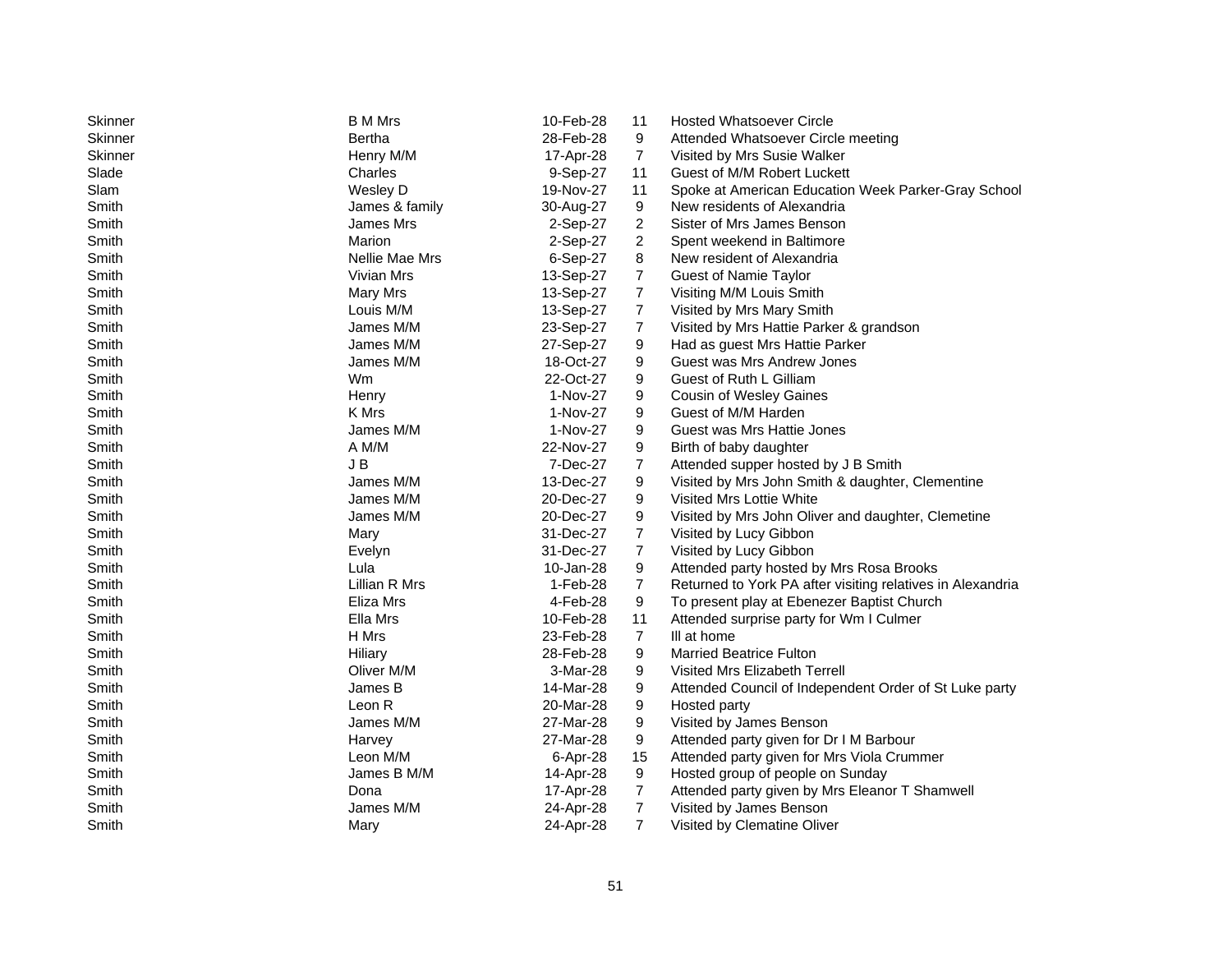| Smith                | Evelyn             | 24-Apr-28 | 7              | Visited by Clematine Oliver                                         |
|----------------------|--------------------|-----------|----------------|---------------------------------------------------------------------|
| Smith                | Julius             | 5-May-28  | 9              | Died at Alexandria Hospital - bur SC                                |
| Smith                | Henry              | 12-May-28 | 9              | III at home                                                         |
| Smith                | Eliza Mrs          | 22-May-28 | 9              | Visited by Hattie Jones                                             |
| Smith                | Henry (Undertaker) | 22-May-28 | 9              | Recovering from illness                                             |
| Smyer                | Mrs                | 27-Dec-27 | 11             | Visited Mrs Bessie Moore                                            |
| Snapper              | Samuel             | 20-Dec-27 | 9              | III at home                                                         |
| Snow                 | Edward             | 28-Feb-28 | 9              | Visiting Alexandria                                                 |
| Snyder               | Aubrey             | 21-Apr-28 | 9              | Attended party for R Richardson Townes                              |
| Sorrell              | P Mrs              | 7-Dec-27  | $\overline{7}$ | Patient in Alexandria Hospital                                      |
| Sorrell              | Thomas             | 7-Dec-27  | 7              | Hosted supper                                                       |
| Sparrow              | Marion             | 9-Sep-27  | 11             | Guest of M/M Fletcher                                               |
| Sparrow              | Marion             | 8-Nov-27  | 9              | <b>Guest of Margaret Chisley</b>                                    |
| Sparrow              | Marion             | 1-Feb-28  | $\overline{7}$ | Visited Margaret Chisley                                            |
| Sparrow              | Marion             | 17-Feb-28 | 9              | Visited Alexandria                                                  |
| Sparrow              | Ethel              | 6-Apr-28  | 15             | Attended party given for Mrs Viola Crummer                          |
| Sparrow              | Marion             | 8-May-28  | 9              | Visiting Alexandria from Deanwood, DC                               |
| <b>Speakes</b>       | Esther             | 30-Aug-27 | 9              | Guest of Addie Robinson NY                                          |
| Speakes              | Esther             | 9-Sep-27  | 11             | Visiting in Staten Island NY                                        |
| <b>Speakes</b>       | Jesse              | 23-Sep-27 | $\overline{7}$ | Married Mattie L Hackley                                            |
| <b>Speakes</b>       | Esther             | 23-Sep-27 | $\overline{7}$ | At wedding of Mattie Hackley & Jesse Speakes                        |
| Speakes              | Esther             | 6-Apr-28  | 15             | Visited relatives in Washington                                     |
| Spotswood            | Mary Mrs           | 23-Feb-28 | $\overline{7}$ | III at home                                                         |
| Spottswood           | Earl               | 12-May-28 | 9              | Visited Mrs Elizabeth Johnson in Orange, VA                         |
| Spriggs              | <b>Betty Mrs</b>   | 10-Apr-28 | $\overline{7}$ | Visiting brother William Watson                                     |
| St James Lodge No 49 |                    | 29-May-28 | $\overline{7}$ | Celebrated anniversary at Third Baptist Church                      |
| St Rich              | J M/M              | 21-Apr-28 | 9              | Attended party for R Richardson Townes                              |
| St Joseph's Church   |                    | 31-Dec-27 | $\overline{7}$ | Funeral services held here for T Johnson                            |
| Standard             | <b>Edythe Mrs</b>  | 4-Apr-28  | 9              | Visited Alexandria                                                  |
| Stanley              | Mary               | 10-Feb-28 | 11             | Visited brother in Richmond with Mrs James Bethea & Beatrice Bethea |
| Stanton              | H Rev              | 13-Dec-27 | 9              | To debate at Ebenezer Baptist Church                                |
| Stanton              | N Howard Rev       | 8-Feb-28  | 7              | Opened night school at Ebenezer Hall                                |
| Stanton              | N Howard Rev       | 24-Mar-28 | 9              | To participate in program presented by Club No 1 Bethel Church      |
| Stanton              | <b>Howard Rev</b>  | 27-Mar-28 | 9              | Officiated at funeral of Mrs Grace Ball                             |
| Stanton              | N Howard Rev       | 31-Mar-28 | 9              | Preached at Bethel Presbyterian Church                              |
| Stanton              | N Howard Rev       | 19-May-28 | 9              | To preach at Alfred Street Baptist Church                           |
| Stanton              | N Howard Rev       | 29-May-28 | $\overline{7}$ | Delivered sermon at Alfred Street Baptist Church                    |
| Staunton             | H Rev/M            | 6-Sep-27  | 8              | Visited Atlantic City                                               |
| Staunton             | H N Rev            | 9-Sep-27  | 11             | Officiated in place of Rev S B Ross Third Baptist Church            |
| Staunton             | H N Rev/M          | 13-Sep-27 | $\overline{7}$ | Visited friends in Atlantic City                                    |
| Staunton             | H N Rev/M          | 16-Sep-27 | 11             | Visited relatives/friends in Leesburg                               |
| <b>Stevens</b>       | Carrie Mrs         | 2-Sep-27  | $\overline{2}$ | Mother of Ellen Butler                                              |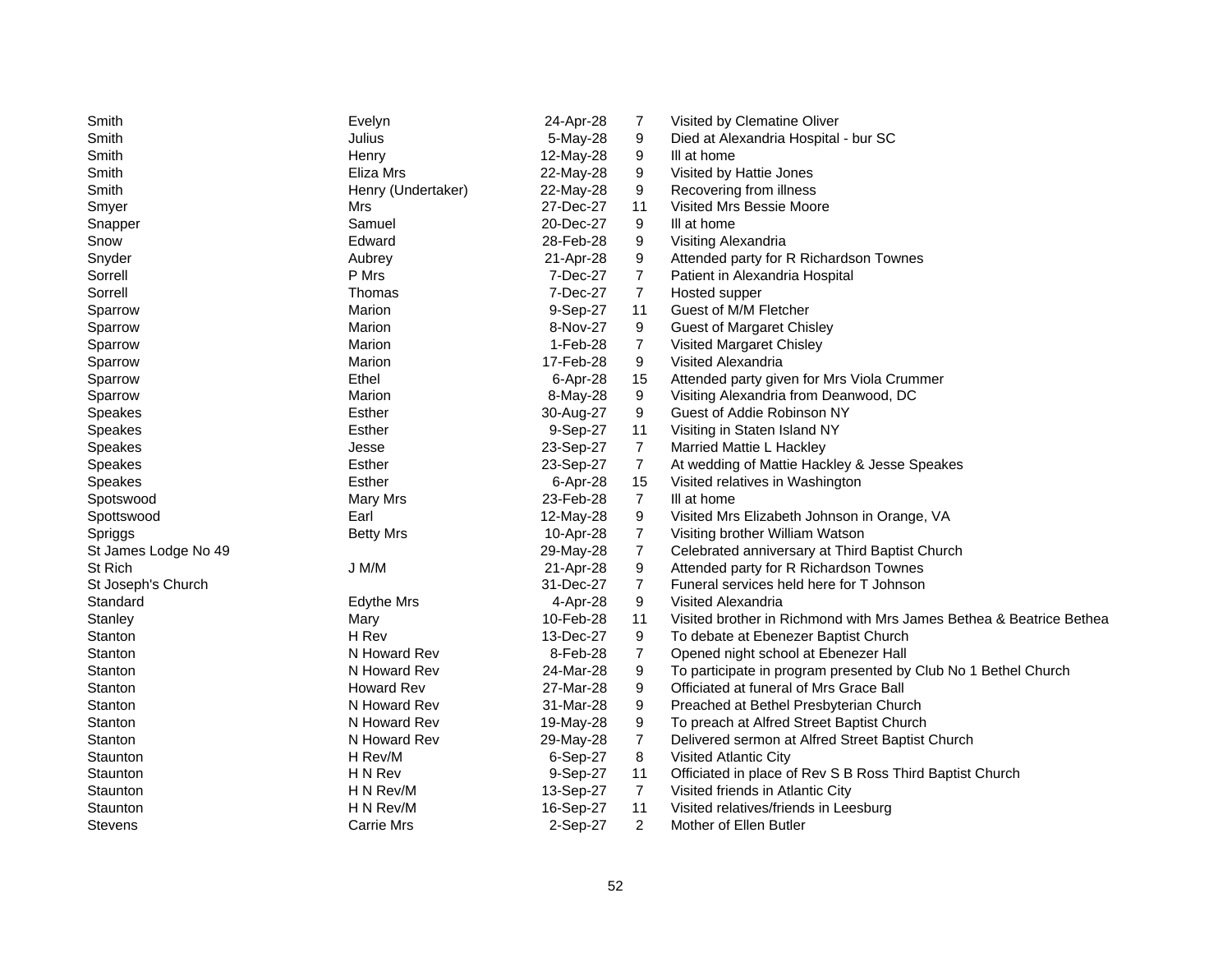| Stevens           | <b>Carrie Mrs</b>  | 13-Sep-27 | 7              | Visited by daughter Mrs Ellen J Butler                   |
|-------------------|--------------------|-----------|----------------|----------------------------------------------------------|
| <b>Stevens</b>    | Carrie Mrs         | 28-Oct-27 | 11             | Guest was Mrs E Wair                                     |
| <b>Stevens</b>    | Henry              | 1-Nov-27  | 9              | III at home                                              |
| <b>Stevens</b>    | Carrie Mrs         | 10-Feb-28 | 11             | Visited by Mrs Florence McGruder                         |
| <b>Stevens</b>    | Carrie Mrs         | 20-Mar-28 | 9              | III at home                                              |
| <b>Stevens</b>    | <b>Carrie Mrs</b>  | 12-May-28 | 9              | Visited by Mrs Kate Bransome                             |
| <b>Stevens</b>    | Anna Mrs           | 15-May-28 | 9              | Visited Alexandria                                       |
| Stevenson         | Randolph           | 3-Dec-27  | 11             | Died at Alexandria Hospital                              |
| Stevenson         | Anna               | 23-Feb-28 | $\overline{7}$ | Visited Alexandria                                       |
| Stevenson         | Anna               | 24-Apr-28 | $\overline{7}$ | Visited Alexandria                                       |
| Steward           | Katye Mrs          | 4-Oct-27  | 9              | III at home                                              |
| Steward           | John M/M           | 25-Oct-27 | 9              | Guest was Mrs Jennie Holmes                              |
| <b>Stewart</b>    | Kate Mrs           | 7-Oct-27  | 11             | Mrs James E Holmes (sister of Mrs Kate Stewart) visiting |
| <b>Stewart</b>    | Kate Mrs           | 3-Dec-27  | 11             | Visited Philadelphia                                     |
| <b>Stewart</b>    | S                  | 27-Jan-28 | 11             | III at home                                              |
| <b>Stewart</b>    | Annie Mrs          | 15-Feb-28 | $\overline{7}$ | III at home                                              |
| <b>Stewart</b>    | Kate Mrs           | 23-Feb-28 | $\overline{7}$ | III at home                                              |
| <b>Stewart</b>    | Florence           | 31-Mar-28 | 9              | Attended party for Mary Pinckard                         |
| <b>Stewart</b>    | Kate Mrs           | 10-Apr-28 | $\overline{7}$ | Recovered from illness                                   |
| Stewart           | Florence           | 1-Jun-28  | 11             | Visited her sisters in Chester, PA                       |
| <b>Stilliards</b> | Edward             | 21-Apr-28 | 9              | Attended party for R Richardson Townes                   |
| Stillyard         | Edward             | 14-Mar-28 | 9              | Attended Council of Independent Order of St Luke party   |
| <b>Stokes</b>     | Josephine          | 2-Sep-27  | $\overline{2}$ | Visiting relatives in PA                                 |
| <b>Stokes</b>     | Josephine          | 13-Sep-27 | 7              | Visited relatives/friends in Jenkintown PA               |
| <b>Stokes</b>     | Josephine Mrs      | 11-Oct-27 | 9              | Motor trip to Richmond                                   |
| <b>Stokes</b>     | Mildred            | 11-Oct-27 | 9              | Motor trip to Richmond                                   |
| <b>Stokes</b>     | Grace              | 11-Oct-27 | 9              | Motor trip to Richmond                                   |
| <b>Stokes</b>     | Josephine          | 15-Nov-27 | 9              | Visiting aunt Mildred Stokes Jenkintown PA               |
| <b>Stokes</b>     | <b>Mildred Mrs</b> | 15-Nov-27 | 9              | Niece Josephine Stokes visiting                          |
| <b>Stokes</b>     | Josephine Mrs      | 7-Dec-27  | $\overline{7}$ | To host pigfoot, chitterling, and oyster supper          |
| <b>Stokes</b>     | Lillian            | 8-May-28  | 9              | Recovering from illness                                  |
| Strange           | Margaret           | 27-Sep-27 | 9              | Attended tea for Beatrice White                          |
| Strong            | W Rev              | 16-Sep-27 | 11             | Presbyterian Baptist Church                              |
| Strong            | R B Rev            | 23-Sep-27 | $\overline{7}$ | Bethel Presbyterian Church                               |
| Strong            | R B Rev            | 7-Oct-27  | 11             | Bethel Presbyterian Church                               |
| Strong            | R B Rev            | 14-Oct-27 | 15             | Bethel Presbyterian Church                               |
| Strong            | R B Rev            | 22-Oct-27 | 9              | Bethel Presbyterian Church                               |
| Strong            | R B Rev            | 28-Oct-27 | 11             | Bethel Presbyterian Church                               |
| Strong            | R B Rev            | 4-Nov-27  | 15             | Bethel Presbyterian Church                               |
| Strong            | R B Rev            | 12-Nov-27 | 9              | Bethel Presbyterian Church                               |
| Strong            | R B Rev            | 19-Nov-27 | 11             | Spoke at American Education Week Parker-Gray School      |
| Strong            | R B Rev            | 19-Nov-27 | 11             | Bethel Presbyterian Church                               |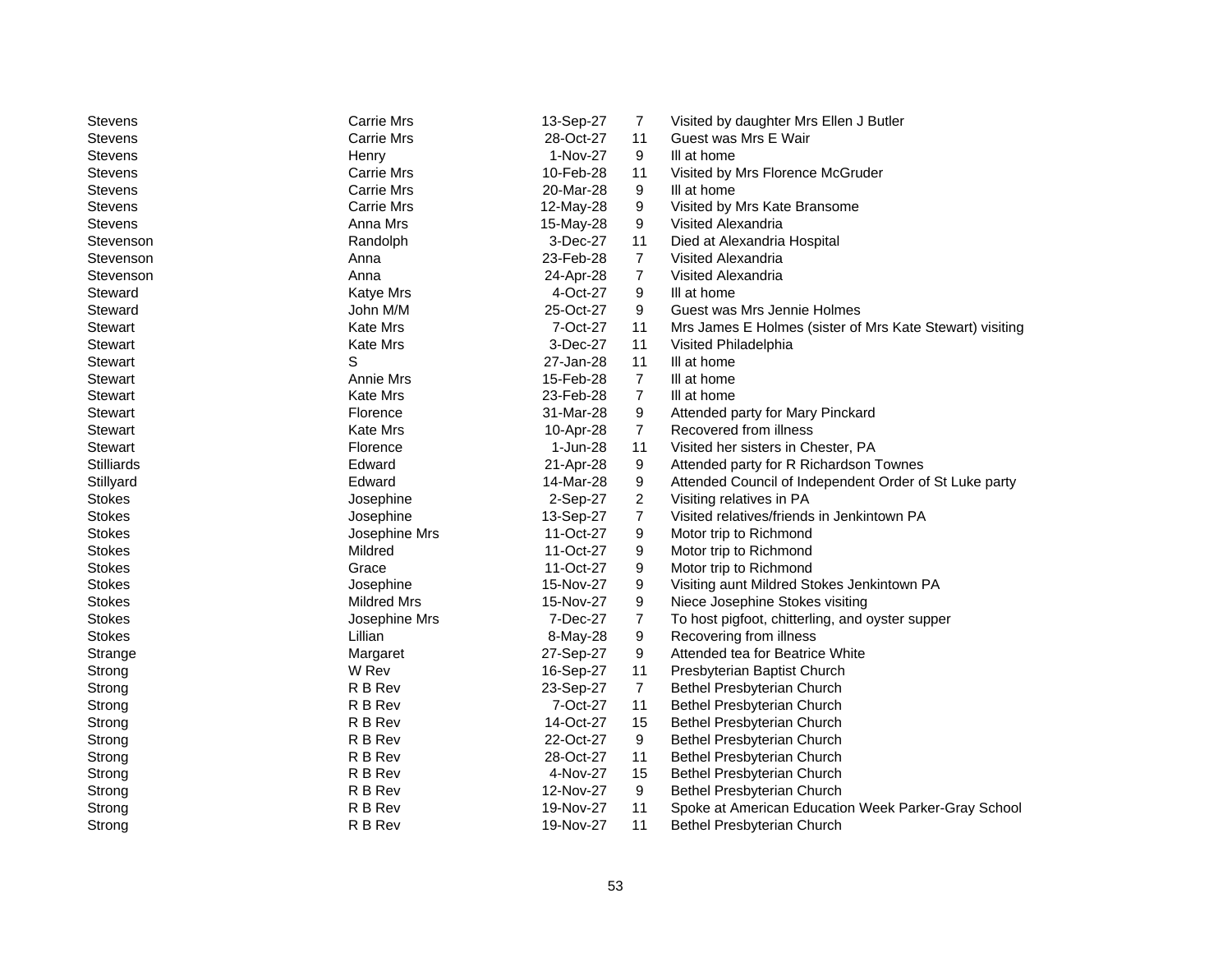| Strong        | R B Rev            | 26-Nov-27 | 9              | Bethel Presbyterian Church                                     |
|---------------|--------------------|-----------|----------------|----------------------------------------------------------------|
| Strong        | R B Rev            | 3-Dec-27  | 11             | Bethel Presbyterian Church                                     |
| Strong        | R B Rev            | 10-Dec-27 | 9              | Bethel Presbyterian Church                                     |
| Strong        | R B Rev            | 16-Dec-27 | 15             | Bethel Presbyterian Church                                     |
| Strong        | R B Rev            | 24-Dec-27 | 9              | Bethel Presbyterian Church                                     |
| Strong        | R B Rev            | 31-Dec-27 | $\overline{7}$ | Bethel Presbyterian Church                                     |
| Strong        | R B Rev            | 7-Jan-28  | 9              | Bethel Presbyterian Church                                     |
| Strong        | R B Rev            | 13-Jan-28 | 11             | Bethel Presbyterian Church                                     |
| Strong        | R B Rev            | 21-Jan-28 | 9              | Bethel Presbyterian Church                                     |
| Strong        | R B Rev            | 27-Jan-28 | 11             | Bethel Presbyterian Church                                     |
| Strong        | R B Rev            | 10-Feb-28 | 11             | Bethel Presbyterian Church                                     |
| Strong        | R B Rev            | 17-Feb-28 | 9              | <b>Bethel Presbyterian Church</b>                              |
| Strong        | R B Rev            | 3-Mar-28  | 9              | <b>Bethel Presbyterian Church</b>                              |
| Strong        | R B Rev            | 9-Mar-28  | 11             | Bethel Presbyterian Church                                     |
| Strong        | R B Rev            | 17-Mar-28 | 9              | Bethel Presbyterian Church                                     |
| Strong        | R B Rev            | 24-Mar-28 | 9              | To participate in program presented by Club No 1 Bethel Church |
| Strong        | R B Rev            | 24-Mar-28 | 9              | Bethel Presbyterian Church                                     |
| Strong        | R B Rev            | 31-Mar-28 | 9              | Bethel Presbyterian Church                                     |
| Strong        | R B Rev            | 6-Apr-28  | 15             | Bethel Presbyterian Church                                     |
| Strong        | R B Rev            | 14-Apr-28 | 9              | Bethel Presbyterian Church                                     |
| Strong        | R B Rev            | 21-Apr-28 | 9              | Bethel Presbyterian Church                                     |
| Strong        | R B Rev            | 27-Apr-28 | 11             | Bethel Presbyterian Church                                     |
| Strong        | R B Rev            | 5-May-28  | 9              | Bethel Presbyterian Church                                     |
| Strong        | R B Rev            | 12-May-28 | 9              | Bethel Presbyterian Church                                     |
| Strong        | R B Rev            | 19-May-28 | 9              | Bethel Presbyterian Church                                     |
| Swan          | <b>Frances Mrs</b> | 14-Mar-28 | 9              | Died at home                                                   |
| Swanson       | M/M                | 6-Apr-28  | 15             | Attended party given for Mrs Ada Gibson                        |
| <b>Tables</b> | Mary Mrs           | 8-Nov-27  | 9              | III at home                                                    |
| <b>Tables</b> | Mary Mrs           | 23-Feb-28 | $\overline{7}$ | III at home                                                    |
| Tables        | Mary Mrs           | 9-Mar-28  | 11             | III at home                                                    |
| Tancil        | Bertha             | 8-Nov-27  | 9              | <b>Entertained guests</b>                                      |
| Tancil        | Bertha             | 20-Mar-28 | 9              | Attended Junior Art Club meeting                               |
| Tansil        | Mrs                | 20-Mar-28 | 9              | To host next meeting of Parker-Gray School Mother's Club       |
| Tate          | Obie M/M           | 9-Sep-27  | 11             | Guests of M/M Fletcher                                         |
| Tate          | R                  | 4-Apr-28  | 9              | Visited sisters Alberta and Cora Hammonds                      |
| Taylor        | <b>Edith Mrs</b>   | 30-Aug-27 | 9              | Ш                                                              |
| Taylor        | <b>Essye Mrs</b>   | 30-Aug-27 | 9              | Visiting mother Anna Murry                                     |
| Taylor        | Namie              | 13-Sep-27 | $\overline{7}$ | Visited by Mrs Vivian Smith                                    |
| Taylor        | Nanie              | 23-Sep-27 | $\overline{7}$ | Attended party given by Ida Pinkard                            |
| Taylor        | Charles            | 23-Sep-27 | $\overline{7}$ | Attended party given by Ida Pinkard                            |
| Taylor        | Rozier             | 27-Sep-27 | 9              | Elected treasurer of Parker-Gray parents association           |
| Taylor        | Rover M/M          | 4-Oct-27  | 9              | Visited by M/M Jessie Jones                                    |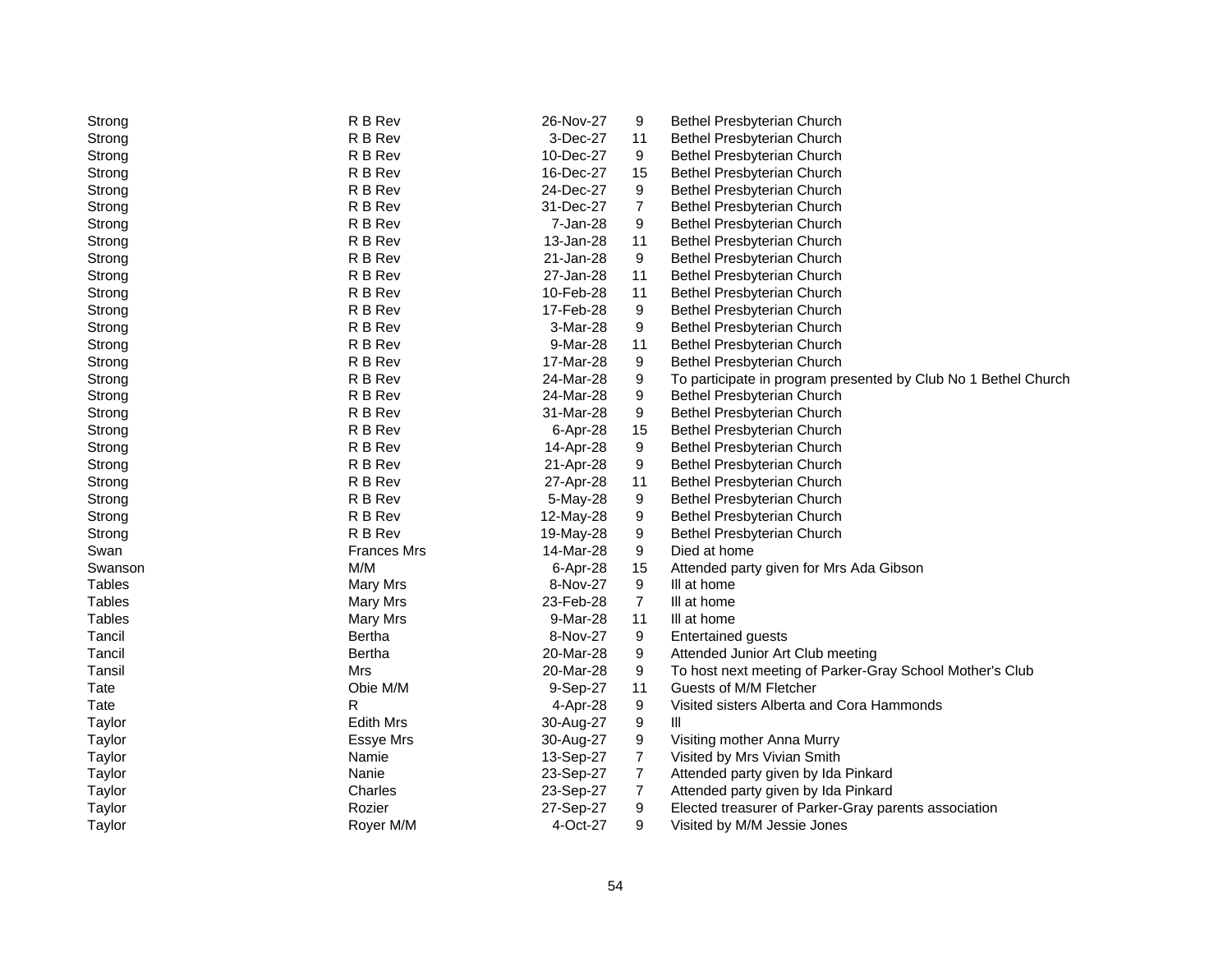| Taylor                      | Nannie               | 4-Oct-27  | 9              | Honoree at surprise party given by Corinne Turner         |
|-----------------------------|----------------------|-----------|----------------|-----------------------------------------------------------|
| Taylor                      | <b>Edith Mrs</b>     | 7-Oct-27  | 11             | III at home                                               |
| Taylor                      | <b>Edith Mrs</b>     | 11-Oct-27 | 9              | Died at home                                              |
| Taylor                      | <b>Edith Mrs</b>     | 14-Oct-27 | 15             | Died at home                                              |
| Taylor                      | <b>Elizabeth Mrs</b> | 1-Nov-27  | 9              | Visited relatives in Richmond                             |
| Taylor                      | Raymond M/M          | 1-Nov-27  | 9              | Daughter & son-in-law of Mrs Ruby Campbell                |
| Taylor                      | Raymond M/M          | 7-Dec-27  | 7              | Visited by Mrs Anna Murray                                |
| Taylor                      | <b>Esaye Mrs</b>     | 7-Dec-27  | $\overline{7}$ | Visited realtives in Alexandria                           |
| Taylor                      | Elizabeth Mrs        | 17-Feb-28 | 9              | Visited Richmond for funeral of brother-in-law            |
| Taylor                      | Nanie                | 31-Mar-28 | 9              | Attended party for Mary Pinckard                          |
| Taylor                      | Essie Mrs            | 19-May-28 | 9              | Visited relatives in Alexandria                           |
| Taylor                      | <b>Rozier F Mrs</b>  | 19-May-28 | 9              | Resigned as president of Parker-Gray School Mother's Club |
| Terrell                     | <b>Elizabeth Mrs</b> | 3-Mar-28  | 9              | Visited by M/M Oliver Smith - dau & son-in-law            |
| Terry                       | Lorraina Mrs         | 23-Sep-27 | 7              | Visited by mother Mrs Aaron Lewis                         |
| Third Baptist Church        |                      | 22-Oct-27 | 9              | Rally services                                            |
| Third Baptist Church        |                      | 25-Oct-27 | 9              | Held funeral for Mrs Amelia Fields Lomax                  |
| Third Baptist Church        |                      | 10-Jan-28 | 9              | Held funeral service for Mrs D Mason                      |
| Third Baptist Church        |                      | 13-Jan-28 | 11             | Funeral held for B Pendleton Lee                          |
| Third Baptist Church        |                      | 4-Feb-28  | 9              | Held funeral service for Mrs Rosie C Anderson             |
| Third Baptist Church        |                      | 4-Feb-28  | 9              | Funeral services held for Mrs Anna Coleman                |
| Third Baptist Church        |                      | 8-Feb-28  | $\overline{7}$ | Held funeral service for Mrs Ella Clyborn                 |
| Third Baptist Church        |                      | 27-Mar-28 | 9              | Held anniversary services                                 |
| Third Baptist Church        |                      | 6-Apr-28  | 15             | To present pageant                                        |
| Third Baptist Church        |                      | 12-May-28 | 9              | To present Mother's Day program                           |
| <b>Third Baptist Church</b> |                      | 15-May-28 | 9              | Held funeral service for Mrs Emily Washington             |
| Third Baptist Church        |                      | 26-May-28 | 9              | To host program "Around the World"                        |
| Thomas                      | Mary E Mrs           | 30-Aug-27 | 9              | Guest of Mrs G O Dixon                                    |
| Thomas                      | <b>Katye Mrs</b>     | 30-Aug-27 | 9              | <b>Guest of Sallie Thomas</b>                             |
| Thomas                      | Ralph                | 30-Aug-27 | 9              | <b>Guest of Sallie Thomas</b>                             |
| Thomas                      | Sallie               | 30-Aug-27 | 9              | Visited by Mrs Katye Thomas & Ralph Thomas                |
| Thomas                      | Sally Mrs            | 2-Sep-27  | $\overline{a}$ | Visiting parents in Lynchburg VA                          |
| Thomas                      | Lucille Mrs          | 6-Sep-27  | 8              | Sister of Maria Jackson                                   |
| Thomas                      | William              | 6-Sep-27  | 8              | Visited sister Mrs Earl Contee                            |
| Thomas                      | L Mrs                | 9-Sep-27  | 11             | Cousin of William H Shorts                                |
| Thomas                      | Sallie Mrs           | 16-Sep-27 | 11             | Visited parents in Lynchburg VA                           |
| Thomas                      | Naomi Nrs            | 4-Oct-27  | 9              | III at home                                               |
| Thomas                      | Martha Mrs           | 4-Oct-27  | 9              | Hosted Oriental Vacation Club meeting                     |
| Thomas                      | <b>Bessie Mrs</b>    | 18-Oct-27 | 9              | Visited sister Mrs Maggie Hopkins                         |
| Thomas                      | William M/M          | 22-Oct-27 | 9              | Guest was Marry Thomas                                    |
| Thomas                      | Merry                | 22-Oct-27 | 9              | Guest of M/M William Thomas                               |
| Thomas                      | R W Rev              | 4-Nov-27  | 15             | To preach at Alfred Street Baptist Church                 |
| Thomas                      | Lucille Mrs          | 4-Feb-28  | 9              | Visited by sister Mrs Elmora Brown                        |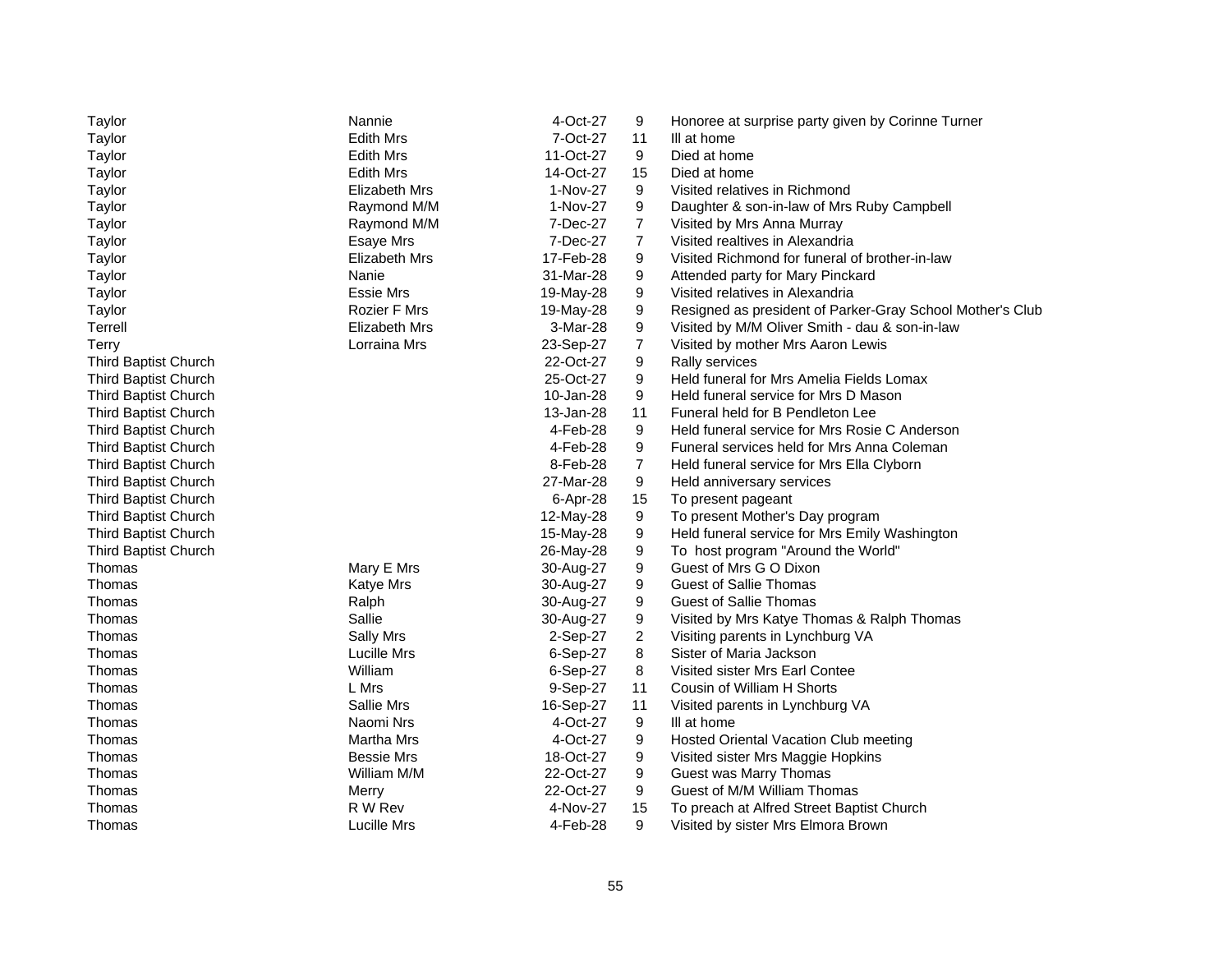| Thomas   | Lucille Mrs      | 4-Feb-28  | 9              | Visited by sister Mrs Hattie Payne                |
|----------|------------------|-----------|----------------|---------------------------------------------------|
| Thomas   | Marie            | 8-Feb-28  | 7              | <b>Graduated Armstrong Technical High School</b>  |
| Thomas   | Sallye Mrs       | 28-Feb-28 | 9              | Visited Alexandria                                |
| Thomas   | Ella Mrs         | 27-Mar-28 | 9              | Visiting Alexandria due to daughter's illness     |
| Thomas   | Jessie L         | 31-Mar-28 | 9              | Visited by Emma Tibbs                             |
| Thomas   | Ella Mrs         | 4-Apr-28  | 9              | Returned home to Richmond after death of daughter |
| Thomas   | S                | 6-Apr-28  | 15             | Attended party given for Mrs Viola Crummer        |
| Thomas   | Lucille Mrs      | 14-Apr-28 | 9              | Visited by granddaughter Helen Coleman            |
| Thompson | H H Rev          | 30-Aug-27 | 9              | Ebenezer Baptist Church                           |
| Thompson | H H Rev          | 9-Sep-27  | 11             | Ebenezer Baptist Church                           |
| Thompson | H H Rev          | 16-Sep-27 | 11             | Ebenezer Baptist Church                           |
| Thompson | H H Rev          | 30-Sep-27 | 11             | Ebenezer Baptist Church                           |
| Thompson | H H Rev          | 7-Oct-27  | 11             | Ebenezer Baptist Church                           |
| Thompson | H H Rev          | 14-Oct-27 | 15             | Ebenezer Baptist Church                           |
| Thompson | H H Rev          | 22-Oct-27 | 9              | Ebenezer Baptist Church                           |
| Thompson | H H Rev          | 28-Oct-27 | 11             | Ebenezer Baptist Church                           |
| Thompson | William          | 1-Nov-27  | 9              | III at home                                       |
| Thompson | H H Rev          | 4-Nov-27  | 15             | Ebenezer Baptist Church                           |
| Thompson | H H Rev          | 12-Nov-27 | 9              | Ebenezer Baptist Church                           |
| Thompson | H H Rev          | 19-Nov-27 | 11             | Ebenezer Baptist Church                           |
| Thompson | <b>Irene Mrs</b> | 22-Nov-27 | 9              | Visiting parents in Atlanta GA                    |
| Thompson | H H Rev          | 26-Nov-27 | 9              | Officiated at Wm Tibbs funeral                    |
| Thompson | H H Rev          | 26-Nov-27 | 9              | Ebenezer Baptist Church                           |
| Thompson | H H Rev          | 3-Dec-27  | 11             | Ebenezer Baptist Church                           |
| Thompson | H H Rev          | 7-Dec-27  | $\overline{7}$ | Officiated at funeral for George F Tibbs          |
| Thompson | H H Rev          | 10-Dec-27 | 9              | Ebenezer Baptist Church                           |
| Thompson | H H Rev          | 16-Dec-27 | 15             | Ebenezer Baptist Church                           |
| Thompson | H H Rev          | 7-Jan-28  | 9              | Ebenezer Baptist Church                           |
| Thompson | H H Rev          | 13-Jan-28 | 11             | Ebenezer Baptist Church                           |
| Thompson | H H Rev          | 21-Jan-28 | 9              | Ebenezer Baptist Church                           |
| Thompson | <b>Mrs</b>       | 27-Jan-28 | 11             | Returned from visiting parents in Atlanta GA      |
| Thompson | <b>Mrs</b>       | 27-Jan-28 | 11             | Visiting friends in Alexandria                    |
| Thompson | H H Rev          | 27-Jan-28 | 11             | Ebenezer Baptist Church                           |
| Thompson | H H Rev          | 1-Feb-28  | $\overline{7}$ | Officiated at funeral for Mrs Carrie Johnson      |
| Thompson | H H Rev          | 4-Feb-28  | 9              | Ebenezer Baptist Church                           |
| Thompson | H H Rev/M        | 10-Feb-28 | 11             | Attended surprise party for Wm I Culmer           |
| Thompson | H H Rev          | 10-Feb-28 | 11             | Ebenezer Baptist Church                           |
| Thompson | H H Rev          | 17-Feb-28 | 9              | Ebenezer Baptist Church                           |
| Thompson | Clayton          | 23-Feb-28 | $\overline{7}$ | Attended party for Thelma Coles                   |
| Thompson | H H Rev          | 3-Mar-28  | 9              | Ebenezer Baptist Church                           |
| Thompson | H H Rev          | 9-Mar-28  | 11             | Ebenezer Baptist Church                           |
| Thompson | H H Rev          | 14-Mar-28 | 9              | Officiated at funeral for Mrs Frances Swan        |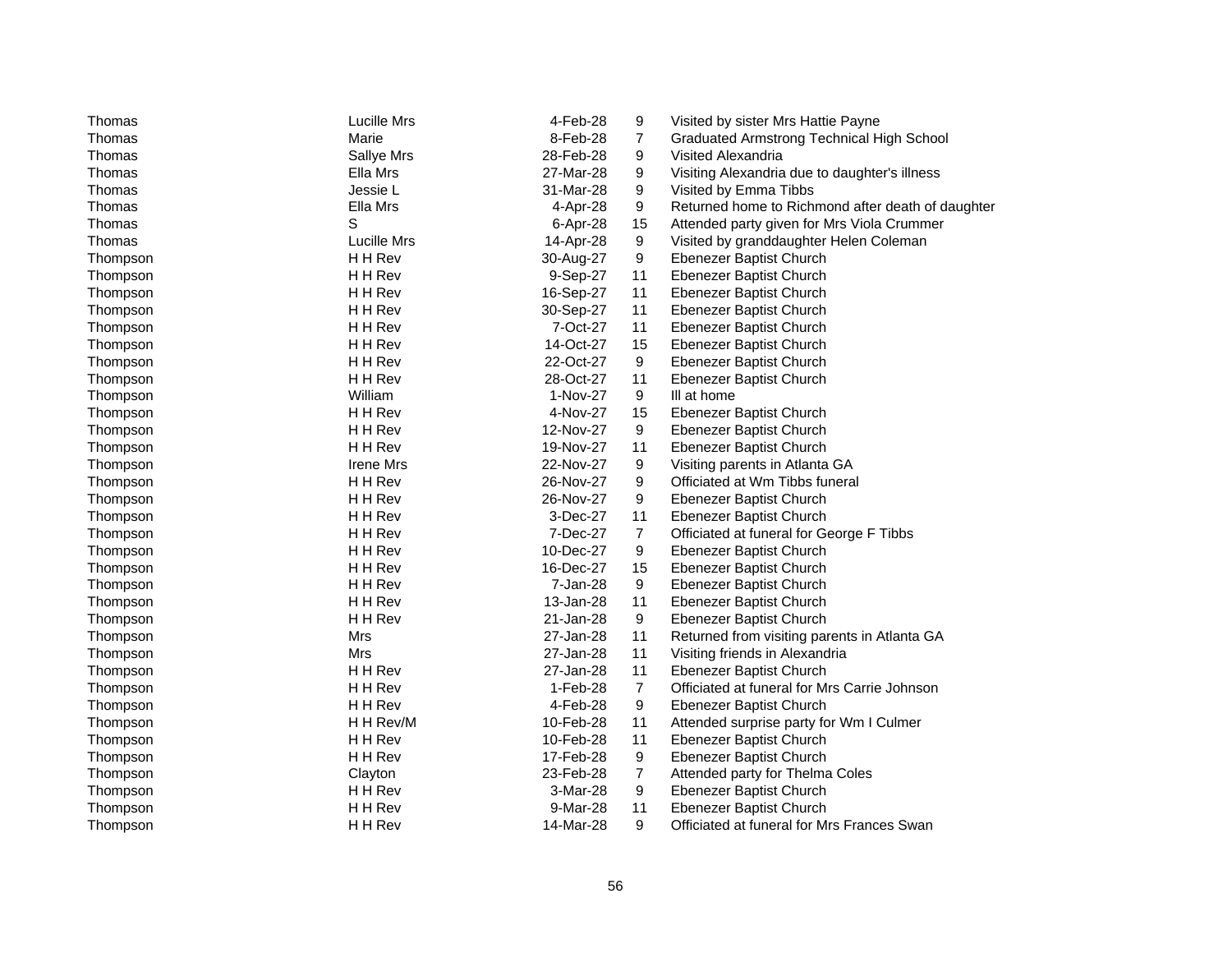| Thompson        | H H Rev            | 17-Mar-28 | 9              | Ebenezer Baptist Church                                      |
|-----------------|--------------------|-----------|----------------|--------------------------------------------------------------|
| Thompson        | <b>Edythe Mrs</b>  | 20-Mar-28 | 9              | III at home                                                  |
| Thompson        | H H Rev            | 24-Mar-28 | 9              | Ebenezer Baptist Church                                      |
| Thompson        | Royier             | 27-Mar-28 | 9              | Attended party given for Dr I M Barbour                      |
| Thompson        | <b>Edythe Mrs</b>  | 27-Mar-28 | 9              | III at home                                                  |
| Thompson        | H H Rev            | 31-Mar-28 | 9              | Ebenezer Baptist Church                                      |
| Thompson        | H H Rev            | 6-Apr-28  | 15             | Ebenezer Baptist Church                                      |
| Thompson        | Decatur            | 10-Apr-28 | 7              | III at home                                                  |
| Thompson        | Edyth Mrs          | 10-Apr-28 | $\overline{7}$ | Recovered from illness                                       |
| Thompson        | H H Rev            | 14-Apr-28 | 9              | Ebenezer Baptist Church                                      |
| Thompson        | H H Rev            | 21-Apr-28 | 9              | Ebenezer Baptist Church                                      |
| Thompson        | H H Rev            | 27-Apr-28 | 11             | Ebenezer Baptist Church                                      |
| Thompson        | Clayton            | 8-May-28  | 9              | III at home                                                  |
| Thompson        | H H Rev            | 12-May-28 | 9              | Ebenezer Baptist Church                                      |
| Thompson        | Nanie Mrs          | 19-May-28 | 9              | Returned to Washington after visiting in Alexandria          |
| Thompson        | H H Rev            | 19-May-28 | 9              | Ebenezer Baptist Church                                      |
| Thompson        | H H Rev            | 29-May-28 | $\overline{7}$ | Officiated at funeral service for Nellie Bushrod             |
| Thompson        | D Mrs              | 29-May-28 | $\overline{7}$ | III at home                                                  |
| <b>Tibbs</b>    | Wm                 | 26-Nov-27 | 9              | Died at Alexandria Hospital                                  |
| <b>Tibbs</b>    | George             | 30-Nov-27 | 9              | III at home                                                  |
| <b>Tibbs</b>    | George F           | 7-Dec-27  | $\overline{7}$ | Died at home                                                 |
| Tibbs           | Emma               | 31-Mar-28 | 9              | Visited Jessie L Thomas                                      |
| Tinsley         | John               | 22-Nov-27 | 9              | III at home                                                  |
| Tolson          | Annie              | 8-May-28  | 9              | Came from PA to attend Lewis Williams' funeral               |
| Towner          | R                  | 27-Mar-28 | 9              | Attended party given for Dr I M Barbour                      |
| <b>Townes</b>   | Jesse              | 1-Feb-28  | $\overline{7}$ | III at home                                                  |
| <b>Townes</b>   | Jesse              | 8-Feb-28  | $\overline{7}$ | Recovering from illness                                      |
| Townes          | Jesse              | 28-Feb-28 | 9              | Recovering from illness                                      |
| Townes          | R <sub>R</sub>     | 14-Apr-28 | 9              | Attended party given by Bessie Dove                          |
| Townes          | R Richardson       | 21-Apr-28 | 9              | Honored at party for 35th anniversary by Carlton Social Club |
| <b>Townes</b>   | <b>Miss</b>        | 21-Apr-28 | 9              | Attended party for R Richardson Townes                       |
| Towns           | Maggie Mrs         | 8-Nov-27  | 9              | III at home                                                  |
| <b>Triplett</b> | <b>William Rev</b> | 9-Mar-28  | 11             | III at home                                                  |
| Truett          | Ν                  | 10-Jan-28 | 9              | Visited Alexandria                                           |
| Tucker          | C                  | 7-Oct-27  | 11             | Visited sister Mrs McDonald                                  |
| <b>Tucker</b>   | Ellen              | 8-May-28  | 9              | Came from PA to attend Lewis Williams' funeral               |
| Turner          | Lucy Mrs           | 9-Sep-27  | 11             | Visiting relatives in Baltimore                              |
| Turner          | Lucy Mrs           | 13-Sep-27 | $\overline{7}$ | Visited in Baltimore                                         |
| Turner          | Mary Mrs           | 4-Oct-27  | 9              | Entertained several guests                                   |
| Turner          | Corinne            | 4-Oct-27  | 9              | Hosted surprise party for Nannie Taylor                      |
| Turner          | F                  | 14-Oct-27 | 15             | Visiting family on North Henry Street                        |
| Turner          | Dewitt             | 18-Oct-27 | 9              | Visited friends in Boston                                    |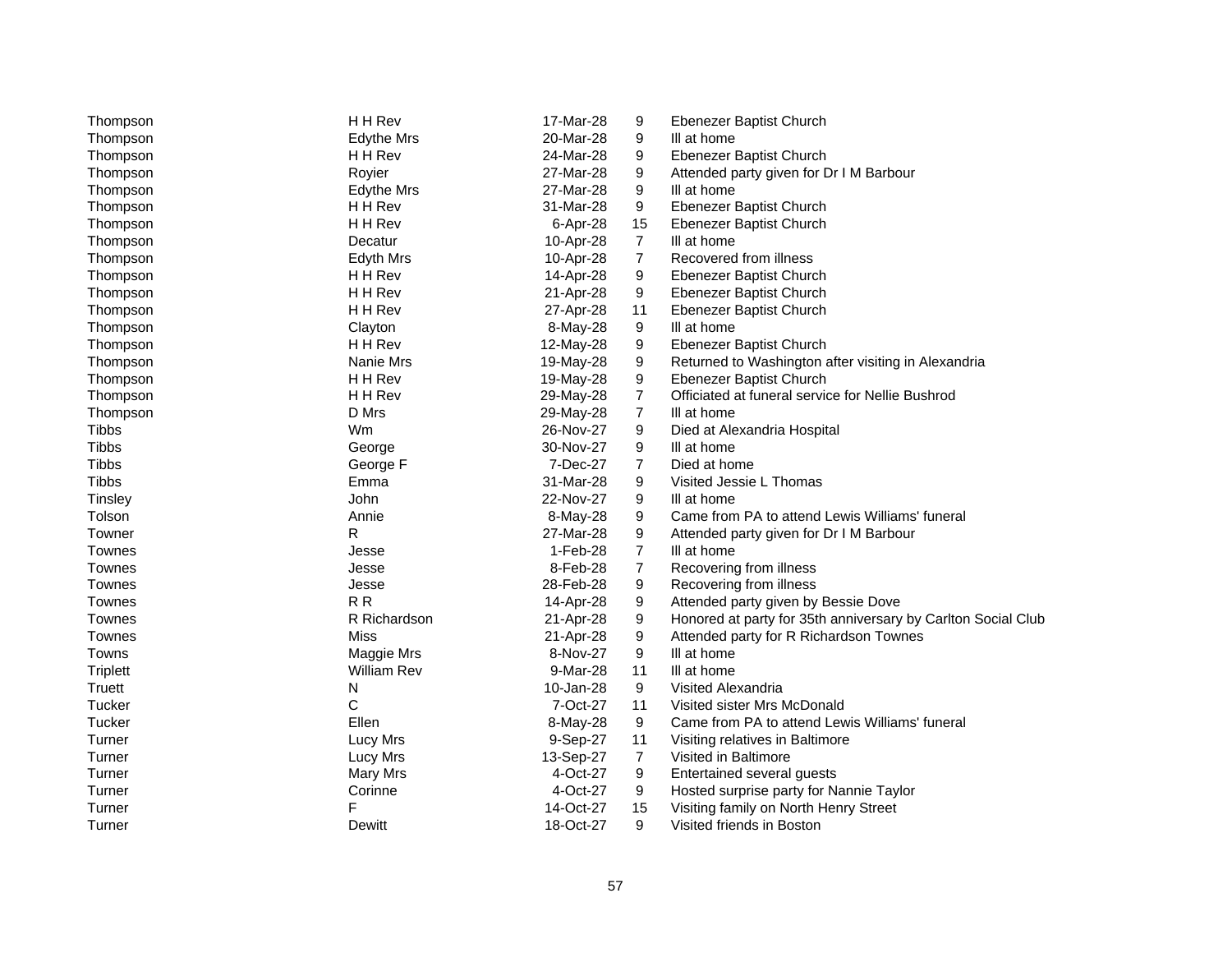| Maggie Mrs<br>Robert<br>25-Oct-27<br>9<br><b>Guest of Misses Dorsey</b><br>Turner<br>25-Oct-27<br>Guest is Mrs Lawrence Bolding<br>Turner<br>Elizabeth<br>9<br>25-Oct-27<br>9<br>Turner<br>Charlotte<br>Guest is Mrs Lawrence Bolding<br>Elizabeth<br>25-Oct-27<br>9<br>Guests are M/M J M Bolding<br>Turner<br>9<br>Charlotte<br>25-Oct-27<br>Guests are M/M J M Bolding<br>Turner<br>F<br>Turner<br>30-Nov-27<br>9<br>Living with family in Alexandria<br>7<br>Turner<br>John<br>7-Dec-27<br>Attended supper hosted by J B Smith<br>Rose Mrs<br>10-Jan-28<br>9<br>III at home<br>Turner<br>Elmor<br>10-Jan-28<br>9<br>Recovering from illness<br>Turner<br>Turner<br>Visited Lynchburg<br>George<br>18-Jan-28<br>9<br>Turner<br>Rose Mrs<br>27-Jan-28<br>Recovering from illness<br>11<br>Turner<br>Rose Mrs<br>28-Feb-28<br>9<br>To host supper for Presbyterian Church<br>C M/M<br>6-Mar-28<br>9<br>Visited M/M Author Moore<br>Turner<br>$\overline{7}$<br>Turner<br>Rose Mrs<br>10-Apr-28<br>Hosted tea<br>$\overline{7}$<br>Visited by daughter Mrs Eleanor T Shamwell<br>Turner<br>John M/M<br>17-Apr-28<br>$\overline{7}$<br>Turner<br>Marie<br>2-May-28<br>Married to Henry M Willis<br>9<br>Lillian<br>21-Jan-28<br>III at home<br>Tyler<br>9<br>Paul<br>14-Mar-28<br>Attended Council of Independent Order of St Luke party<br>Tyler<br>Unknown Quartet<br>9<br>To perform at Zion Baptist Church's Mother's Day program<br>12-May-28<br>Usher Club<br>13-Dec-27<br>9<br>To present musical and literary program<br><b>Usher Club</b><br>9<br>20-Dec-27<br>Presented program<br><b>Usher Club</b><br>16-Dec-27<br>To present musical and literary program<br>15<br>Vass<br><b>Harry Mrs</b><br>7-Oct-27<br>To host Meade Memorial P E Church supper<br>11<br>Vorbin<br>Martha<br>4-Apr-28<br>9<br>Patient at Alexandria Hospital<br>Waddley<br>Joseph C<br>10-Apr-28<br>7<br>Winner in Elks Club essay contest<br>9<br>Waddy<br>15-Nov-27<br>Visited father John Waddy in West Virginia<br>Joseph<br>John<br>Waddy<br>15-Nov-27<br>9<br>Joseph Waddy (son) visited in West Virginia<br>Waddy<br>Joseph C<br>21-Apr-28<br>9<br>Attended Older Boys' conference<br>9<br>To represent Parker-Gray School in oratorical contest<br>Waddy<br>Joseph C<br>15-May-28<br>9<br>Winner of gold medal at Elks oratorical contest<br>Waddy<br>Joseph C<br>19-May-28<br>E Mrs<br>Wair<br>28-Oct-27<br>11<br><b>Guest of Mrs Carrie Stevens</b> |
|-----------------------------------------------------------------------------------------------------------------------------------------------------------------------------------------------------------------------------------------------------------------------------------------------------------------------------------------------------------------------------------------------------------------------------------------------------------------------------------------------------------------------------------------------------------------------------------------------------------------------------------------------------------------------------------------------------------------------------------------------------------------------------------------------------------------------------------------------------------------------------------------------------------------------------------------------------------------------------------------------------------------------------------------------------------------------------------------------------------------------------------------------------------------------------------------------------------------------------------------------------------------------------------------------------------------------------------------------------------------------------------------------------------------------------------------------------------------------------------------------------------------------------------------------------------------------------------------------------------------------------------------------------------------------------------------------------------------------------------------------------------------------------------------------------------------------------------------------------------------------------------------------------------------------------------------------------------------------------------------------------------------------------------------------------------------------------------------------------------------------------------------------------------------------------------------------------------------------------------------------------------------------------------------------------------------------------------------------------------------------------------------------------------------------------------------------|
|                                                                                                                                                                                                                                                                                                                                                                                                                                                                                                                                                                                                                                                                                                                                                                                                                                                                                                                                                                                                                                                                                                                                                                                                                                                                                                                                                                                                                                                                                                                                                                                                                                                                                                                                                                                                                                                                                                                                                                                                                                                                                                                                                                                                                                                                                                                                                                                                                                               |
|                                                                                                                                                                                                                                                                                                                                                                                                                                                                                                                                                                                                                                                                                                                                                                                                                                                                                                                                                                                                                                                                                                                                                                                                                                                                                                                                                                                                                                                                                                                                                                                                                                                                                                                                                                                                                                                                                                                                                                                                                                                                                                                                                                                                                                                                                                                                                                                                                                               |
|                                                                                                                                                                                                                                                                                                                                                                                                                                                                                                                                                                                                                                                                                                                                                                                                                                                                                                                                                                                                                                                                                                                                                                                                                                                                                                                                                                                                                                                                                                                                                                                                                                                                                                                                                                                                                                                                                                                                                                                                                                                                                                                                                                                                                                                                                                                                                                                                                                               |
|                                                                                                                                                                                                                                                                                                                                                                                                                                                                                                                                                                                                                                                                                                                                                                                                                                                                                                                                                                                                                                                                                                                                                                                                                                                                                                                                                                                                                                                                                                                                                                                                                                                                                                                                                                                                                                                                                                                                                                                                                                                                                                                                                                                                                                                                                                                                                                                                                                               |
|                                                                                                                                                                                                                                                                                                                                                                                                                                                                                                                                                                                                                                                                                                                                                                                                                                                                                                                                                                                                                                                                                                                                                                                                                                                                                                                                                                                                                                                                                                                                                                                                                                                                                                                                                                                                                                                                                                                                                                                                                                                                                                                                                                                                                                                                                                                                                                                                                                               |
|                                                                                                                                                                                                                                                                                                                                                                                                                                                                                                                                                                                                                                                                                                                                                                                                                                                                                                                                                                                                                                                                                                                                                                                                                                                                                                                                                                                                                                                                                                                                                                                                                                                                                                                                                                                                                                                                                                                                                                                                                                                                                                                                                                                                                                                                                                                                                                                                                                               |
|                                                                                                                                                                                                                                                                                                                                                                                                                                                                                                                                                                                                                                                                                                                                                                                                                                                                                                                                                                                                                                                                                                                                                                                                                                                                                                                                                                                                                                                                                                                                                                                                                                                                                                                                                                                                                                                                                                                                                                                                                                                                                                                                                                                                                                                                                                                                                                                                                                               |
|                                                                                                                                                                                                                                                                                                                                                                                                                                                                                                                                                                                                                                                                                                                                                                                                                                                                                                                                                                                                                                                                                                                                                                                                                                                                                                                                                                                                                                                                                                                                                                                                                                                                                                                                                                                                                                                                                                                                                                                                                                                                                                                                                                                                                                                                                                                                                                                                                                               |
|                                                                                                                                                                                                                                                                                                                                                                                                                                                                                                                                                                                                                                                                                                                                                                                                                                                                                                                                                                                                                                                                                                                                                                                                                                                                                                                                                                                                                                                                                                                                                                                                                                                                                                                                                                                                                                                                                                                                                                                                                                                                                                                                                                                                                                                                                                                                                                                                                                               |
|                                                                                                                                                                                                                                                                                                                                                                                                                                                                                                                                                                                                                                                                                                                                                                                                                                                                                                                                                                                                                                                                                                                                                                                                                                                                                                                                                                                                                                                                                                                                                                                                                                                                                                                                                                                                                                                                                                                                                                                                                                                                                                                                                                                                                                                                                                                                                                                                                                               |
|                                                                                                                                                                                                                                                                                                                                                                                                                                                                                                                                                                                                                                                                                                                                                                                                                                                                                                                                                                                                                                                                                                                                                                                                                                                                                                                                                                                                                                                                                                                                                                                                                                                                                                                                                                                                                                                                                                                                                                                                                                                                                                                                                                                                                                                                                                                                                                                                                                               |
|                                                                                                                                                                                                                                                                                                                                                                                                                                                                                                                                                                                                                                                                                                                                                                                                                                                                                                                                                                                                                                                                                                                                                                                                                                                                                                                                                                                                                                                                                                                                                                                                                                                                                                                                                                                                                                                                                                                                                                                                                                                                                                                                                                                                                                                                                                                                                                                                                                               |
|                                                                                                                                                                                                                                                                                                                                                                                                                                                                                                                                                                                                                                                                                                                                                                                                                                                                                                                                                                                                                                                                                                                                                                                                                                                                                                                                                                                                                                                                                                                                                                                                                                                                                                                                                                                                                                                                                                                                                                                                                                                                                                                                                                                                                                                                                                                                                                                                                                               |
|                                                                                                                                                                                                                                                                                                                                                                                                                                                                                                                                                                                                                                                                                                                                                                                                                                                                                                                                                                                                                                                                                                                                                                                                                                                                                                                                                                                                                                                                                                                                                                                                                                                                                                                                                                                                                                                                                                                                                                                                                                                                                                                                                                                                                                                                                                                                                                                                                                               |
|                                                                                                                                                                                                                                                                                                                                                                                                                                                                                                                                                                                                                                                                                                                                                                                                                                                                                                                                                                                                                                                                                                                                                                                                                                                                                                                                                                                                                                                                                                                                                                                                                                                                                                                                                                                                                                                                                                                                                                                                                                                                                                                                                                                                                                                                                                                                                                                                                                               |
|                                                                                                                                                                                                                                                                                                                                                                                                                                                                                                                                                                                                                                                                                                                                                                                                                                                                                                                                                                                                                                                                                                                                                                                                                                                                                                                                                                                                                                                                                                                                                                                                                                                                                                                                                                                                                                                                                                                                                                                                                                                                                                                                                                                                                                                                                                                                                                                                                                               |
|                                                                                                                                                                                                                                                                                                                                                                                                                                                                                                                                                                                                                                                                                                                                                                                                                                                                                                                                                                                                                                                                                                                                                                                                                                                                                                                                                                                                                                                                                                                                                                                                                                                                                                                                                                                                                                                                                                                                                                                                                                                                                                                                                                                                                                                                                                                                                                                                                                               |
|                                                                                                                                                                                                                                                                                                                                                                                                                                                                                                                                                                                                                                                                                                                                                                                                                                                                                                                                                                                                                                                                                                                                                                                                                                                                                                                                                                                                                                                                                                                                                                                                                                                                                                                                                                                                                                                                                                                                                                                                                                                                                                                                                                                                                                                                                                                                                                                                                                               |
|                                                                                                                                                                                                                                                                                                                                                                                                                                                                                                                                                                                                                                                                                                                                                                                                                                                                                                                                                                                                                                                                                                                                                                                                                                                                                                                                                                                                                                                                                                                                                                                                                                                                                                                                                                                                                                                                                                                                                                                                                                                                                                                                                                                                                                                                                                                                                                                                                                               |
|                                                                                                                                                                                                                                                                                                                                                                                                                                                                                                                                                                                                                                                                                                                                                                                                                                                                                                                                                                                                                                                                                                                                                                                                                                                                                                                                                                                                                                                                                                                                                                                                                                                                                                                                                                                                                                                                                                                                                                                                                                                                                                                                                                                                                                                                                                                                                                                                                                               |
|                                                                                                                                                                                                                                                                                                                                                                                                                                                                                                                                                                                                                                                                                                                                                                                                                                                                                                                                                                                                                                                                                                                                                                                                                                                                                                                                                                                                                                                                                                                                                                                                                                                                                                                                                                                                                                                                                                                                                                                                                                                                                                                                                                                                                                                                                                                                                                                                                                               |
|                                                                                                                                                                                                                                                                                                                                                                                                                                                                                                                                                                                                                                                                                                                                                                                                                                                                                                                                                                                                                                                                                                                                                                                                                                                                                                                                                                                                                                                                                                                                                                                                                                                                                                                                                                                                                                                                                                                                                                                                                                                                                                                                                                                                                                                                                                                                                                                                                                               |
|                                                                                                                                                                                                                                                                                                                                                                                                                                                                                                                                                                                                                                                                                                                                                                                                                                                                                                                                                                                                                                                                                                                                                                                                                                                                                                                                                                                                                                                                                                                                                                                                                                                                                                                                                                                                                                                                                                                                                                                                                                                                                                                                                                                                                                                                                                                                                                                                                                               |
|                                                                                                                                                                                                                                                                                                                                                                                                                                                                                                                                                                                                                                                                                                                                                                                                                                                                                                                                                                                                                                                                                                                                                                                                                                                                                                                                                                                                                                                                                                                                                                                                                                                                                                                                                                                                                                                                                                                                                                                                                                                                                                                                                                                                                                                                                                                                                                                                                                               |
|                                                                                                                                                                                                                                                                                                                                                                                                                                                                                                                                                                                                                                                                                                                                                                                                                                                                                                                                                                                                                                                                                                                                                                                                                                                                                                                                                                                                                                                                                                                                                                                                                                                                                                                                                                                                                                                                                                                                                                                                                                                                                                                                                                                                                                                                                                                                                                                                                                               |
|                                                                                                                                                                                                                                                                                                                                                                                                                                                                                                                                                                                                                                                                                                                                                                                                                                                                                                                                                                                                                                                                                                                                                                                                                                                                                                                                                                                                                                                                                                                                                                                                                                                                                                                                                                                                                                                                                                                                                                                                                                                                                                                                                                                                                                                                                                                                                                                                                                               |
|                                                                                                                                                                                                                                                                                                                                                                                                                                                                                                                                                                                                                                                                                                                                                                                                                                                                                                                                                                                                                                                                                                                                                                                                                                                                                                                                                                                                                                                                                                                                                                                                                                                                                                                                                                                                                                                                                                                                                                                                                                                                                                                                                                                                                                                                                                                                                                                                                                               |
|                                                                                                                                                                                                                                                                                                                                                                                                                                                                                                                                                                                                                                                                                                                                                                                                                                                                                                                                                                                                                                                                                                                                                                                                                                                                                                                                                                                                                                                                                                                                                                                                                                                                                                                                                                                                                                                                                                                                                                                                                                                                                                                                                                                                                                                                                                                                                                                                                                               |
|                                                                                                                                                                                                                                                                                                                                                                                                                                                                                                                                                                                                                                                                                                                                                                                                                                                                                                                                                                                                                                                                                                                                                                                                                                                                                                                                                                                                                                                                                                                                                                                                                                                                                                                                                                                                                                                                                                                                                                                                                                                                                                                                                                                                                                                                                                                                                                                                                                               |
|                                                                                                                                                                                                                                                                                                                                                                                                                                                                                                                                                                                                                                                                                                                                                                                                                                                                                                                                                                                                                                                                                                                                                                                                                                                                                                                                                                                                                                                                                                                                                                                                                                                                                                                                                                                                                                                                                                                                                                                                                                                                                                                                                                                                                                                                                                                                                                                                                                               |
|                                                                                                                                                                                                                                                                                                                                                                                                                                                                                                                                                                                                                                                                                                                                                                                                                                                                                                                                                                                                                                                                                                                                                                                                                                                                                                                                                                                                                                                                                                                                                                                                                                                                                                                                                                                                                                                                                                                                                                                                                                                                                                                                                                                                                                                                                                                                                                                                                                               |
| 9<br>Waldron<br>J Milton Rev<br>21-Apr-28<br>To preach at special services at Zion Baptist Church                                                                                                                                                                                                                                                                                                                                                                                                                                                                                                                                                                                                                                                                                                                                                                                                                                                                                                                                                                                                                                                                                                                                                                                                                                                                                                                                                                                                                                                                                                                                                                                                                                                                                                                                                                                                                                                                                                                                                                                                                                                                                                                                                                                                                                                                                                                                             |
| Walker<br>$\overline{2}$<br>Visited by M/M William Moore & Mrs Elizabeth Moore<br>Annie Mrs<br>2-Sep-27                                                                                                                                                                                                                                                                                                                                                                                                                                                                                                                                                                                                                                                                                                                                                                                                                                                                                                                                                                                                                                                                                                                                                                                                                                                                                                                                                                                                                                                                                                                                                                                                                                                                                                                                                                                                                                                                                                                                                                                                                                                                                                                                                                                                                                                                                                                                       |
| 11<br>Walker<br>Professor<br>16-Sep-27<br>Spoke at Roberts Chapel M E Church                                                                                                                                                                                                                                                                                                                                                                                                                                                                                                                                                                                                                                                                                                                                                                                                                                                                                                                                                                                                                                                                                                                                                                                                                                                                                                                                                                                                                                                                                                                                                                                                                                                                                                                                                                                                                                                                                                                                                                                                                                                                                                                                                                                                                                                                                                                                                                  |
| William<br>Walker<br>$\overline{7}$<br>23-Sep-27<br>Visited Mrs L E Washington                                                                                                                                                                                                                                                                                                                                                                                                                                                                                                                                                                                                                                                                                                                                                                                                                                                                                                                                                                                                                                                                                                                                                                                                                                                                                                                                                                                                                                                                                                                                                                                                                                                                                                                                                                                                                                                                                                                                                                                                                                                                                                                                                                                                                                                                                                                                                                |
| Walker<br>Lucy Mrs<br>9<br>Recovering from illness<br>1-Nov-27                                                                                                                                                                                                                                                                                                                                                                                                                                                                                                                                                                                                                                                                                                                                                                                                                                                                                                                                                                                                                                                                                                                                                                                                                                                                                                                                                                                                                                                                                                                                                                                                                                                                                                                                                                                                                                                                                                                                                                                                                                                                                                                                                                                                                                                                                                                                                                                |
| James Mrs.<br>Walker<br>7-Dec-27<br>7<br>Recovering from illness                                                                                                                                                                                                                                                                                                                                                                                                                                                                                                                                                                                                                                                                                                                                                                                                                                                                                                                                                                                                                                                                                                                                                                                                                                                                                                                                                                                                                                                                                                                                                                                                                                                                                                                                                                                                                                                                                                                                                                                                                                                                                                                                                                                                                                                                                                                                                                              |
| $\overline{7}$<br>Walker<br>James Mrs.<br>7-Dec-27<br>Dinner held for her by M/M William Skinner                                                                                                                                                                                                                                                                                                                                                                                                                                                                                                                                                                                                                                                                                                                                                                                                                                                                                                                                                                                                                                                                                                                                                                                                                                                                                                                                                                                                                                                                                                                                                                                                                                                                                                                                                                                                                                                                                                                                                                                                                                                                                                                                                                                                                                                                                                                                              |
| Walker<br>Emma Lee Mrs<br>13-Dec-27<br>9<br>To address Usher Club program                                                                                                                                                                                                                                                                                                                                                                                                                                                                                                                                                                                                                                                                                                                                                                                                                                                                                                                                                                                                                                                                                                                                                                                                                                                                                                                                                                                                                                                                                                                                                                                                                                                                                                                                                                                                                                                                                                                                                                                                                                                                                                                                                                                                                                                                                                                                                                     |
|                                                                                                                                                                                                                                                                                                                                                                                                                                                                                                                                                                                                                                                                                                                                                                                                                                                                                                                                                                                                                                                                                                                                                                                                                                                                                                                                                                                                                                                                                                                                                                                                                                                                                                                                                                                                                                                                                                                                                                                                                                                                                                                                                                                                                                                                                                                                                                                                                                               |
| Walker<br>J W<br>6-Apr-28<br>15<br>Hosted gathering for Mrs Ada Gibson                                                                                                                                                                                                                                                                                                                                                                                                                                                                                                                                                                                                                                                                                                                                                                                                                                                                                                                                                                                                                                                                                                                                                                                                                                                                                                                                                                                                                                                                                                                                                                                                                                                                                                                                                                                                                                                                                                                                                                                                                                                                                                                                                                                                                                                                                                                                                                        |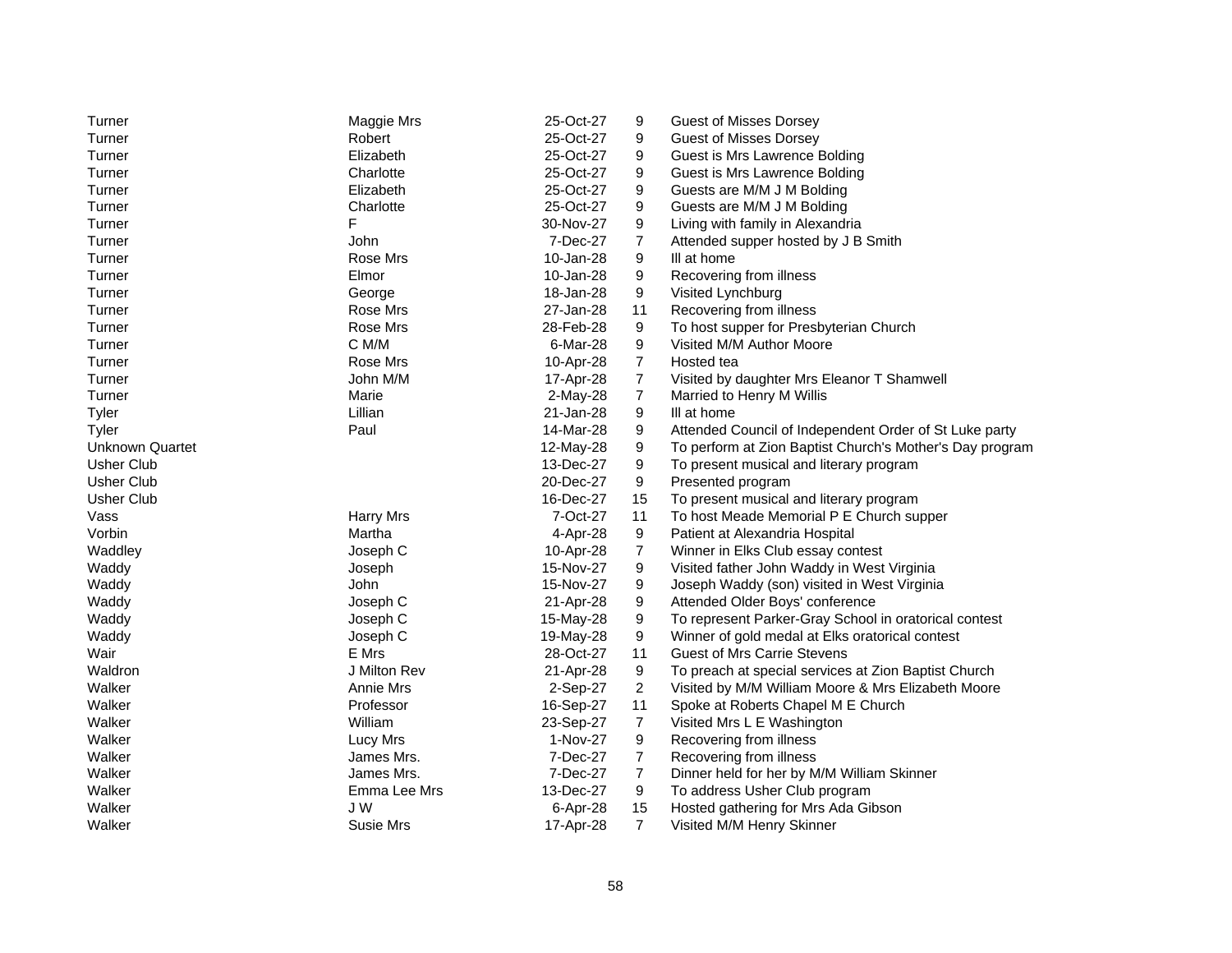| Wallace<br>24-Mar-28<br>9<br>Thomas<br>III at home<br>Mary V Mrs<br>9<br>Visiting friends in New York City<br>Ware<br>30-Aug-27<br><b>Kate Mrs</b><br>2<br>Visited friends in Lynchburg VA<br>Ware<br>2-Sep-27<br>16-Sep-27<br>11<br>Royier T Mrs<br>Visited father-in-law James Ware in CT<br>Ware<br>Ware<br><b>Rozier T Mrs</b><br>16-Sep-27<br>11<br>Visited by Mrs Lillian I Robinson<br>P M/M<br>9<br>Ware<br>4-Oct-27<br>Guests at party given by Corrine Turner<br>9<br>Visited by E L Askew<br>Ware<br>Mary V Mrs<br>15-Nov-27<br>Kate Mrs<br>19-Nov-27<br>11<br>Guest at party given by Mrs Ada Gibson<br>Ware<br>$\overline{7}$<br>Mary V Mrs<br>7-Dec-27<br>Elected president of Baptist Young People's Union<br>Ware<br>M/M<br>9<br>31-Mar-28<br>Attended party for Mary Pinckard<br>Ware<br>Ware<br>Howard<br>27-Apr-28<br>11<br>Died at Freedmans Hospital<br>H H Rev<br>$\overline{7}$<br>To address Third Baptist Church on marriage<br>Waring<br>31-Dec-27<br>$\overline{7}$<br>H H Rev<br>31-Dec-27<br>To preach at Third Baptist Church<br>Waring<br>H H Rev<br>21-Jan-28<br>9<br>To present program for women at Third Baptist Church<br>Waring<br>H H Rev<br>27-Jan-28<br>11<br>Women only lecture at Third Baptist Church<br>Waring<br>9<br>Warrell<br><b>Bernice Mrs</b><br>7-Jan-28<br>Attended party hosted by Mrs Helen L Robinson<br>9<br>Died at home<br>Washington<br>Addie Mrs<br>30-Aug-27<br>Levi Mrs<br>6-Sep-27<br>8<br>Visited mother Mary Scarce<br>Washington<br>L E Mrs<br>9-Sep-27<br>11<br>Sister of Mrs Maude Edwards<br>Washington<br>L E Mrs<br>9-Sep-27<br>11<br>Visited brother & friends in Baltimore<br>Washington<br>L E Mrs<br>23-Sep-27<br>$\overline{7}$<br>Visited by several guests<br>Washington<br>L Mrs<br>11-Oct-27<br>9<br>Washington<br>III at home<br>Louise Mrs<br>14-Oct-27<br>15<br>Daughter of Mrs Mary Scarce<br>Washington<br>Pauline<br>9<br>Washington<br>30-Nov-27<br>Visited mother in Washington<br>Milton<br>27-Dec-27<br>11<br>III at home<br>Washington<br>Mable<br>27-Dec-27<br>11<br>III at home<br>Washington<br>Milton<br>9<br>Washington<br>10-Jan-28<br>III at home<br>Washington<br>Edward<br>14-Mar-28<br>9<br>Attended Council of Independent Order of St Luke party<br>L E Mrs<br>$\overline{7}$<br>Washington<br>24-Apr-28<br>Visited by sister Mrs Maude A Edwards<br>9<br>Died<br>Washington<br><b>Emily Mrs</b><br>15-May-28<br>Waters<br>30-Sep-27<br>11<br>Visiting Mrs H Johnson indefinitely<br>Frances<br>Waters<br>Pearl Mrs<br>7<br>Visited realtives in Ohio<br>29-May-28<br>9<br>Lovie<br>20-Mar-28<br>Asst-secretary of Marching Club of Israel Temple No 138<br>Waterson<br>9<br>Paul<br>27-Mar-28<br>Visiting brother and family M/M Green Waterson<br>Waterson<br>Green M/M<br>9<br>27-Mar-28<br>Visited by brother Paul Waterson<br>Waterson<br>9<br>Visited by brother Paul Henderson of Steelton<br>Waterson<br>Lovie Mrs<br>8-May-28<br>11<br>Watkins<br>Louise Mrs<br>13-Jan-28<br>Attended Whatsoever Circle party<br>9<br>Recovered from illness<br>Armetia Mrs<br>10-Dec-27<br>Watson<br>Watson<br>Armetia Mrs<br>27-Dec-27<br>11<br>Spending holidays in Hampton<br>9<br>Recovered from illness<br>Watson<br>Montgomery (Lawyer)<br>20-Mar-28<br>$\overline{7}$<br>Watson<br>William<br>10-Apr-28<br>Visited by sister Mrs Betty Spriggs | Wallace | Joseph Mrs | 6-Sep-27 | 8 | Died at Dr Curtis' Hospital |
|---------------------------------------------------------------------------------------------------------------------------------------------------------------------------------------------------------------------------------------------------------------------------------------------------------------------------------------------------------------------------------------------------------------------------------------------------------------------------------------------------------------------------------------------------------------------------------------------------------------------------------------------------------------------------------------------------------------------------------------------------------------------------------------------------------------------------------------------------------------------------------------------------------------------------------------------------------------------------------------------------------------------------------------------------------------------------------------------------------------------------------------------------------------------------------------------------------------------------------------------------------------------------------------------------------------------------------------------------------------------------------------------------------------------------------------------------------------------------------------------------------------------------------------------------------------------------------------------------------------------------------------------------------------------------------------------------------------------------------------------------------------------------------------------------------------------------------------------------------------------------------------------------------------------------------------------------------------------------------------------------------------------------------------------------------------------------------------------------------------------------------------------------------------------------------------------------------------------------------------------------------------------------------------------------------------------------------------------------------------------------------------------------------------------------------------------------------------------------------------------------------------------------------------------------------------------------------------------------------------------------------------------------------------------------------------------------------------------------------------------------------------------------------------------------------------------------------------------------------------------------------------------------------------------------------------------------------------------------------------------------------------------------------------------------------------------------------------------------------------------------------------------------------------------------------------------------------------------------------------------------------------------------------------------------------------------------------------------------------|---------|------------|----------|---|-----------------------------|
|                                                                                                                                                                                                                                                                                                                                                                                                                                                                                                                                                                                                                                                                                                                                                                                                                                                                                                                                                                                                                                                                                                                                                                                                                                                                                                                                                                                                                                                                                                                                                                                                                                                                                                                                                                                                                                                                                                                                                                                                                                                                                                                                                                                                                                                                                                                                                                                                                                                                                                                                                                                                                                                                                                                                                                                                                                                                                                                                                                                                                                                                                                                                                                                                                                                                                                                                                         |         |            |          |   |                             |
|                                                                                                                                                                                                                                                                                                                                                                                                                                                                                                                                                                                                                                                                                                                                                                                                                                                                                                                                                                                                                                                                                                                                                                                                                                                                                                                                                                                                                                                                                                                                                                                                                                                                                                                                                                                                                                                                                                                                                                                                                                                                                                                                                                                                                                                                                                                                                                                                                                                                                                                                                                                                                                                                                                                                                                                                                                                                                                                                                                                                                                                                                                                                                                                                                                                                                                                                                         |         |            |          |   |                             |
|                                                                                                                                                                                                                                                                                                                                                                                                                                                                                                                                                                                                                                                                                                                                                                                                                                                                                                                                                                                                                                                                                                                                                                                                                                                                                                                                                                                                                                                                                                                                                                                                                                                                                                                                                                                                                                                                                                                                                                                                                                                                                                                                                                                                                                                                                                                                                                                                                                                                                                                                                                                                                                                                                                                                                                                                                                                                                                                                                                                                                                                                                                                                                                                                                                                                                                                                                         |         |            |          |   |                             |
|                                                                                                                                                                                                                                                                                                                                                                                                                                                                                                                                                                                                                                                                                                                                                                                                                                                                                                                                                                                                                                                                                                                                                                                                                                                                                                                                                                                                                                                                                                                                                                                                                                                                                                                                                                                                                                                                                                                                                                                                                                                                                                                                                                                                                                                                                                                                                                                                                                                                                                                                                                                                                                                                                                                                                                                                                                                                                                                                                                                                                                                                                                                                                                                                                                                                                                                                                         |         |            |          |   |                             |
|                                                                                                                                                                                                                                                                                                                                                                                                                                                                                                                                                                                                                                                                                                                                                                                                                                                                                                                                                                                                                                                                                                                                                                                                                                                                                                                                                                                                                                                                                                                                                                                                                                                                                                                                                                                                                                                                                                                                                                                                                                                                                                                                                                                                                                                                                                                                                                                                                                                                                                                                                                                                                                                                                                                                                                                                                                                                                                                                                                                                                                                                                                                                                                                                                                                                                                                                                         |         |            |          |   |                             |
|                                                                                                                                                                                                                                                                                                                                                                                                                                                                                                                                                                                                                                                                                                                                                                                                                                                                                                                                                                                                                                                                                                                                                                                                                                                                                                                                                                                                                                                                                                                                                                                                                                                                                                                                                                                                                                                                                                                                                                                                                                                                                                                                                                                                                                                                                                                                                                                                                                                                                                                                                                                                                                                                                                                                                                                                                                                                                                                                                                                                                                                                                                                                                                                                                                                                                                                                                         |         |            |          |   |                             |
|                                                                                                                                                                                                                                                                                                                                                                                                                                                                                                                                                                                                                                                                                                                                                                                                                                                                                                                                                                                                                                                                                                                                                                                                                                                                                                                                                                                                                                                                                                                                                                                                                                                                                                                                                                                                                                                                                                                                                                                                                                                                                                                                                                                                                                                                                                                                                                                                                                                                                                                                                                                                                                                                                                                                                                                                                                                                                                                                                                                                                                                                                                                                                                                                                                                                                                                                                         |         |            |          |   |                             |
|                                                                                                                                                                                                                                                                                                                                                                                                                                                                                                                                                                                                                                                                                                                                                                                                                                                                                                                                                                                                                                                                                                                                                                                                                                                                                                                                                                                                                                                                                                                                                                                                                                                                                                                                                                                                                                                                                                                                                                                                                                                                                                                                                                                                                                                                                                                                                                                                                                                                                                                                                                                                                                                                                                                                                                                                                                                                                                                                                                                                                                                                                                                                                                                                                                                                                                                                                         |         |            |          |   |                             |
|                                                                                                                                                                                                                                                                                                                                                                                                                                                                                                                                                                                                                                                                                                                                                                                                                                                                                                                                                                                                                                                                                                                                                                                                                                                                                                                                                                                                                                                                                                                                                                                                                                                                                                                                                                                                                                                                                                                                                                                                                                                                                                                                                                                                                                                                                                                                                                                                                                                                                                                                                                                                                                                                                                                                                                                                                                                                                                                                                                                                                                                                                                                                                                                                                                                                                                                                                         |         |            |          |   |                             |
|                                                                                                                                                                                                                                                                                                                                                                                                                                                                                                                                                                                                                                                                                                                                                                                                                                                                                                                                                                                                                                                                                                                                                                                                                                                                                                                                                                                                                                                                                                                                                                                                                                                                                                                                                                                                                                                                                                                                                                                                                                                                                                                                                                                                                                                                                                                                                                                                                                                                                                                                                                                                                                                                                                                                                                                                                                                                                                                                                                                                                                                                                                                                                                                                                                                                                                                                                         |         |            |          |   |                             |
|                                                                                                                                                                                                                                                                                                                                                                                                                                                                                                                                                                                                                                                                                                                                                                                                                                                                                                                                                                                                                                                                                                                                                                                                                                                                                                                                                                                                                                                                                                                                                                                                                                                                                                                                                                                                                                                                                                                                                                                                                                                                                                                                                                                                                                                                                                                                                                                                                                                                                                                                                                                                                                                                                                                                                                                                                                                                                                                                                                                                                                                                                                                                                                                                                                                                                                                                                         |         |            |          |   |                             |
|                                                                                                                                                                                                                                                                                                                                                                                                                                                                                                                                                                                                                                                                                                                                                                                                                                                                                                                                                                                                                                                                                                                                                                                                                                                                                                                                                                                                                                                                                                                                                                                                                                                                                                                                                                                                                                                                                                                                                                                                                                                                                                                                                                                                                                                                                                                                                                                                                                                                                                                                                                                                                                                                                                                                                                                                                                                                                                                                                                                                                                                                                                                                                                                                                                                                                                                                                         |         |            |          |   |                             |
|                                                                                                                                                                                                                                                                                                                                                                                                                                                                                                                                                                                                                                                                                                                                                                                                                                                                                                                                                                                                                                                                                                                                                                                                                                                                                                                                                                                                                                                                                                                                                                                                                                                                                                                                                                                                                                                                                                                                                                                                                                                                                                                                                                                                                                                                                                                                                                                                                                                                                                                                                                                                                                                                                                                                                                                                                                                                                                                                                                                                                                                                                                                                                                                                                                                                                                                                                         |         |            |          |   |                             |
|                                                                                                                                                                                                                                                                                                                                                                                                                                                                                                                                                                                                                                                                                                                                                                                                                                                                                                                                                                                                                                                                                                                                                                                                                                                                                                                                                                                                                                                                                                                                                                                                                                                                                                                                                                                                                                                                                                                                                                                                                                                                                                                                                                                                                                                                                                                                                                                                                                                                                                                                                                                                                                                                                                                                                                                                                                                                                                                                                                                                                                                                                                                                                                                                                                                                                                                                                         |         |            |          |   |                             |
|                                                                                                                                                                                                                                                                                                                                                                                                                                                                                                                                                                                                                                                                                                                                                                                                                                                                                                                                                                                                                                                                                                                                                                                                                                                                                                                                                                                                                                                                                                                                                                                                                                                                                                                                                                                                                                                                                                                                                                                                                                                                                                                                                                                                                                                                                                                                                                                                                                                                                                                                                                                                                                                                                                                                                                                                                                                                                                                                                                                                                                                                                                                                                                                                                                                                                                                                                         |         |            |          |   |                             |
|                                                                                                                                                                                                                                                                                                                                                                                                                                                                                                                                                                                                                                                                                                                                                                                                                                                                                                                                                                                                                                                                                                                                                                                                                                                                                                                                                                                                                                                                                                                                                                                                                                                                                                                                                                                                                                                                                                                                                                                                                                                                                                                                                                                                                                                                                                                                                                                                                                                                                                                                                                                                                                                                                                                                                                                                                                                                                                                                                                                                                                                                                                                                                                                                                                                                                                                                                         |         |            |          |   |                             |
|                                                                                                                                                                                                                                                                                                                                                                                                                                                                                                                                                                                                                                                                                                                                                                                                                                                                                                                                                                                                                                                                                                                                                                                                                                                                                                                                                                                                                                                                                                                                                                                                                                                                                                                                                                                                                                                                                                                                                                                                                                                                                                                                                                                                                                                                                                                                                                                                                                                                                                                                                                                                                                                                                                                                                                                                                                                                                                                                                                                                                                                                                                                                                                                                                                                                                                                                                         |         |            |          |   |                             |
|                                                                                                                                                                                                                                                                                                                                                                                                                                                                                                                                                                                                                                                                                                                                                                                                                                                                                                                                                                                                                                                                                                                                                                                                                                                                                                                                                                                                                                                                                                                                                                                                                                                                                                                                                                                                                                                                                                                                                                                                                                                                                                                                                                                                                                                                                                                                                                                                                                                                                                                                                                                                                                                                                                                                                                                                                                                                                                                                                                                                                                                                                                                                                                                                                                                                                                                                                         |         |            |          |   |                             |
|                                                                                                                                                                                                                                                                                                                                                                                                                                                                                                                                                                                                                                                                                                                                                                                                                                                                                                                                                                                                                                                                                                                                                                                                                                                                                                                                                                                                                                                                                                                                                                                                                                                                                                                                                                                                                                                                                                                                                                                                                                                                                                                                                                                                                                                                                                                                                                                                                                                                                                                                                                                                                                                                                                                                                                                                                                                                                                                                                                                                                                                                                                                                                                                                                                                                                                                                                         |         |            |          |   |                             |
|                                                                                                                                                                                                                                                                                                                                                                                                                                                                                                                                                                                                                                                                                                                                                                                                                                                                                                                                                                                                                                                                                                                                                                                                                                                                                                                                                                                                                                                                                                                                                                                                                                                                                                                                                                                                                                                                                                                                                                                                                                                                                                                                                                                                                                                                                                                                                                                                                                                                                                                                                                                                                                                                                                                                                                                                                                                                                                                                                                                                                                                                                                                                                                                                                                                                                                                                                         |         |            |          |   |                             |
|                                                                                                                                                                                                                                                                                                                                                                                                                                                                                                                                                                                                                                                                                                                                                                                                                                                                                                                                                                                                                                                                                                                                                                                                                                                                                                                                                                                                                                                                                                                                                                                                                                                                                                                                                                                                                                                                                                                                                                                                                                                                                                                                                                                                                                                                                                                                                                                                                                                                                                                                                                                                                                                                                                                                                                                                                                                                                                                                                                                                                                                                                                                                                                                                                                                                                                                                                         |         |            |          |   |                             |
|                                                                                                                                                                                                                                                                                                                                                                                                                                                                                                                                                                                                                                                                                                                                                                                                                                                                                                                                                                                                                                                                                                                                                                                                                                                                                                                                                                                                                                                                                                                                                                                                                                                                                                                                                                                                                                                                                                                                                                                                                                                                                                                                                                                                                                                                                                                                                                                                                                                                                                                                                                                                                                                                                                                                                                                                                                                                                                                                                                                                                                                                                                                                                                                                                                                                                                                                                         |         |            |          |   |                             |
|                                                                                                                                                                                                                                                                                                                                                                                                                                                                                                                                                                                                                                                                                                                                                                                                                                                                                                                                                                                                                                                                                                                                                                                                                                                                                                                                                                                                                                                                                                                                                                                                                                                                                                                                                                                                                                                                                                                                                                                                                                                                                                                                                                                                                                                                                                                                                                                                                                                                                                                                                                                                                                                                                                                                                                                                                                                                                                                                                                                                                                                                                                                                                                                                                                                                                                                                                         |         |            |          |   |                             |
|                                                                                                                                                                                                                                                                                                                                                                                                                                                                                                                                                                                                                                                                                                                                                                                                                                                                                                                                                                                                                                                                                                                                                                                                                                                                                                                                                                                                                                                                                                                                                                                                                                                                                                                                                                                                                                                                                                                                                                                                                                                                                                                                                                                                                                                                                                                                                                                                                                                                                                                                                                                                                                                                                                                                                                                                                                                                                                                                                                                                                                                                                                                                                                                                                                                                                                                                                         |         |            |          |   |                             |
|                                                                                                                                                                                                                                                                                                                                                                                                                                                                                                                                                                                                                                                                                                                                                                                                                                                                                                                                                                                                                                                                                                                                                                                                                                                                                                                                                                                                                                                                                                                                                                                                                                                                                                                                                                                                                                                                                                                                                                                                                                                                                                                                                                                                                                                                                                                                                                                                                                                                                                                                                                                                                                                                                                                                                                                                                                                                                                                                                                                                                                                                                                                                                                                                                                                                                                                                                         |         |            |          |   |                             |
|                                                                                                                                                                                                                                                                                                                                                                                                                                                                                                                                                                                                                                                                                                                                                                                                                                                                                                                                                                                                                                                                                                                                                                                                                                                                                                                                                                                                                                                                                                                                                                                                                                                                                                                                                                                                                                                                                                                                                                                                                                                                                                                                                                                                                                                                                                                                                                                                                                                                                                                                                                                                                                                                                                                                                                                                                                                                                                                                                                                                                                                                                                                                                                                                                                                                                                                                                         |         |            |          |   |                             |
|                                                                                                                                                                                                                                                                                                                                                                                                                                                                                                                                                                                                                                                                                                                                                                                                                                                                                                                                                                                                                                                                                                                                                                                                                                                                                                                                                                                                                                                                                                                                                                                                                                                                                                                                                                                                                                                                                                                                                                                                                                                                                                                                                                                                                                                                                                                                                                                                                                                                                                                                                                                                                                                                                                                                                                                                                                                                                                                                                                                                                                                                                                                                                                                                                                                                                                                                                         |         |            |          |   |                             |
|                                                                                                                                                                                                                                                                                                                                                                                                                                                                                                                                                                                                                                                                                                                                                                                                                                                                                                                                                                                                                                                                                                                                                                                                                                                                                                                                                                                                                                                                                                                                                                                                                                                                                                                                                                                                                                                                                                                                                                                                                                                                                                                                                                                                                                                                                                                                                                                                                                                                                                                                                                                                                                                                                                                                                                                                                                                                                                                                                                                                                                                                                                                                                                                                                                                                                                                                                         |         |            |          |   |                             |
|                                                                                                                                                                                                                                                                                                                                                                                                                                                                                                                                                                                                                                                                                                                                                                                                                                                                                                                                                                                                                                                                                                                                                                                                                                                                                                                                                                                                                                                                                                                                                                                                                                                                                                                                                                                                                                                                                                                                                                                                                                                                                                                                                                                                                                                                                                                                                                                                                                                                                                                                                                                                                                                                                                                                                                                                                                                                                                                                                                                                                                                                                                                                                                                                                                                                                                                                                         |         |            |          |   |                             |
|                                                                                                                                                                                                                                                                                                                                                                                                                                                                                                                                                                                                                                                                                                                                                                                                                                                                                                                                                                                                                                                                                                                                                                                                                                                                                                                                                                                                                                                                                                                                                                                                                                                                                                                                                                                                                                                                                                                                                                                                                                                                                                                                                                                                                                                                                                                                                                                                                                                                                                                                                                                                                                                                                                                                                                                                                                                                                                                                                                                                                                                                                                                                                                                                                                                                                                                                                         |         |            |          |   |                             |
|                                                                                                                                                                                                                                                                                                                                                                                                                                                                                                                                                                                                                                                                                                                                                                                                                                                                                                                                                                                                                                                                                                                                                                                                                                                                                                                                                                                                                                                                                                                                                                                                                                                                                                                                                                                                                                                                                                                                                                                                                                                                                                                                                                                                                                                                                                                                                                                                                                                                                                                                                                                                                                                                                                                                                                                                                                                                                                                                                                                                                                                                                                                                                                                                                                                                                                                                                         |         |            |          |   |                             |
|                                                                                                                                                                                                                                                                                                                                                                                                                                                                                                                                                                                                                                                                                                                                                                                                                                                                                                                                                                                                                                                                                                                                                                                                                                                                                                                                                                                                                                                                                                                                                                                                                                                                                                                                                                                                                                                                                                                                                                                                                                                                                                                                                                                                                                                                                                                                                                                                                                                                                                                                                                                                                                                                                                                                                                                                                                                                                                                                                                                                                                                                                                                                                                                                                                                                                                                                                         |         |            |          |   |                             |
|                                                                                                                                                                                                                                                                                                                                                                                                                                                                                                                                                                                                                                                                                                                                                                                                                                                                                                                                                                                                                                                                                                                                                                                                                                                                                                                                                                                                                                                                                                                                                                                                                                                                                                                                                                                                                                                                                                                                                                                                                                                                                                                                                                                                                                                                                                                                                                                                                                                                                                                                                                                                                                                                                                                                                                                                                                                                                                                                                                                                                                                                                                                                                                                                                                                                                                                                                         |         |            |          |   |                             |
|                                                                                                                                                                                                                                                                                                                                                                                                                                                                                                                                                                                                                                                                                                                                                                                                                                                                                                                                                                                                                                                                                                                                                                                                                                                                                                                                                                                                                                                                                                                                                                                                                                                                                                                                                                                                                                                                                                                                                                                                                                                                                                                                                                                                                                                                                                                                                                                                                                                                                                                                                                                                                                                                                                                                                                                                                                                                                                                                                                                                                                                                                                                                                                                                                                                                                                                                                         |         |            |          |   |                             |
|                                                                                                                                                                                                                                                                                                                                                                                                                                                                                                                                                                                                                                                                                                                                                                                                                                                                                                                                                                                                                                                                                                                                                                                                                                                                                                                                                                                                                                                                                                                                                                                                                                                                                                                                                                                                                                                                                                                                                                                                                                                                                                                                                                                                                                                                                                                                                                                                                                                                                                                                                                                                                                                                                                                                                                                                                                                                                                                                                                                                                                                                                                                                                                                                                                                                                                                                                         |         |            |          |   |                             |
|                                                                                                                                                                                                                                                                                                                                                                                                                                                                                                                                                                                                                                                                                                                                                                                                                                                                                                                                                                                                                                                                                                                                                                                                                                                                                                                                                                                                                                                                                                                                                                                                                                                                                                                                                                                                                                                                                                                                                                                                                                                                                                                                                                                                                                                                                                                                                                                                                                                                                                                                                                                                                                                                                                                                                                                                                                                                                                                                                                                                                                                                                                                                                                                                                                                                                                                                                         |         |            |          |   |                             |
|                                                                                                                                                                                                                                                                                                                                                                                                                                                                                                                                                                                                                                                                                                                                                                                                                                                                                                                                                                                                                                                                                                                                                                                                                                                                                                                                                                                                                                                                                                                                                                                                                                                                                                                                                                                                                                                                                                                                                                                                                                                                                                                                                                                                                                                                                                                                                                                                                                                                                                                                                                                                                                                                                                                                                                                                                                                                                                                                                                                                                                                                                                                                                                                                                                                                                                                                                         |         |            |          |   |                             |
|                                                                                                                                                                                                                                                                                                                                                                                                                                                                                                                                                                                                                                                                                                                                                                                                                                                                                                                                                                                                                                                                                                                                                                                                                                                                                                                                                                                                                                                                                                                                                                                                                                                                                                                                                                                                                                                                                                                                                                                                                                                                                                                                                                                                                                                                                                                                                                                                                                                                                                                                                                                                                                                                                                                                                                                                                                                                                                                                                                                                                                                                                                                                                                                                                                                                                                                                                         |         |            |          |   |                             |
|                                                                                                                                                                                                                                                                                                                                                                                                                                                                                                                                                                                                                                                                                                                                                                                                                                                                                                                                                                                                                                                                                                                                                                                                                                                                                                                                                                                                                                                                                                                                                                                                                                                                                                                                                                                                                                                                                                                                                                                                                                                                                                                                                                                                                                                                                                                                                                                                                                                                                                                                                                                                                                                                                                                                                                                                                                                                                                                                                                                                                                                                                                                                                                                                                                                                                                                                                         |         |            |          |   |                             |
|                                                                                                                                                                                                                                                                                                                                                                                                                                                                                                                                                                                                                                                                                                                                                                                                                                                                                                                                                                                                                                                                                                                                                                                                                                                                                                                                                                                                                                                                                                                                                                                                                                                                                                                                                                                                                                                                                                                                                                                                                                                                                                                                                                                                                                                                                                                                                                                                                                                                                                                                                                                                                                                                                                                                                                                                                                                                                                                                                                                                                                                                                                                                                                                                                                                                                                                                                         |         |            |          |   |                             |
|                                                                                                                                                                                                                                                                                                                                                                                                                                                                                                                                                                                                                                                                                                                                                                                                                                                                                                                                                                                                                                                                                                                                                                                                                                                                                                                                                                                                                                                                                                                                                                                                                                                                                                                                                                                                                                                                                                                                                                                                                                                                                                                                                                                                                                                                                                                                                                                                                                                                                                                                                                                                                                                                                                                                                                                                                                                                                                                                                                                                                                                                                                                                                                                                                                                                                                                                                         |         |            |          |   |                             |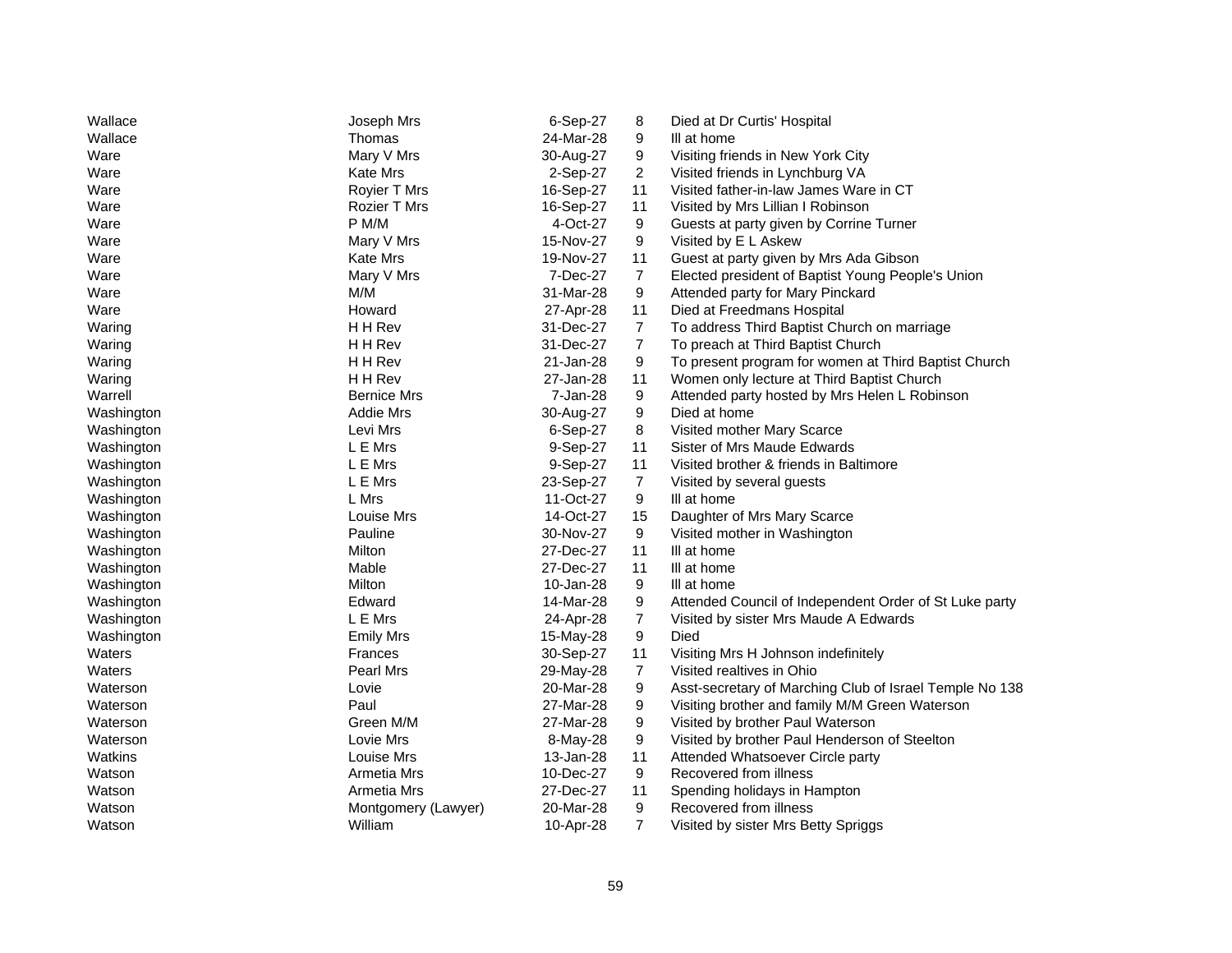| Watson                   | Arnetia Mrs        | 14-Apr-28 | 9              | Visited friends in NYC and CT                            |
|--------------------------|--------------------|-----------|----------------|----------------------------------------------------------|
| Weatherless              | Martena Mrs        | 13-Sep-27 | $\overline{7}$ | Visited friends/relatives in Glouston VA                 |
| Weathers                 | Martena            | 22-May-28 | 9              | Delegates to the Order of Tents session in Wilmington NC |
| Weathers                 | Martena            | 29-May-28 | $\overline{7}$ | Returned from Tents convention                           |
| Weaver                   | J                  | 7-Oct-27  | 11             | Visited relatives in Norfolk & Petersburg                |
| Weaver                   | Joseph             | 17-Apr-28 | $\overline{7}$ | III at home                                              |
| Weaver                   | John               | 24-Apr-28 | $\overline{7}$ | Patient at Alexandria Hospital                           |
| Weaver                   | Joseph             | 2-May-28  | $\overline{7}$ | Recovering from illness                                  |
| Webb                     | Philip M/M         | 9-Sep-27  | 11             | Visited by M/M Relly Sampson & daughters                 |
| Webb                     | <b>Philip Mrs</b>  | 9-Sep-27  | 11             | Guest of Mrs Carter of Shady Rest MD                     |
| Webb                     | Agnes Mrs          | 22-Nov-27 | 9              | Died in New York - bur Alexandria VA                     |
| Webb                     | Lillian            | 7-Dec-27  | $\overline{7}$ | III at home                                              |
| Webb                     | Lillian J Mrs      | 7-Jan-28  | 9              | Recovered from illness                                   |
| Webb                     | Philip P           | 7-Jan-28  | 9              | III at home                                              |
| Webb                     | Samuel H Mrs       | 21-Jan-28 | 9              | Mother Mrs M R Blondheim visited                         |
| Webb                     | <b>Phillip Mrs</b> | 8-Feb-28  | $\overline{7}$ | III at home                                              |
| Webb                     | Minnie Tyler Mrs   | 19-May-28 | 9              | Recovering from illness                                  |
| Webster                  | James M/M          | 22-Nov-27 | 9              | Visited relatives in Alexandria                          |
| Webster                  | James Sr           | 18-Jan-28 | 9              | Died at home in Arlington                                |
| Webster                  | James Jr           | 18-Jan-28 | 9              | Visiting Alexandria                                      |
| Webster                  | Samuel             | 14-Mar-28 | 9              | Attended Council of Independent Order of St Luke party   |
| Webster                  | James M/M          | 20-Mar-28 | 9              | Now living in Glendale CA                                |
| Webster                  | James M/M          | 15-May-28 | 9              | Visited relatives and friends in New York                |
| West                     | Kate Mrs           | 10-Jan-28 | 9              | Recovering from illness                                  |
| West                     | <b>Kate Mrs</b>    | 27-Jan-28 | 11             | III at home                                              |
| West                     | Kate Mrs           | 15-Feb-28 | 7              | Recovering from illness                                  |
| West                     | Kate Mrs           | 28-Feb-28 | 9              | Recovered from illness                                   |
| <b>Whatsoever Circle</b> |                    | 4-Nov-27  | 15             | Roberts Chapel M E Church                                |
| <b>Whatsoever Circle</b> |                    | 3-Dec-27  | 11             | Visited shut-ins                                         |
| <b>Whatsoever Circle</b> |                    | 10-Dec-27 | 9              | Met at home of Marie Jones                               |
| <b>Whatsoever Circle</b> |                    | 16-Dec-27 | 15             | Visited shut-ins                                         |
| <b>Whatsoever Circle</b> |                    | 24-Dec-27 | 9              | Made candy at home of Mrs M E Evans                      |
| <b>Whatsoever Circle</b> |                    | 13-Jan-28 | 11             | Hosted party                                             |
| <b>Whatsoever Circle</b> |                    | 27-Jan-28 | 11             | To present musical program at Parker-Gray School         |
| <b>Whatsoever Circle</b> |                    | 17-Feb-28 | 9              | Met at home of Mrs Hattie Jones                          |
| <b>Whatsoever Circle</b> |                    | 28-Feb-28 | 9              | Held meeting at Mrs M E Evans home                       |
| <b>Whatsoever Circle</b> |                    | 17-Mar-28 | 9              | Met at Kathleen Brent's home                             |
| White                    | Isaac              | 6-Sep-27  | 8              | Visiting parents M/M H F White                           |
| White                    | H F M/M            | 6-Sep-27  | 8              | Parents of Isaac White                                   |
| White                    | <b>Beatrice</b>    | 27-Sep-27 | 9              | Visiting sister Mrs Freddie L White                      |
| White                    | Freddie L Mrs      | 27-Sep-27 | 9              | Beatrice White (sister of Mrs Freddie L White) visiting  |
| White                    |                    |           |                |                                                          |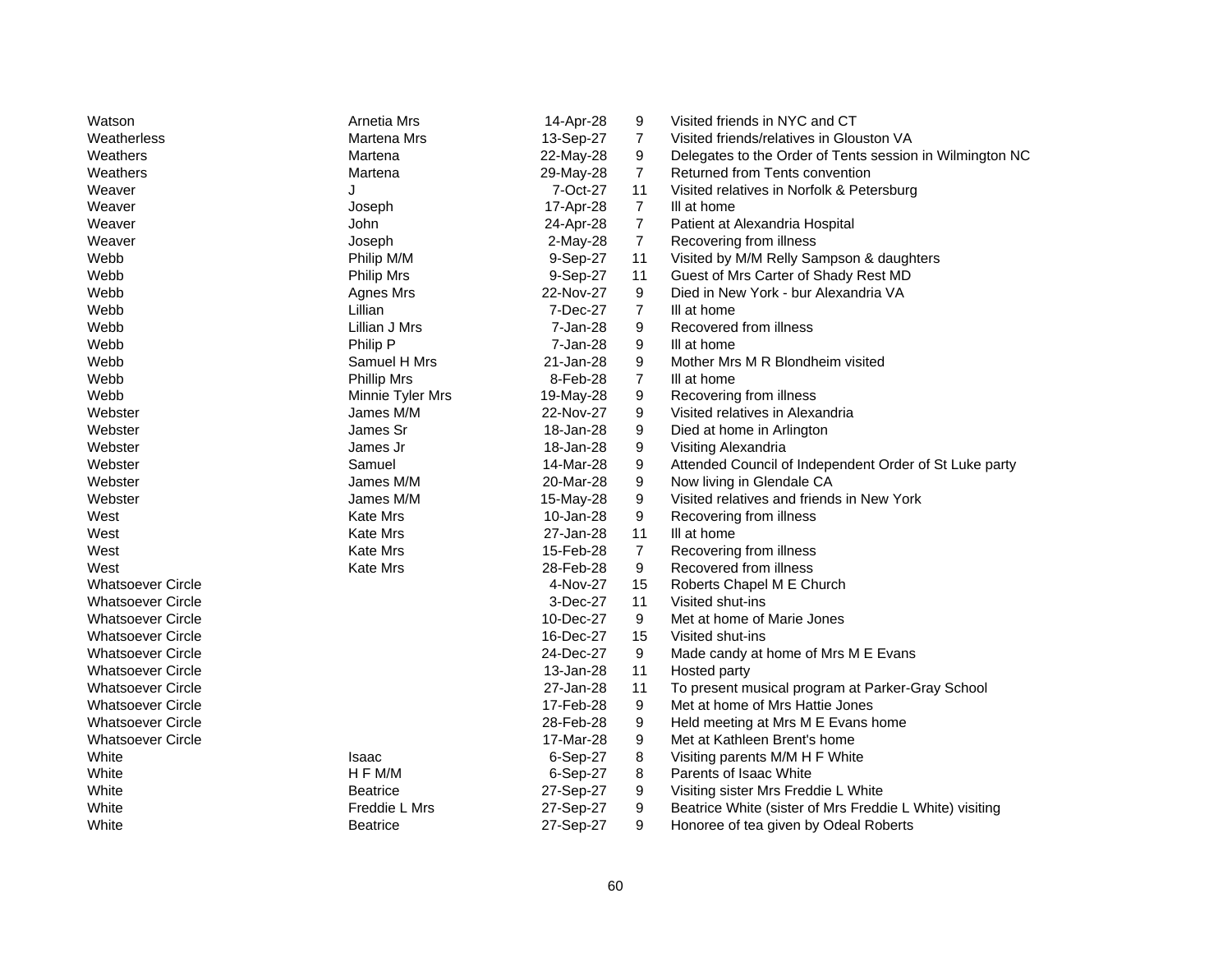| White          | Freddie             | 27-Sep-27  | 9              | Attended tea for Beatrice White                                 |
|----------------|---------------------|------------|----------------|-----------------------------------------------------------------|
| White          | Mary                | 4-Oct-27   | 9              | III at home                                                     |
| White          | <b>Esther Mrs</b>   | 18-Oct-27  | 9              | Guest of M/M Ernest Rodger                                      |
| White          | Harold              | 28-Oct-27  | 11             | Guest of Ruth L Gillman                                         |
| White          | Lottie Mrs          | 26-Nov-27  | 9              | Directress of benefit at Shiloh Church                          |
| White          | H <sub>F</sub>      | 16-Dec-27  | 15             | Former principal of Parker-Gray is fundraiser                   |
| White          | <b>Lottie Mrs</b>   | 20-Dec-27  | 9              | Visited by Mrs John Oliver                                      |
| White          | Ethel               | 27-Dec-27  | 11             | <b>Visited Misses Lane</b>                                      |
| White          | Thelmough           | 10-Jan-28  | 9              | Attended party hosted by Henrietta McCollough                   |
| White          | <b>Lottie Mrs</b>   | 4-Feb-28   | 9              | Directoress at Ebenezer Baptist Church                          |
| White          | Mamye Mrs           | 6-Mar-28   | 9              | III at home                                                     |
| White          | Maynie C Mrs        | 9-Mar-28   | 11             | Died at home                                                    |
| White          | M/M                 | 6-Apr-28   | 15             | Attended party given for Mrs Ada Gibson                         |
| White          | <b>Lottie Mrs</b>   | $2-May-28$ | $\overline{7}$ | Director of "Flower Wedding" program at Ebenezer Baptist Church |
| White          | HF                  | 5-May-28   | 9              | Seventh grade teacher - participated in Health Day              |
| White          | <b>Lottie Mrs</b>   | 20-Dec-27  | 9              | Visited by M/M James Smith                                      |
| Whitfield      | M Mrs               | 28-Oct-27  | 11             | Alfred Street Baptist Church                                    |
| Whitmore       | Cassie P Mrs        | 26-Nov-27  | 9              | Announce marriage of daughter Corrine E Whitmore                |
| Whitmore       | Corrine Elizabeth   | 26-Nov-27  | 9              | Announce marriage to J E Pouncy                                 |
| Whitter        | James               | 17-Mar-28  | 9              | Recovered from illness                                          |
| <b>Wilkins</b> | Quess               | 4-Apr-28   | 9              | III at home                                                     |
| Williams       | T Mrs               | 30-Aug-27  | 9              | Mother of Eva Wiley Branch                                      |
| Williams       | E Mrs               | $2-Sep-27$ | $\overline{2}$ | Visited by M/M Bailey                                           |
| Williams       | Charles H M/M       | 9-Sep-27   | 11             | Had guests visiting                                             |
| Williams       | Alma                | 9-Sep-27   | 11             | Visited Margaret Randall                                        |
| Williams       | Irma                | 9-Sep-27   | 11             | Visited Margaret Randall                                        |
| Williams       | Ruth                | 4-Oct-27   | 9              | Guest at party given by Corrine Turner                          |
| Williams       | Lizzie Mrs          | 11-Oct-27  | 9              | Motor trip to Richmond                                          |
| Williams       | C M/M               | 11-Oct-27  | 9              | L Dawkins is guest                                              |
| Williams       | Richard H           | 14-Oct-27  | 15             | Visited aunt & uncle M/M O R Gilford                            |
| Williams       | Jennie Mrs          | 22-Oct-27  | 9              | Recovered from illness                                          |
| Williams       | Helen               | 22-Oct-27  | 9              | III at home                                                     |
| Williams       | Mitchell            | 28-Oct-27  | 11             | Married to Clyde Caurett                                        |
| Williams       | <b>Elizbeth Mrs</b> | 28-Oct-27  | 11             | III at home                                                     |
| Williams       | Elizabeth Mrs       | 8-Nov-27   | 9              | Patient at Freedmens Hospital                                   |
| Williams       | Mary Mrs            | 12-Nov-27  | 9              | To host supper                                                  |
| Williams       | Janie Mrs           | 12-Nov-27  | 9              | Visited Culpeper & Warrenton with sister Rosa Brooks            |
| Williams       | <b>Nellie Mrs</b>   | 15-Nov-27  | 9              | Recovering from illness                                         |
| Williams       | Elizabeth Mrs       | 19-Nov-27  | 11             | Patient in Freedmans Hospital                                   |
| Williams       | E Mrs               | 26-Nov-27  | 9              | Recovering at home                                              |
| Williams       | Emma Lee Mrs        | 16-Dec-27  | 15             | To address Alfred Street Baptist Church                         |
| Williams       | Emma Lee Mrs        | 20-Dec-27  | 9              | Addressed Alfred Street Baptist Church                          |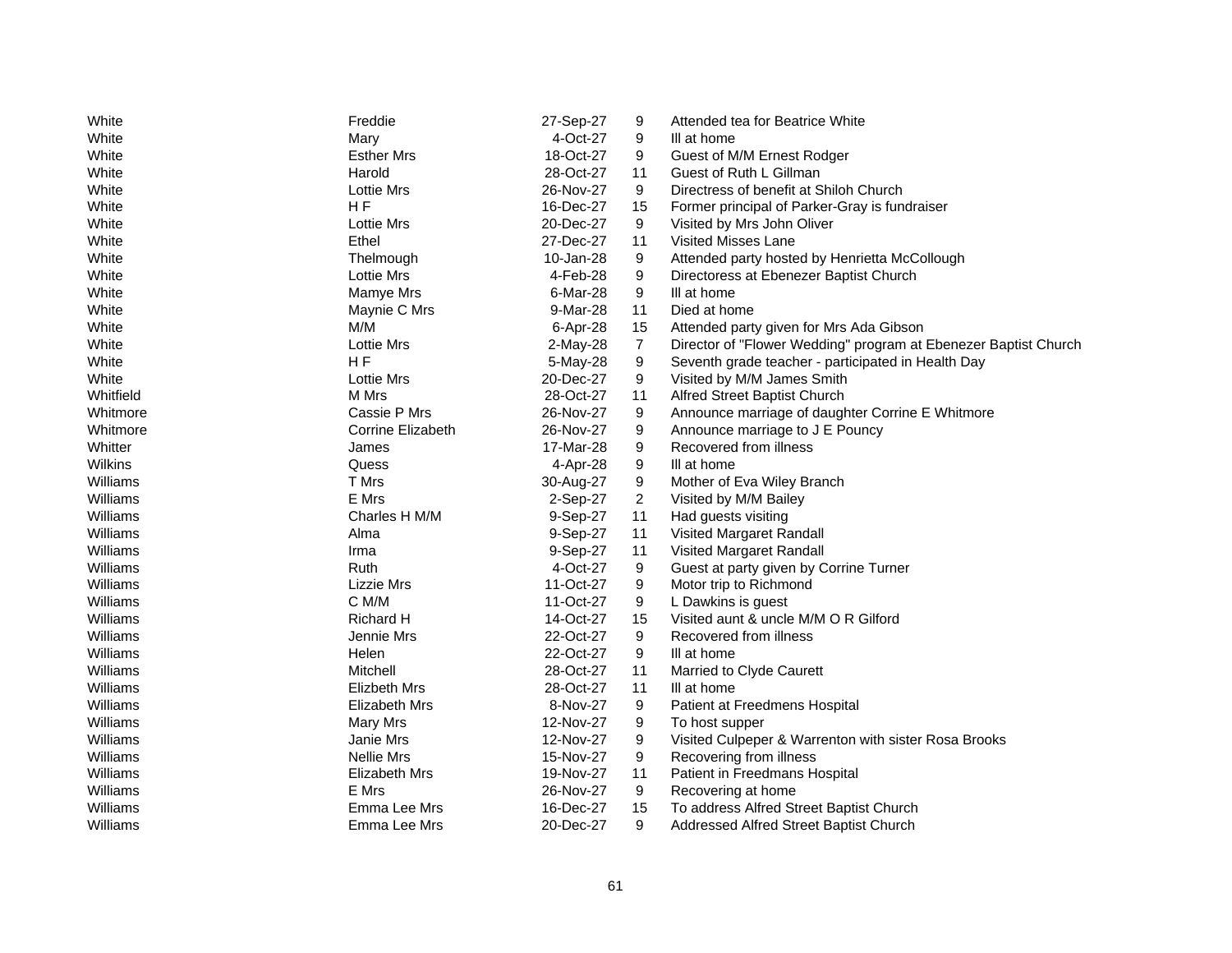| Williams | <b>Carrie Mrs</b> | 13-Jan-28 | 11             | Returned home from NY after death of father                    |
|----------|-------------------|-----------|----------------|----------------------------------------------------------------|
| Williams | Ida               | 18-Jan-28 | 9              | Died at home                                                   |
| Williams | <b>Bertha Mrs</b> | 18-Jan-28 | 9              | III at home                                                    |
| Williams | Nannie            | 21-Jan-28 | 9              | Visiting friends in Alexandria                                 |
| Williams | <b>Bertha Mrs</b> | 1-Feb-28  | $\overline{7}$ | Recovering from illness                                        |
| Williams | Frank M/M         | 10-Feb-28 | 11             | Held party for Wm I Culmer                                     |
| Williams | Letitia R Mrs     | 6-Mar-28  | 9              | Died at home Washington DC - bur Alexandria VA                 |
| Williams | Alice             | 31-Mar-28 | 9              | Attended party for Mary Pinckard                               |
| Williams | Anna Mrs          | 4-Apr-28  | 9              | Asst-secretary of Bucille Art Club                             |
| Williams | Charles           | 21-Apr-28 | 9              | Attended party for R Richardson Townes                         |
| Williams | Lewis             | 27-Apr-28 | 11             | III at home                                                    |
| Williams | Lewis             | 2-May-28  | $\overline{7}$ | Died at home in Jersey City NJ                                 |
| Williams | Lewis             | 5-May-28  | 9              | Died at home                                                   |
| Williams | Eunice Mrs        | 8-May-28  | 9              | III at home                                                    |
| Williams | <b>Fannie Mrs</b> | 8-May-28  | 9              | Visited Mrs W F Wright in Richmond                             |
| Williams | William           | 15-May-28 | 9              | Died at home - bur Greenville VA                               |
| Williams | Mary Mrs          | 22-May-28 | 9              | Delegates to the Order of Tents session in Wilmington NC       |
| Williams | Mary              | 29-May-28 | 7              | Returned from Tents convention                                 |
| Williams | Annie             | 29-May-28 | $\overline{7}$ | Returned from Tents convention                                 |
| Willis   | Jennie Mrs        | 2-Sep-27  | $\overline{c}$ | III at home                                                    |
| Willis   | O T               | 13-Sep-27 | $\overline{7}$ | Visited sister/bro-in-law M/M Elijah Johnson                   |
| Willis   | Pearl Mrs         | 14-Oct-27 | 15             | Mrs Elbert Brooks is guest                                     |
| Willis   | Rosa Mrs          | 31-Dec-27 | $\overline{7}$ | Visiting M/M Elijah Johnson                                    |
| Willis   | Rosa Mrs          | 23-Feb-28 | $\overline{7}$ | Visited by Mary and Helen Legon                                |
| Willis   | <b>Pearl Mrs</b>  | 23-Feb-28 | $\overline{7}$ | III at home                                                    |
| Willis   | M/M               | 6-Mar-28  | 9              | Moved to Deanwood DC                                           |
| Willis   | Henry M           | 2-May-28  | 7              | <b>Married to Marie Turner</b>                                 |
| Wilson   | Е                 | 23-Sep-27 | $\overline{7}$ | Recovering from illness                                        |
| Wilson   | Ernest            | 18-Oct-27 | 9              | Died at home                                                   |
| Wilson   | J H               | 18-Oct-27 | 9              | Visited Alexandria                                             |
| Wilson   | J finley          | 28-Oct-27 | 11             | To address Elks Lodge                                          |
| Wilson   | Leonard           | 7-Dec-27  | 7              | Attended supper hosted by J B Smith                            |
| Wilson   | John F            | 13-Dec-27 | 9              | Addressed Elks' memorial service                               |
| Wilson   | <b>Carrie Mrs</b> | 6-Mar-28  | 9              | Visited aunt in Anacostia                                      |
| Wilson   | Mary V            | 6-Mar-28  | 9              | Visited aunt in Anacostia                                      |
| Wilson   | Mary V            | 20-Mar-28 | 9              | Attended party for Carrie and Esther Nelson                    |
| Wilson   | Anna Mrs          | 24-Mar-28 | 9              | To participate in program presented by Club No 1 Bethel Church |
| Wilson   | Julia             | 24-Mar-28 | 9              | To participate in program presented by Club No 1 Bethel Church |
| Wilson   | Minnie Mrs        | 27-Mar-28 | 9              | Returned from visit to Florence SC                             |
| Winslow  | <b>Katye Mrs</b>  | 22-Nov-27 | 9              | III at home                                                    |
| Wood     | Isaac             | 16-Sep-27 | 11             | (Deceased) Wife Laura died                                     |
| Wood     | Laura Mrs         | 16-Sep-27 | 11             | Died at home (widow of Isaac Wood)                             |